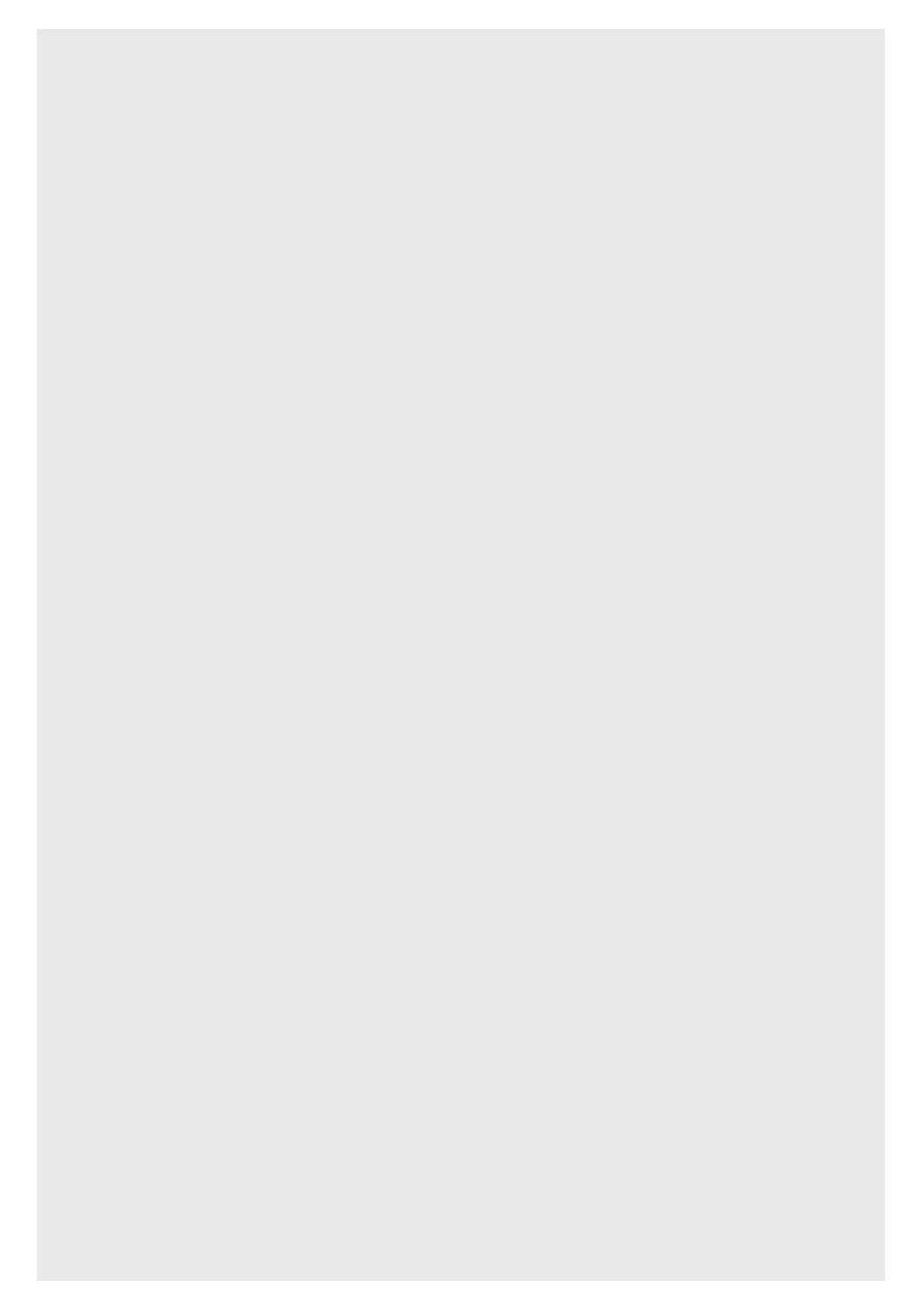# **MAJOR ISSUES** *Capital Outlay*

## **California Infrastructure Plan**

- The administration was required to submit in January 2002 a plan on the state's infrastructure. The plan, however, has not yet been issued. We recommend the Legislature defer approval of new capital outlay projects (except those addressing fire and life safety) until the infrastructure plan has been submitted and reviewed by the Legislature.
- We also recommend the Legislature establish a select committee to address procedural changes that could be adopted to allow the Legislature to proactively address California's infrastructure needs and respond to the Governor's future infrastructure plans (see page G-17).



### **Project Management Fees**

- The Department of General Services (DGS) is responsible for project and construction management of most state capital outlay projects. The DGS assesses client agencies various fees to pay for its project/construction management services.
- Our review of DGS project fees reveals a lack of justification and accountability for the methods used to calculate the fees included in project cost estimates. As such, there is no way to accurately determine, or evaluate, the cost of a given project using the DGS method of assessing project fees. We recommend that the Bureau of State Audits be commissioned to conduct a performance audit of the DGS capital outlay project cost estimates in order to evaluate (1) the appropriateness of fees charged, (2) the method of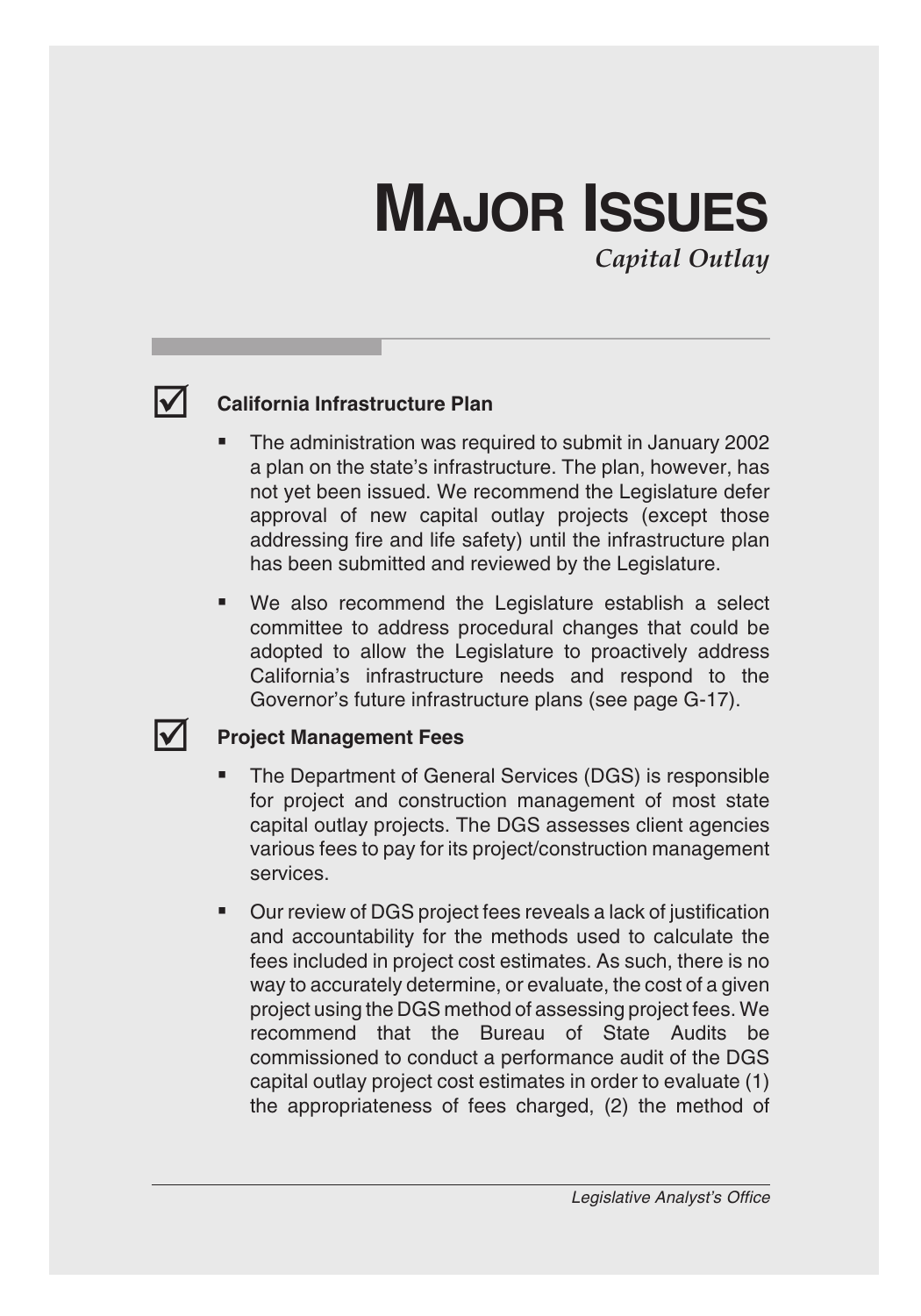### G - 4 Capital Outlay

determining fee levels, and (3) the quality control process in place for budget development (see page G-21).



### **Funding Higher Education Capital Outlay**

- As in previous years, we recommend the Legislature provide funding for higher education capital outlay based on statewide priorities and criteria, using reasonable construction cost guidelines, and based on year-round operation.
- We recommend the Legislature direct the segments to use their facilities at least as intensively as required by current utilization standards, and that California State University and the community colleges report their actual utilization at least biennially.
- Because of limited state resources for capital outlay, we recommend the Legislature authorize the University of California (UC) to use Garamendi bonds (revenue bonds backed by UC research revenue) to fund the construction of research space. This would allow state resources to be used for improvements to instructional facilities (see page G-27).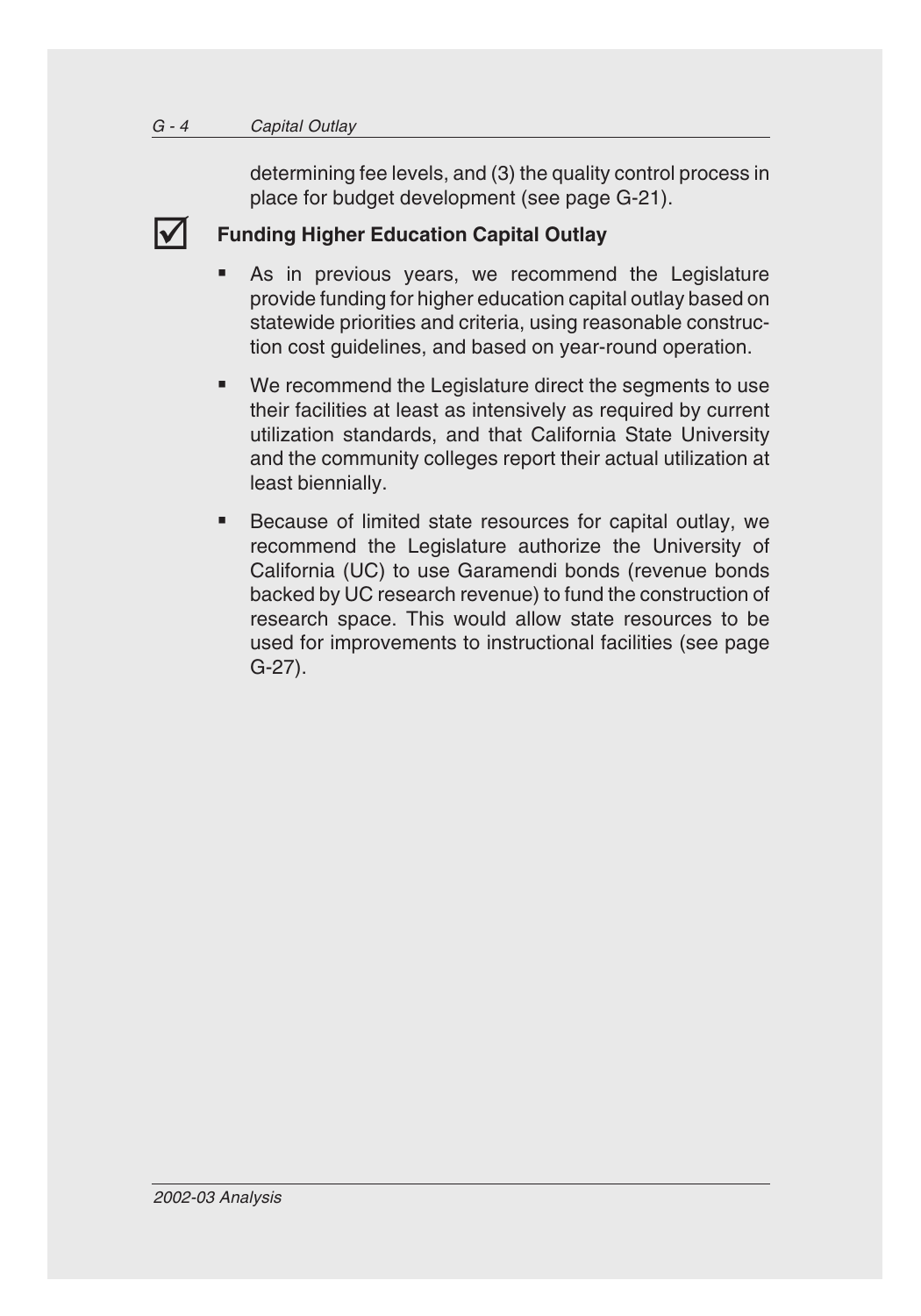# **TABLE OF CONTENTS** *Capital Outlay*

| Bond Funding and Debt Service Payments  G-12            |  |
|---------------------------------------------------------|--|
|                                                         |  |
|                                                         |  |
| Capital Outlay Project Management Fees  G-21            |  |
| Funding Higher Education Capital Outlay  G-27           |  |
|                                                         |  |
|                                                         |  |
|                                                         |  |
|                                                         |  |
| Department of Forestry and Fire Protection (3540)  G-39 |  |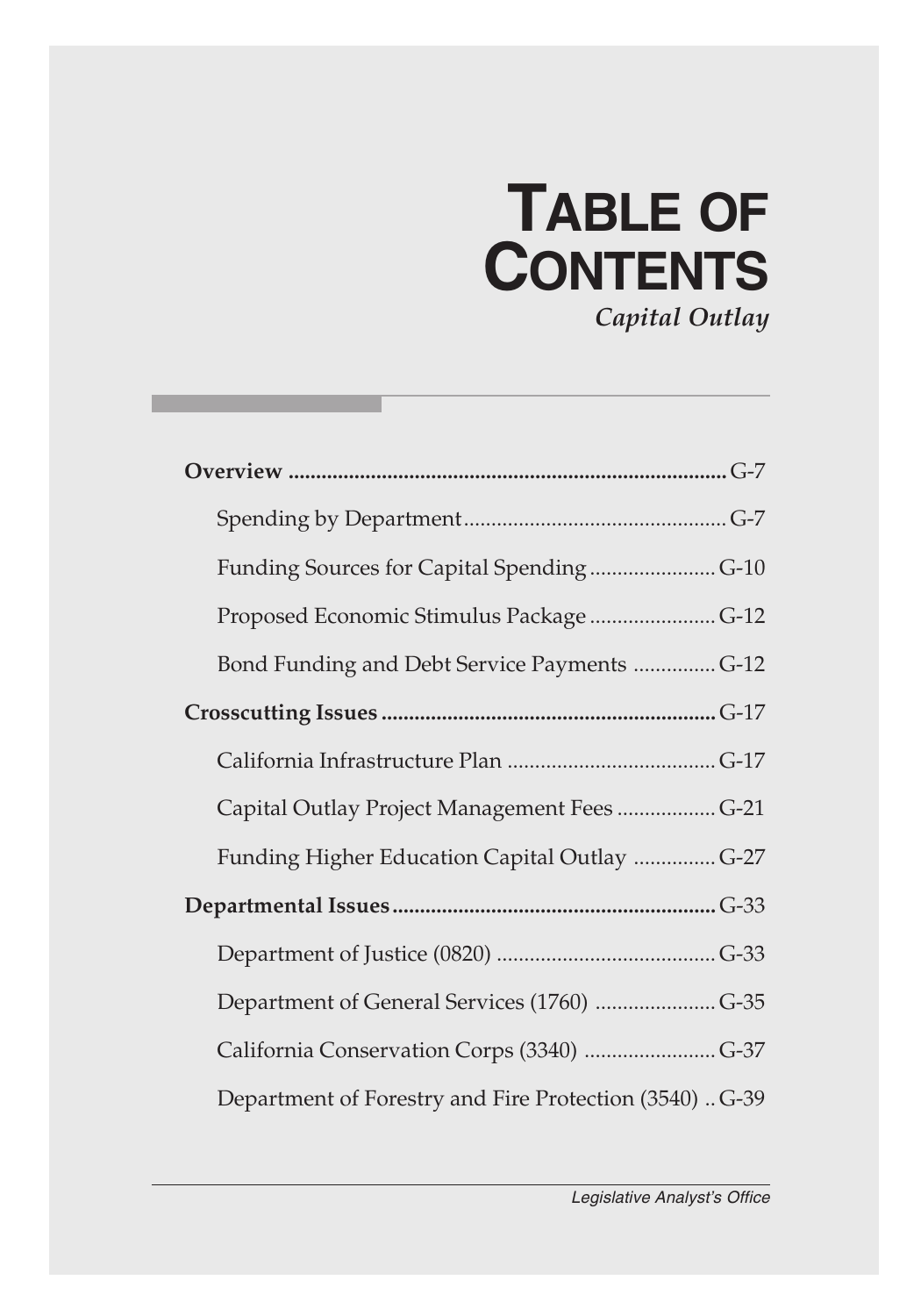### G - 6 Capital Outlay

| Department of Parks and Recreation (3790)  G-44   |  |
|---------------------------------------------------|--|
| Department of Developmental Services (4300)  G-47 |  |
|                                                   |  |
|                                                   |  |
|                                                   |  |
|                                                   |  |
|                                                   |  |
|                                                   |  |
|                                                   |  |
|                                                   |  |
|                                                   |  |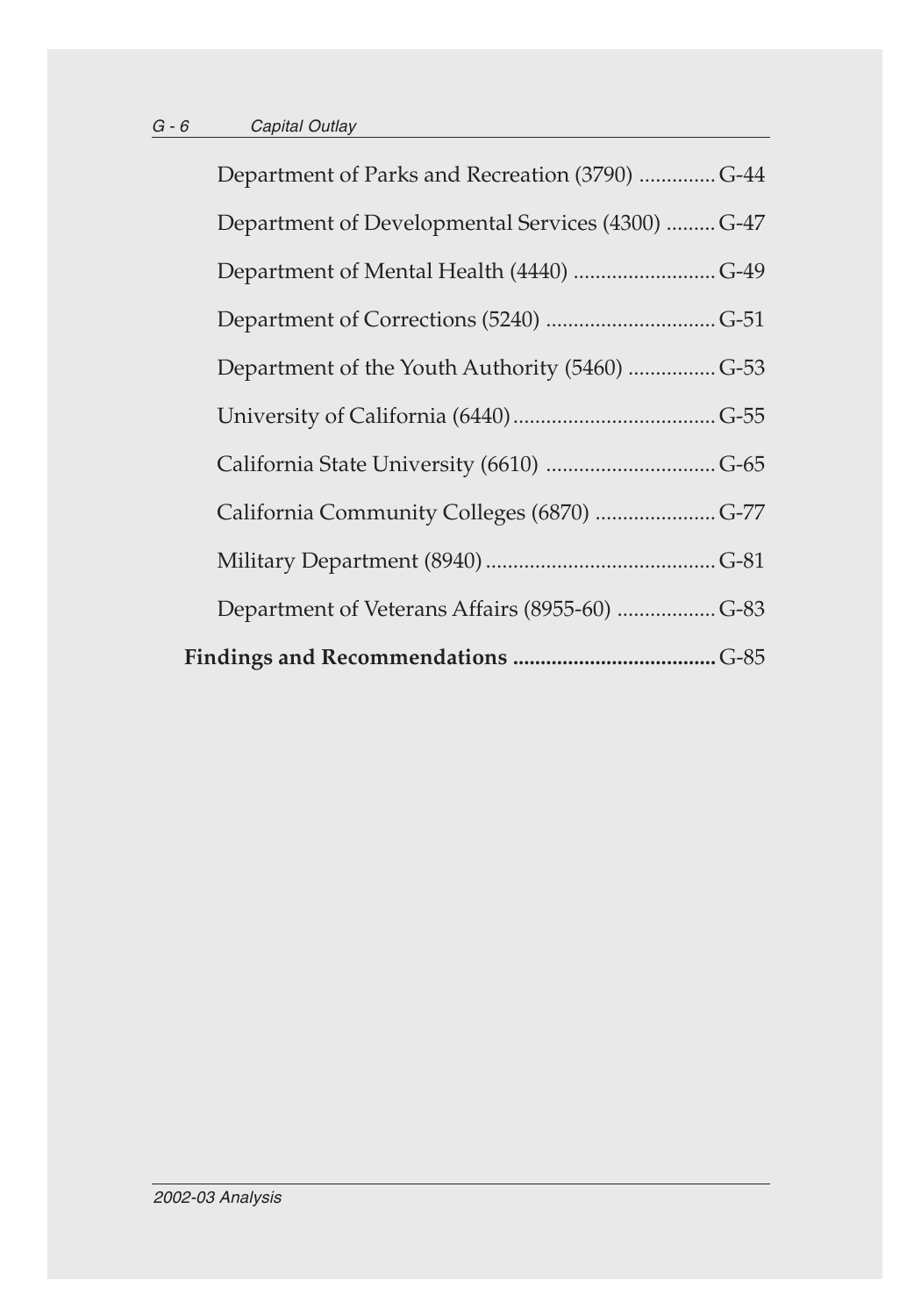# **OVERVIEW** *Capital Outlay*

*Funding for capital outlay in the budget year totals about \$1.7 billion. Over 90 percent of this is for projects financed using general obligation bonds and lease-payment bonds. The total includes spending from the administration's current-year proposal to issue lease-payment bonds as a way of funding the Governor's economic stimulus package.*

The *2002-03 Governor's Budget* proposes \$1.7 billion for capital outlay programs (excluding highway and rail programs, which are discussed in the "Transportation" section of this *Analysis*). This is spending on physical assets—college buildings, state parks, and prisons. The Governor's plan is a combination of proposals contained in the budget bill and pending legislation that would authorize the issuance of \$1.03 billion in leasepayment bonds. These bonds would: (1) provide funding for projects in the current and budget years under the Governor's proposed economic stimulus package (see below), (2) shift funding for various projects from the General Fund in the current year, and (3) provide a source of future funds for the University of California Institutes for Science and Innovation and the Merced campus.

Figure 1 (see next page) summarizes the proposed 2002-03 capital outlay program. The proposed plan would result in a decrease of \$273 million (14 percent) from current-year spending.

## **SPENDING BY DEPARTMENT**

Figure 2 (see next page) shows the amounts included in the Governor's budget for each department and the future cost for these projects. As shown in the figure, an estimated \$1.1 billion will need to be appropriated in the future to complete these proposed projects. Thus, the request before the Legislature represents a total cost of nearly \$2.8 billion.

Of that total, two-thirds is in higher education, with these costs funded almost entirely from proposed lease-payment and general obligation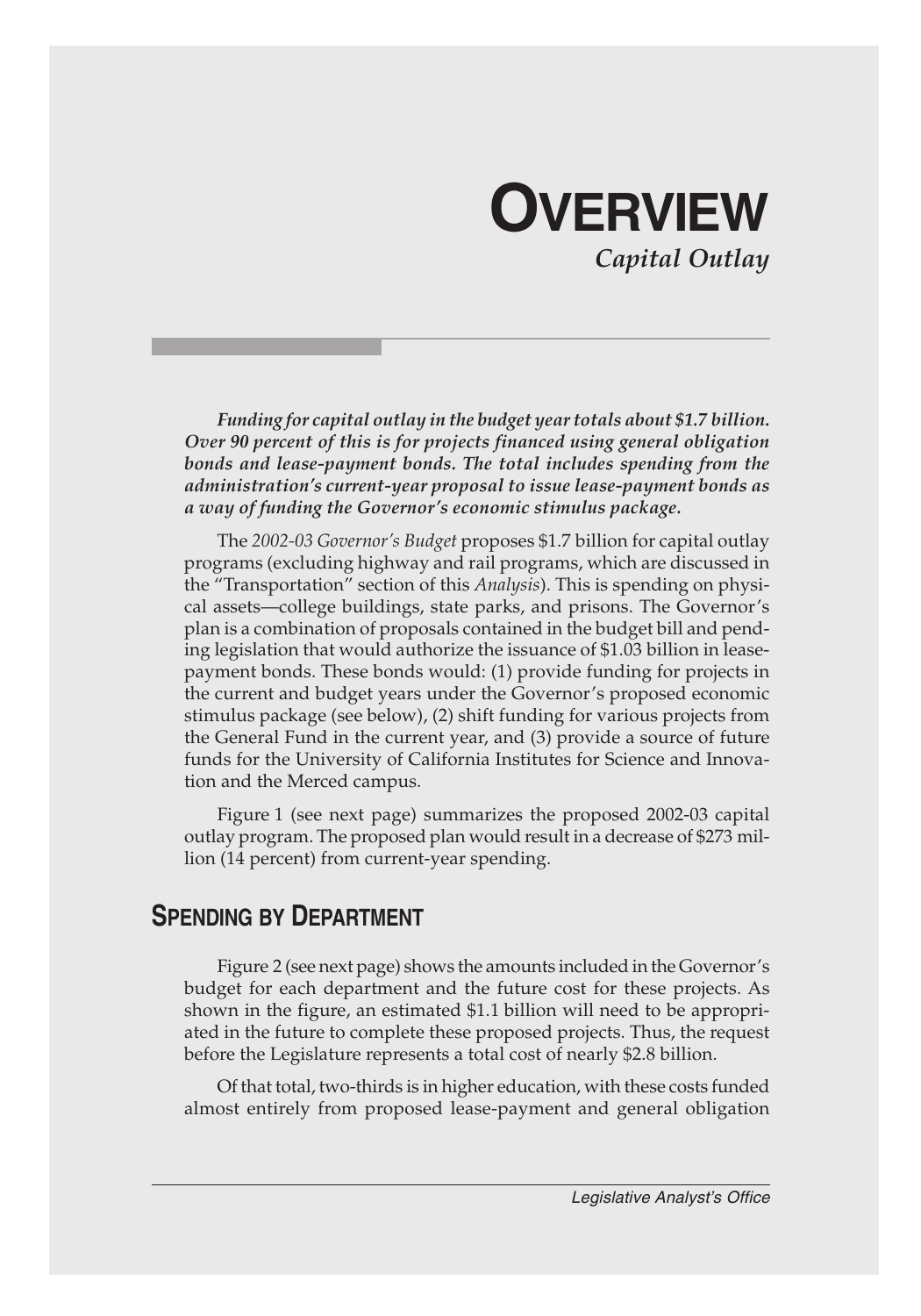## **Figure 1 State Capital Outlay Program**

#### 2001-02 and 2002-03 (In Millions)

|                                      | $2001 - 02a$ | 2002-03 <sup>b</sup> | <b>Difference</b> |
|--------------------------------------|--------------|----------------------|-------------------|
| Legislative, Judicial and Executive  | \$3.7        | \$44.1               | \$40.4            |
| <b>State and Consumer Services</b>   | 26.8         | 193.4                | 166.6             |
| Business, Transportation and Housing | 194.4        | 106.9                | $-87.5$           |
| Resources                            | 354.0        | 230.4                | $-123.7$          |
| <b>Environmental Protection</b>      | 2.2          |                      | $-2.2$            |
| <b>Health and Human Services</b>     | 359.9        | 73.0                 | $-286.9$          |
| Youth and Adult Corrections          | 63.0         | 41.5                 | $-21.5$           |
| K-12 Education                       | 2.6          | 0.5                  | $-2.1$            |
| <b>Higher Education</b>              | 897.3        | 933.7                | 36.4              |
| General Government                   | 27.3         | 34.9                 | 7.6               |
| <b>Totals</b>                        | \$1,931.1    | \$1,658.3            | -\$272.8          |

a Consists of spending from the 2001-02 Budget Act and Governor's legislation package of \$1.03 billion of lease-payment bonds, of which \$403 million would provide funding for 24 projects as part of an economic stimulus package and \$117 million to shift funding for ten projects from the General Fund.

b Includes funding proposed in the budget bill plus \$269 million from lease-payment bonds as part of the Governor's pending legislation package for nine continuing and four new projects.

## **Figure 2 Summary of Proposed 2002-03 Capital Outlay Program**

All Funds (In Thousands)

| <b>Department</b>                           | <b>Proposed</b><br>$2002 - 03a$ | <b>Future Cost</b> | <b>Totals</b>    |
|---------------------------------------------|---------------------------------|--------------------|------------------|
| <b>Legislative, Judicial, and Executive</b> |                                 |                    |                  |
| Judicial Council                            | \$31,909                        |                    | \$31,909         |
| Office of Emergency Services                | 1,631                           |                    | 1,631            |
| Justice                                     | 10.518                          |                    | 10.518           |
| <b>State and Consumer Services</b>          |                                 |                    |                  |
| California Science Center                   | \$19,137                        |                    | \$19,137         |
| Franchise Tax Board                         | 288                             |                    | 288              |
| <b>General Services</b>                     | 173,952                         | \$46,600           | 220,552          |
|                                             |                                 |                    | <b>Continued</b> |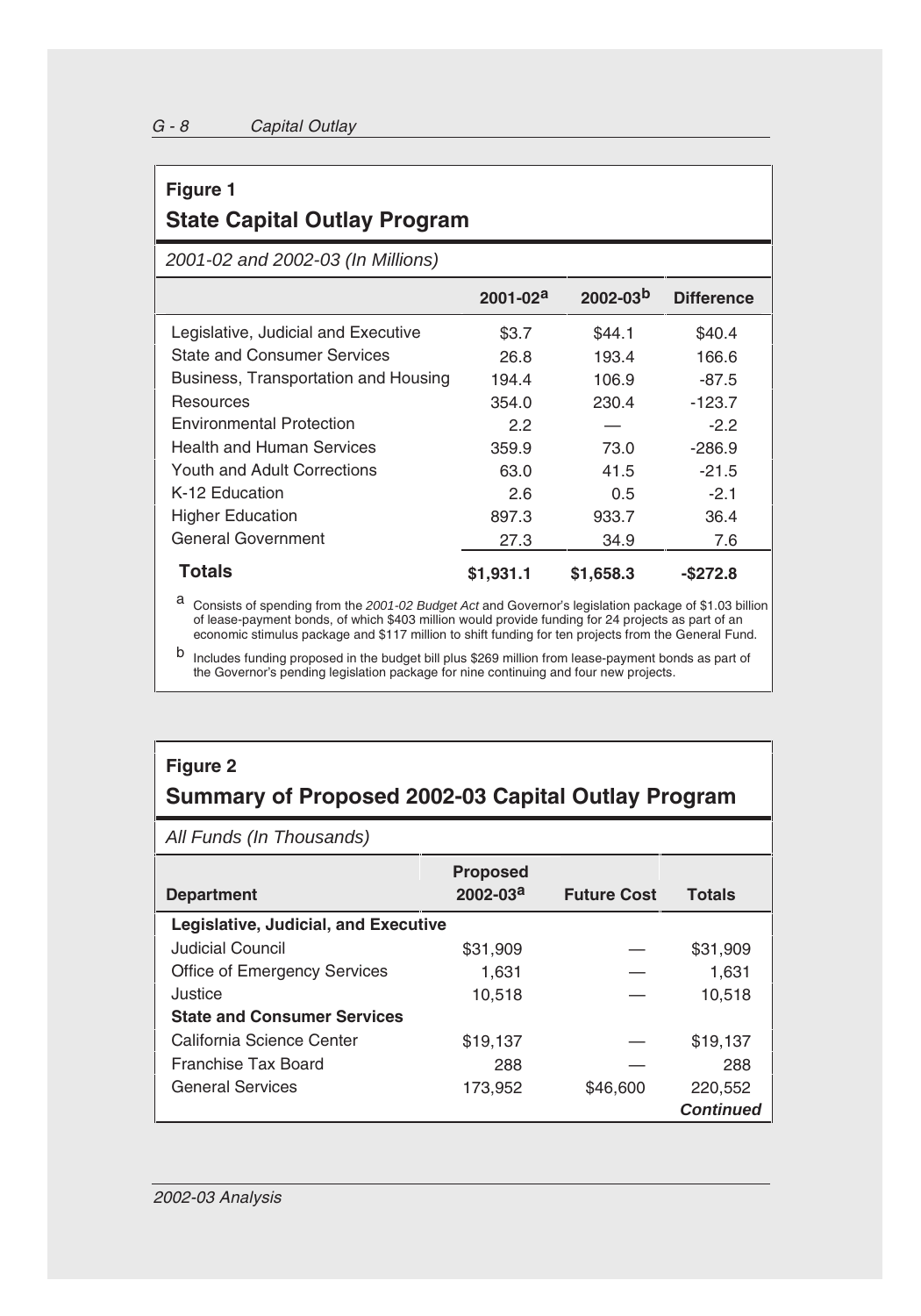|                                                                      | <b>Proposed</b>      |                    |               |  |  |
|----------------------------------------------------------------------|----------------------|--------------------|---------------|--|--|
| <b>Department</b>                                                    | 2002-03 <sup>a</sup> | <b>Future Cost</b> | <b>Totals</b> |  |  |
| <b>Business, Transportation, and Housing</b>                         |                      |                    |               |  |  |
| Transportation                                                       | \$86,400             | \$55,591           | \$141,991     |  |  |
| <b>Highway Patrol</b>                                                | 12,163               |                    | 12,163        |  |  |
| <b>Motor Vehicles</b>                                                | 8,333                | 11,609             | 19,942        |  |  |
| <b>Resources</b>                                                     |                      |                    |               |  |  |
| <b>Tahoe Conservancy</b>                                             | \$15,473             |                    | \$15,473      |  |  |
| <b>Conservation Corps</b>                                            | 12,914               |                    | 12,914        |  |  |
| Forestry and Fire Protection                                         | 52,844               |                    | 52,844        |  |  |
| Fish and Game                                                        | 3,782                | \$1,600            | 5,382         |  |  |
| Wildlife Conservation Board                                          | 51,514               |                    | 51,514        |  |  |
| <b>Boating and Waterways</b>                                         | 9,792                | 11,709             | 21,501        |  |  |
| <b>Coastal Conservancy</b>                                           | 24,750               |                    | 24,750        |  |  |
| Parks and Recreation                                                 | 49,906               | 31,532             | 81,438        |  |  |
| Santa Monica Mountains Cons.                                         | 1,194                |                    | 1,194         |  |  |
| <b>Water Resources</b>                                               | 8,181                |                    | 8,181         |  |  |
| <b>Health and Human Services</b>                                     |                      |                    |               |  |  |
| <b>Health Services</b>                                               | \$47,677             |                    | \$47,677      |  |  |
| <b>Developmental Services</b>                                        | 3,780                |                    | 3,780         |  |  |
| <b>Mental Health</b>                                                 | 21,544               | \$3,556            | 25,100        |  |  |
| Youth and Adult Corrections                                          |                      |                    |               |  |  |
| Corrections                                                          | \$22,534             | \$323              | \$22,857      |  |  |
| Youth Authority                                                      | 18,948               |                    | 18,948        |  |  |
| <b>Education</b>                                                     |                      |                    |               |  |  |
| Department of Education                                              | \$81                 |                    | \$81          |  |  |
| <b>State Library</b>                                                 | 427                  |                    | 427           |  |  |
| <b>Higher Education</b>                                              |                      |                    |               |  |  |
| University of California                                             | \$258,267            | \$216,823          | \$475,090     |  |  |
| <b>Hastings College</b>                                              | 831                  | 19,460             | 20,291        |  |  |
| California State University                                          | 443,458              | 159,124            | 602,582       |  |  |
| <b>Community Colleges</b>                                            | 231,180              | 561,006            | 792,186       |  |  |
| <b>General Government</b>                                            |                      |                    |               |  |  |
| Food and Agriculture                                                 | \$21,237             |                    | \$21,237      |  |  |
| Military                                                             | 9,485                | \$9,872            | 19,357        |  |  |
| DVA-Cemetery                                                         | 303                  | 5,283              | 5,586         |  |  |
| Veterans' Home of California                                         | 2,394                | 3,058              | 5,452         |  |  |
| <b>Unallocated Capital Outlay</b>                                    | 1,500                |                    | 1,500         |  |  |
| <b>Totals</b>                                                        | \$1,658,327          | \$1,137,146        | \$2,795,473   |  |  |
| Includes spending from both the budget bill and pending legislation. |                      |                    |               |  |  |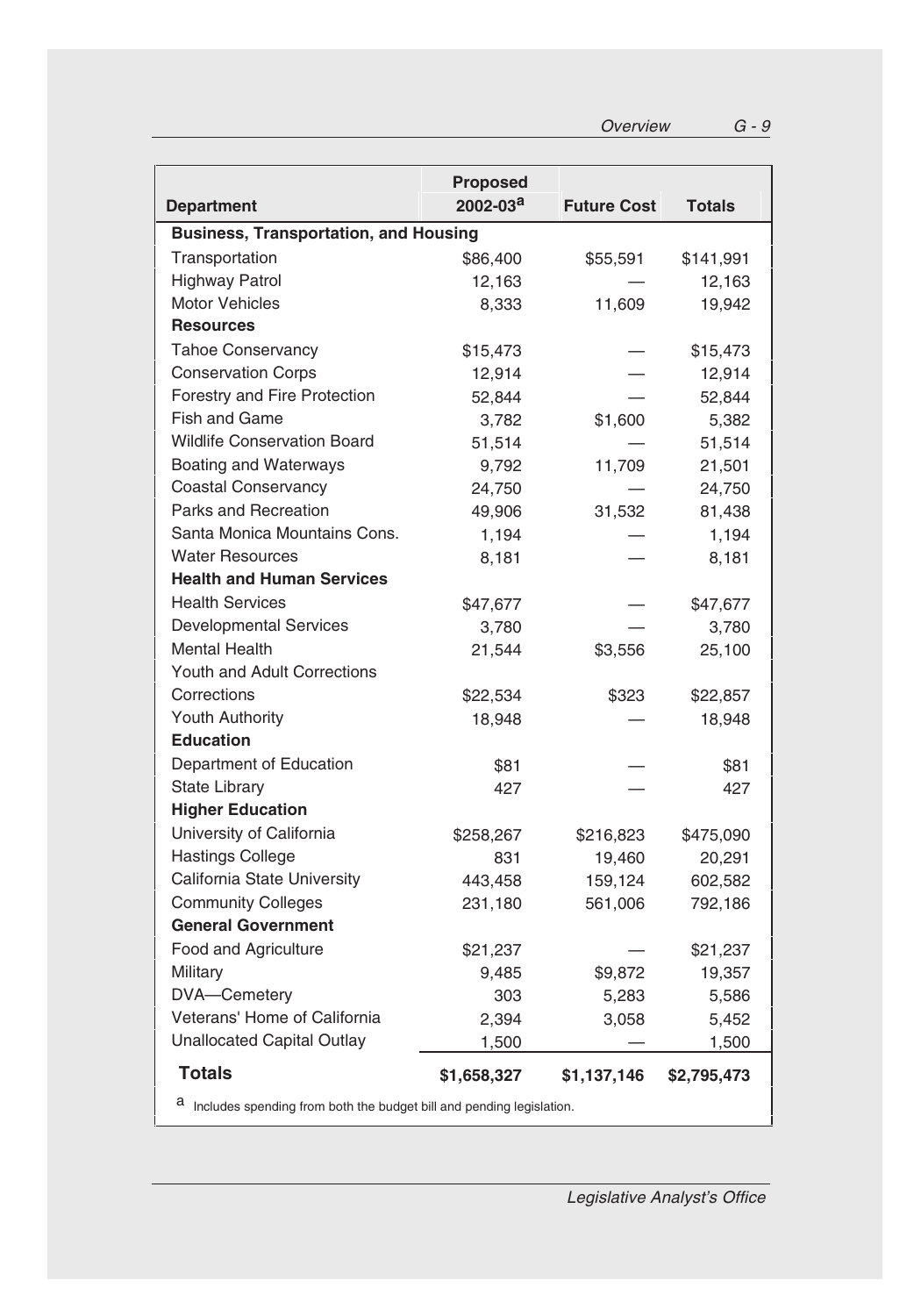bonds. The figure also shows spending of \$174 million for the Department of General Services, including \$107 million for renovation of the twin office towers currently serving the Departments of Social Services and Health Services in downtown Sacramento.

## **FUNDING SOURCES FOR CAPITAL SPENDING**

The Governor's budget proposes funding the capital outlay program from general obligation and lease-payment bonds, the General Fund, special funds, and federal funds. Figure 3 compares the sources of funds for the 2001-02 capital outlay program to those proposed for 2002-03. The budget proposes decreasing the amount for direct appropriations from the General Fund by \$146 million and from special funds by \$178 million. With regard to bond appropriations, the budget includes \$637 million from general obligation bonds and \$875 million from lease-payment bonds.

| Figure 3<br><b>Sources of Funds for Capital Outlay Program</b>                                                            |              |                                           |  |  |
|---------------------------------------------------------------------------------------------------------------------------|--------------|-------------------------------------------|--|--|
| 2001-02 and 2002-03<br>(In Millions)                                                                                      |              |                                           |  |  |
| <b>Funds</b>                                                                                                              | $2001 - 02a$ | 2002-03<br>Governor's Budget <sup>b</sup> |  |  |
| General Fund                                                                                                              | \$211.0      | \$65.2                                    |  |  |
| General obligation bonds                                                                                                  | 801.3        | 637.1                                     |  |  |
| Lease-payment bonds                                                                                                       | 660.5        | 874.9                                     |  |  |
| Special funds                                                                                                             | 254.5        | 76.2                                      |  |  |
| Federal funds                                                                                                             | 3.7          | 4.9                                       |  |  |
| Totals                                                                                                                    | \$1,931.1    | \$1,658.3                                 |  |  |
| а<br>Includes both 2001-02 Budget Act and pending legislation.<br>b<br>Includes both budget bill and pending legislation. |              |                                           |  |  |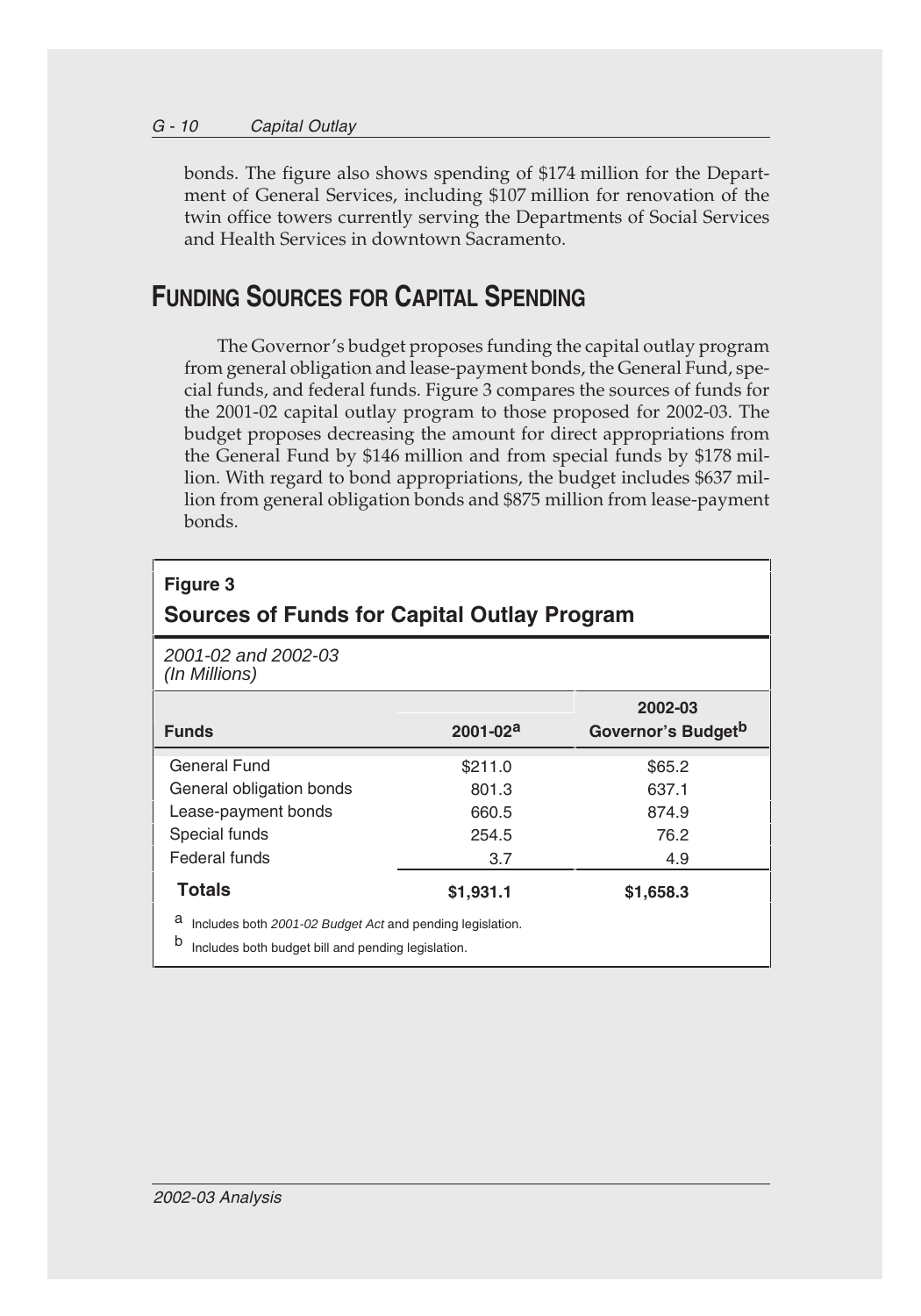Figure 4 displays the proposed funding for each department.

## **Figure 4 Proposed 2002-03 Capital Outlay Programa**

(Dollars in Thousands)

| (Dollars in Thousands)                       |                       |                 |                          |                        |       |                  |  |
|----------------------------------------------|-----------------------|-----------------|--------------------------|------------------------|-------|------------------|--|
| <b>Department</b>                            | GO Bonds <sup>a</sup> | <b>LP Bonds</b> | General                  | <b>Special Federal</b> |       | <b>Total</b>     |  |
| Legislative, Judicial, and Executive         |                       |                 |                          |                        |       |                  |  |
| <b>Judicial Council</b>                      |                       | \$31,909        |                          |                        |       | \$31,909         |  |
| Office of Emergency                          |                       |                 |                          |                        |       |                  |  |
| Services                                     |                       | —               | \$1,631                  |                        |       | 1,631            |  |
| Justice                                      |                       | 5,518           | 5,000                    |                        |       | 10,518           |  |
| <b>State and Consumer Services</b>           |                       |                 |                          |                        |       |                  |  |
| California Science Center                    |                       | \$19,137        |                          |                        |       | \$19,137         |  |
| Franchise Tax Board                          |                       |                 | \$288                    |                        |       | 288              |  |
| <b>General Services</b>                      | \$21,090              | 152,862         |                          |                        |       | 173,952          |  |
| <b>Business, Transportation, and Housing</b> |                       |                 |                          |                        |       |                  |  |
| Transportation                               |                       | \$72,599        |                          | \$13,801               |       | \$86,400         |  |
| <b>Highway Patrol</b>                        |                       |                 |                          | 12,163                 |       | 12,163           |  |
| <b>Motor Vehicles</b>                        |                       |                 |                          | 8,333                  |       | 8,333            |  |
| <b>Resources</b>                             |                       |                 |                          |                        |       |                  |  |
| <b>Conservation Corps</b>                    |                       | \$12,255        | \$659                    |                        |       | \$12,914         |  |
| <b>Tahoe Conservancy</b>                     | \$14,278              |                 | $\overline{\phantom{0}}$ | \$1,195                |       | 15,473           |  |
| Forestry and Fire Protection                 |                       | 52,359          | 485                      |                        |       | 52,844           |  |
| Fish and Game                                | 1,768                 |                 |                          | 2,000                  | \$14  | 3,782            |  |
| Wildlife Conservation Board                  | 30,000                |                 | 21,301                   | 213                    |       | 51,514           |  |
| Boating and Waterways                        |                       |                 |                          | 9,792                  |       | 9,792            |  |
| Coastal Conservancy                          | 17,750                |                 |                          | 5,000                  | 2,000 | 24,750           |  |
| Parks and Recreation                         | 39,208                |                 |                          | 9,198                  | 1,500 | 49,906           |  |
| Santa Monica Mountains                       |                       |                 |                          |                        |       |                  |  |
| Conservancy                                  | 728                   |                 |                          | 466                    |       | 1,194            |  |
| <b>Water Resources</b>                       |                       |                 | 7,181                    | 1,000                  |       | 8,181            |  |
| <b>Health and Human Services</b>             |                       |                 |                          |                        |       |                  |  |
| <b>Health Services</b>                       |                       | \$47,527        | \$150                    |                        |       | \$47,677         |  |
| <b>Developmental Services</b>                |                       |                 | 3,780                    |                        |       | 3,780            |  |
| <b>Mental Health</b>                         |                       | 20,808          | 736                      |                        |       | 21,544           |  |
| <b>Youth and Adult Corrections</b>           |                       |                 |                          |                        |       |                  |  |
| Corrections                                  |                       | \$12,785        | \$9,749                  |                        |       | \$22,534         |  |
| Youth Authority                              |                       | 16,659          | 2,289                    |                        |       | 18,948           |  |
|                                              |                       |                 |                          |                        |       | <b>Continued</b> |  |

Legislative Analyst's Office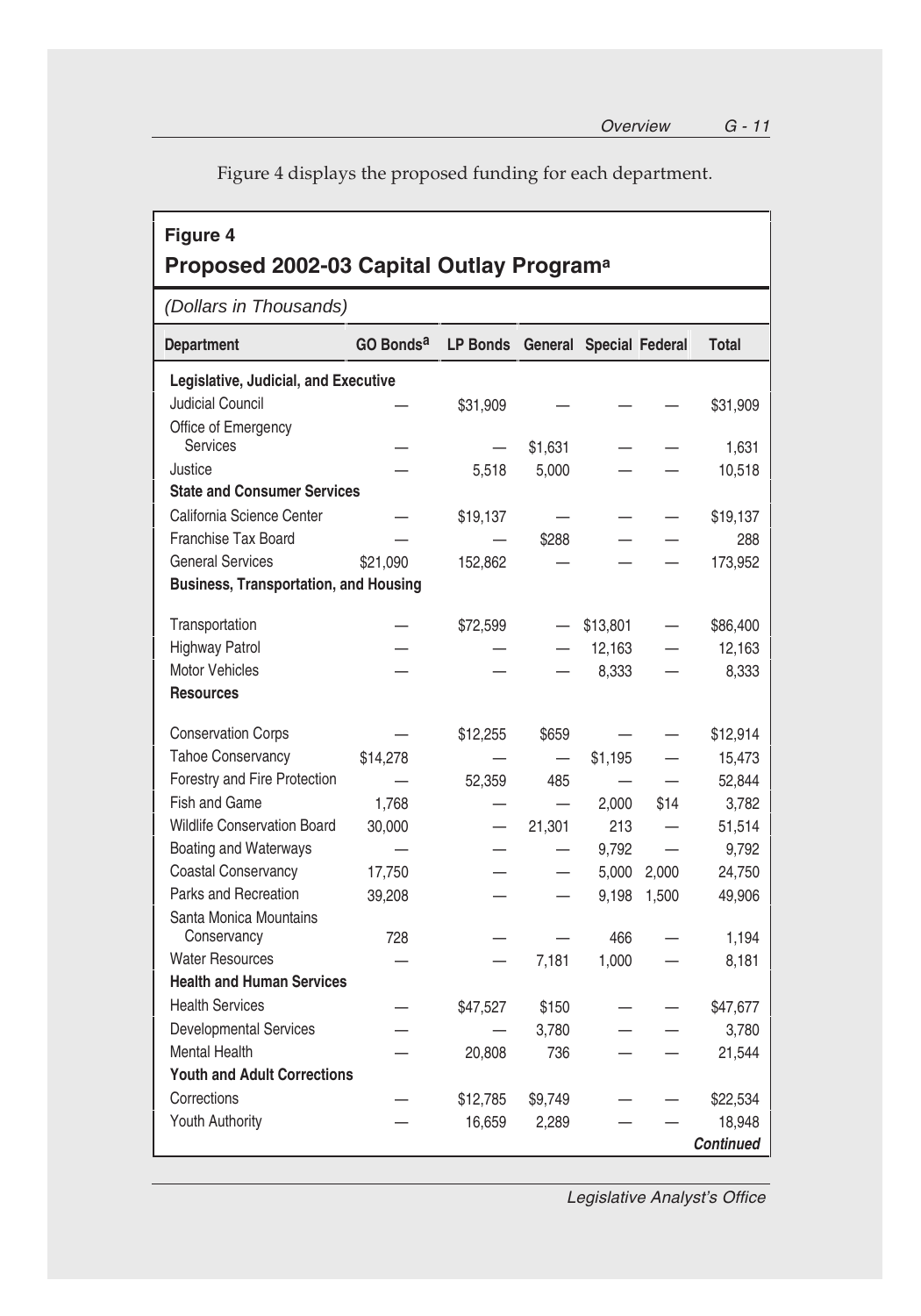| <b>Department</b>                                                                                                                                 | GO Bonds <sup>a</sup> | <b>LP Bonds</b> |          | <b>General Special Federal</b> | Total       |
|---------------------------------------------------------------------------------------------------------------------------------------------------|-----------------------|-----------------|----------|--------------------------------|-------------|
| <b>Education</b>                                                                                                                                  |                       |                 |          |                                |             |
| Education                                                                                                                                         |                       |                 | \$81     |                                | \$81        |
| <b>State Library</b>                                                                                                                              |                       | 427             |          |                                | 427         |
| <b>Higher Education</b>                                                                                                                           |                       |                 |          |                                |             |
| University of California                                                                                                                          | \$82,543              | \$172,368       | \$356    | \$3,000                        | \$258,267   |
| <b>Hastings College</b>                                                                                                                           | 831                   |                 |          |                                | 831         |
| California State University                                                                                                                       | 258,750               | 184,708         |          |                                | 443,458     |
| <b>Community Colleges</b>                                                                                                                         | 169,401               | 61,779          |          |                                | 231,180     |
| <b>General Government</b>                                                                                                                         |                       |                 |          |                                |             |
| Food and Agriculture                                                                                                                              |                       | \$11,203        |          | \$10,034                       | \$21,237    |
| Military                                                                                                                                          |                       |                 | \$9,485  |                                | 9,485       |
| DVA-Cemetery                                                                                                                                      |                       |                 | 303      |                                | 303         |
| Veterans' Home of California                                                                                                                      | \$743                 |                 | 273      | $- $1,378$                     | 2,394       |
| Unallocated                                                                                                                                       |                       |                 | 1,500    |                                | 1,500       |
| Totals                                                                                                                                            | \$637,090             | \$874,903       | \$65,247 | \$76,195 \$4,892               | \$1,658,327 |
| a<br>Includes spending from both the budget bill and pending legislation. GO bonds = general obligation bonds. LP bonds = lease<br>payment bonds. |                       |                 |          |                                |             |

## **PROPOSED ECONOMIC STIMULUS PACKAGE**

As a component of the Governor's budget, the administration is sponsoring legislation in 2001-02 to authorize \$1.03 billion in lease-payment bonds. Of this amount, \$671.7 million represents an economic stimulus package that proposes to fund 28 capital outlay projects in 2001-02 and 2002-03. Additionally, the pending legislation proposes a shift of ten capital outlay projects currently funded from the General Fund to lease-payment bonds. Figure 5 displays the funding plan for 2001-02 and 2002-03, by department. It shows that \$788 million of the total would be spent in the current or budget year, with the remaining \$242 million reserved for future years.

## **BOND FUNDING AND DEBT SERVICE PAYMENTS**

In recent history, the majority of the state's capital outlay projects have been funded with bonds. Since 1990, California voters have approved \$30.1 billion in general obligation bonds for K-12 schools (\$13.1 billion), higher education (\$4.8 billion), transportation (\$5 billion), natural resources (\$5.1 billion), and various other purposes (\$2.1 billion). In addition to these general obligation bonds—which require voter approval and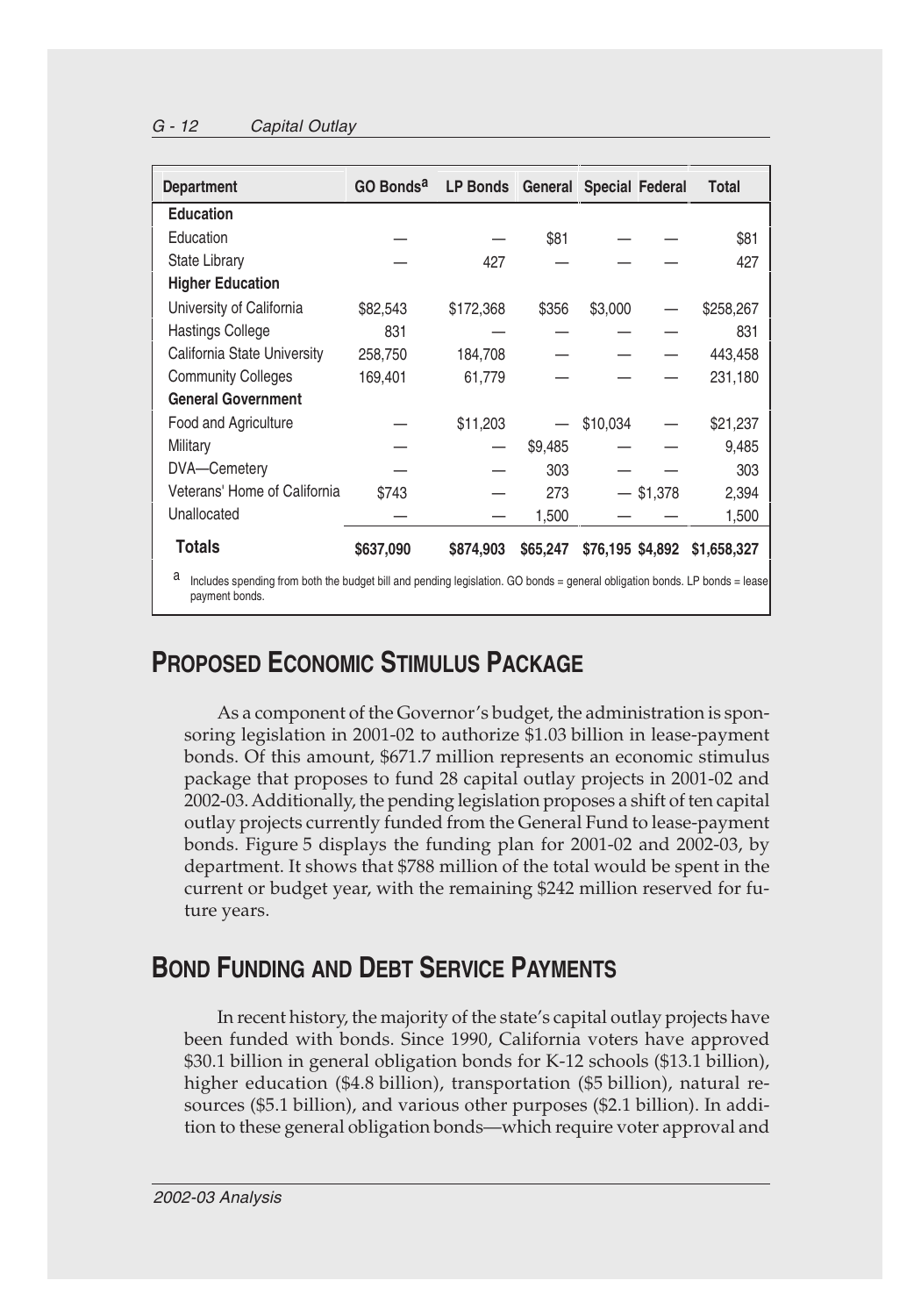#### **Figure 5**

## **Summary of Governor's Proposed Lease-Payment Bond Authority in Pending Legislation**

| (In Thousands)                                                                                                                                                                                             |                                     |           |                                          |                    |  |
|------------------------------------------------------------------------------------------------------------------------------------------------------------------------------------------------------------|-------------------------------------|-----------|------------------------------------------|--------------------|--|
|                                                                                                                                                                                                            | <b>Economic Stimulus</b><br>Package |           | <b>Shift From</b><br><b>General Fund</b> |                    |  |
| <b>Department</b>                                                                                                                                                                                          | 2001-02                             | 2002-03   | $(2001 - 02)$                            | Total <sup>a</sup> |  |
| Legislative, Judicial, Executive                                                                                                                                                                           |                                     |           |                                          |                    |  |
| Justice                                                                                                                                                                                                    |                                     |           | \$11,710                                 | \$11,710           |  |
| <b>State and Consumer Services Agency</b>                                                                                                                                                                  |                                     |           |                                          |                    |  |
| <b>General Services</b>                                                                                                                                                                                    | \$13,195                            |           |                                          | \$13,195           |  |
| <b>Resources Agency</b>                                                                                                                                                                                    |                                     |           |                                          |                    |  |
| <b>Conservation Corps</b>                                                                                                                                                                                  |                                     |           | \$1,500                                  | \$1,500            |  |
| Forestry and Fire Protection                                                                                                                                                                               | \$7,176                             |           | 4,611                                    | 11,787             |  |
| <b>Youth and Adult Corrections</b>                                                                                                                                                                         |                                     |           |                                          |                    |  |
| Corrections                                                                                                                                                                                                |                                     |           | \$2,913                                  | \$2,913            |  |
| <b>Youth Authority</b>                                                                                                                                                                                     |                                     |           | 2,708                                    | 2,708              |  |
| <b>Education</b>                                                                                                                                                                                           |                                     |           |                                          |                    |  |
| <b>State Library</b>                                                                                                                                                                                       | \$321                               | \$10,166  |                                          | \$10,487           |  |
| <b>Higher Education</b>                                                                                                                                                                                    |                                     |           |                                          |                    |  |
| University of California                                                                                                                                                                                   | \$266,633                           | \$12,392  | \$91,851                                 | \$370,876          |  |
| California State University                                                                                                                                                                                | 6,601                               | 184,708   |                                          | 191,309            |  |
| <b>Community Colleges</b>                                                                                                                                                                                  | 108,689                             | 61,779    |                                          | 170,468            |  |
| <b>Totals</b>                                                                                                                                                                                              | \$402,615                           | \$269,045 | \$115,293                                | \$786,953          |  |
| a While the Governor's pending legislation package proposes a total of \$1.03 billion of lease payment<br>bende, only 0700 1 million is coant in 2001, 00 and 2000, 00. The remainder that E million would |                                     |           |                                          |                    |  |

bonds, only \$788.4 million is spent in 2001-02 and 2002-03. The remainder—\$241.5 million—would be spent on University of California Institutes in future years.

are backed by the full faith and credit of the state—the Legislature has authorized \$7.5 billion in lease-payment bonds since 1990. These bonds which do not require voter approval and whose debt service is paid for through annual General Fund budget appropriations for lease payments have been used for higher education facilities, prisons, state office buildings, state laboratories, and state homes for veterans. The above figures do not include regular revenue bonds, which are not paid for by the General Fund but rather through revenues generated by the projects they finance.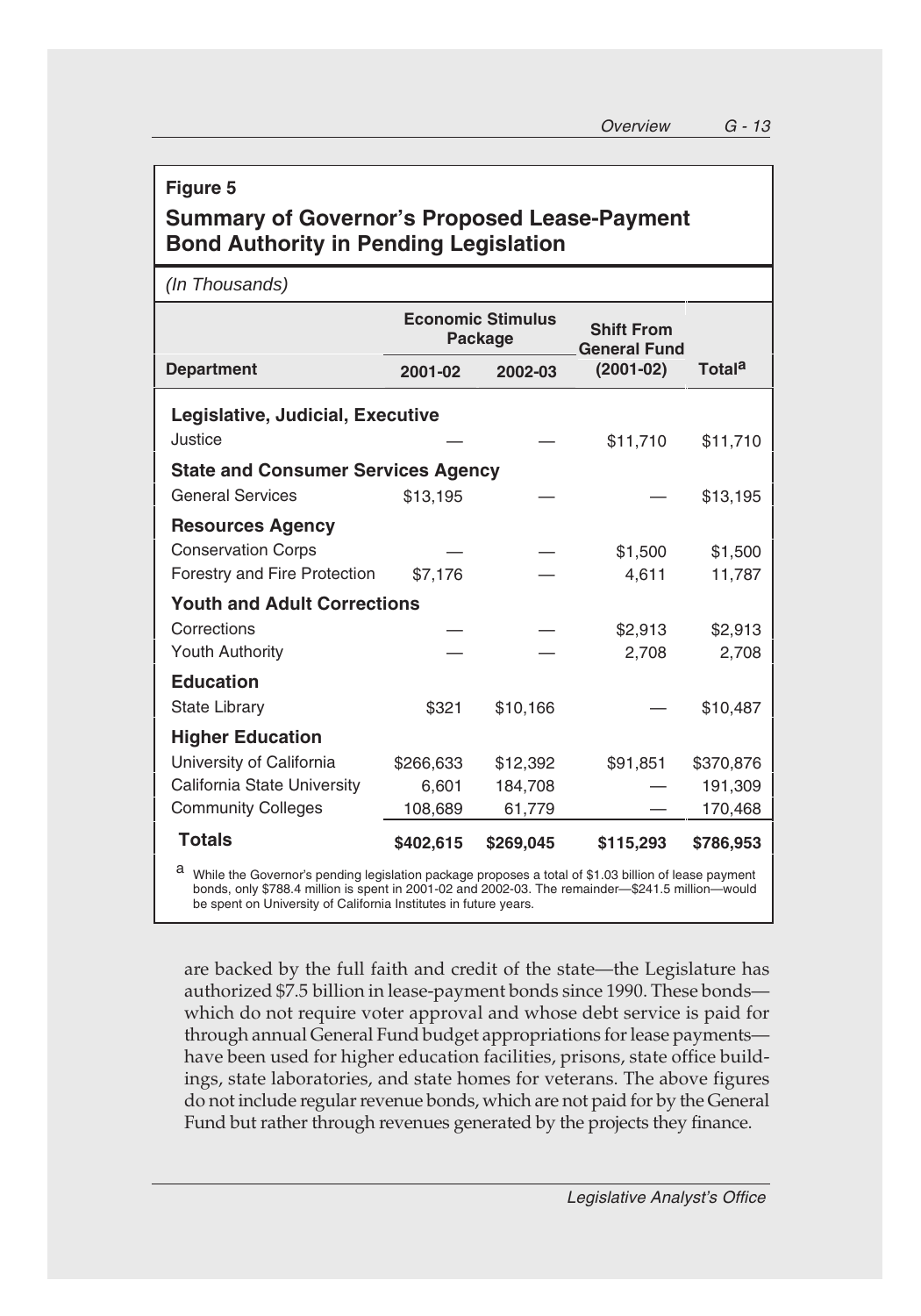#### **Debt Service Costs to Total \$3.1 Billion**

As shown in Figure 6, the state's General Fund debt service expenses on bonds are projected to be about \$3.1 billion in the budget year—an increase of slightly less than 1 percent over current-year costs. This consists of costs on both general obligation debt (which are estimated to increase from \$2.5 billion in the current year to \$2.6 billion in 2002-03) and lease-payment debt (which are estimated to increase from \$526 million in the current year to \$555 million in 2002-03). The Governor's budget assumes that principal payments on new general obligation bonds issued between January 2002 and June 2003 will be deferred beyond the end of the budget year, so that during this period only interest will have to be paid on this new debt.



### **Debt Service Ratio Would Rise Modestly**

In evaluating a state's capacity for bonded indebtedness and the impact debt service costs have on the budget, one of the many factors that bond raters and financial analysts look at is the state's debt service ratio (DSR). This ratio is defined as the share of the General Fund budget that is devoted to debt service expenses on General Fund-backed debt. There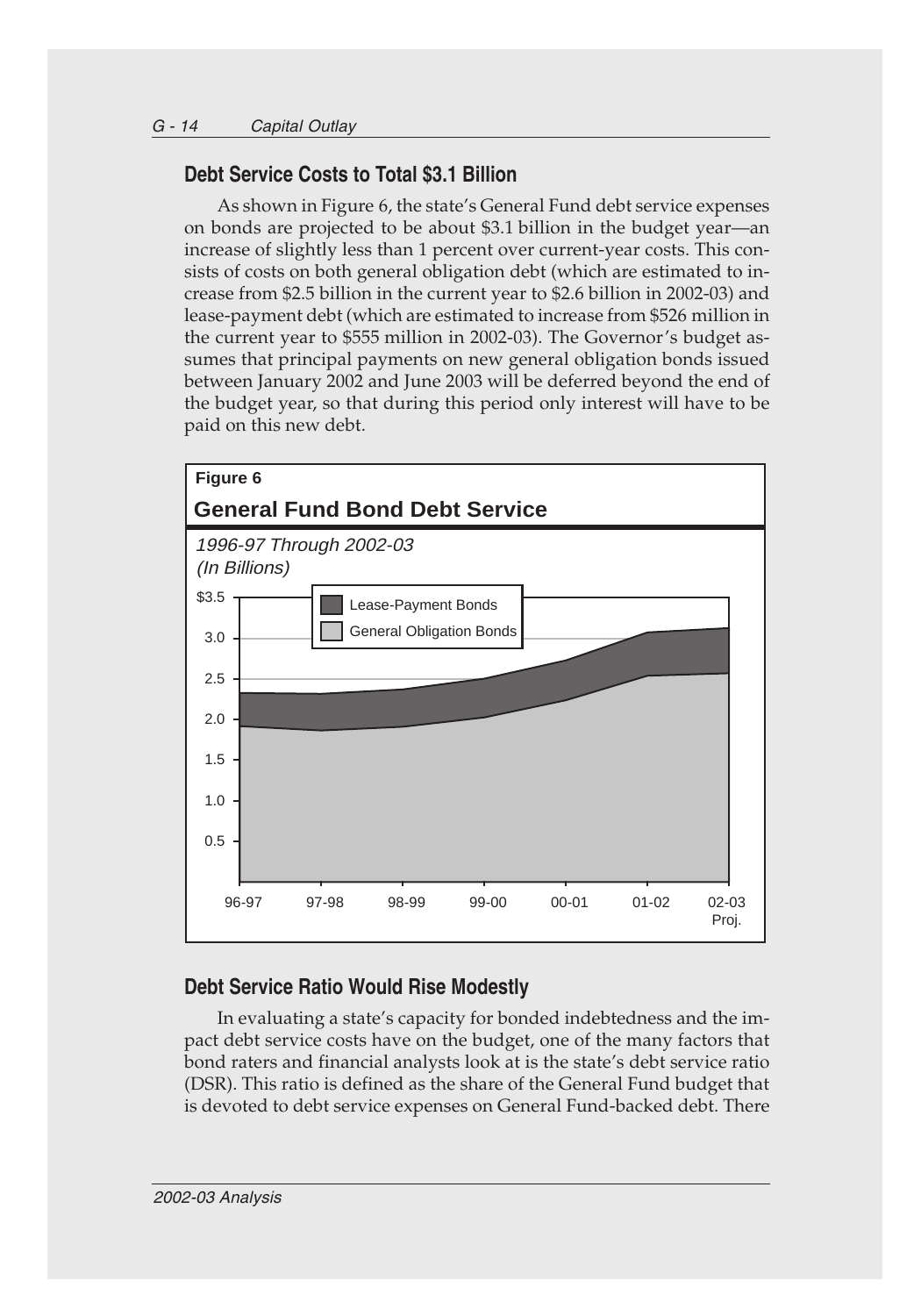is no agreed-upon single DSR that "fits" all states, and the appropriate DSR for an individual state can vary depending on such factors as its need and preference for new infrastructure. As a general rule, however, a DSR in the range of 6 percent or less has been recognized as a reasonable level for states.

As shown in Figure 7, California's DSR peaked in the early 1990s at just over 5 percent, and has since fallen to about 4 percent in the current year. Looking ahead, Figure 7 shows that the DSR would steadily fall in the future from its present level if currently authorized bonds are sold off and no additional debt is approved. On the other hand, the figure also shows that if (1) the Governor's proposed \$30 billion in school bonds were approved over the next three election cycles, (2) the \$2.8 billion in park and voter equipment bonds on the March 2002 ballot were approved, and (3) these new bonds were sold off rapidly, the DSR would rise modestly from its current level to just over 5 percent by 2007-08. Thus, even under this aggressive bond sale scenario, the DSR would still remain well below the 6 percent threshold. This suggests that California currently has ample capacity to use new debt as a means of addressing its current infrastructure needs.

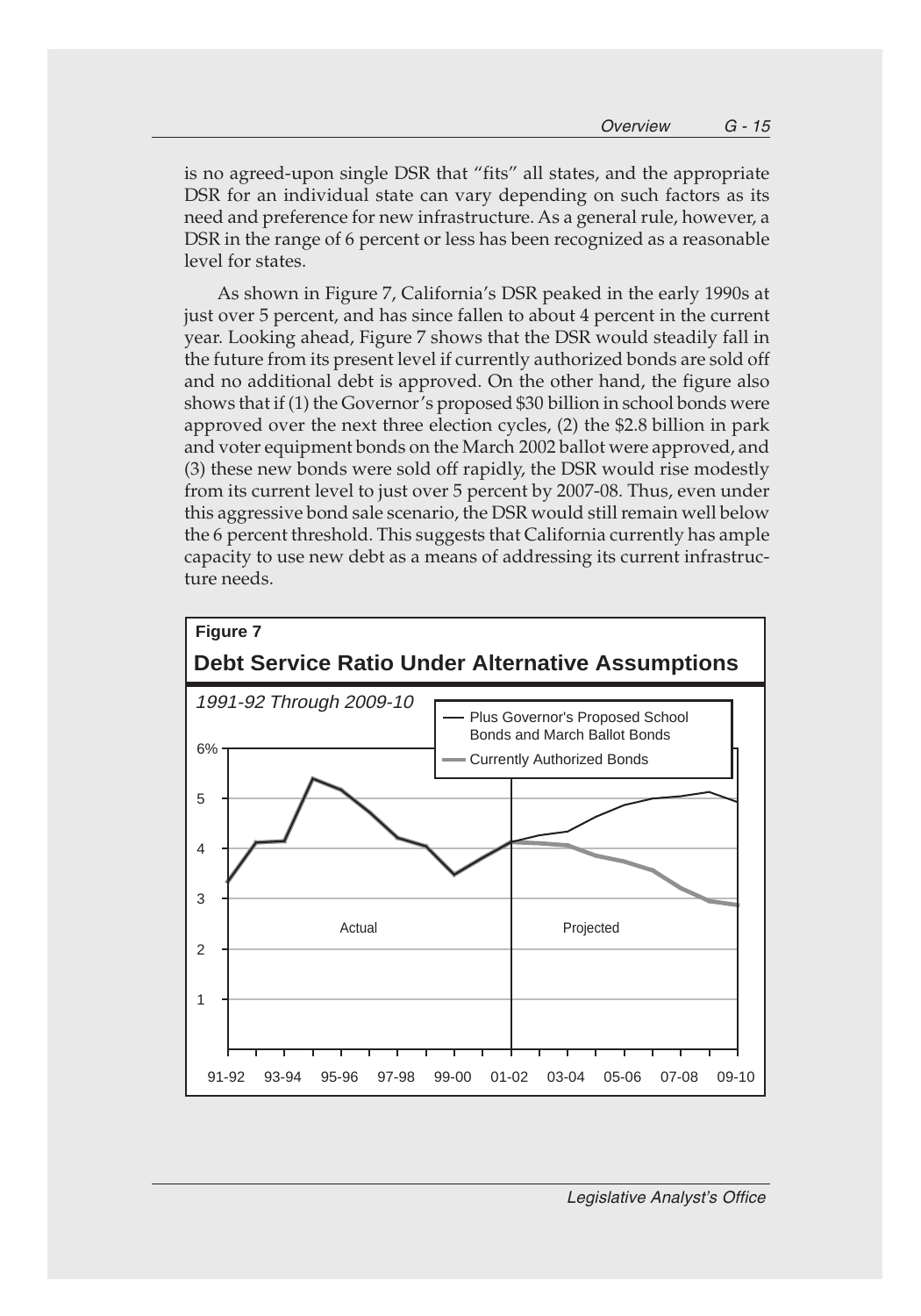G - 16 Capital Outlay

2002-03 Analysis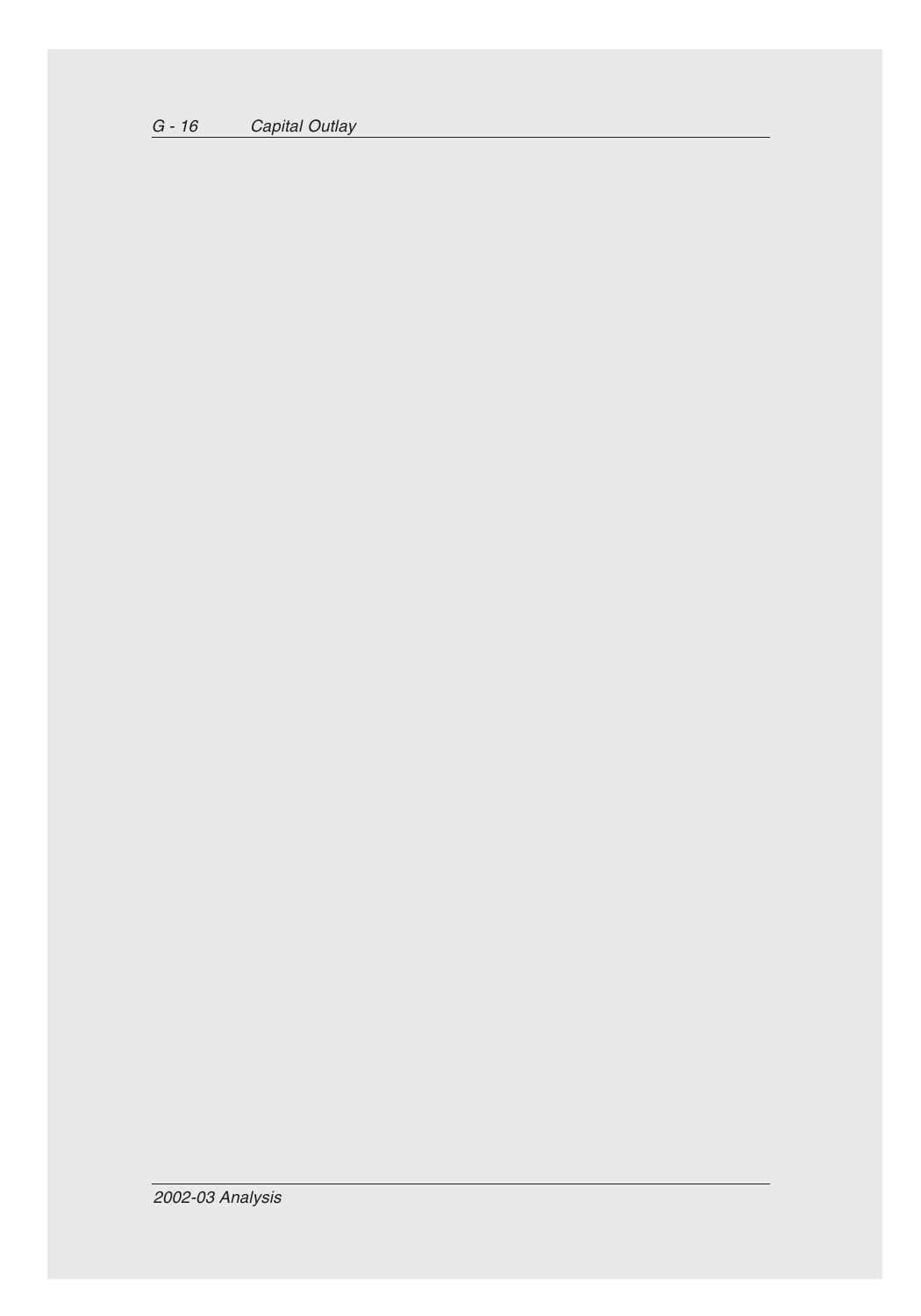# <span id="page-16-0"></span>**CROSSCUTTING ISSUES** *Capital Outlay*

## **CALIFORNIA INFRASTRUCTURE PLAN**

*Existing law requires the Governor to submit, beginning in 2002, a five-year infrastructure plan in conjunction with the budget. The plan, however, was not submitted with the* **2002-03 Governor's Budget***. Without this plan the Legislature does not have information it needs to make informed decisions about capital outlay proposals in the budget. Accordingly, we recommend the Legislature defer approval of new capital outlay projects until the infrastructure plan has been submitted and the Legislature has had an opportunity to review it. We also recommend the Legislature appoint a select committee to make recommendations on how the Legislature might effectively respond to the infrastructure plan when it is submitted.*

Chapter 606, Statutes of 1999 (AB 1473, Hertzberg), requires the Governor to submit a five-year infrastructure plan in January of each year, beginning in 2002, in conjunction with submission of the Governor's budget. The plan is required to contain the following information for the ensuing five-year period:

- Identification of new and renovated infrastructure requested by state agencies to fulfill objectives identified in strategic plans.
- Aggregate funding for transportation infrastructure identified in the State Transportation Improvement Program.
- Infrastructure needs for K-12 public schools.
- Instructional and instructional support infrastructure for the three segments of higher education.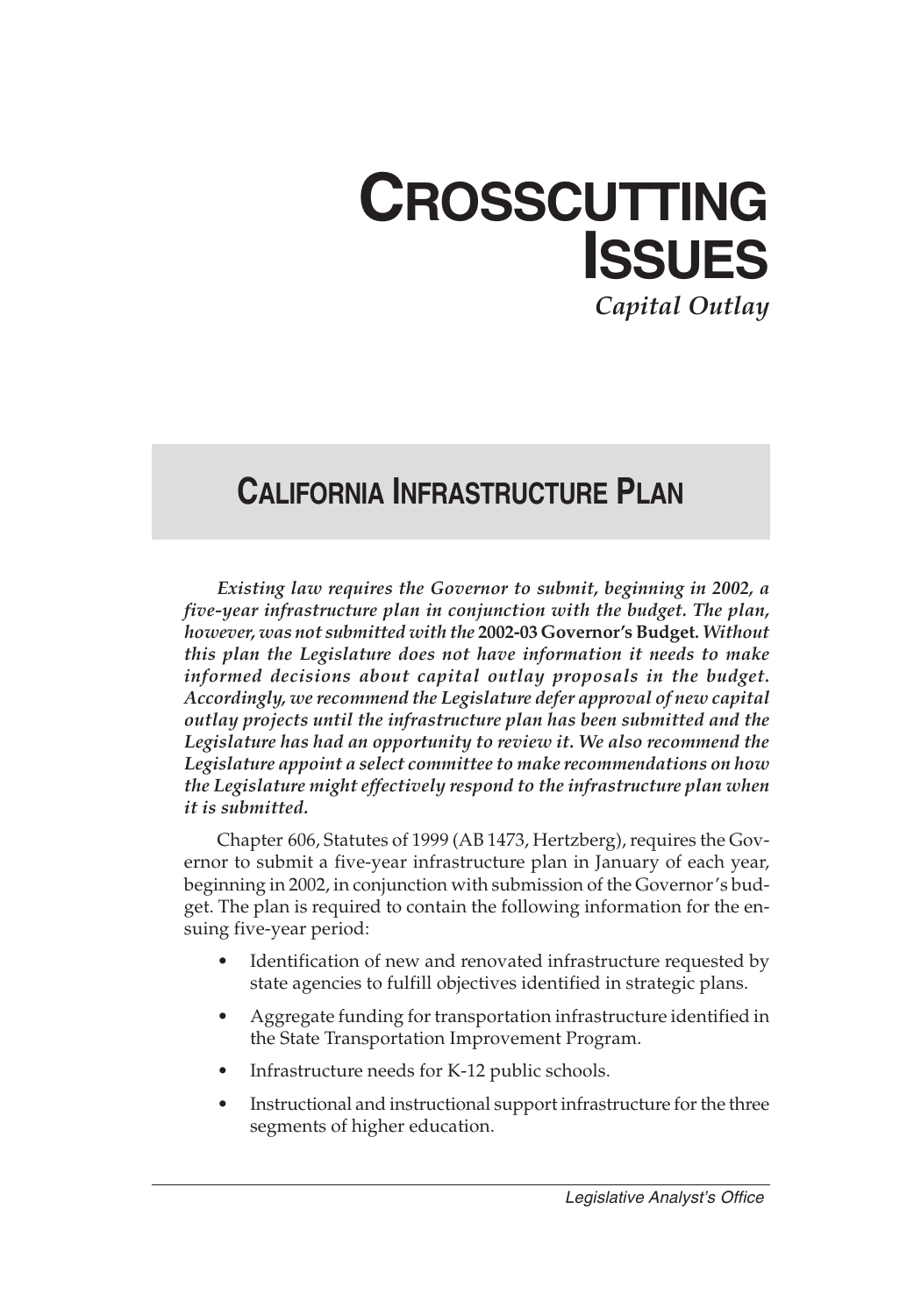• For all of the infrastructure identified, the plan is required to provide an estimate of its cost and a proposal for funding it. If the funding proposal does not provide for all of the infrastructure identified, the plan shall indicate the priorities and criteria used to select the infrastructure it does propose to fund.

The funding proposal must identify the specific funding sources to be used, such as the General Fund, special funds, general obligation bonds, and lease-payment bonds. If the proposal plans the issuance of new state debt, it must evaluate the impact of the issuance on the state's overall debt position. Any capital outlay or local assistance appropriations proposed for funding in the Governor's budget must derive from and be encompassed by the proposal contained in the first year of the plan.

The required infrastructure plan was not submitted in January. The Governor's budget indicates that ". . . given the slowdown in the state's economy and General Fund revenue shortfalls, committing funds for a comprehensive statewide infrastructure plan is impractical." The budget also states: "The planning work, thus far undertaken, needs to undergo significant revisions to reflect current economic conditions."

We have a number of concerns with these statements:

- The state has already committed significant resources—in the form of added staff in the Department of Finance and time spent by departments over the past two years—in developing the plan. We do not believe the state has to commit additional funds in order to meet the statutory requirement.
- For the most part, an infrastructure plan should be independent of economic conditions and the state's current funding capabilities. The plan should reflect infrastructure needs, and when these are known, the Legislature and the administration can respond accordingly.
- Finally, the Governor's own proposed capital program belies the implicit message in the budget that an infrastructure plan is not as important in fiscally tough times. The budget's proposed spending on infrastructure is far in excess of appropriations in the *2001-02 Budget Act*. An infrastructure plan would have been a critical tool assisting the Legislature in responding to these significant budgetary requests—whether contained in the budget bill or special legislation.

### **Why the Plan Is Important**

Currently, the Legislature does not have complete information about the condition of the state's infrastructure, the demands for new capital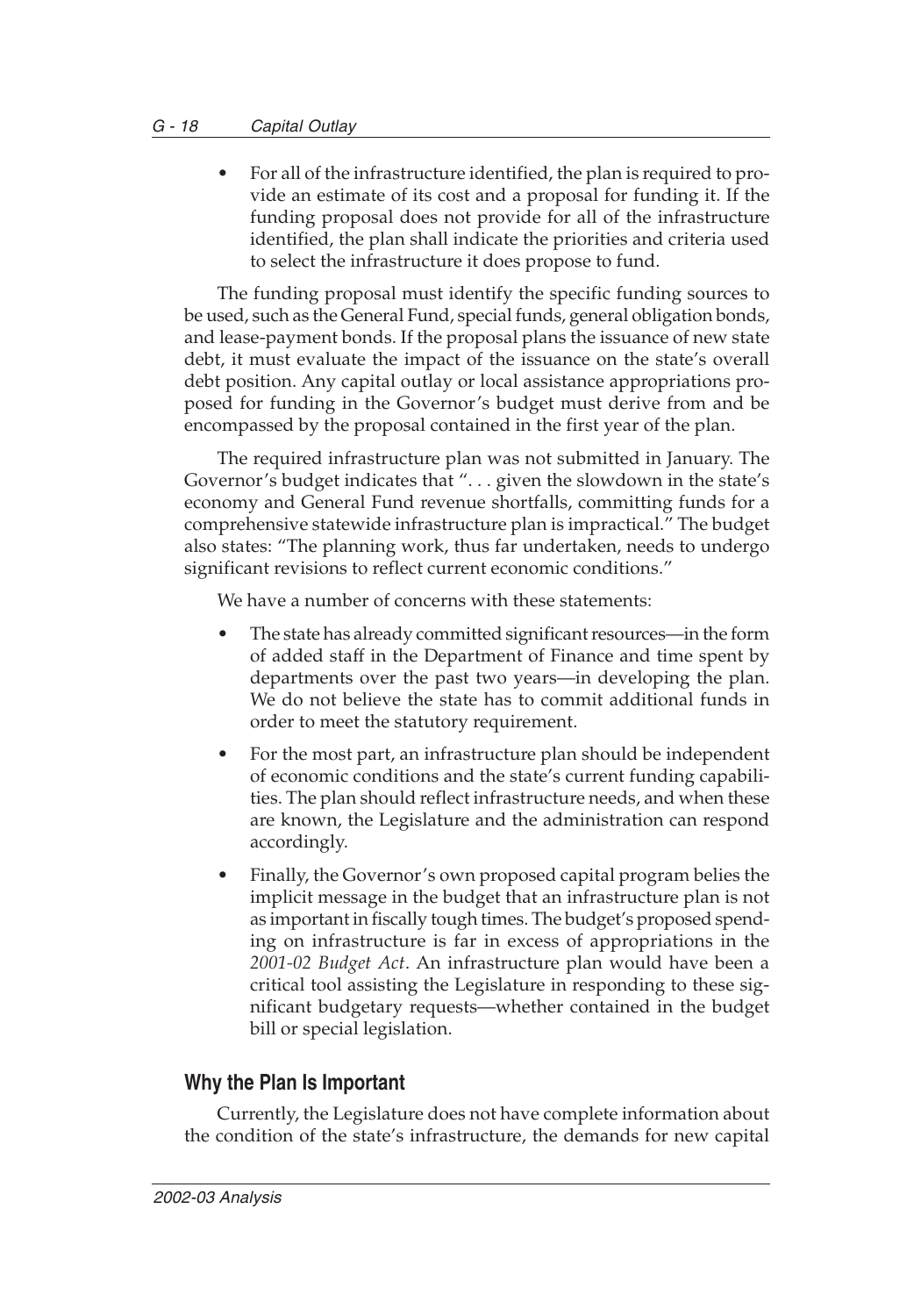investment, and the amount of funding needed to address the state's facility requirements. Without this, it is difficult for the Legislature to assess its policies, priorities, and funding criteria against the administration's. The state also loses other key benefits that a plan can provide. The process of developing an infrastructure plan focuses attention on important policy issues, such as state and local funding responsibilities for different programs. Development and annual updating of the plan also highlights areas where there is a need to generate additional information about infrastructure programs in order to make informed funding decisions.

The Legislature now must make capital investment decisions on projects without information about how a project and its cost relate to all other infrastructure proposals. Below, we discuss: (1) options available to the Legislature in addressing budget-year proposals without the plan and (2) how the Legislature can prepare to deal with the information provided in future infrastructure plans.

### **What Should the Legislature Do?**

*Addressing Budget-Year Infrastructure Proposals.* Given the absence of the infrastructure plan, the Legislature cannot see how capital outlay proposals in the Governor's budget fit together with the state's long-term infrastructure needs and costs. This is particularly important in the budget year because the Governor is proposing over \$670 million of capital investment funded by lease-payment bonds in order to stimulate the current economy and there is over \$600 million in general obligation bondfinanced projects. The Legislature is being asked to approve a large amount of debt financing without knowing if the projects proposed are the highest priority on a statewide basis, and what the impact of the financing will be on the state's future ability to fund infrastructure needs.

We believe it is especially important for the Legislature to have an adequate infrastructure plan before it, given the funding decisions it needs to make to respond to the Governor's budget proposals. Accordingly, we recommend that, pending receipt of an adequate infrastructure plan, the Legislature defer funding for all *new* projects (with the exception of those to correct critical fire and life safety deficiencies). While the vast majority of the budget-year infrastructure proposals are for previously funded projects, this recommendation would still affect projects costing in the hundreds of millions of dollars.

*Addressing Legislative Needs in Responding to an Infrastructure Plan.* When the Legislature receives a plan—whether later this year or next January—it will want to use the information in the plan as effectively as possible. We recommend the Legislature establish a select committee to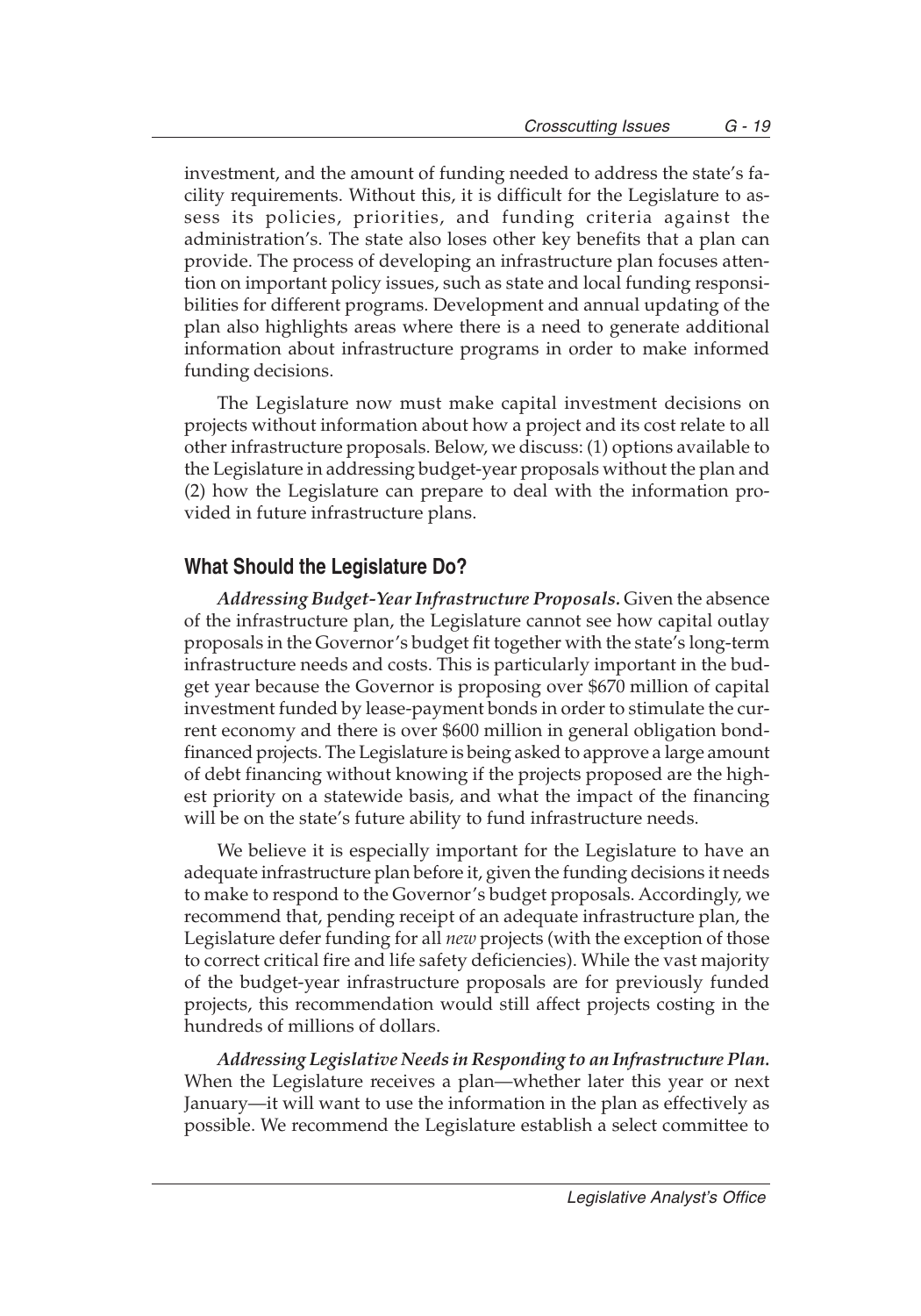consider institutional changes that would help it to best respond to the Governor's future infrastructure plans. Some measures that a select committee could consider are:

- *Legislative Policies, Priorities, and Criteria.* Annual enunciation of the Legislature's infrastructure policies, priorities, and criteria by house or joint resolution would provide useful information about the Legislature's intentions in addressing the state's infrastructure challenges. This could provide institutional memory for the houses, insights for the administration, and guidance for legislative staff.
- *Capital Budget Subcommittees.* Establishment of capital budget subcommittees to consider infrastructure needs on a programmatic basis would unify consideration of capital outlay proposals in a way that would allow the Legislature to consider project proposals within the context of statewide infrastructure needs and funding strategies.
- *Infrastructure Fund.* Establishment of an infrastructure trust fund with a prescribed funding mechanism could provide an important and stable funding source for infrastructure needs in the future.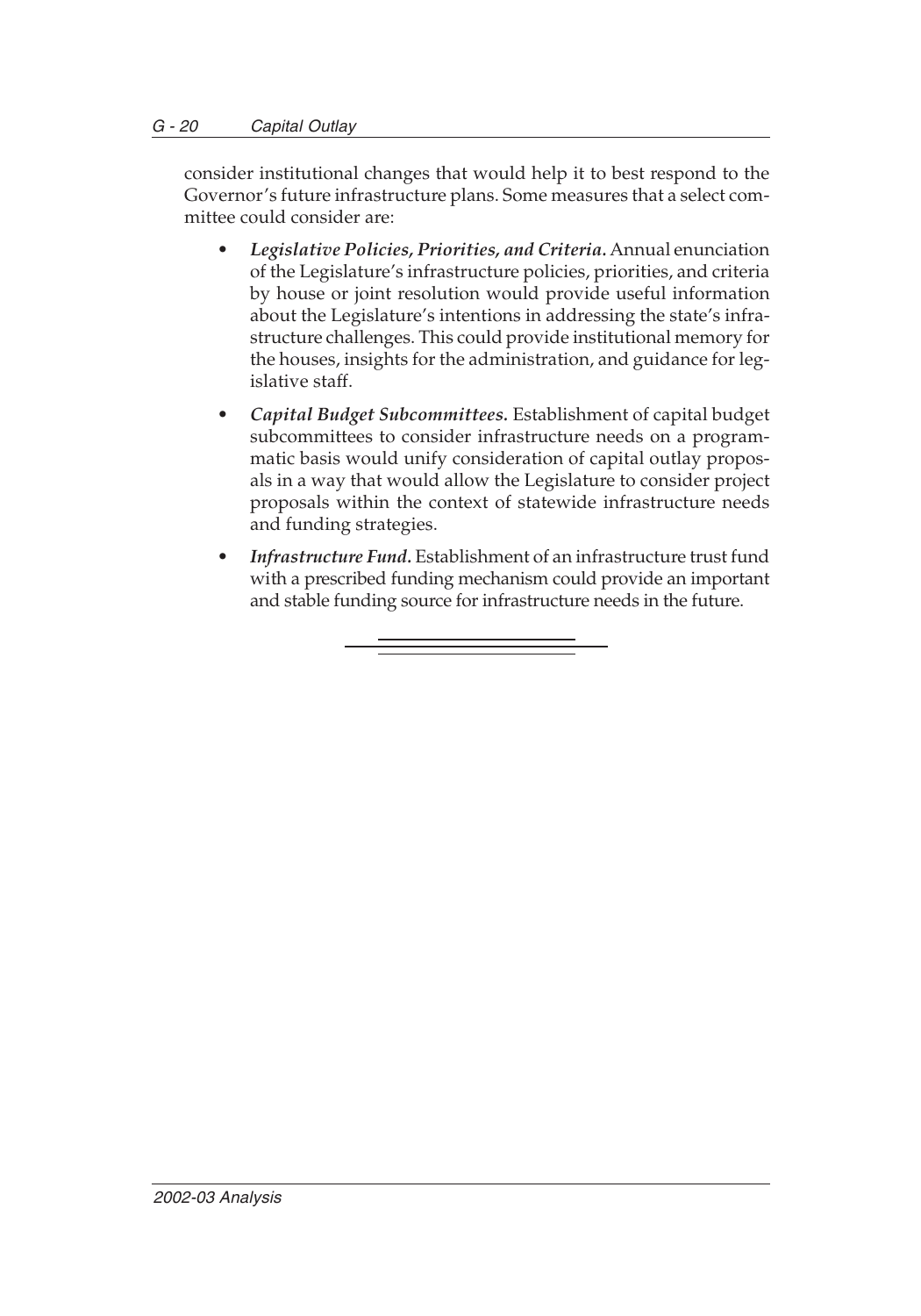## <span id="page-20-0"></span>**CAPITAL OUTLAY PROJECT MANAGEMENT FEES**

*We recommend that the Legislature ask the Bureau of State Audits to conduct a performance audit of the Department of General Services relative to its project management activities to evaluate (1) the appropriateness of fees charged, (2) the method of determining fee levels, and (3) the quality control process in place for budget development.*

Under the provisions of the Government Code, the Department of General Services (DGS) is the primary state department responsible for project planning, project management, and construction management of state capital outlay projects. Only five departments—the University of California, California State University, Department of Water Resources, Department of Corrections, and the Department of Parks and Recreation are statutorily permitted to manage their own capital outlay projects. These state entities may contract for project management services, including from DGS, or use their own departmental personnel, when overseeing their capital outlay projects. All other state agencies are required to use DGS as their project/construction manager. Figure 1 (see next page) provides an abbreviated overview of the capital outlay process for a department using DGS project/construction management services.

In its role as the state's capital outlay project manager, DGS is currently managing in excess of 350 major capital outlay projects with a total value of approximately \$4 billion. In order to provide such services, DGS assesses client agencies various project management fees. The DGS project/construction management services include the following:

- Preparing and reviewing environmental documents.
- Reviewing construction documents.
- Clarifying construction documents during construction, including change order analysis and estimating.
- Coordination among designers, contractors, inspectors, and facilities operations.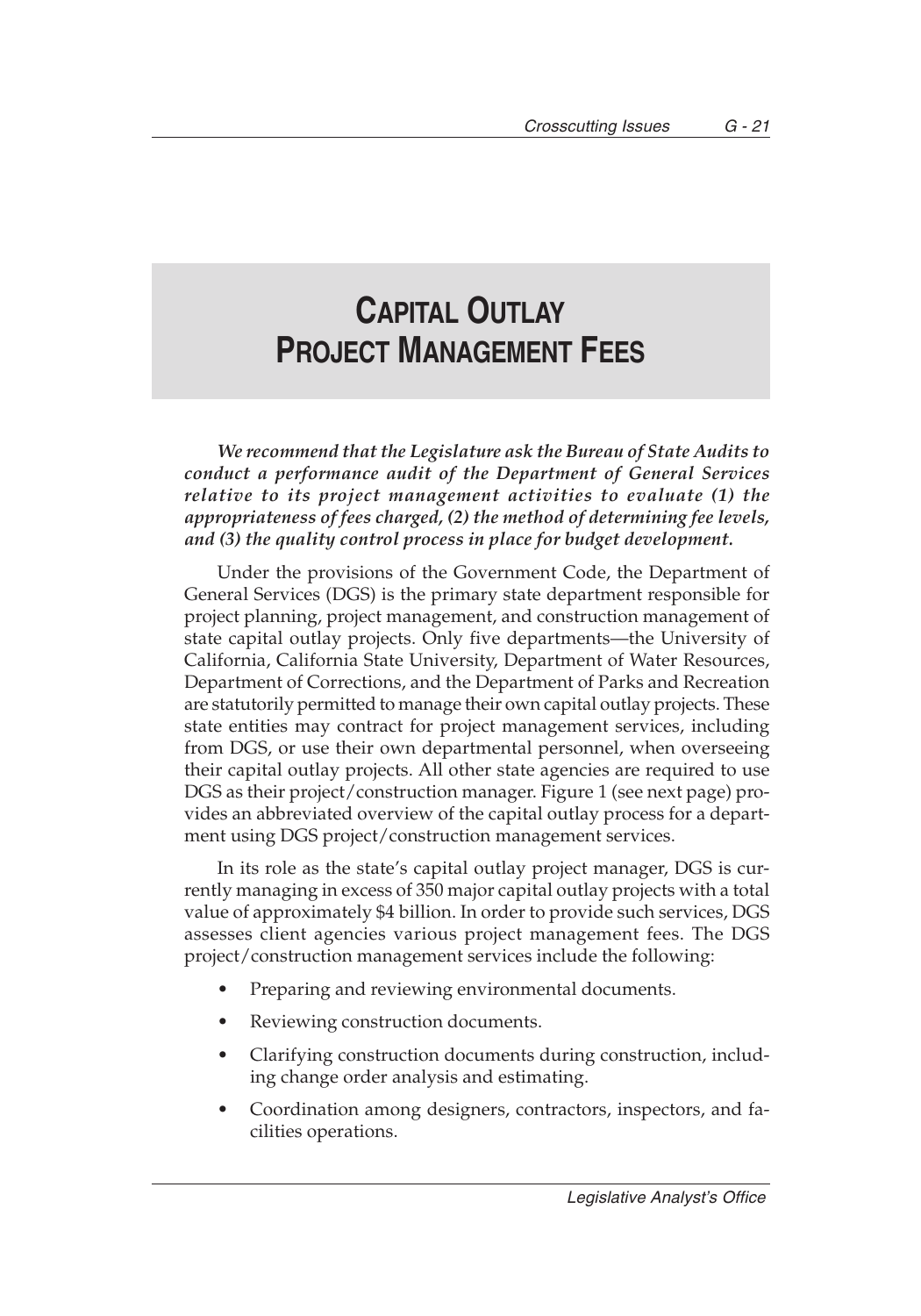

- Monitoring schedules.
- Generally overseeing daily on-site construction operations.

In providing project/construction services, DGS charges client departments the project-related fees shown in Figure 2. These fees are intended to allow DGS to recoup the full cost of providing project/construction management services from the client agency. These fees can range from one-fifth to over one-third of total project costs.

## **Concerns With DGS Project Management Fees**

*The Appropriateness of Fees Charged.* Our review of the capital outlay program proposals for 2002-03 has revealed many instances where the fees assessed to a project appeared to be either excessive, unnecessary, or inconsistently applied. For example, we note the following:

• Travel costs totaling \$110,000 for a project at a prison in Folsom with an 18-month construction period. (At over \$6,000 a month for travel expenses at the state mileage reimbursement rate, this appears to indicate about 18,000 miles per month of travel by the construction inspector from the nearest DGS field office.)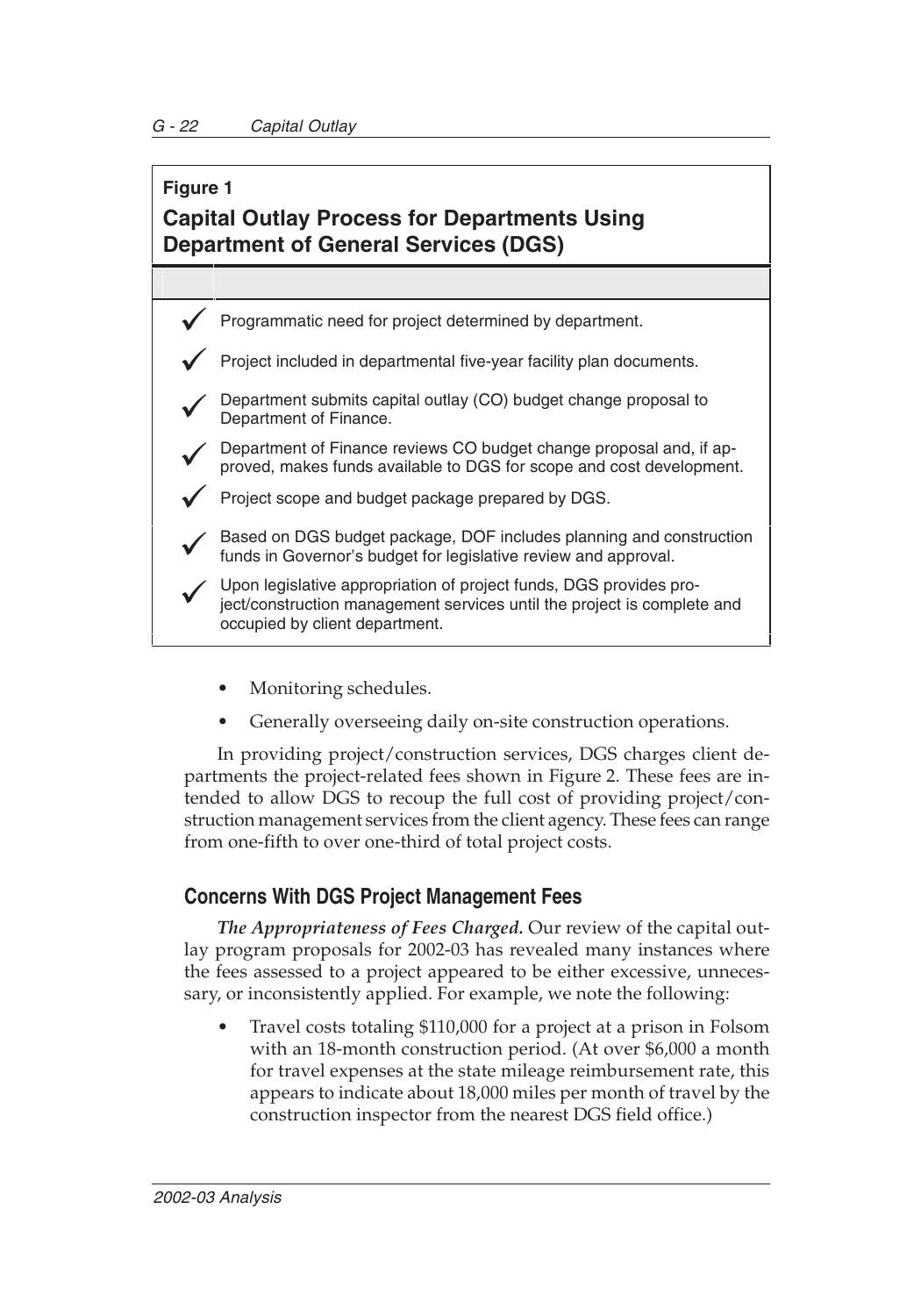| <b>Figure 2</b><br><b>Department of General Services</b><br><b>Capital Outlay Project Fees and Descriptions</b> |                                                                                                  |  |  |
|-----------------------------------------------------------------------------------------------------------------|--------------------------------------------------------------------------------------------------|--|--|
| <b>Type of Fee</b>                                                                                              | <b>Description</b>                                                                               |  |  |
| Architectural & Engineering (A & E) Services                                                                    |                                                                                                  |  |  |
| A & E design                                                                                                    | Funds to hire a design team for technical building<br>design services                            |  |  |
| <b>Construction inspection</b>                                                                                  | The cost for a DGS Inspector to provide inspection<br>services for the project                   |  |  |
| <b>Inspection travel</b>                                                                                        | Time and cost to travel to project site to provide<br>inspection services                        |  |  |
| <b>Coordination &amp;</b><br>contract management                                                                | Funds provided to manage the various legal<br>contracts for the project                          |  |  |
| <b>Advertising</b>                                                                                              | The cost of publicizing the project and printing<br>documents                                    |  |  |
| <b>Post construction</b>                                                                                        | The cost for DGS to provide services after<br>construction is complete                           |  |  |
| <b>Other Project Costs</b>                                                                                      |                                                                                                  |  |  |
| <b>Special consultants</b>                                                                                      | Funding for consultants who provide services<br>outside the A & E team                           |  |  |
| <b>Materials testing</b>                                                                                        | The cost for quality control of the construction<br>materials (concrete, steel, etc.)            |  |  |
| <b>Project/ construction</b><br>management                                                                      | The cost for DGS to manage the project                                                           |  |  |
| <b>Site acquisition</b><br>cost & fees                                                                          | The cost to procure the project site                                                             |  |  |
| Disabled veterans/<br>minority businesses                                                                       | The cost to encourage disabled veteran and<br>minority business involvement                      |  |  |
| <b>School checking</b>                                                                                          | The cost for the State Architect to check a project<br>for compliance with the Field Act         |  |  |
| <b>Hospital checking</b>                                                                                        | The cost to ensure that a project meets regulatory<br>requirements for hospitals                 |  |  |
| <b>Essential services</b>                                                                                       | The cost to evaluate the compliance with essential<br>services facility regulations <sup>a</sup> |  |  |
| <b>Handicapped checking</b>                                                                                     | The cost to ensure compliance with the Americans<br>with Disabilities Act                        |  |  |
| <b>Environmental document</b>                                                                                   | The cost to evaluate compliance with state<br>environmental laws and regulations                 |  |  |
| 2 — ….                                                                                                          | $\sim$ $\sim$ $\sim$<br>$\sim$<br>$\sim$ $\sim$ $\sim$                                           |  |  |

a Facilities designed to operate during times of disaster on a 24 hours a day, 7 days a week basis.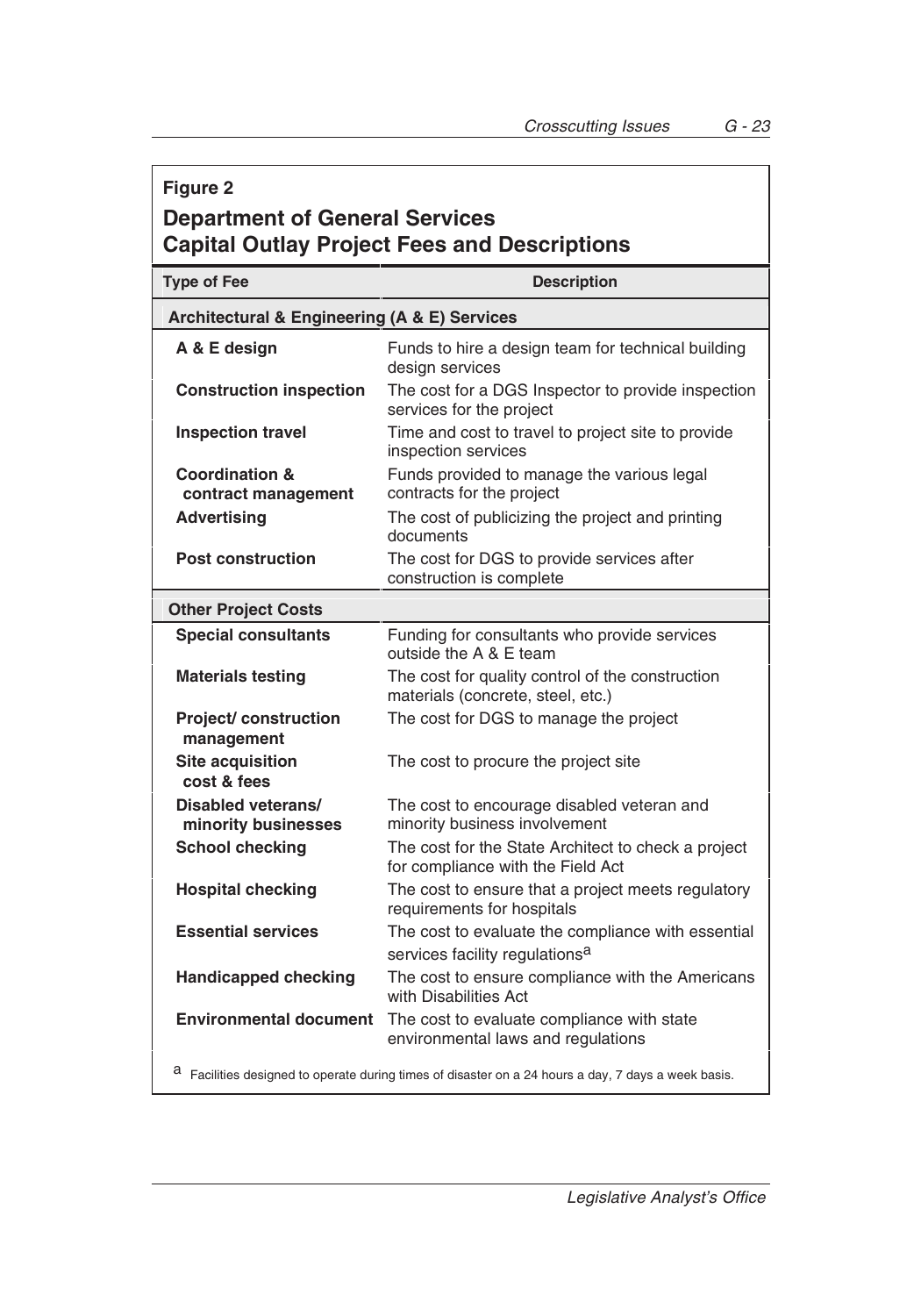- \$374,000 was budgeted for travel from the nearest DGS field office for a Department of Transportation office building in Marysville (approximately \$20,000 a month for an 18-month construction period).
- \$2,000 for environmental documents to replace lighting fixtures at a prison in Chino.

We also examined project cost estimates from prior years to determine if similar project budgeting issues existed, and we found the following:

- \$6,200 was included for school checking to verify Field Act compliance of an apparatus building at a forest fire station (the act applies only to school facilities and there is no school on the site).
- A total of \$58,700 was included for school, hospital, and essential services checking for a replacement forest fire station (the facility does not include a school or a hospital, nor is it an essential services facility).
- \$1,100 for handicapped checking for a project to install a perimeter and roofline security fence at a state mental hospital.
- No funds were budgeted for travel to a major new state hospital under construction in Coalinga and yet \$11 million is budgeted for DGS construction inspection and project management at the site for a 30-month construction period.

We find it questionable that an office building project in Marysville would require \$374,000 for travel and yet a major state hospital project in Coalinga has no travel budget. Yet, DGS indicates that travel fees are budgeted based on round-trip travel time and distance from the nearest DGS district office. However, this does not appear to be consistent with our review. Furthermore, we question the need for handicapped accessibility checking for a security fence intended to prevent escapes from a state hospital roofline, or the need for environmental documents to replace aging lighting fixtures in an existing state prison. In conclusion, we believe the above-mentioned examples clearly demonstrate inappropriate or excessive fees that are being included in DGS project cost estimates.

*The Methodology of Determining Fees*. Based on discussions with DGS staff, we also question the method by which various fees are calculated. We were informed that the overall DGS project/construction management fee is calculated by estimating the amount needed to recover the full-year costs of DGS Project Management Branch (PMB) and dividing that amount by the number of "billable" hours of assigned project management work. While this method provides full cost recovery for PMB, we believe this method of calculating project management costs is inac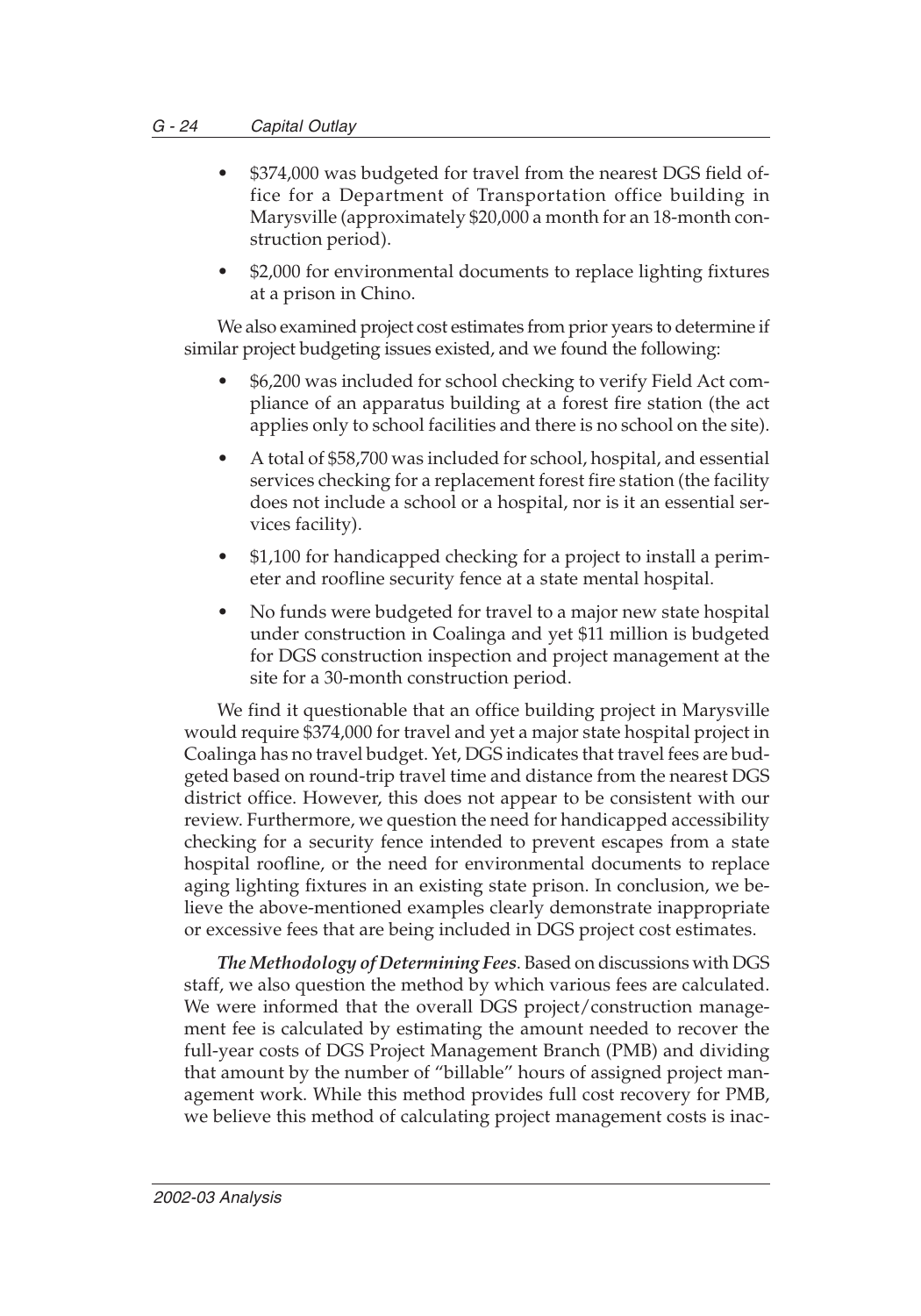curate from a project cost accounting perspective. This is because it does not reflect the actual PMB hours, services, or costs specifically attributable to a given project. In addition, under DGS existing methodology it is possible that, for any given project, a department could end up paying for PMB services not used by its project and even paying for budgeted but vacant PMB positions. We believe a more accurate and acceptable method would be to charge a project the hourly rate, staff benefits, and departmental overhead rate for each PMB staff member and/or service assigned to a particular project.

Another example of a questionable fee methodology is the cost assessed to notify disabled veteran and minority owned businesses of state capital outlay projects. The DGS staff indicate that this PMB fee is actually a surcharge assessed by the DGS Office of Procurement, which is responsible for notifying and encouraging bidding on state contracts by businesses owned by disabled veterans and minorities. According to DGS staff, PMB merely provides the Office of Procurement with the estimated construction cost for a given project and the Office of Procurement then provides PMB with the surcharge amount to be included in the project estimate. It is our understanding that there is no further validation of this fee by PMB staff.

*Quality Control Process.* As noted earlier, our review of DGS project fees has uncovered such items as school and hospital checking for fire stations, handicap accessibility checking for security fences, excessive travel budgets for nearby projects and, in some cases, no travel budgets for distant projects. The inclusion or omission of these costs in the DGS project estimates reveals (1) the weakness of the current method of assessing fees to projects and (2) an overall lack of quality control and review prior to the issuance of the project cost estimates. According to DGS, there is a review process that occurs prior to the issuance of project estimates to the client departments and the Department of Finance. Given the problems noted above, we have serious concerns about the quality of this review process.

### **LAO Recommendation**

Based on our review, we believe there is a lack of justification and accountability for the methods used to calculate the fees included in the project cost estimate. While we are in agreement on the concept of full cost recovery of PMB project/construction management services provided to client agencies, there is currently no way to accurately determine, or evaluate, the cost of a given project using the DGS method of assessing project fees. We also believe that the current method of assessing fees based on averaging PMB full-year costs against estimated billable hours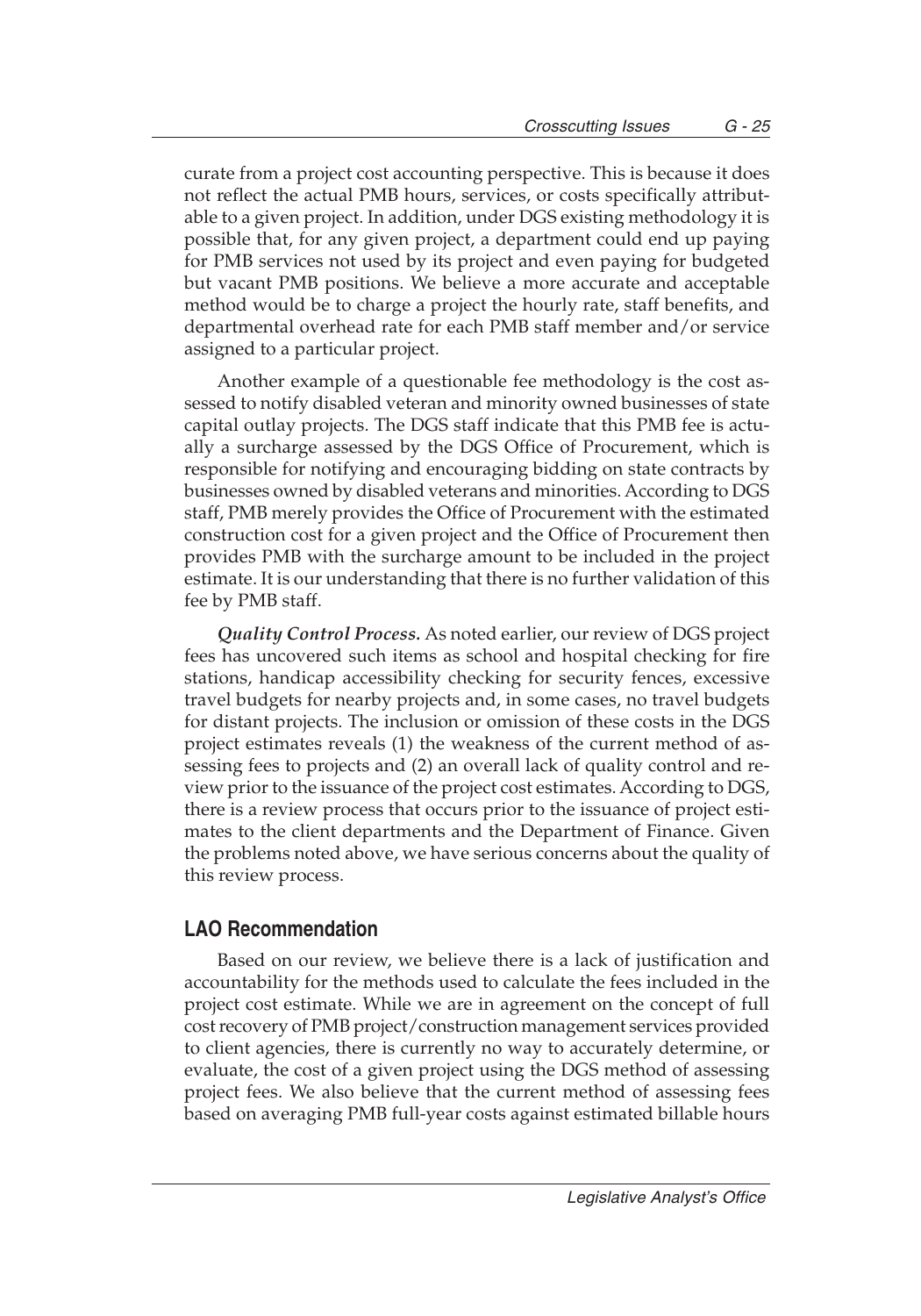allows for the excesses and omissions shown in the earlier examples of DGS fees.

In light of the above, we recommend that the DGS method for cost estimating be reviewed by the Bureau of State Audits to determine (1) if the methodologies used for cost estimating are appropriate, (2) if the level of fees being charged is appropriate and consistent with industry standards, and (3) the adequacy of any quality control process currently in place. Once the bureau has reported its findings to the Legislature, we will review the information and provide recommendations as appropriate.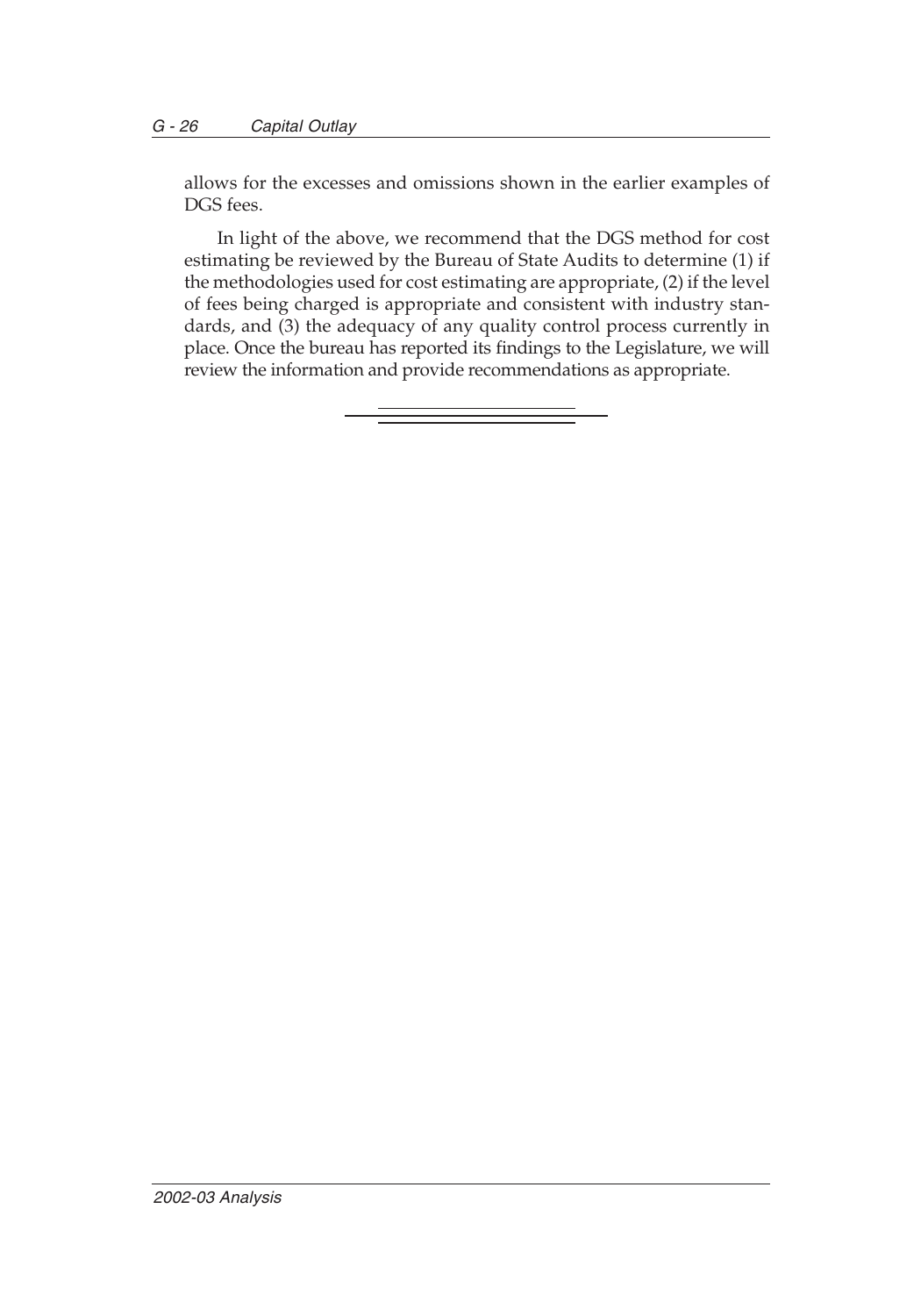## <span id="page-26-0"></span>**FUNDING HIGHER EDUCATION CAPITAL OUTLAY**

*As in previous years, we recommend the Legislature provide funding for higher education capital outlay based on statewide priorities and criteria, using reasonable construction cost guidelines, and based on yearround operation. We also recommend the Legislature consider the extent to which existing buildings at a campus are underutilized when making capital outlay funding decisions, and consider UC research revenue as a primary source of funding for UC research facilities.*

We have previously recommended the Legislature fund higher education capital outlay based on statewide priorities and criteria, using construction cost guidelines that are reasonable, and based on the segments operating their campuses year round at similar enrollment levels in all terms. This year we looked at how the segments are utilizing their facilities and recommend the Legislature consider underutilization of existing buildings when making funding decisions on projects that increase instructional capacity. This is discussed further below and in our report *Building Standards in Higher Education,* which we released in January 2002.

As in the past, we also recommend the Legislature focus funding on instructional needs. Toward that end we recommend the Legislature authorize UC to use "Garamendi" bonds to fund research facilities. This will make available more of the state's limited resources to fund high priority instructional facilities projects throughout the three segments.

### **Priorities and Criteria**

In our *Analysis of the 1998-99 Budget Bill,* we first recommended the Legislature fund higher education capital outlay based on statewide priorities and criteria. We continue to recommend this approach. Implicit in this is a recommendation that projects proposed by the three segments be evaluated as a single group of candidates for funding. Accordingly, we recommend the Legislature not allocate funds among the segments based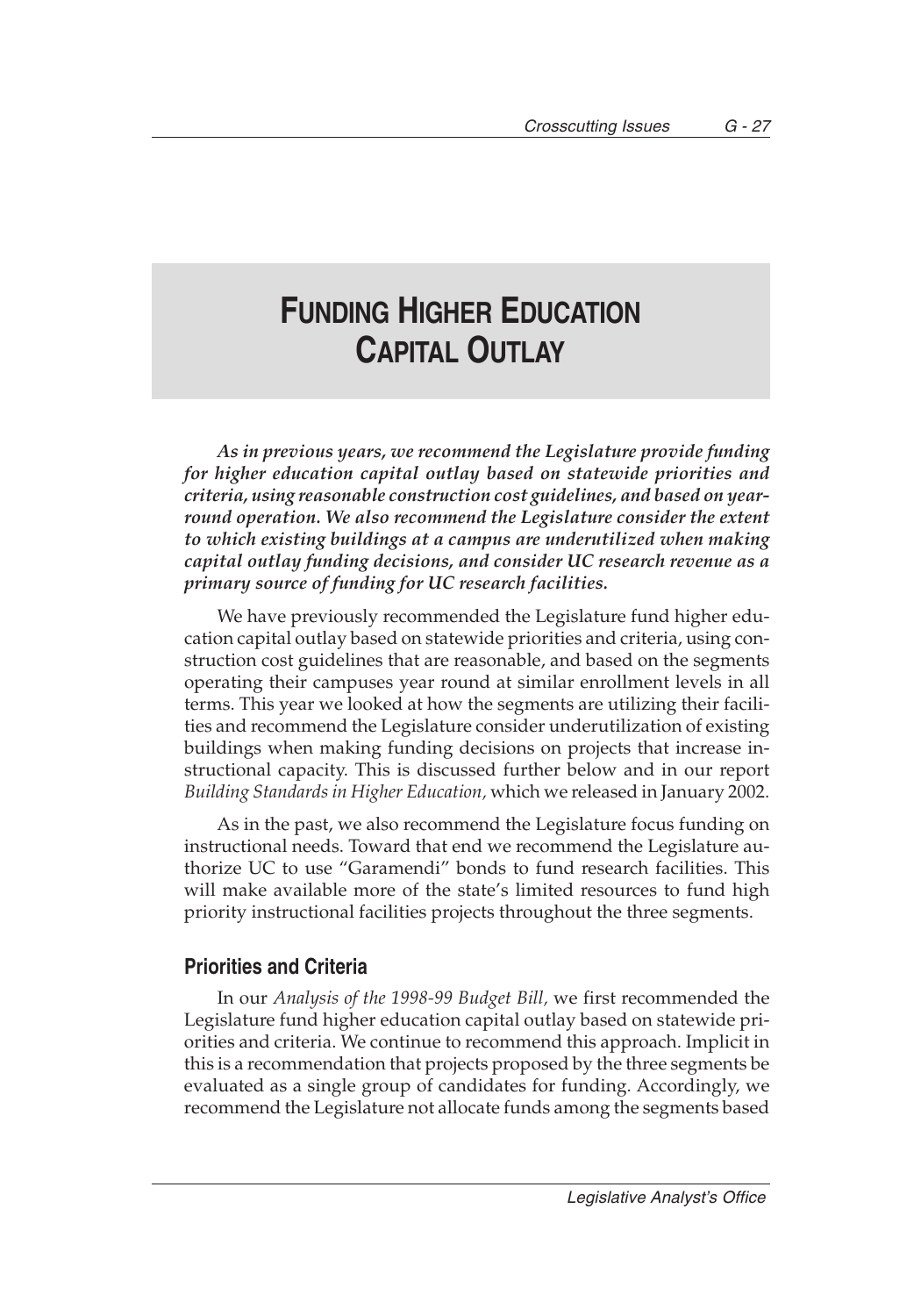on a rigid formula (that is, one-third of available funds to each). The priorities we recommend are shown in Figure 1.



We review these priorities annually and update them when necessary in order to provide a more effective tool for making funding decisions. The priorities shown in Figure 1 differ from those recommended in our *Analysis of the 2001-02 Budget Bill* in one area as discussed below.

*Administrative, Research, and Support Facilities.* In our *Analysis of the 2001-02 Budget Bill* we ranked Research and Administrative Facilities fifth priority, Integrity of Operationally Important Facilities sixth, and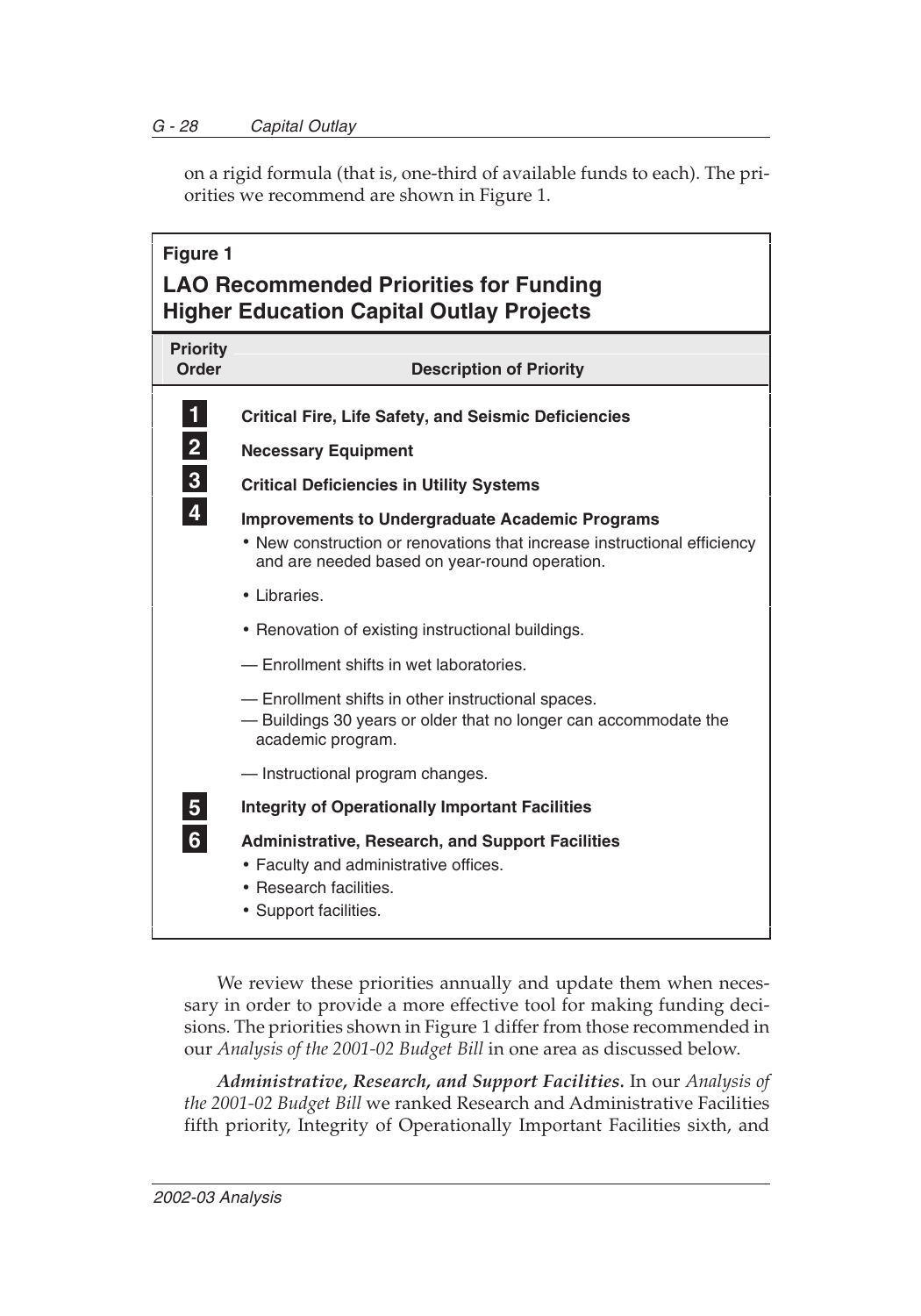Support Facilities seventh. We have reordered these priorities as shown in Figure 1 to give higher priority to the Integrity of Operationally Important Facilities. This category is flexible and can accommodate important facilities needs that cannot otherwise be categorized. For example, constructing or expanding a central data processing center to serve the entire campus community might be considered an operationally important facility. Another example might be the expansion of an electrical distribution system to meet future campus needs. This reordering of priorities is also in response to a recognition that UC has a large revenue stream from research contracts and grants that can be used to fund research facilities, reducing the need for state funding.

### **Construction Cost Guidelines**

In the *Analysis of the 2000-01 Budget Bill,* we reported on our study of the cost of constructing community college, CSU, and UC buildings compared to those of similar buildings elsewhere. We concluded at that time that construction cost guidelines used by the community colleges and CSU were reasonable. The UC does not use construction cost guidelines, and our study revealed that UC construction costs were notably high. We recommended that the Legislature apply CSU's construction cost guidelines to UC buildings where comparable building types existed. The one area where CSU does not have buildings comparable to UC is research facilities. Based on data we maintain of construction costs of 396 comparable public and private research buildings, we recommend specific cost guidelines for UC research facilities. Figure 2 summarizes the construction cost guidelines we recommend the Legislature use in funding the principal building types for the three segments of higher education.

| <b>Figure 2</b><br><b>LAO Recommended Construction</b><br><b>Cost Guidelines</b> |                                       |  |
|----------------------------------------------------------------------------------|---------------------------------------|--|
| (Dollars per Assignable Square Foot)                                             |                                       |  |
|                                                                                  | <b>Construction Cost</b><br>Guideline |  |
| Offices<br>Classroom facilities<br>Teaching laboratory facilities                | \$270<br>256<br>398                   |  |
| <b>Research facilities</b>                                                       | 481                                   |  |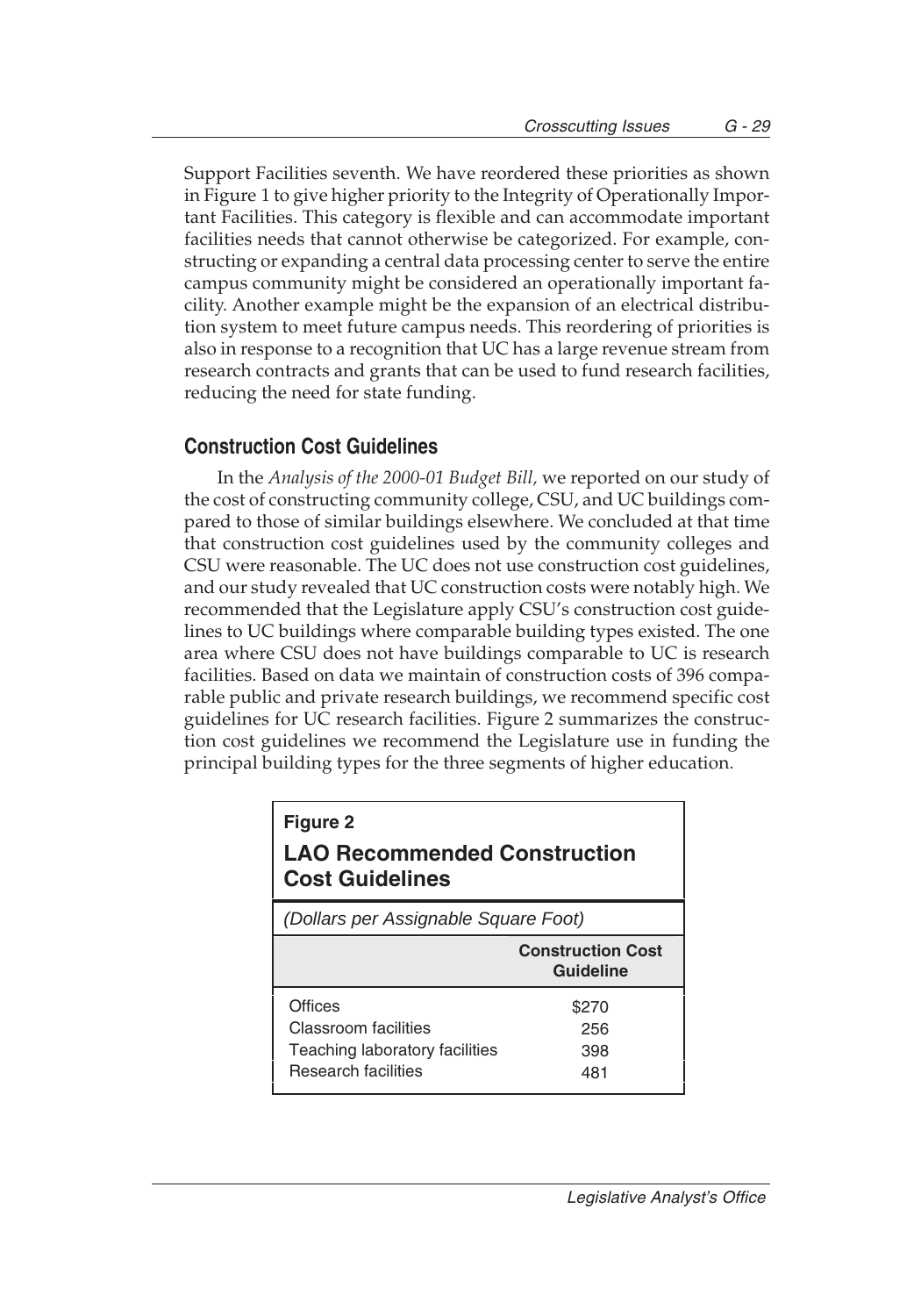*CSU Proposal to Increase Construction Cost Guidelines.* Construction cost guidelines used by CSU and the community colleges are increased annually for inflation based on the California Construction Cost Index (CCCI) calculated each year by the Department of Finance. In June 2001, CSU increased its construction cost guidelines substantially above the CCCI level. We recommend that the Legislature not fund CSU projects based on this higher construction cost guideline, as we believe the system has not justified the higher costs. (For more detail, please see *Building Standards in Higher Education*.) We recommend the Legislature fund CSU projects based on the CSU construction cost guidelines used in preparation of its 2001-02 capital outlay budget, adjusted for inflation based on the CCCI. This is the approach we used in preparation of our recommendations on specific proposals.

### **Year-Round Operation**

The Legislature has indicated its interest in CSU and UC operating their facilities year round in order to reduce the need to construct new instructional facilities. Progress CSU and UC have made in implementing year-round operation is discussed in the "Education" chapter of this *Analysis*.

*CSU and UC Capital Plans Do Not Fully Reflect Year-Round Operation*. The capital outlay plans for CSU and UC, however, do not fully reflect implementation of year-round operation. Both segments have adjusted their capital outlay plans to reflect *some* enrollment in the summer in future years, but not enrollment at anywhere near full campus capacity. If full use of instructional facilities in the summer is not a basis for developing capital outlay plans, the plans may indicate a need to construct new instructional facilities to accommodate enrollment growth, when there is actually capacity to increase enrollment in the summer and avoid the need to build new instructional facilities. In order to reduce the need to construct new classrooms and teaching laboratories, we recommend the Legislature direct CSU and UC to adjust their capital outlay plans to reflect year-round operation at *full summer enrollment* as the basis for determining the need to construct new instructional facilities. This will allow the state to focus its limited resources on high priority projects and avoid construction of unnecessary instructional space.

*Community Colleges Should Also Base Capital Plans on Full Summer Enrollment.* Some community college districts have more instructional capacity than needed even when operating facilities only during regular terms (that is, three quarters or two semesters). If there is insufficient enrollment demand in a district, offering instruction in a summer term may not be necessary. Capital outlay plans, however, should be based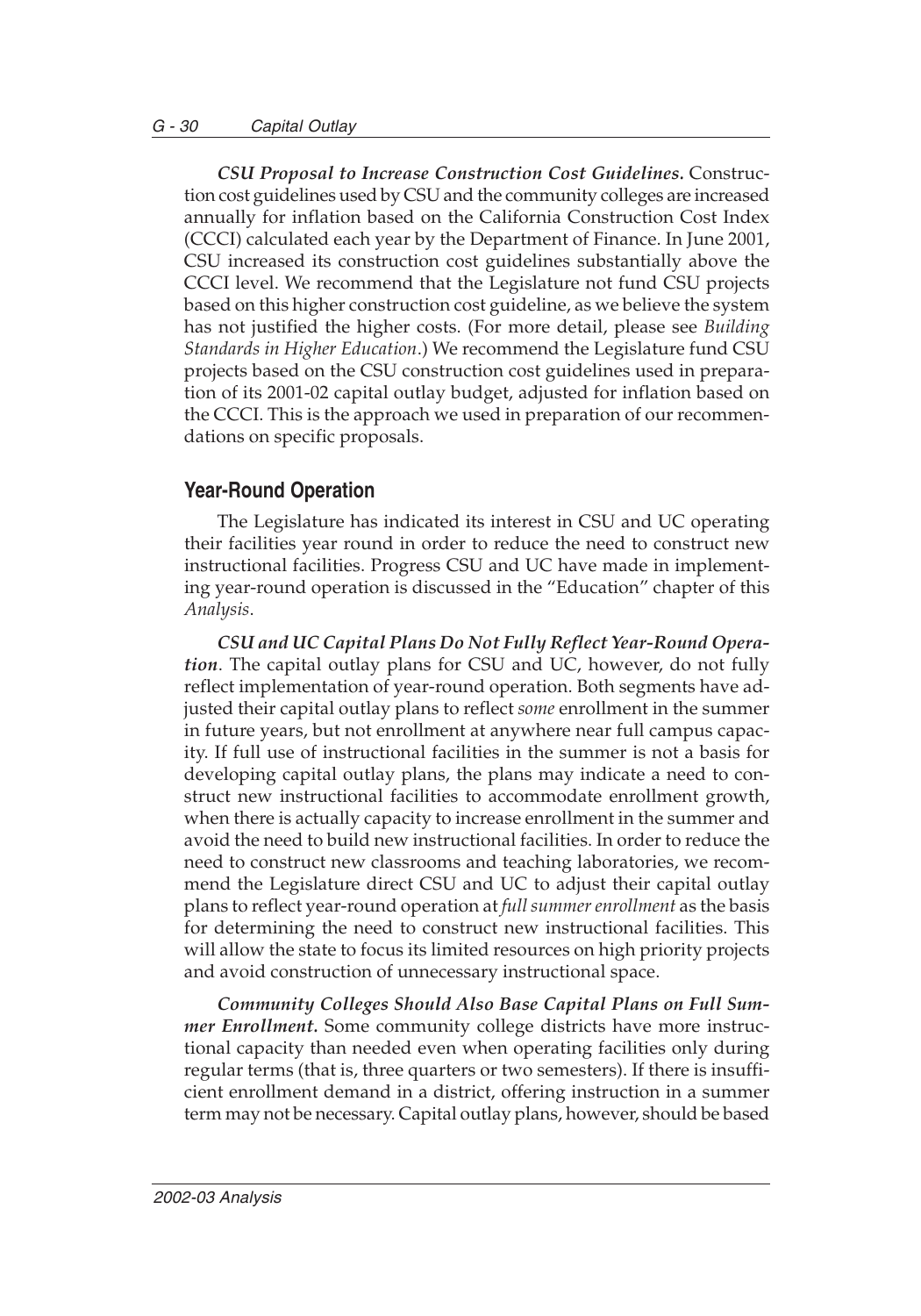on *full summer enrollment* regardless of current and projected enrollment. This means all districts will accommodate enrollment growth by increasing summer enrollment *before* constructing new instructional facilities. This will allow the state to focus capital outlay funding for community colleges on high priority projects and avoid inefficient use of state funds to build excess instructional capacity at community college campuses.

## **Utilization of Facilities**

"Utilization" is the amount of time rooms and stations (a seat in a classroom or a work space in a laboratory) are used for instruction. Historically, the Legislature has compared actual utilization at higher education facilities against set standards.

*Utilization Standards.* The segments have established utilization standards for the number of hours per day and days per week. These are shown in Figure 3.

| Figure 3<br><b>Utilization Standards</b><br><b>CCCs, CSU, and UC</b>                 |                              |                                                  |                                           |  |
|--------------------------------------------------------------------------------------|------------------------------|--------------------------------------------------|-------------------------------------------|--|
| Category                                                                             | Room Use<br>(Hours per Week) | <b>Station</b><br>Occupancy<br><b>Percentage</b> | <b>Station Use</b><br>(Hours per<br>Week) |  |
| <b>California Community Colleges</b>                                                 |                              |                                                  |                                           |  |
| Classrooms                                                                           | 53.0 <sup>a</sup>            | 66.0%                                            | 35.0                                      |  |
| <b>Teaching Laboratories</b>                                                         | 27.5                         | 85.0                                             | 23.4                                      |  |
| <b>California State University</b>                                                   |                              |                                                  |                                           |  |
| Classrooms                                                                           | 53.0                         | 66.0                                             | 35.0                                      |  |
| <b>Teaching Laboratories</b>                                                         |                              |                                                  |                                           |  |
| • Lower division                                                                     | 27.5                         | 85.0                                             | 23.4                                      |  |
| • Upper division & graduate                                                          | 22 O                         | 80.0                                             | 17.6                                      |  |
| <b>University of California</b>                                                      |                              |                                                  |                                           |  |
| Classrooms                                                                           | 52.5                         | 66.7                                             | 35.0                                      |  |
| <b>Teaching Laboratories</b>                                                         |                              |                                                  |                                           |  |
| • Lower division                                                                     | 27.5                         | 85.0                                             | 23.4                                      |  |
| • Upper division                                                                     | 22.0                         | 80.0                                             | 17.6                                      |  |
| а<br>Standard is 48 hours for campuses with less than 14,000 student hours per week. |                              |                                                  |                                           |  |

### Although all three segments have established utilization *standards*, only UC keeps records of how its facilities *are actually utilized*.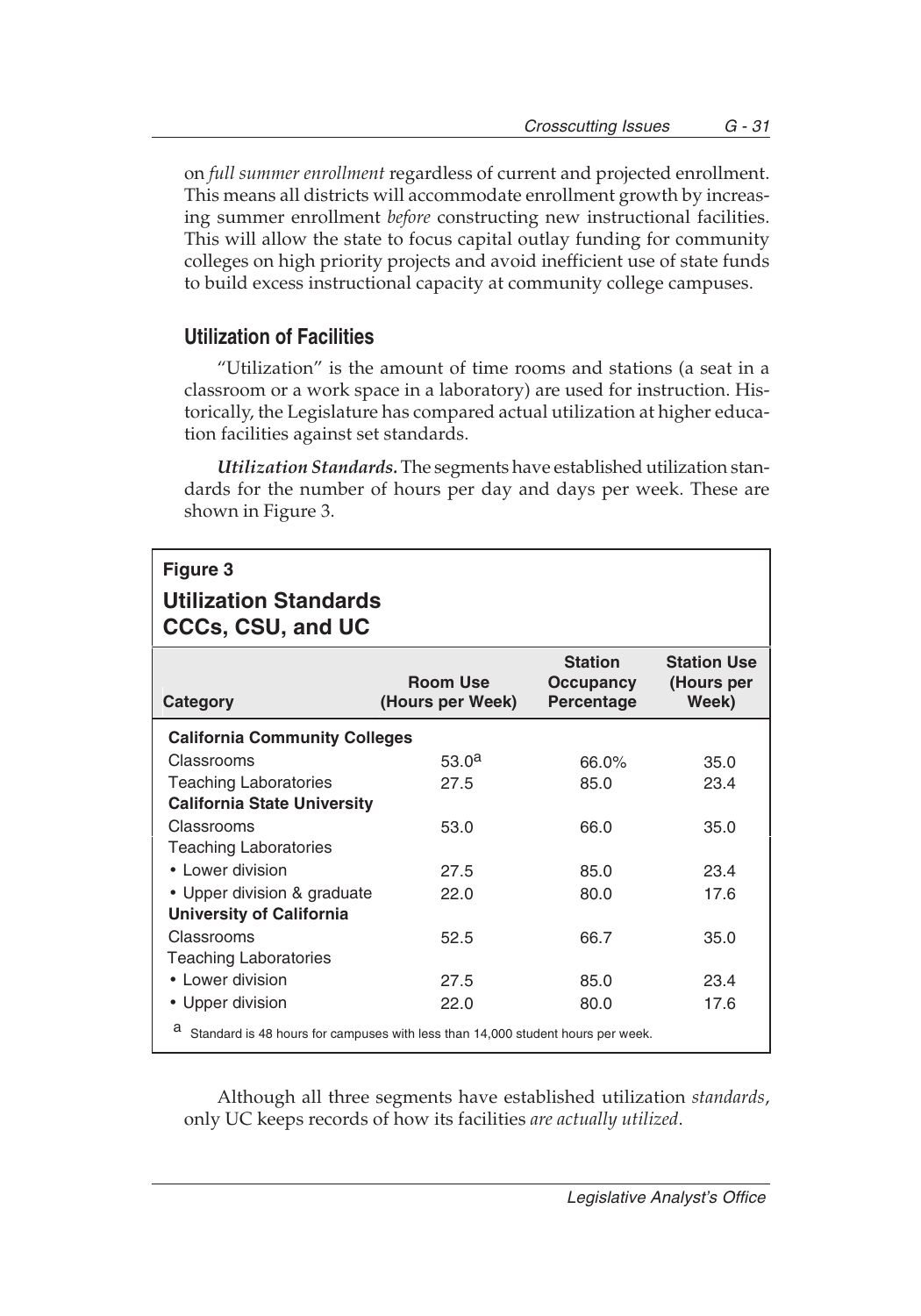*UC Utilization Is Less Than Standards; CSU and CCC Do Not Report Utilization.* The UC indicates that systemwide classroom stations were used about 26 hours per week (74 percent of its standard) and teaching laboratory stations about 17 hours per week (87 percent of the standard).

It is not possible to know how efficiently the community colleges and CSU utilize their classroom and teaching laboratory instructional stations because they do not track this information. This type of data is needed for the Legislature to make informed decisions about funding capital improvements at all three segments. Accordingly, we recommend the Legislature direct community colleges and CSU to provide utilization data in time for consideration of the *2003-04 Governor's Budget*. We also recommend the Legislature direct UC to utilize its classroom and teaching laboratory instructional stations *at least* as efficiently as its utilization standards.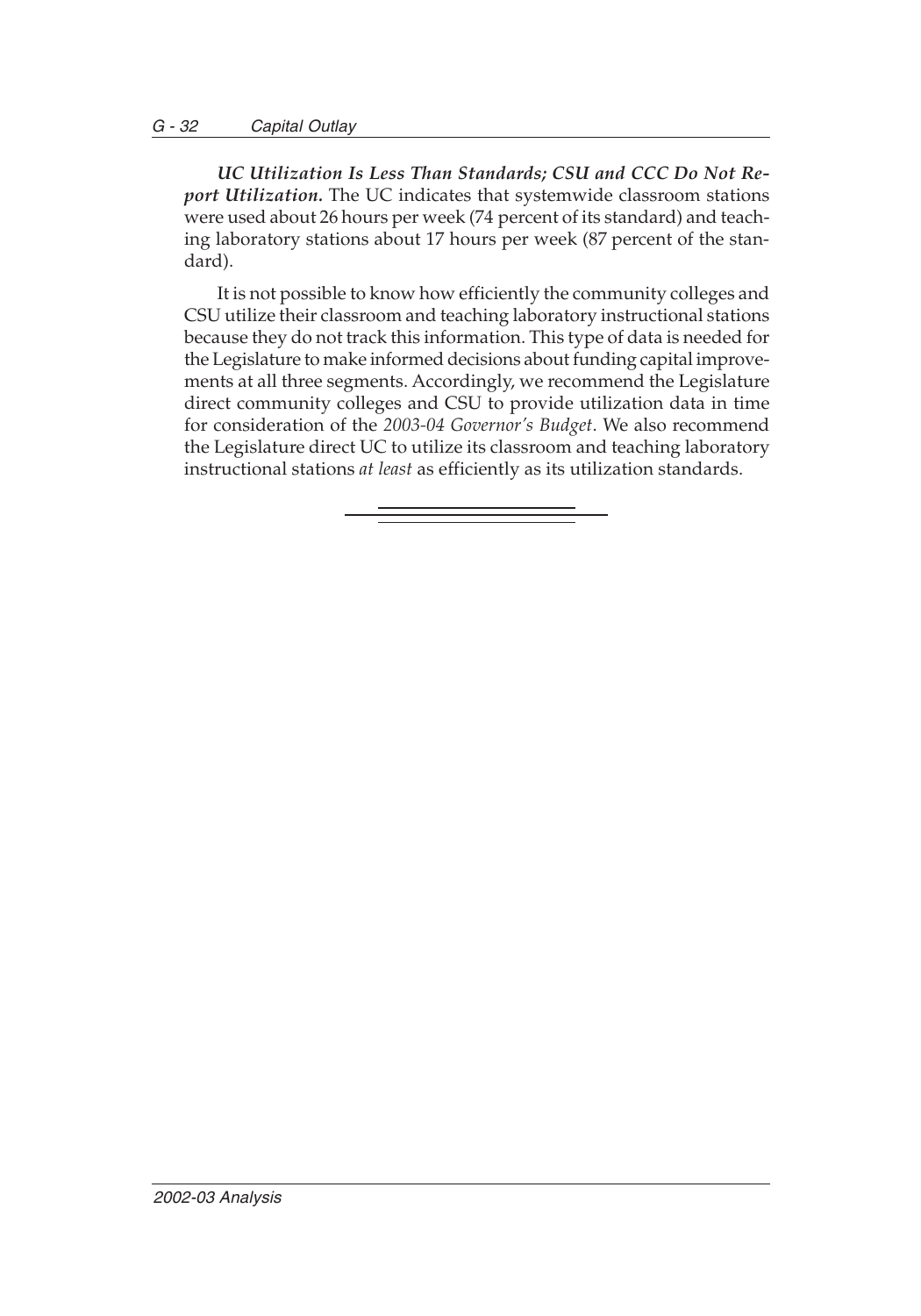# <span id="page-32-0"></span>**DEPARTMENTAL ISSUES** *Capital Outlay*

## **DEPARTMENT OF JUSTICE (0820)**

The Department of Justice (DOJ) operates 11 criminalistic laboratories throughout the state. The laboratories provide analysis of physical evidence and controlled substances and, when requested, assist local law enforcement agencies in processing and analyzing crime scenes (including clandestine drug laboratories). The department also operates a statewide DNA analysis laboratory in Berkeley and is constructing a DNA laboratory in Richmond.

### **No Justification for New DNA Laboratory**

*We recommend the Legislature delete \$5 million for site acquisition to construct a new statewide DNA analysis laboratory because insufficient information has been provided to justify the request. (Delete Item 0820-301-0001 [1].)*

The *2002-03 Governor's Budget* includes \$5 million from the General Fund for site acquisition to construct a new state DNA laboratory for the department. A \$2 million General Fund appropriation was provided in the *2001-02 Budget Act* for site searches, studies, and planning activities for this same purpose.

At the time this analysis was prepared, no detailed information was available regarding the location, cost, schedule, or scope of work for the proposal. In addition, there is no information regarding workload, or why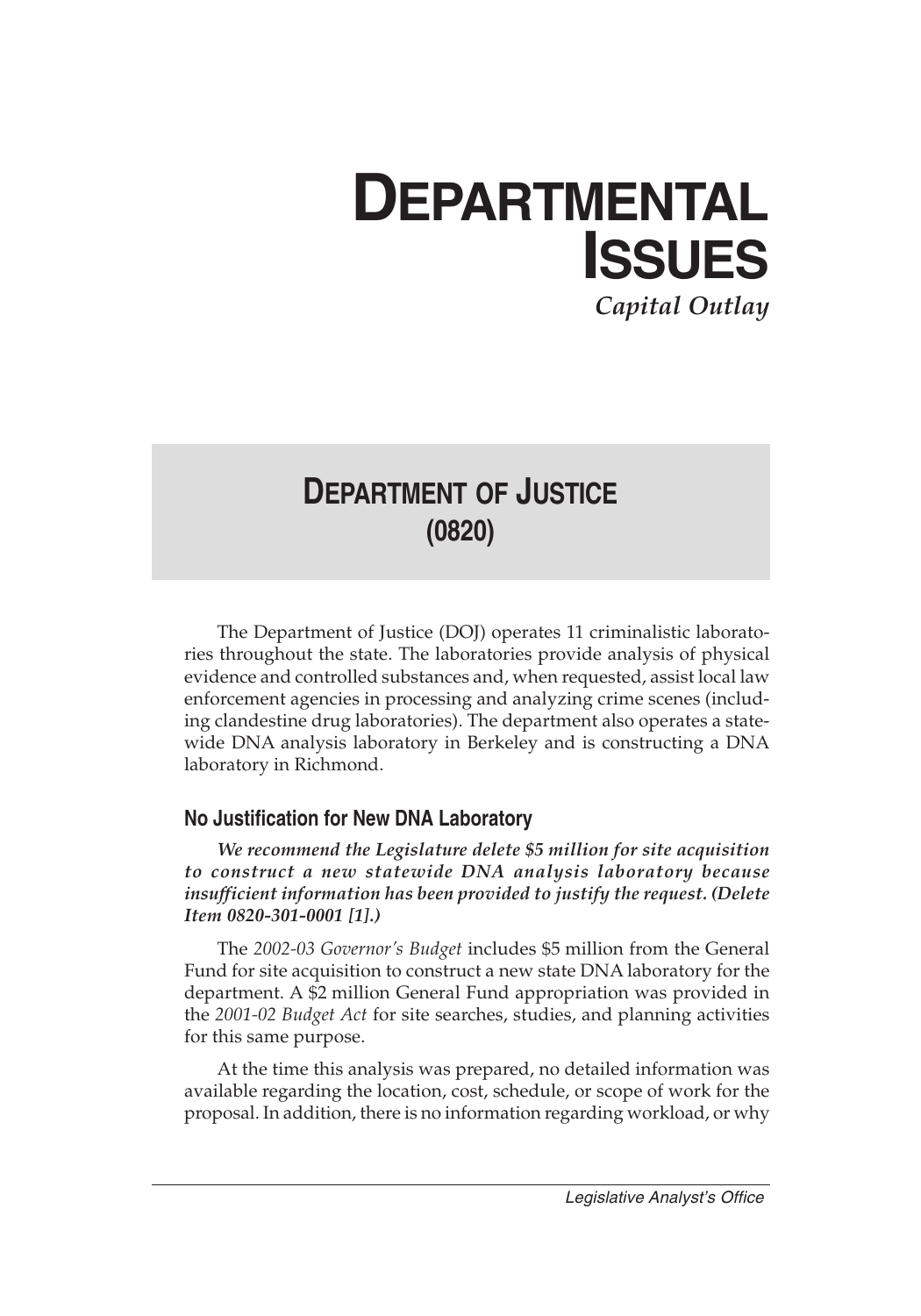the existing Berkeley laboratory and newly constructed Richmond laboratory would be insufficient for the department. Given the lack of information on this project, we recommend the Legislature delete \$5 million under Item 0820-301-0001 (1).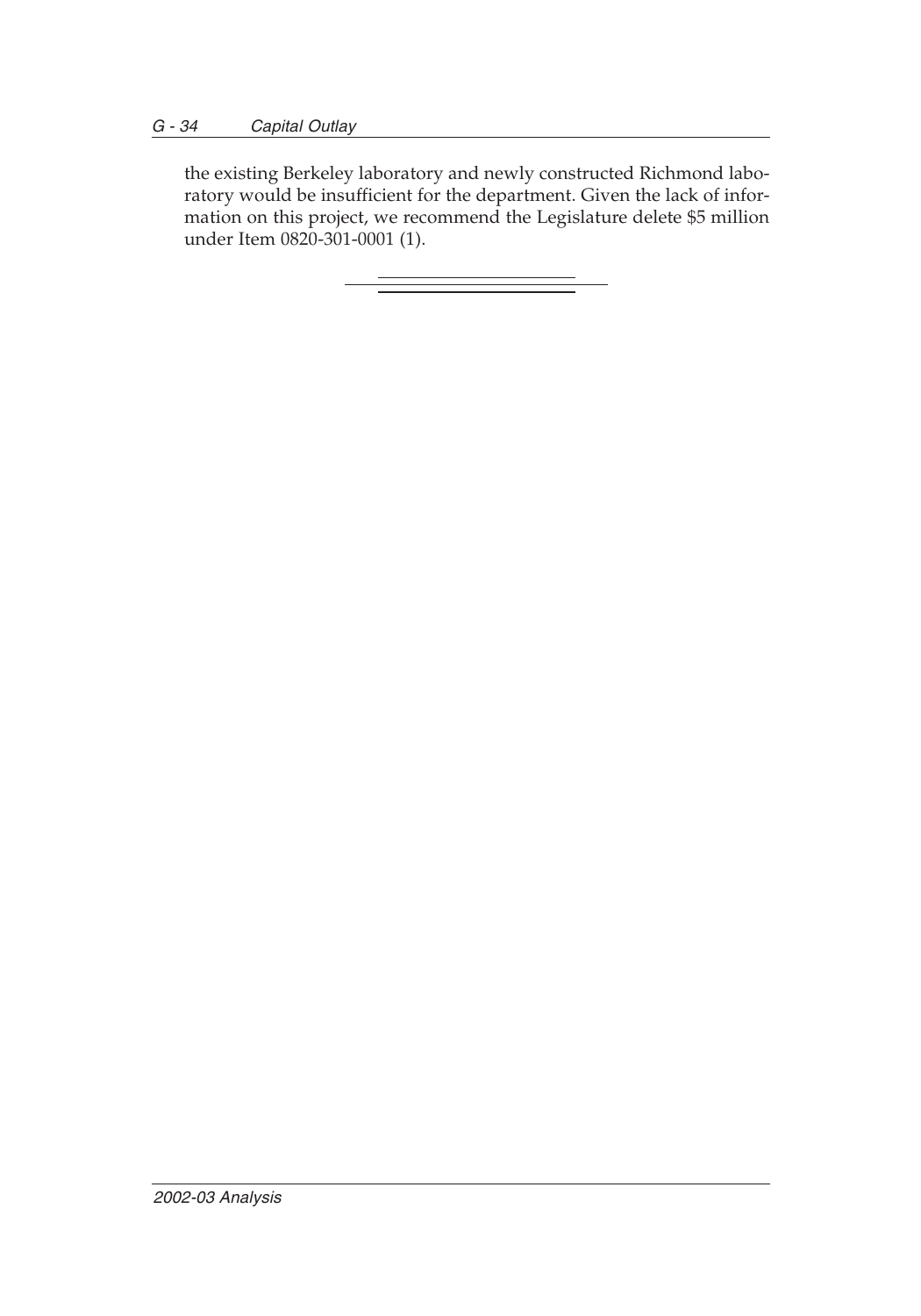## <span id="page-34-0"></span>**DEPARTMENT OF GENERAL SERVICES (1760)**

The budget includes requests totaling \$174 million of bond funds for the Department of General Services (DGS) capital outlay program. This amount includes \$21.1 million in general obligation (GO) bonds for management, design, and construction of previously funded seismic retrofit projects to improve the earthquake safety of state buildings, and \$152.9 million of lease-payment bonds to fund the four previously approved renovation projects of state office buildings, consistent with the department's Sacramento regional area development plan.

### **State Building Seismic Retrofit Program**

*The administration's proposed seismic program for 2002-03 is a reasonable one. In approving it, however, the Legislature would effectively be committing itself to \$47 million in General Fund spending in 2003-04. In addition, we recommend that future seismic retrofit projects be prioritized based on the actual usage of the building, rather than the building code prescribed occupancy, in order to minimize the risk to life.*

The DGS administers the state's seismic retrofit program in order to decrease the risk to life resulting from major earthquakes by rehabilitating state-owned buildings. In June 1990, the voters passed Proposition 122—the Earthquake Safety and Public Buildings Rehabilitation Bond Act—that provided \$300 million in general obligation bonds for the purpose of earthquake safety improvements. The act allocated \$250 million for state buildings (excluding higher education programs) and \$50 million for matching grants for local government buildings. Provisions of the bond act specify purposes for which the proceeds can be used, including the retrofit, reconstruction, repair, replacement, and relocation of state and local buildings found seismically deficient. Currently, only about \$23 million in the state's share of bond proceeds remains unspent.

*Project Selection*. Projects are selected for funding based on consideration of seismic stability and risk-to-life issues. Based on these factors,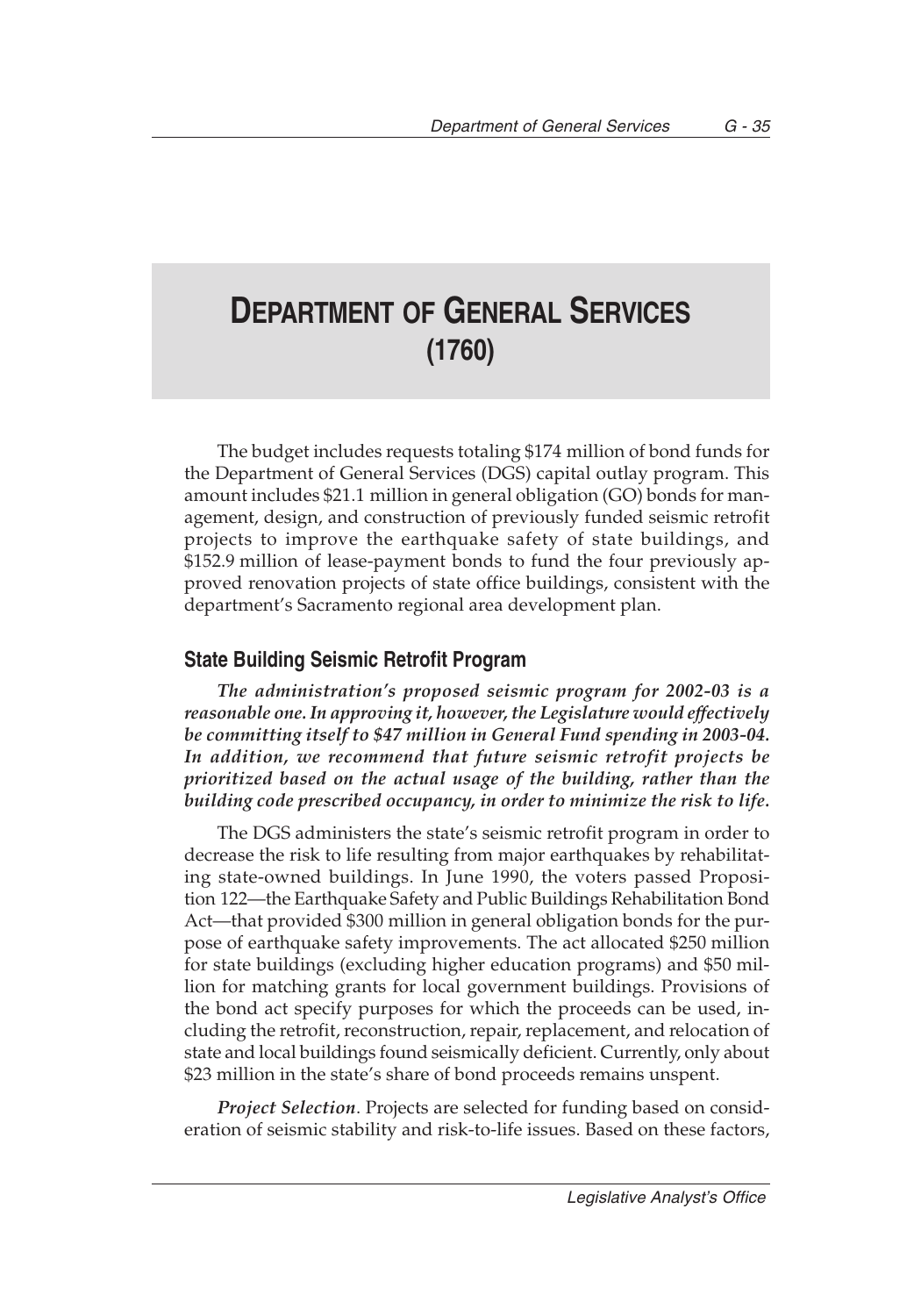the department has assigned a "risk level" ranging from level VII (in danger of imminent collapse) down to level I (negligible risk to life). The department has committed to funding those buildings identified as risk level V (substantial risk to life) or above. There are 29 projects in the department's current inventory that meet this criterion. It would cost almost \$130 million to complete all phases of these projects.

*Budget Proposal.* Given the small amount of bond funds remaining and the current pressures on the General Fund, the administration chose not to start any new seismic projects in the budget year. Instead, the funding included in the budget—\$21.1 million—would either complete or continue design and construction for ten previously authorized projects. These projects have a future cost (primarily in 2003-04) for completion of \$47.3 million. In addition, the remaining 19 projects on the department's current inventory would cost \$60 million to construct.

Given the current fiscal condition of the state, we believe the administration's seismic proposal is a reasonable one. It targets the remaining bond resources on projects already started, and these projects address seismic deficiencies in buildings generally serving the greatest number of people. We would caution the Legislature, however, that approval of the administration's seismic proposal effectively commits the state to a General Fund cost of up to \$47.3 million in 2003-04. This is because virtually all the bonds are committed in the budget year. We would also note that the state may again face a very difficult fiscal situation in 2003-04. (See "Part I" of the *Perspectives and Issues* for more detail.)

Consequently, we recommend that the Legislature approve the seismic proposal only if it feels that it can cover the remaining costs to complete the projects from the General Fund in 2003-04. If not, the Legislature's basic alternative would be to fund a more limited number of projects that could be completed within the existing bond funds.

*Prioritization of Future Projects.* In prioritizing seismic projects within a given risk level, the administration has used building occupancy as a selection factor. We think this makes sense. To gauge building occupancy, however, the administration has used code occupancy, which represents *maximum* building usage not *actual* building usage. We recommend that in order to minimize the actual risk to life from seismic events, funding for future projects be prioritized on the basis of actual use of the facility (average hours of use times the average number of occupants), rather than code occupancy. This will more accurately reflect the risk to people posed by a building's seismic deficiencies.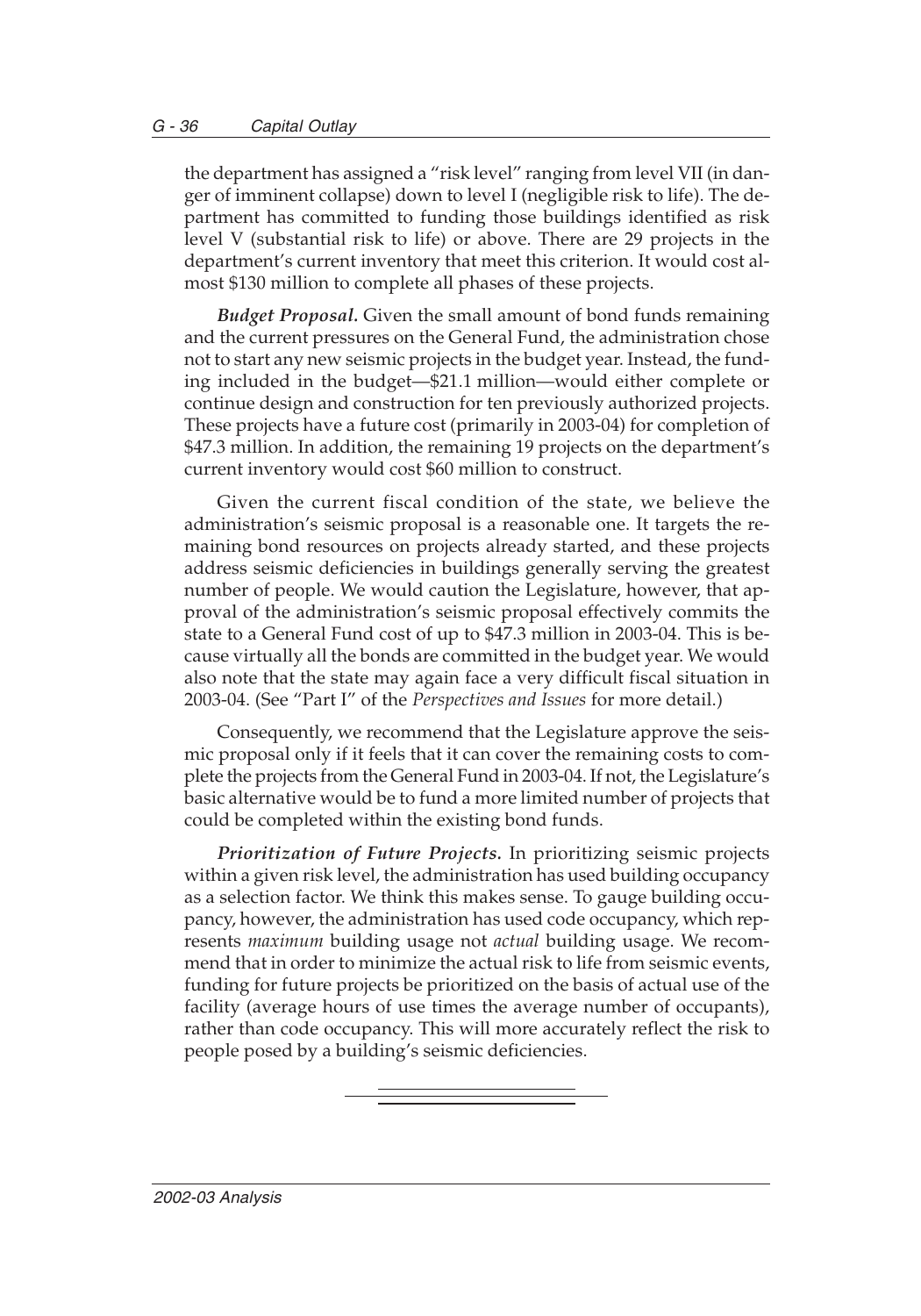# **CALIFORNIA CONSERVATION CORPS (3340)**

The California Conservation Corps (CCC) has 16 residential centers and approximately 40 nonresidential satellite facilities in urban and rural areas. The Governor's budget proposes \$12.9 million for capital outlay for the CCC. This amount includes \$12.3 million from lease-payment bonds for one major capital outlay project and \$659,000 for minor capital outlay projects (less than \$500,000 per project).

### **Delta Service District Center Construction**

*We recommend deletion of \$11.7 million for working drawings and construction for the Delta Service District Center Construction project because the California Conservation Corps has not yet acquired a site on which to construct the facility and preliminary plans are not scheduled to be complete until September 2003. (Delete \$11.7 million from Item 3340- 301-0660[1].)*

The CCC operates the Delta Service District Center on a site owned by the California State University (CSU) in the City of Stockton. The CSU is planning to develop the current CCC site as a part of its CSU Stanislaus, Stockton Center site and wants the CCC to vacate the site. The CCC's lease with CSU for the Delta Service District Center will expire on March 1, 2002, at which time CSU can direct the CCC to vacate the site with 180 days notice. The budget proposes \$12.3 million from lease-payment bonds to fund preliminary plans (\$588,000), working drawings (\$645,000), and construction (\$11,022,000) for a new Delta Service District Center consisting of a 2,964 gross square feet (gsf) administration building, 10,684 gsf warehouse, 150 gsf hazardous materials building, 9,000 gsf multipurpose room/kitchen and dining facility, 16,300 gsf dormitory, and 10,454 gsf education and recreation building.

The Legislature appropriated \$1.5 million (General Fund) in the *2001-02 Budget Act* for the selection and acquisition of a new site for the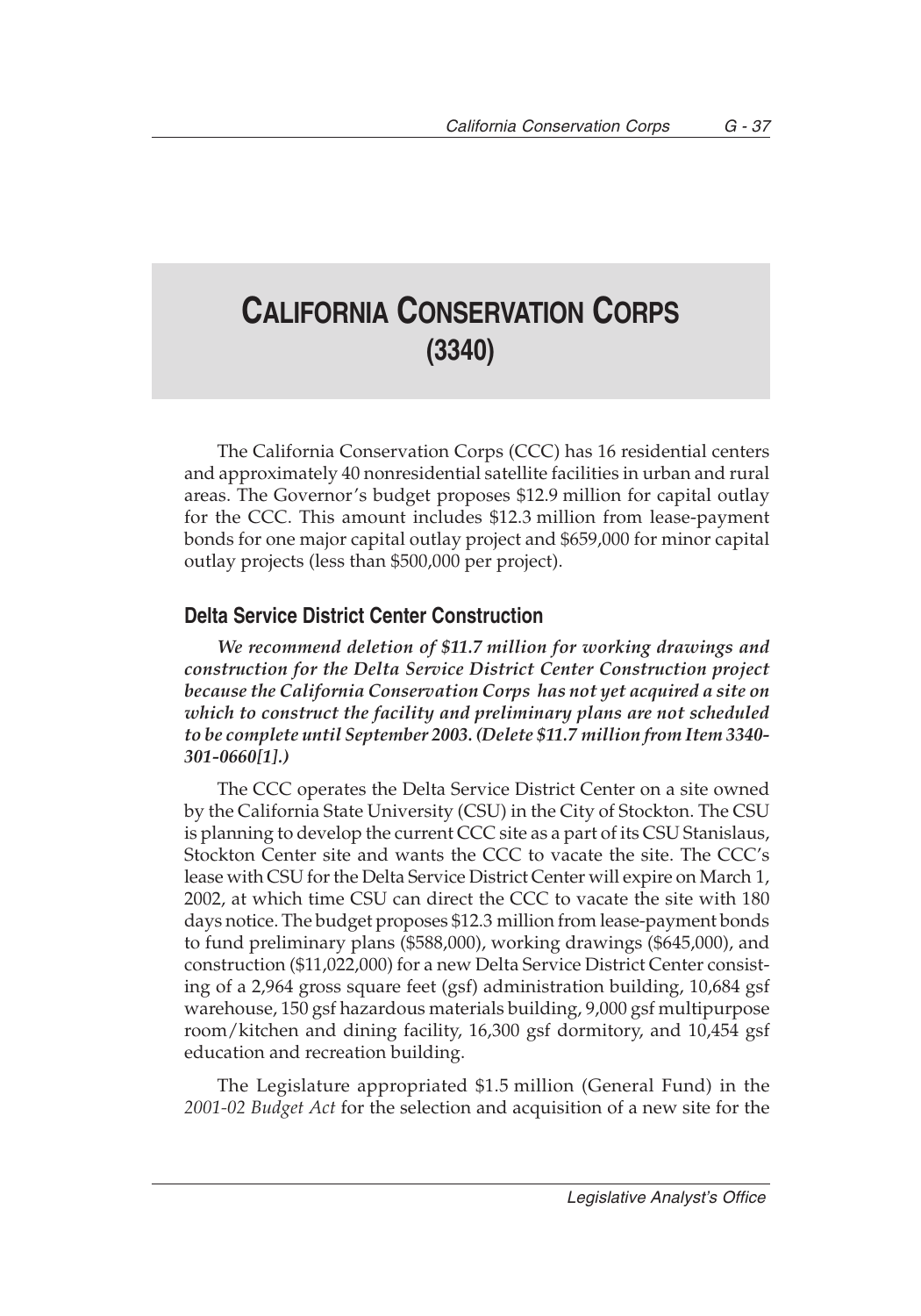Delta Service District Center. However, the *2002-03 Governor's Budget* proposes to fund the acquisition with lease-payment bonds and revert the 2001-02 General Fund appropriation.

We have two main concerns with the proposal. First, the project schedule indicates that site acquisition will not be completed until September 2002. Without a specific site, the project cost estimate is unsupportable because it cannot account for various site-related issues. For example, how facilities will need to be positioned on the site, the type of soil conditions at the site, or the location of utility connections to the site, will all affect the cost of project design and construction. We understand that the Department of General Services is reviewing approximately 20 potential project sites. Second, the preliminary plans for this project will not be completed until the end of September 2003. The preliminary plans will provide a site plan, architectural floor plans, outline specifications, and a detailed cost estimate. Without these plans, the Legislature is unable to carryout its project oversight and determine if the project can be completed within the proposed project scope and budget.

For these reasons, it is premature to fund working drawings and construction for the project at this time. Consequently, we recommend the Legislature delete the \$11,667,000 requested for working drawings and construction. This would leave \$588,000 for preliminary plans.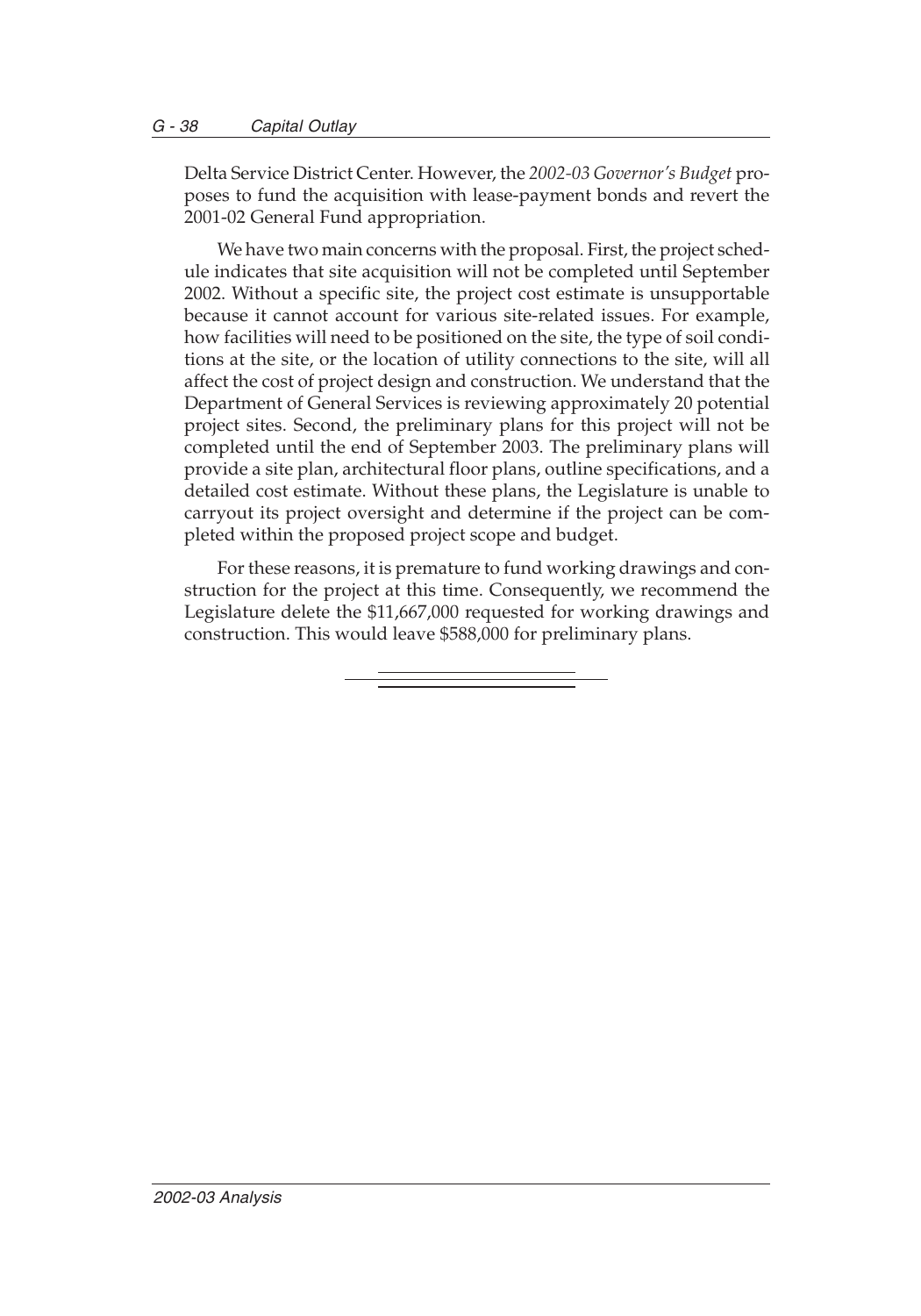# **DEPARTMENT OF FORESTRY AND FIRE PROTECTION (3540)**

The budget proposes \$52.8 million for capital outlay for the California Department of Forestry and Fire Protection (CDFFP). This amount includes \$52.3 million for 21 major capital outlay projects from lease-payment bonds and \$485,000 for one minor capital outlay project (less than \$500,000 per project) to be funded from the General Fund. With regard to the major projects, the request includes 16 projects that have previously been funded for preliminary plans and/or working drawings, and five projects that were previously funded for acquisition and for which preliminary plans, working drawings, and construction are now proposed.

### **Projects Recommended for Approval**

*We recommend the Legislature approve \$25 million of funding requests for working drawings and/or construction of 15 continuing projects that are consistent with project scope and cost previously recognized by the Legislature.*

The Governor's budget includes funding requests for construction of 15 continuing projects totaling \$25 million for which preliminary plans were funded in prior years. The projects, funding requested, and completion dates are detailed in Figure 1 (see next page). In the past, the CDFFP's capital outlay program has had chronic problems related to inadequate planning, projects exceeding approved budgets, and delays in completing approved projects. However, we note that the projects listed are all consistent with cost and scope previously recognized by the Legislature.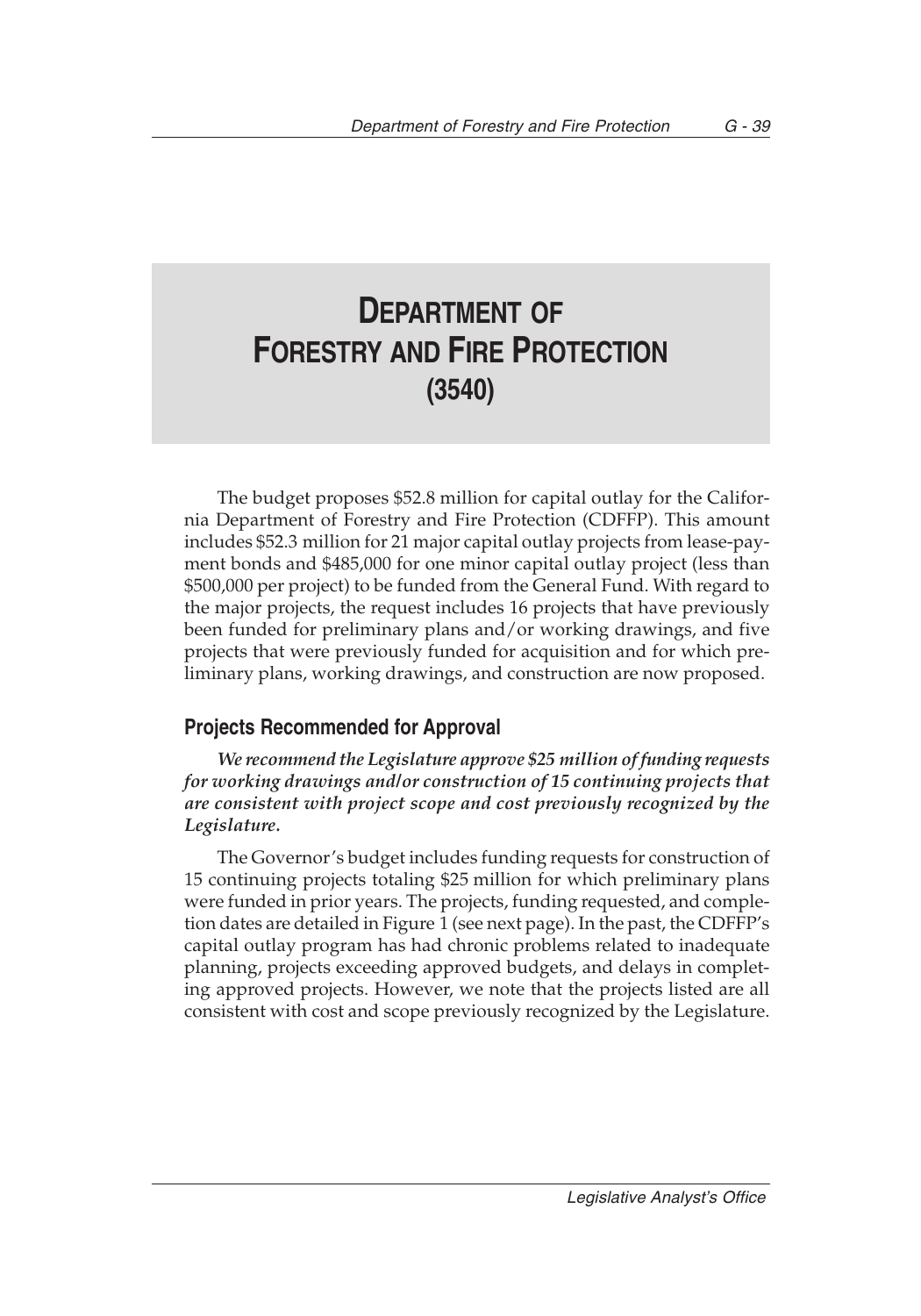### **Figure 1**

# **Department of Forestry and Fire Protection Projects Recommended for Approval**

|  | (Dollars in Thousands) |
|--|------------------------|
|--|------------------------|

| Item<br>3540-301-0001 | <b>Project Description</b>                                                                          | <b>Phase</b> | <b>Budget</b><br><b>Amount</b> | <b>Scheduled</b><br><b>Completion</b> |
|-----------------------|-----------------------------------------------------------------------------------------------------|--------------|--------------------------------|---------------------------------------|
| (1)                   | Ukiah Forest Fire Station:<br>replace facility                                                      | C            | \$2,042                        | 12/03                                 |
| (3)                   | Elk Camp Forest Fire Station:<br>relocate facility                                                  | C            | 1,496                          | 4/04                                  |
| (4)                   | Santa Clara Ranger Unit<br>Headquarters: replace auto-<br>motive shop                               | C            | 1,378                          | 11/03                                 |
| (5)                   | Harts Mill Forest Fire Station:<br>relocate facility                                                | C            | 1,323                          | 11/03                                 |
| (6)                   | Manton Forest Fire Station:<br>relocate facility                                                    | C            | 1,364                          | 12/03                                 |
| (7)                   | <b>Weaverville Forest Fire Sta-</b><br>tion: relocate facility                                      | C            | 1,971                          | 3/04                                  |
| (8)                   | <b>Buckhorn Forest Fire Station:</b><br>replace apparatus building                                  | WC           | 1,143                          | 11/03                                 |
| (10)                  | Ventura Youth Conservation<br>Camp: construct vehicle appa-<br>ratus building, shop, ware-<br>house | C            | 1,397                          | 7/03                                  |
| (11)                  | Fenner Canyon Conservation<br>Camp: construct vehicle appa-<br>ratus buildings, replace office      | C            | 2,452                          | 11/03                                 |
| (12)                  | Nipomo Forest Fire Station:<br>replace facility                                                     | C            | 1,777                          | 12/03                                 |
| (14)                  | Sonora Forest Fire Station:<br>relocate facility                                                    | C            | 2,078                          | 4/04                                  |
| (15)                  | Sand Creek Forest Fire Sta-<br>tion: relocate facility                                              | С            | 1,338                          | 11/03                                 |
| (16)                  | Rancheria Forest Fire Station:<br>replace facility                                                  | C            | 1,802                          | 3/04                                  |
| (17)                  | Usona Forest Fire Station:<br>replace facility                                                      | C            | 1,362                          | 3/04                                  |
| (21)                  | <b>Altaville Forest Fire Station:</b><br>replace facility                                           | C            | 2,046                          | 6/04                                  |
|                       | <b>Total</b>                                                                                        |              | \$24,969                       |                                       |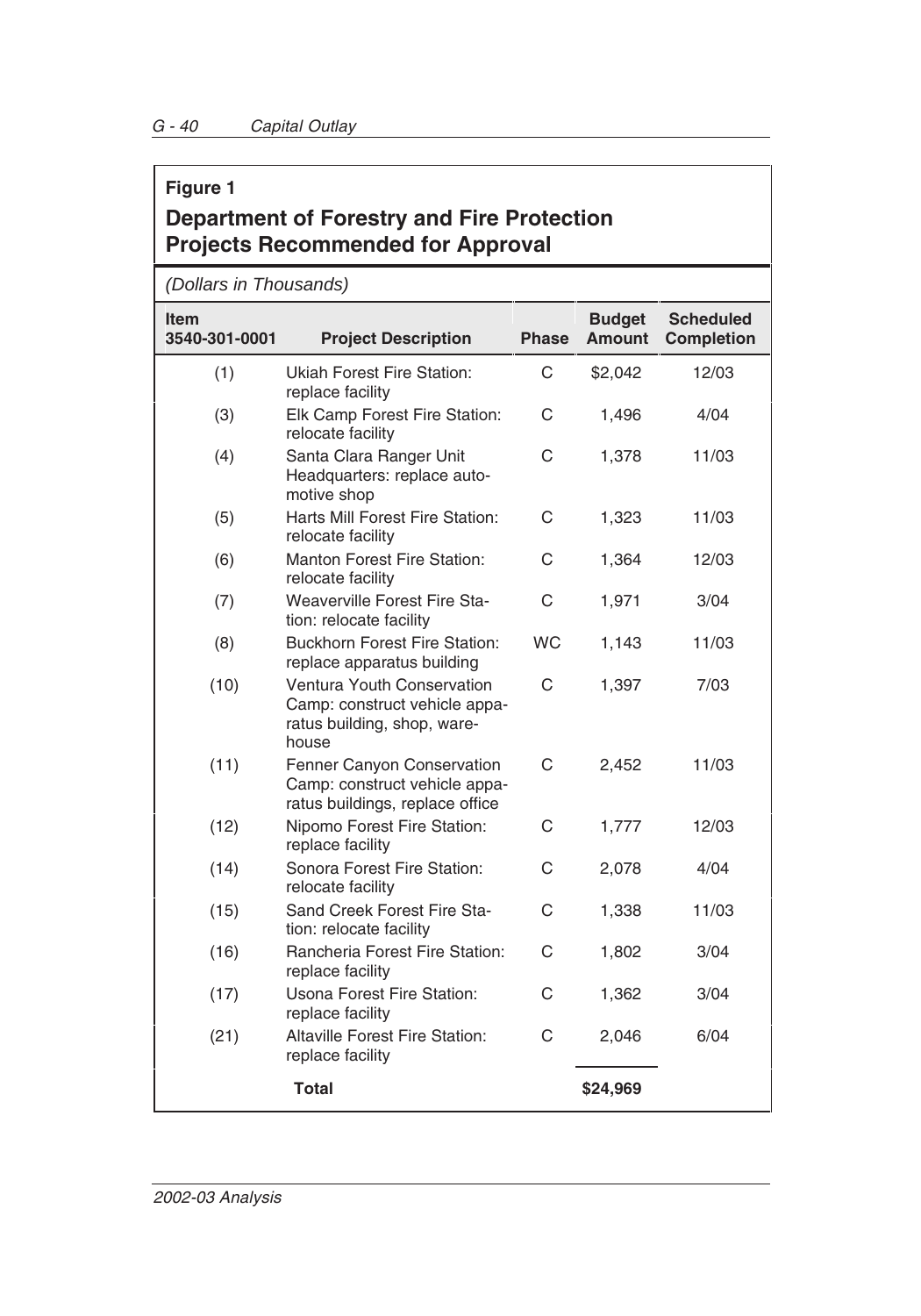### **South Operations Area Headquarters Recommend Approval Contingent on Review of Preliminary Plans**

*We recommend the Legislature approve \$16.4 million to fund working drawings and construction for the South Operations Area Headquarters —Relocate Facility project contingent on receipt and review of preliminary plans consistent with prior legislative approval.*

The Governor's budget includes a funding request for working drawings and construction of the South Operations Area Headquarters relocation project for which preliminary plans were funded in the *2001-02 Budget Act.* However, the *Supplemental Report of the 2001-02 Budget Act* indicates that the preliminary plans for this project are not scheduled for completion until June 2002. The amount included in the Governor's budget is consistent with the supplemental report adopted by the Legislature and, pending completion of preliminary plans, the project should proceed. Given the critical need to relocate this facility because of an encroaching freeway interchange project, we recommend the Legislature approve the requested amount contingent on receipt and review of completed, or substantially completed, preliminary plans and cost estimates consistent with prior legislative approval.

## **Five Lease-Payment Bond Projects Are Proposed for Full Funding of All Project Phases**

*The Governor's budget proposes to fund preliminary plans, working drawings, and construction for five California Department of Forestry and Fire Protection capital outlay projects. We recommend the Legislature only fund preliminary plans and working drawings—contingent on review of completed budget packages—and delete \$9.7 million because these projects will not proceed to construction in 2002-03. (Delete \$1.3 million from Item 3540-301-0660 [2]; \$1.8 million from Item 3540-301-0660 [9]; \$2.3 million from Item 3540-301-0660 [18]; \$1.4 million from Item 3540- 301-0660 [19]; and \$2.9 million from Item 3540-301-0660 [20].)*

The Governor's budget proposes to use lease-payment bonds for the five capital outlay projects shown in Figure 2 (see next page). We do not have any issue with the programmatic need for these projects, as they are consistent with CDFFP's ongoing program of replacing its aging facilities. We note that sites have been selected for the four relocation projects and acquisitions will be completed by June 2002. Also, project budget package estimates will be completed by the end of February 2002 for the four relocation projects, and preliminary plans have been partially completed for the Bautista Conservation Camp project. In sum, by the time budget hearings are held, project scope and cost for all five projects will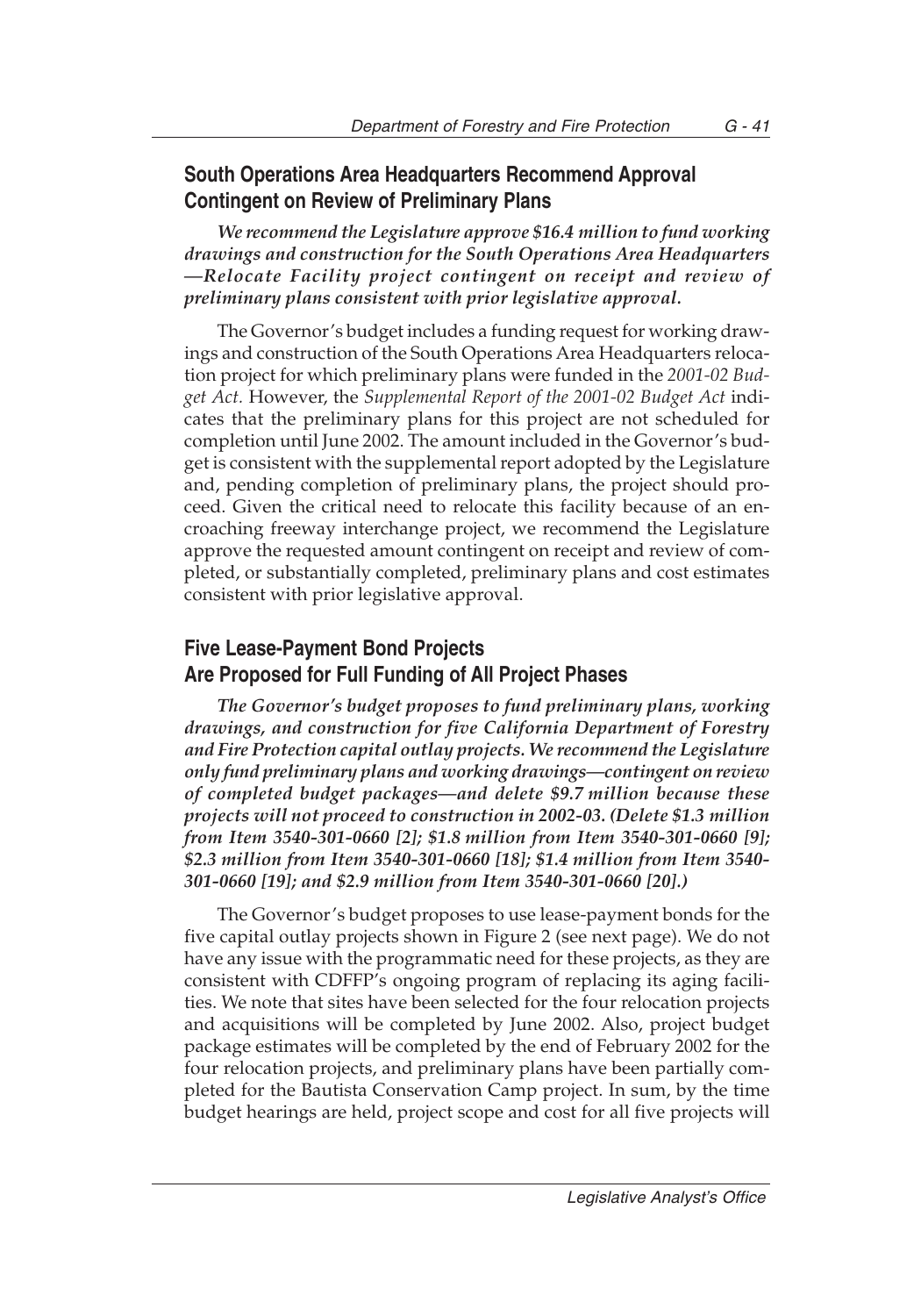be finalized and available for legislative review and approval. Accordingly, we recommend approval of funds for preliminary plans and working drawings for all five projects, contingent on review of the completed budget packages. None of the projects, however, is scheduled to proceed to construction until 2003-04. Thus, none of the projects in Figure 2 will require a construction appropriation in 2002-03.

| (In Thousands)                   |                                                                  |                                  |                                 |                                                |                                          |
|----------------------------------|------------------------------------------------------------------|----------------------------------|---------------------------------|------------------------------------------------|------------------------------------------|
| <b>Item</b><br>3540-301-<br>0001 | <b>Project</b><br><b>Description</b>                             | <b>Proposed</b><br><b>Phases</b> | <b>Budget</b><br><b>Request</b> | <b>Preliminary</b><br><b>Plans</b><br>Complete | <b>Proceed to</b><br><b>Construction</b> |
| (2)                              | Sweetwater Forest<br>Fire Station:<br>relocate facility          | <b>PWC</b>                       | \$1,521                         | 3/03                                           | 9/03                                     |
| (9)                              | San Marcos Forest<br>Fire Station:<br>relocate facility          | <b>PWC</b>                       | 2,112                           | 2/03                                           | 9/03                                     |
| (18)                             | <b>Springville Forest</b><br>Fire Station:<br>relocate facility  | <b>PWC</b>                       | 2,740                           | 3/03                                           | 10/03                                    |
| (19)                             | <b>Raymond Forest</b><br>Fire Station:<br>relocate facility      | <b>PWC</b>                       | 1,537                           | 3/03                                           | 11/03                                    |
| (20)                             | Bautista Conserva-<br>tion Camp:<br>replace modular<br>buildings | <b>PWC</b>                       | 3,079                           | 4/03                                           | 9/03                                     |
|                                  | <b>Total</b>                                                     |                                  | \$10,989                        |                                                |                                          |

We understand that the Governor's budget proposal to fund all three phases of these projects was done to secure interim financing loans, cash needed for the project before lease-payment bonds are sold, from the Pooled Money Investment Account (PMIA). According to the State Public Works Board (SPWB) staff, the Pooled Money Investment Board (PMIB) is reluctant to authorize a PMIA loan without a construction appropriation to assure the PMIB the project will be completed, the bonds sold, and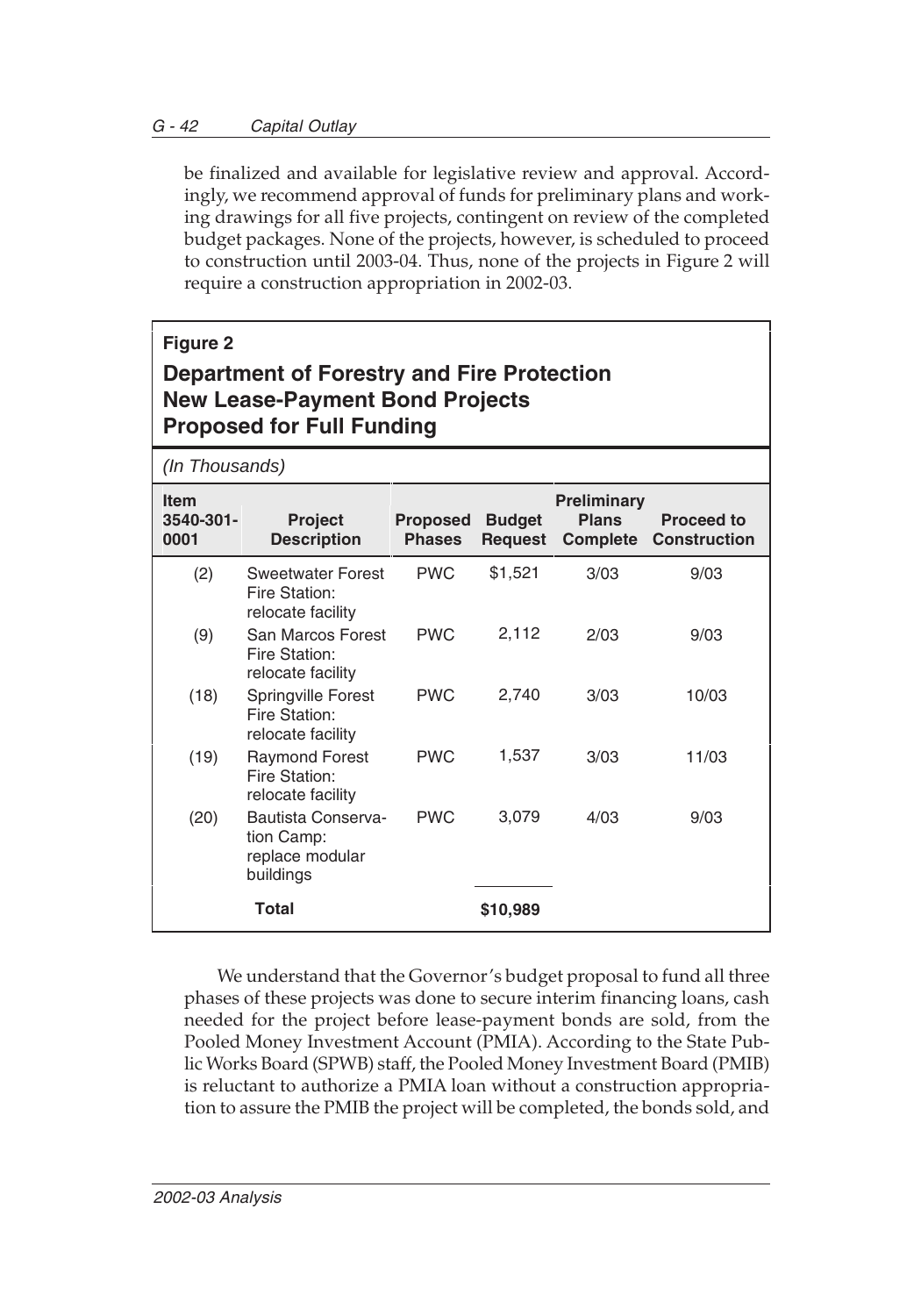the loan repaid with bond proceeds. Notwithstanding the PMIB's reluctance, Section 4.80 of the budget bill sets forth the state's commitment to repay interim financing costs. Specifically, the section states that if bonds are not sold for a project, and interim financing costs have been incurred, departments that have incurred those costs shall commit a sufficient portion of their support budget appropriations to repay the interim financing costs. Given the existence of Section 4.80, we question the PMIB's reluctance to provide interim financing to a project that does not yet have a construction appropriation.

In addition, budget bill language authorizes the SPWB to obtain interim financing from any appropriate source including, but not limited to, the PMIA. As authorized by Government Code Section 15849.1, the other source of interim financing for a lease-payment bond project is the General Fund. We note that General Fund loans have been used in the past by the SPWB for interim financing. Assuming there is a critical need for these five projects and a commitment set forth in Section 4.80 to repay interim financing costs, the SPWB can obtain a General Fund loan for interim financing if it is unable to secure a PMIA loan.

Thus, we are not aware of any reason to appropriate the construction costs at this time. As such, we recommend the Legislature delete \$9.7 million in construction funds for the five projects.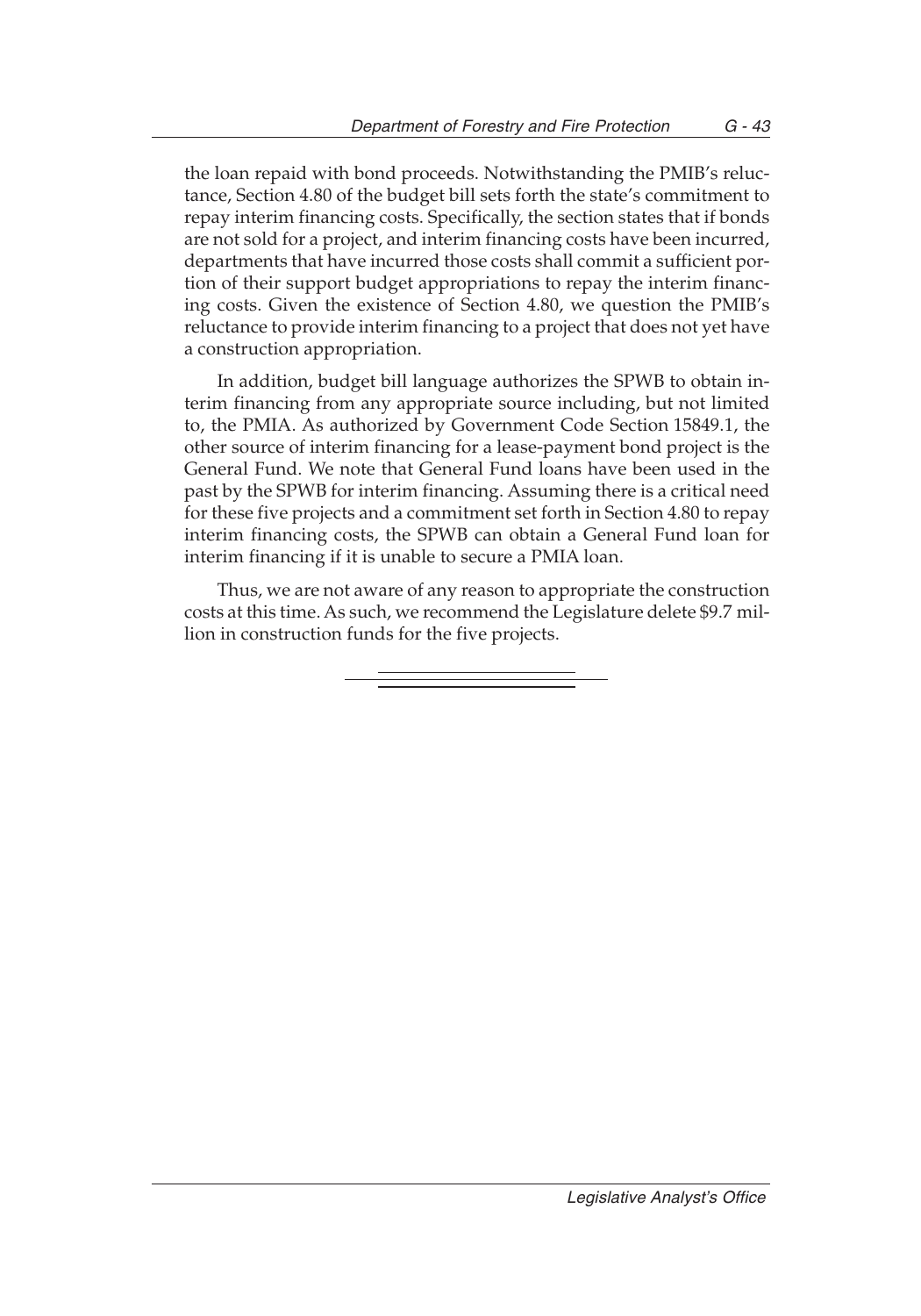# **DEPARTMENT OF PARKS AND RECREATION (3790)**

The budget proposes \$50 million for capital outlay for the Department of Parks and Recreation (DPR). This amount includes \$39.2 million from the Safe Neighborhood Parks, Clean Water, Clean Air and Coastal Protection Bond Act of 2000; \$6.4 million from the Off-Highway Vehicle (OHV) Trust Fund; \$2.5 million from the Habitat Conservation Fund; \$248,000 from the Environmental License Plate Fund; and \$1.5 million in federal funds.

#### **Projects Without Completed Preliminary Plans**

*We withhold recommendation on \$12.4 million for seven projects because preliminary plans are not complete. (Withhold recommendation on \$1.9 million from Item 3790-301-0005 [1], \$307,000 from Item 3790- 301-0005 [4], \$1.7 million from Item 3790-301-0005 [5], \$2.4 million from Item 3790-301-0005 [6], \$3.4 million from Item 3790-301-0005 [12], \$2.5 million from Item 3790-301-0005 [19], and \$150,000 from Item 3790- 301-0005 [22]. )*

Preliminary plans for the seven projects shown in Figure 1 are not scheduled to be completed until June 2002 at the earliest. We generally recommend that the Legislature not approve funds for working drawings and construction of projects until preliminary plans are available for review. These plans permit the Legislature to verify that projects are within scope and budget.

If preliminary plans, or substantially completed preliminary plans and an updated cost estimate are provided during budget hearings, and they are consistent with legislatively recognized scope and cost, these projects would warrant legislative approval.

#### **No Preliminary Plans for Border Field State Park Project**

*We withhold recommendation on \$6.4 million for construction for the Sediment Basins and Road Realignment project at Border Field State*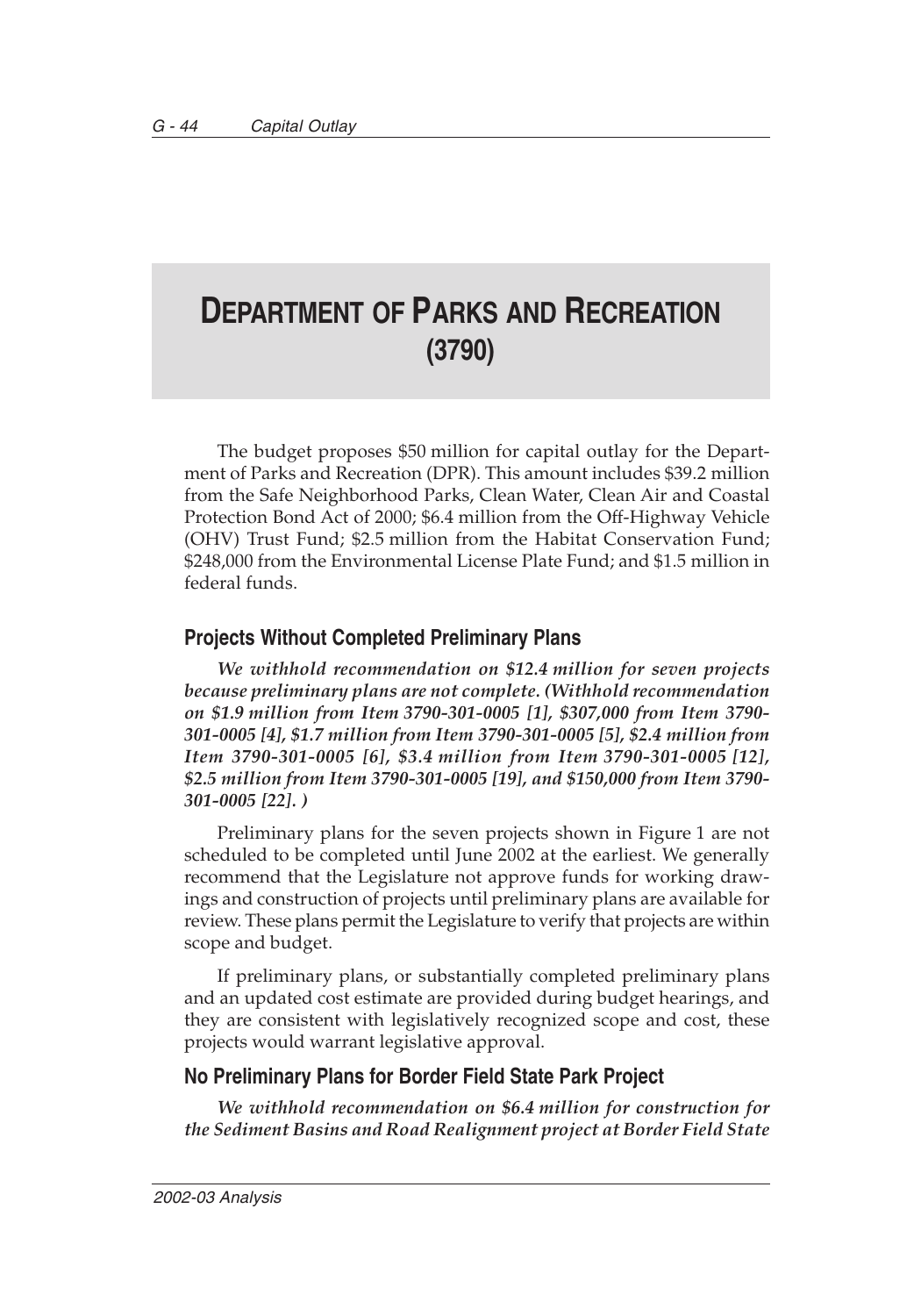#### **Figure 1**

# **Department of Parks and Recreation Projects Without Completed Preliminary Plans**

| <i>Londro III Troudurad</i>                                                        |                                               |               |                                                     |
|------------------------------------------------------------------------------------|-----------------------------------------------|---------------|-----------------------------------------------------|
| <b>Project Description</b>                                                         | <b>Proposed</b><br><b>Phases</b> <sup>a</sup> | <b>Budget</b> | <b>Preliminary</b><br><b>Request Plans Complete</b> |
| Prairie Creek Redwoods State Park:<br>public use improvements                      | W.C                                           | \$1,969       | <b>July 2002</b>                                    |
| Fort Ross State Historic Park: recon-<br>struct historic fur warehouse             | W                                             | 307           | <b>July 2002</b>                                    |
| Jack London State Historic Park: re-<br>store cottage as house museum              | W. C. E                                       | 1,661         | <b>July 2002</b>                                    |
| Folsom Powerhouse State Historic<br>Park: powerhouse stabilization                 | W. C. E                                       | 2,420         | June 2002                                           |
| Pfeiffer Big Sur State Park: park en-<br>trance and day use redevelopment          | W. C. E                                       | 3,358         | <b>July 2002</b>                                    |
| Silverwood Lake State Recreation<br>Area: campground and day use im-<br>provements | W.C                                           | 2,547         | August 2002                                         |
| Border Field State Park: develop and<br>rehabilitate day use facilities            | W                                             | 150           | November 2002                                       |
| а<br>$W =$ working drawings; $C =$ construction; $E =$ equipment.                  |                                               |               |                                                     |

# (Dollars in Thousands)

#### *Park because the preliminary plans have not been approved. (Withhold recommendation on Item 3790-301-0005 [23] and Item 3790-301-0005 [29].)*

The budget proposes \$6.4 million for construction for Border Field State Park, Sediment Basins and Road Realignment. We understand that preliminary plans and working drawings for this project were financed by a nonprofit organization using a grant from the State Coastal Conservancy. However, the project has not been previously approved by the Legislature. Furthermore, the State Public Works Board (SPWB) apparently has not reviewed the project because budget bill language (provision 2 under Item 3790-301-0005) specifies that the SPWB must approve the preliminary plans and working drawing before the requested funds can be spent. The Legislature should also have this information before approving construction funds for this project. We are also concerned about the proposal to provide construction funds for this project without any engineering studies or plans having been provided to verify the project's feasibility and provide a basis for the funding requested.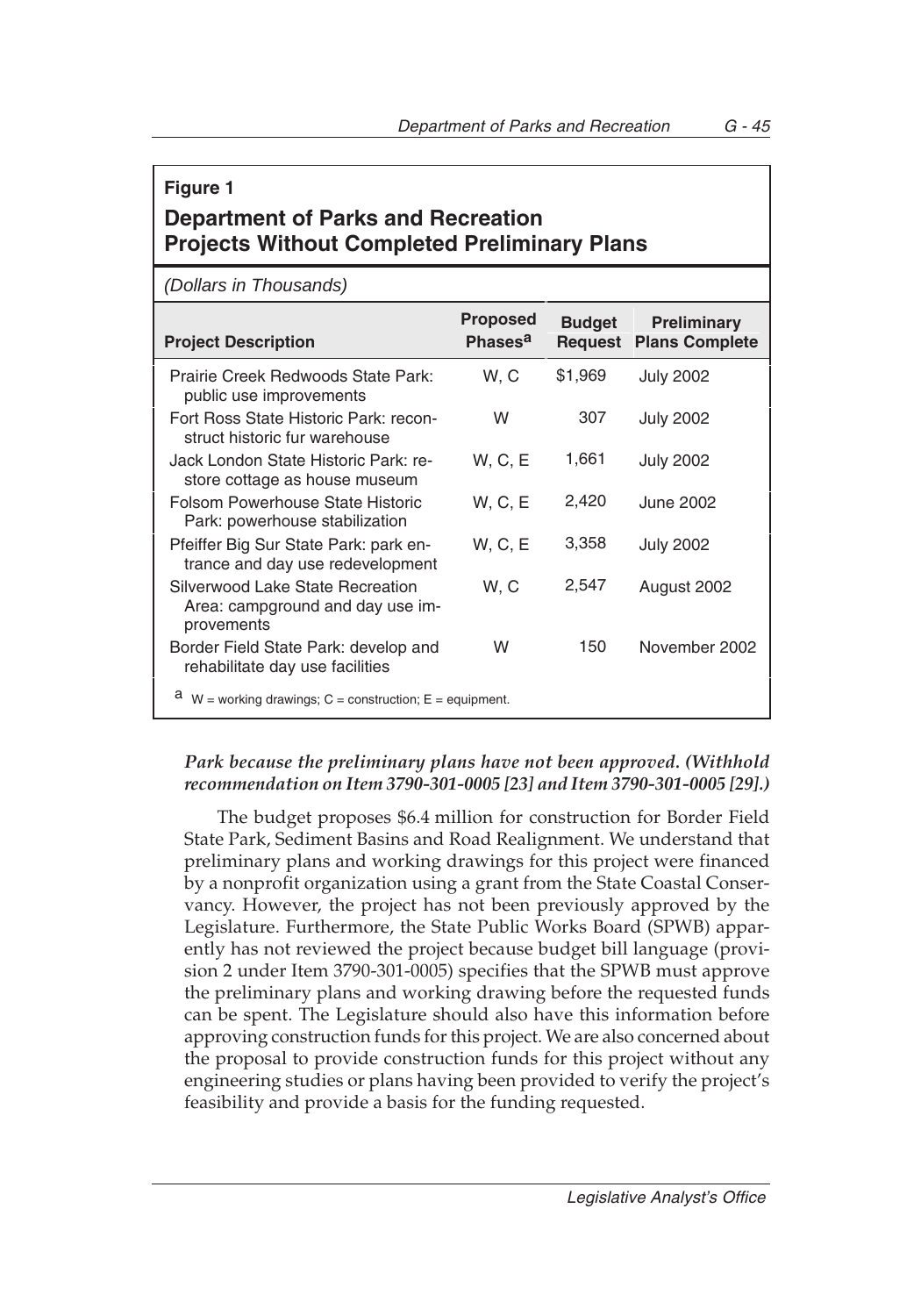Accordingly, we withhold recommendation on this project pending receipt of information that defines the scope of the project and provides a basis for verifying the need and cost.

#### **DPR Support Budget Does Not Appear to Accurately Offset Capital Outlay Project Management Costs**

*We recommend that the Department of Parks and Recreation report at hearings on how it calculates its project support and project management costs for its capital outlay program and provide a more accurate accounting of these costs.*

Beginning with the *1999-00 Budget Act*, DPR's support budget has contained budget bill language stating the Legislature's intent that the salaries, wages, operating expenses, and positions associated with implementing specific DPR capital outlay projects be funded through capital outlay appropriations and reflected in the operating budget as an offsetting payable from the capital outlay appropriation (provision 2 under Item 3790-001-0001). Currently, the support budget for DPR shows the offset for DPR staff costs for its capital outlay projects, but not newly authorized DPR project management costs.

Current law authorizes the Department of Finance (DOF) to delegate to DPR the authority to exercise the same responsibilities granted to the Division of the State Architect and Real Estate Services Division in the Department of General Services to plan, design, construct, and administer contracts and professional services for legislatively approved capital outlay projects. Based on DPR's assertion that it possessed the necessary expertise and personnel to develop and manage its own capital outlay projects, DOF and DPR signed a memorandum of understanding (MOU) in July 2001 to authorize DPR to exercise this project management authority. The MOU is to remain in effect until January 1, 2005, or until it is modified or terminated by DOF.

The DPR's support budget, as shown in the *2002-03 Governor's Budget,* has an offsetting payable from its capital outlay budget of \$1.7 million. This is the same amount identified for 2001-02. Given the newly delegated responsibility for project development and management, DPR's offsetting payable should have increased in 2001-02 and 2002-03—providing an additional reduction to DPR's General Fund support appropriation. Consequently, we recommend that DPR report at budget hearings on how it calculates its project support and project management costs for its capital outlay program and provide a more accurate accounting of these costs for both 2001-02 and 2002-03.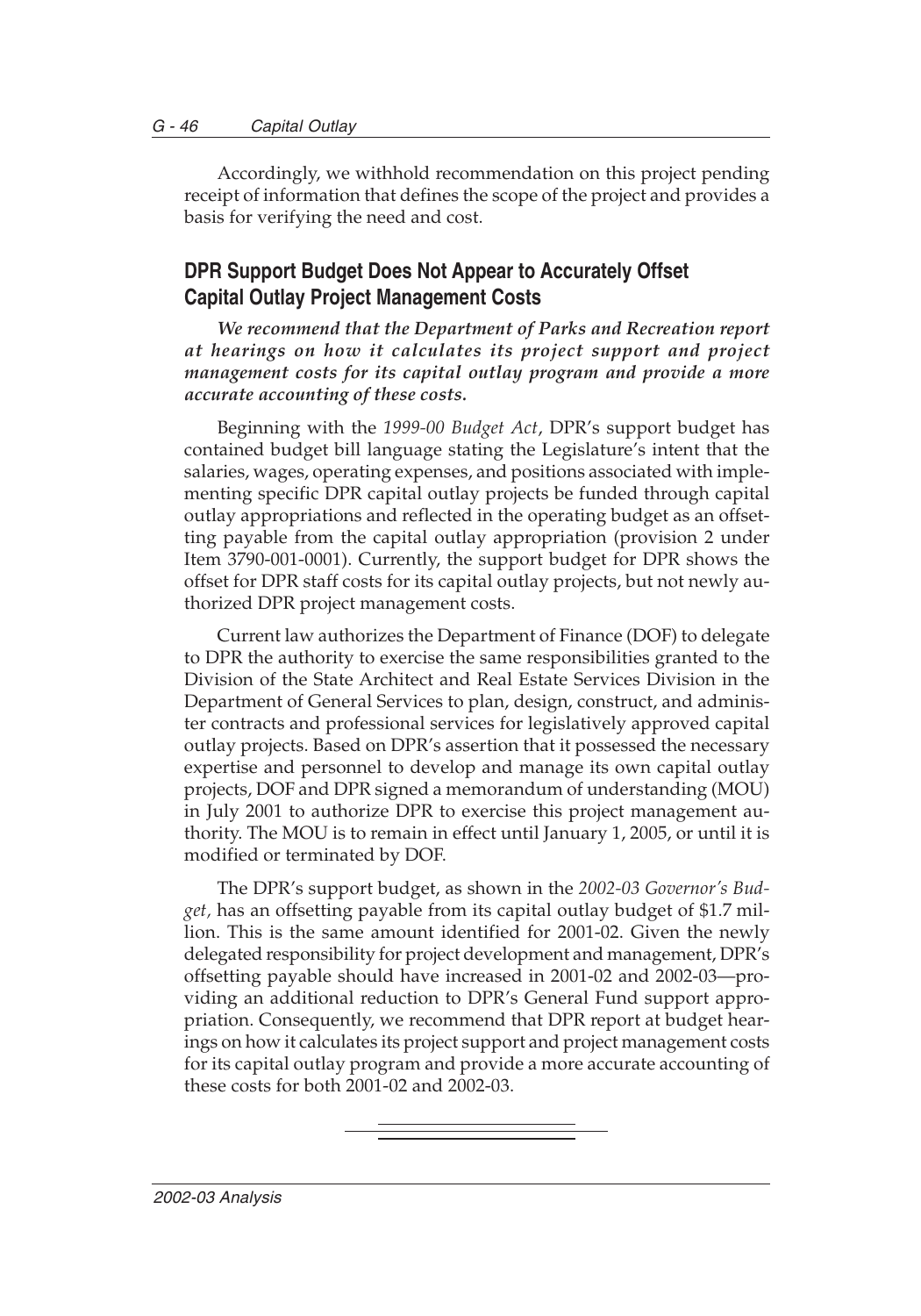# **DEPARTMENT OF DEVELOPMENTAL SERVICES (4300)**

The Department of Developmental Services (DDS) operates five developmental centers (Agnews, Fairview, Lanterman, Porterville, and Sonoma) and two leased facilities (Canyon Springs and Sierra Vista). As of December 31, 2001, the system housed approximately 3,700 clients. The budget includes \$3.8 million for one project at the Lanterman Developmental Center.

## **Lanterman Security Improvement Project Behind Schedule and Not Complete**

*We withhold recommendation on the Security Improvement Project at Lanterman Developmental Center pending receipt and review of information explaining (1) the reasons for delay in seeking environmental review/compliance of the project, (2) the status of the project, and (3) what actions have been taken to assure that the project will begin construction in 2002-03.*

The Governor's budget includes \$3.8 million (General Fund) for the construction phase of the Security Improvement Project at Lanterman Developmental Center. We note that the *1998-99 Budget Act* appropriated \$4,992,000 for preliminary plans, working drawings, and construction for this project. At that time, DDS justified the project based on population projections that indicated a need to safely house an additional 75 forensic patients and 53 behavioral patients. The original project scope included a guard control building, 16-foot-high perimeter security fence, sally port, four observation towers, exterior security lighting, two day-training buildings, personal alarm system, nurse station upgrades, window security screens, a building perimeter alarm system, and a surveillance system. The *Supplemental Report of the 1998-99 Budget Act* recognized a February 2000 completion date for the project.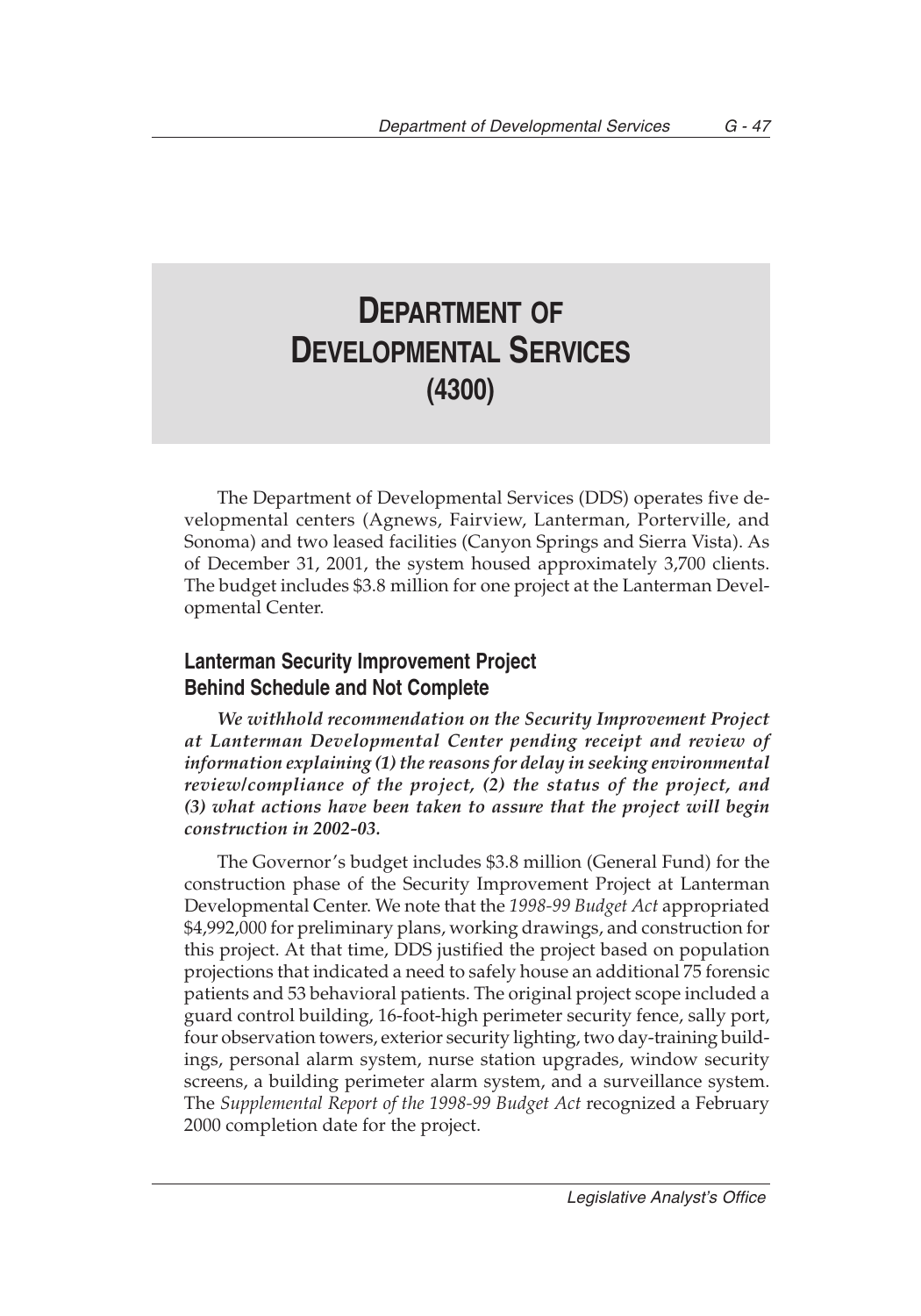However, the community surrounding Lanterman Developmental Center protested the housing of forensic patients at the center, and filed litigation alleging that DDS did not comply with provisions of the California Environmental Quality Act (CEQA) in seeking environmental approval of the project. After several months of negotiating with the community, DDS decided not to house forensic patients at Lanterman. Instead, all 128 beds will be used to treat behavioral patients. As a result, DDS withdrew its CEQA documents, which envisioned forensic patients at the center, and requested the State Public Works Board (SPWB) to amend the project scope to remove certain project components related to forensic patients. In October 2000, the SPWB, after notifying the Joint Legislative Budget Committee (JLBC), amended the project scope to remove the guard control building, sally port, observation towers, exterior lighting and replaced the 16-foot-high perimeter security fence with a 10-foothigh fence. Later, in November 2001, DDS determined that the guard control building was needed to house the perimeter alarm system and surveillance system, as well as the security personnel to monitor these systems and provide security services to the facility. Again, after notifying the JLBC, the project scope was amended to include the guard control building.

We understand that DDS has yet to resubmit its environmental documents in order to obtain CEQA approval for either of the two project scope revisions. Without CEQA approval, the project has yet to proceed to bid for construction and the previous construction appropriation has since reverted to the General Fund.

We withhold recommendation on the \$3.8 million for construction of the Security Improvement Project pending receipt and review of information explaining (1) the reasons for delay in seeking environmental review/compliance of the project, (2) the status of the project, and (3) what actions have been taken to assure that the project will begin construction in 2002-03.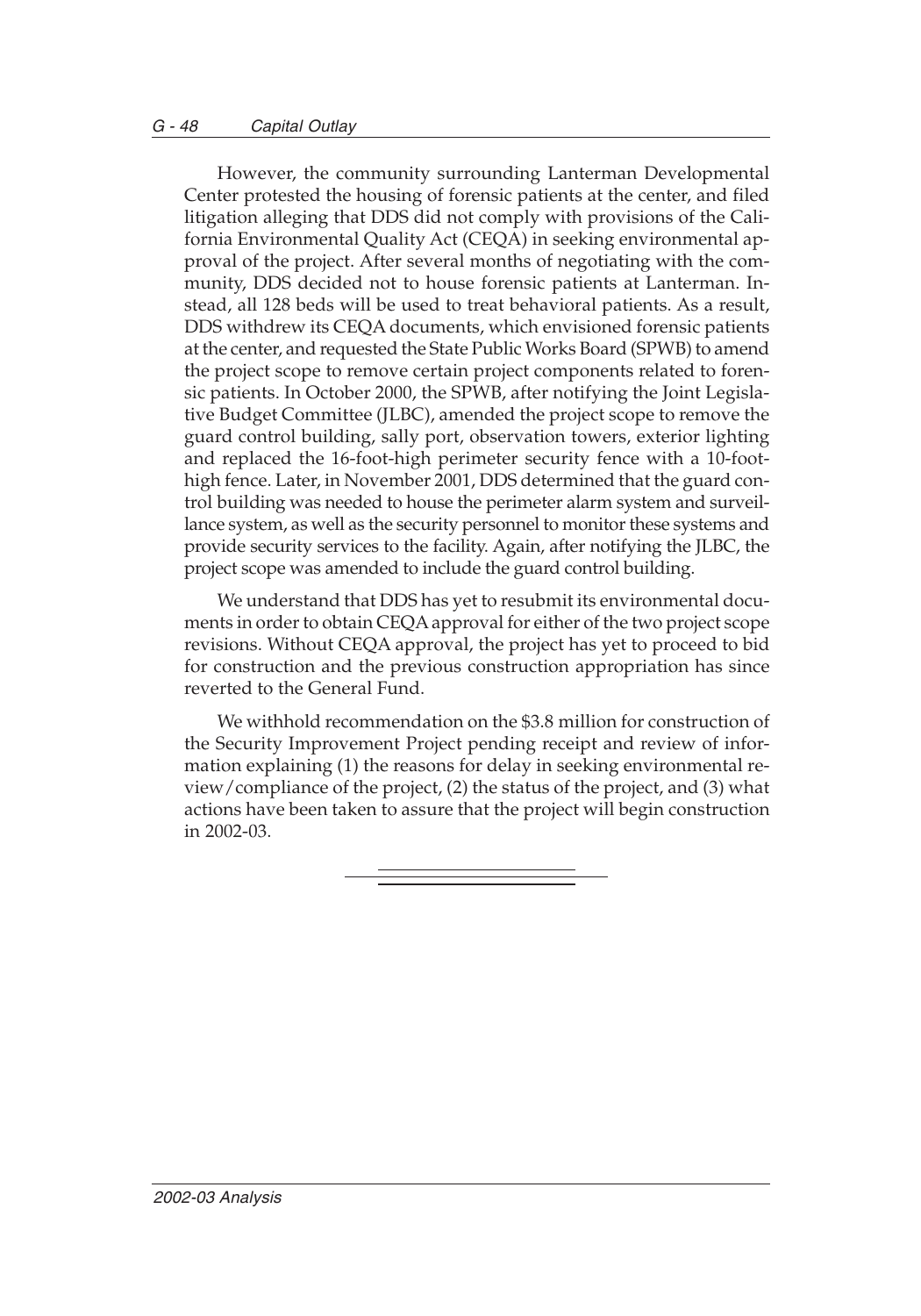# **DEPARTMENT OF MENTAL HEALTH (4440)**

The Department of Mental Health (DMH) operates four state hospitals—Atascadero, Metropolitan, Napa, and Patton. As of December 2001, the system housed over 4,200 patients. The budget includes \$736,000 from the General Fund and \$20.8 million in lease-payment bonds for the department's 2002-03 capital outlay program. The estimated future cost to complete the proposed projects is \$3.5 million. The budget includes the following proposals:

### **Previously Funded Projects**

- \$13.7 million for working drawings and construction for a new multipurpose building at Atascadero State Hospital.
- \$7.1 million for working drawings and construction for a new school building at Metropolitan State Hospital.
- \$603,000 to install a personal alarm system in Buildings G, O, P, and T at Patton State Hospital.

### **New Proposals**

• \$133,000 for preliminary plans to upgrade the electrical generator plant at Patton State Hospital.

We recommend approval of \$736,000 to upgrade the electrical generator plant and install a personal alarm system in the G, O, P, and T buildings at Patton State Hospital. The balance of the program, and our recommendations, are discussed below.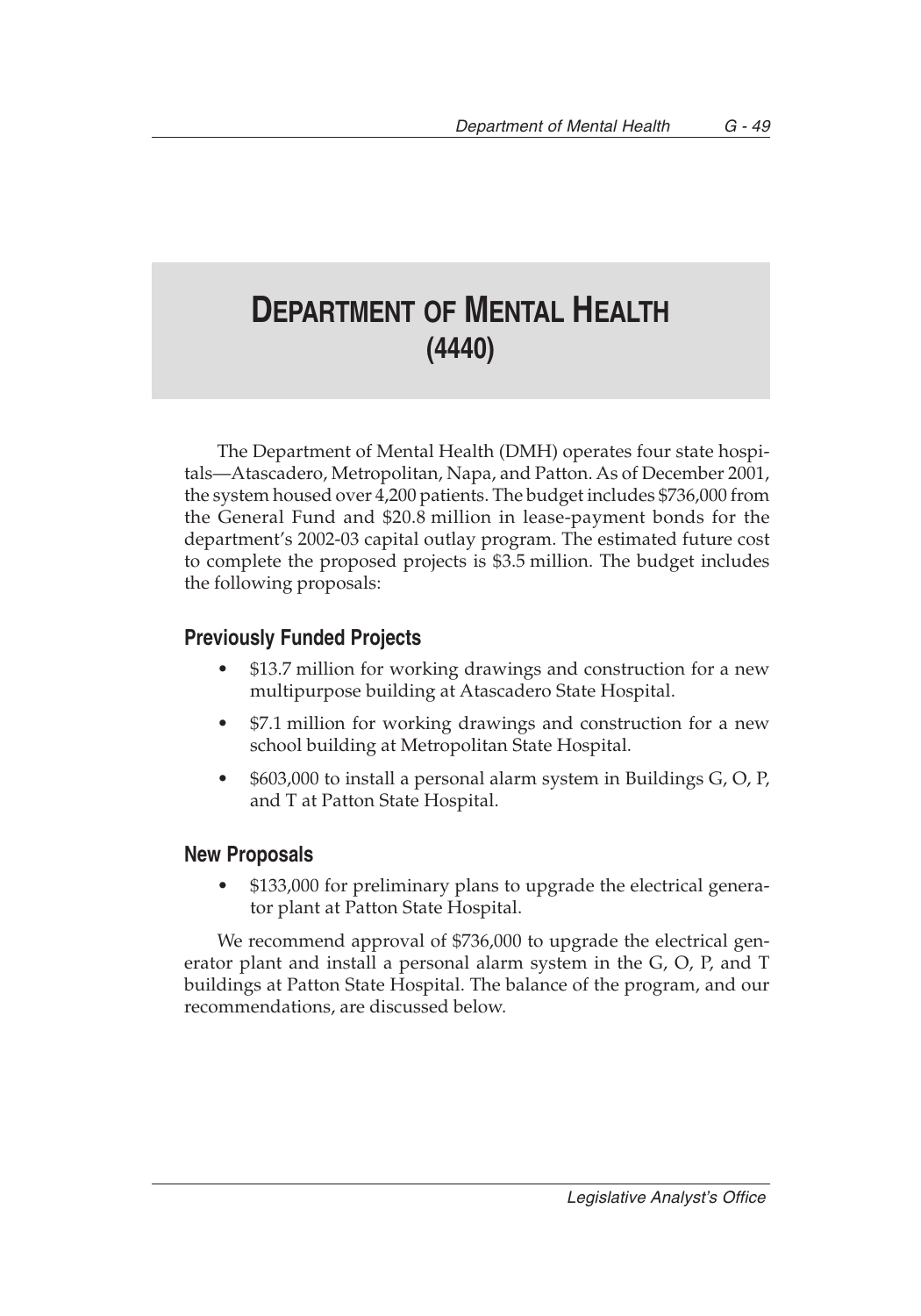## **Projects Recommended for Approval Contingent on Review of Preliminary Plans**

*We recommend the Legislature approve \$20.8 million to fund working drawings and construction for two projects contingent on receipt and review of preliminary plans consistent with prior legislative approval.*

The Governor's budget includes funding requests for working drawings and/or construction of two continuing projects that total \$20.8 million for which preliminary plans and/or working drawings were funded in the *2001-02 Budget Act* (see Figure 1). The amounts included in the Governor's budget are consistent with the supplemental report language adopted by the Legislature and, pending completion of preliminary plans, should proceed. Therefore, we recommend the Legislature approve the requested amounts contingent on receipt and review of completed, or substantially completed, preliminary plans and cost estimates consistent with prior legislative approval.

| Figure 1<br>Department of Mental Health<br><b>Projects Recommended for Approval</b><br><b>Contingent on Preliminary Plan Review</b> |                                                                                              |                          |                         |                                                   |  |
|-------------------------------------------------------------------------------------------------------------------------------------|----------------------------------------------------------------------------------------------|--------------------------|-------------------------|---------------------------------------------------|--|
| (In Thousands)                                                                                                                      |                                                                                              |                          |                         |                                                   |  |
| <b>Item</b><br>4440-30-0660                                                                                                         | <b>Project Description</b>                                                                   | <b>Phase<sup>a</sup></b> | <b>Budget</b><br>Amount | <b>Scheduled</b><br><b>Completion</b><br>on Plans |  |
| (1)<br>(2)                                                                                                                          | Atascadero: Construct<br>multipurpose building<br>Metropolitan: Construct school<br>building | W;C<br>W:C               | \$13.703<br>7,105       | June 2002<br>March 2002                           |  |
| Total<br>\$20,808<br>$W =$ working drawings; $C =$ construction                                                                     |                                                                                              |                          |                         |                                                   |  |
|                                                                                                                                     |                                                                                              |                          |                         |                                                   |  |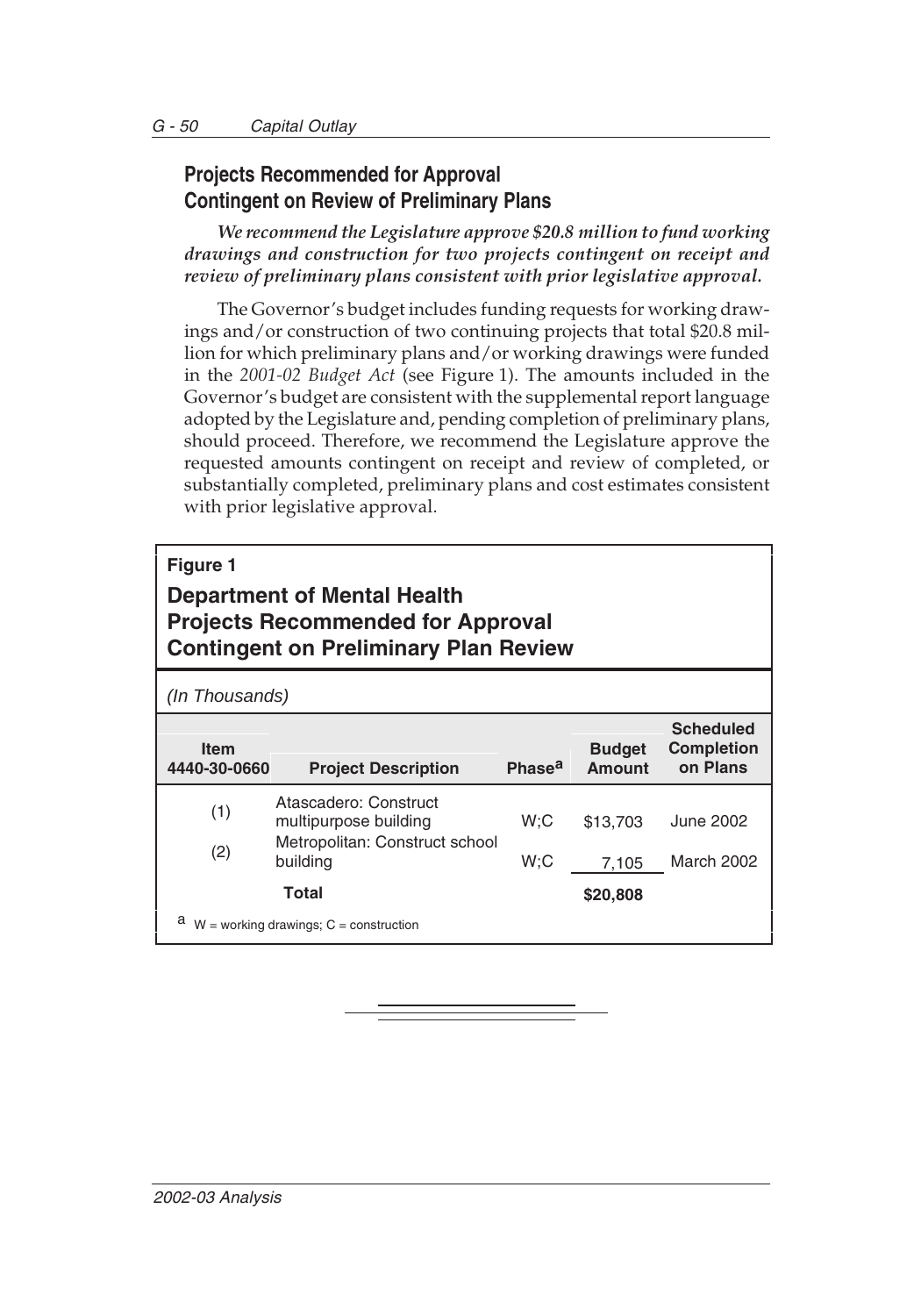# **DEPARTMENT OF CORRECTIONS (5240)**

The California Department of Corrections (CDC) operates 33 prisons and 38 fire and conservation camps throughout the state. A new maximum security prison is being prepared for construction adjacent to the existing North Kern State Prison in Delano, and is scheduled for occupancy in late 2003. Construction of the new prison has been delayed pending resolution of legal action. The prison system also includes 16 community correctional facilities operated by private firms, cities, or counties under contract with CDC. As of mid-January 2002, the system housed 156,506 inmates, as compared to 160,433 as of mid-January 2001.

The budget includes requests totaling \$22.6 million from lease-payment bonds (\$12.8 million) and the General Fund (\$9.8 million). These requests include:

- \$12.8 million of lease-payment bonds for construction of four continuing projects.
- \$4.3 million from the General Fund for six continuing projects.
- \$2 million from the General Fund for two new projects: one to install secure light fixtures and switches at the California Institution for Men, Chino, Reception Center Central Facility (\$130,000 for preliminary plans), and another for design and construction of a new water treatment plant at Salinas Valley State Prison (\$1.8 million).
- The budget includes requests totaling \$3.5 million from the General Fund for minor capital outlay (\$3 million) and planning (\$500,000).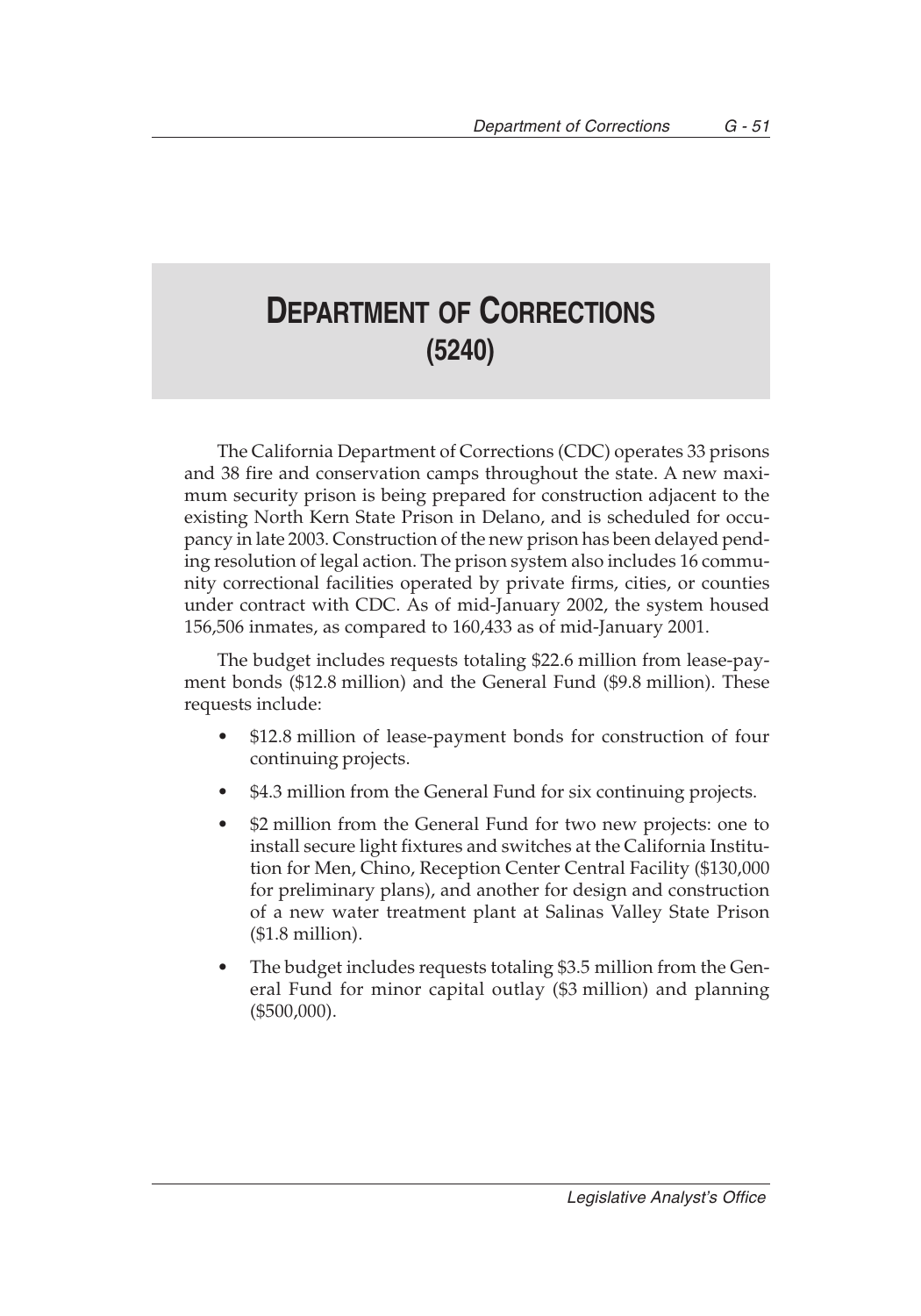#### **Construction of the New California State Prison II at Delano on Hold**

*We recommend the department report at budget hearings regarding progress made in resolving the lawsuit which has stopped construction of the new maximum security prison in Delano.*

Chapter 54, Statutes of 1999 (AB 1535, Florez), provided \$311.5 million of lease-payment bonds in order to construct a new 2,248 bed maximum security prison at Delano. Construction was scheduled for full completion in early 2004, with occupation of certain parts of the facility expected to begin in late 2003. Construction of the prison, however, has been halted as a result of pending legal action. It is unclear at this time how much this will slow completion of the prison.

We recommend the department report at budget hearings on the progress made in resolving the legal action that has halted construction of the project and on the expected delays in opening the prison.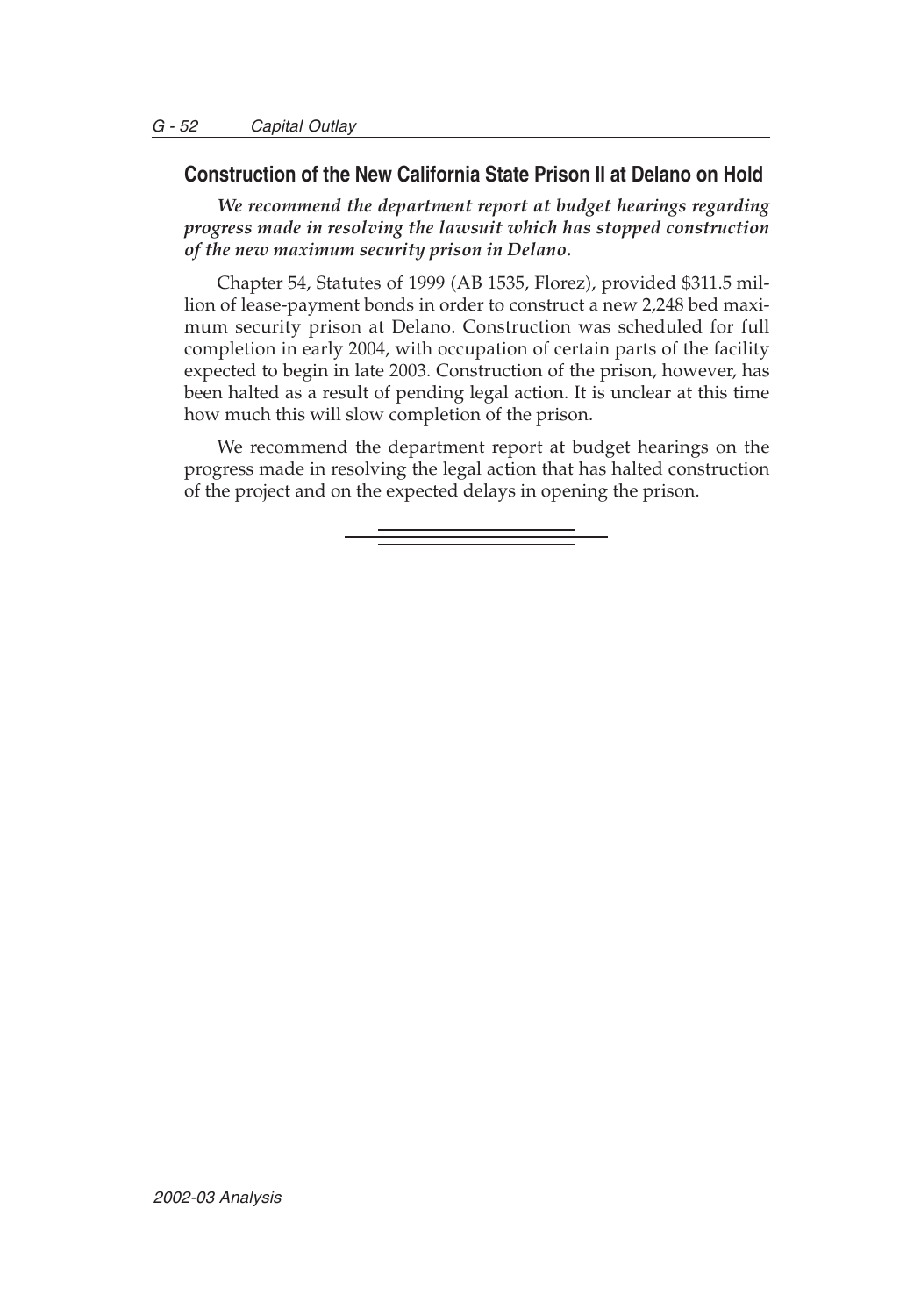# **DEPARTMENT OF THE YOUTH AUTHORITY (5460)**

The Department of the Youth Authority (CYA) operates 11 institutions (including two reception centers) and six conservation camps throughout the state. As of mid-January, the system housed almost 6,200 wards. The budget includes the following proposals:

### **Previously Funded Projects:**

- \$3.9 million of lease-payment bonds for a new Correctional Treatment Center at the Northern Correctional Treatment Facility.
- \$8.5 million of lease-payment bonds for a new kitchen facility at the Fred C. Nelles Youth Correctional Facility.
- \$3.2 million of lease-payment bonds to construct specialized counseling bed space at the Southern Youth Correctional Reception Center.
- \$1,031,000 of lease-payment bonds to construct a new special education assessment center at the Ventura Youth Correctional Reception Center.
- \$1,031,000 of lease-payment bonds to construct a new special education assessment center at the Ventura Youth Correctional Facility.

### **New Proposals:**

• \$2,289,000 from the General Fund for advanced planning (\$250,000) and minor capital outlay projects (\$2,039,000).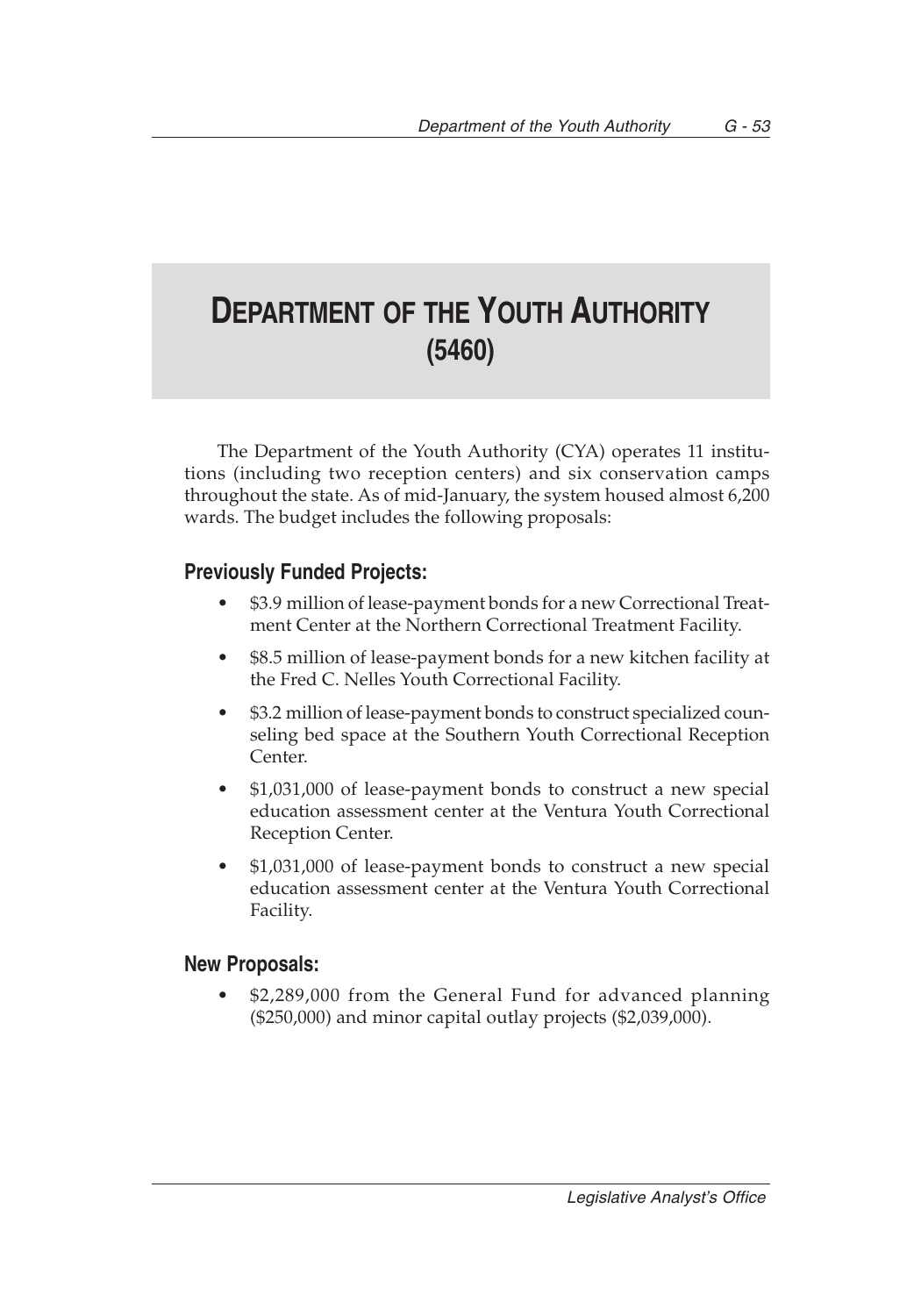### **Department Has Not Provided Mental HealthTreatment Program Implementation Plan Detail**

*We withhold recommendation on \$7.2 million (lease-payment bonds) for two projects, pending receipt and review of the department's mental health program study in order to verify facility and programmatic needs. Withhold recommendation on \$7,171,000 under Items 5460-301-0660 (1) and (3).*

The budget includes \$3,933,000 of lease-payment bonds for construction of a new Correctional Treatment Center at the Northern California Youth Correctional Center and \$3,238,000 of lease-payment bonds for construction to house new specialized counseling program beds at the Southern Youth Correctional Reception Center. Both of these projects would provide treatment, counseling, and staffing space for mental health services to wards.

The Legislature has acknowledged the need for the department to address these services. To act on specific proposals, however, the Legislature needs from the department an implementation plan for mental health service delivery which addresses such issues as:

- The type of services that need to be offered.
- The estimated number of wards requiring such services.
- The types of facilities needed to provide required services.
- The appropriate location of needed facilities throughout the state.

At this time, the department is struggling with answers to these issues. In a January 2002 letter to the Legislature, the department requested a scope change on the Southern Youth Correctional Reception Center project because it had "reevaluated its program and staffing needs of the wards in treatment." While it is appropriate to engage in such a reassessment, the Legislature needs to have the benefit of the department's finding *prior to* consideration of facilities requests.

The department has commissioned an independent program study to identify ward mental health treatment needs and staffing. This study, however, will not be available until later this spring.

We believe the Legislature does not have the basic information it needs to assess the requests regarding these mental health facilities. Consequently, we withhold recommendation on the two projects, pending receipt and review of the department's study.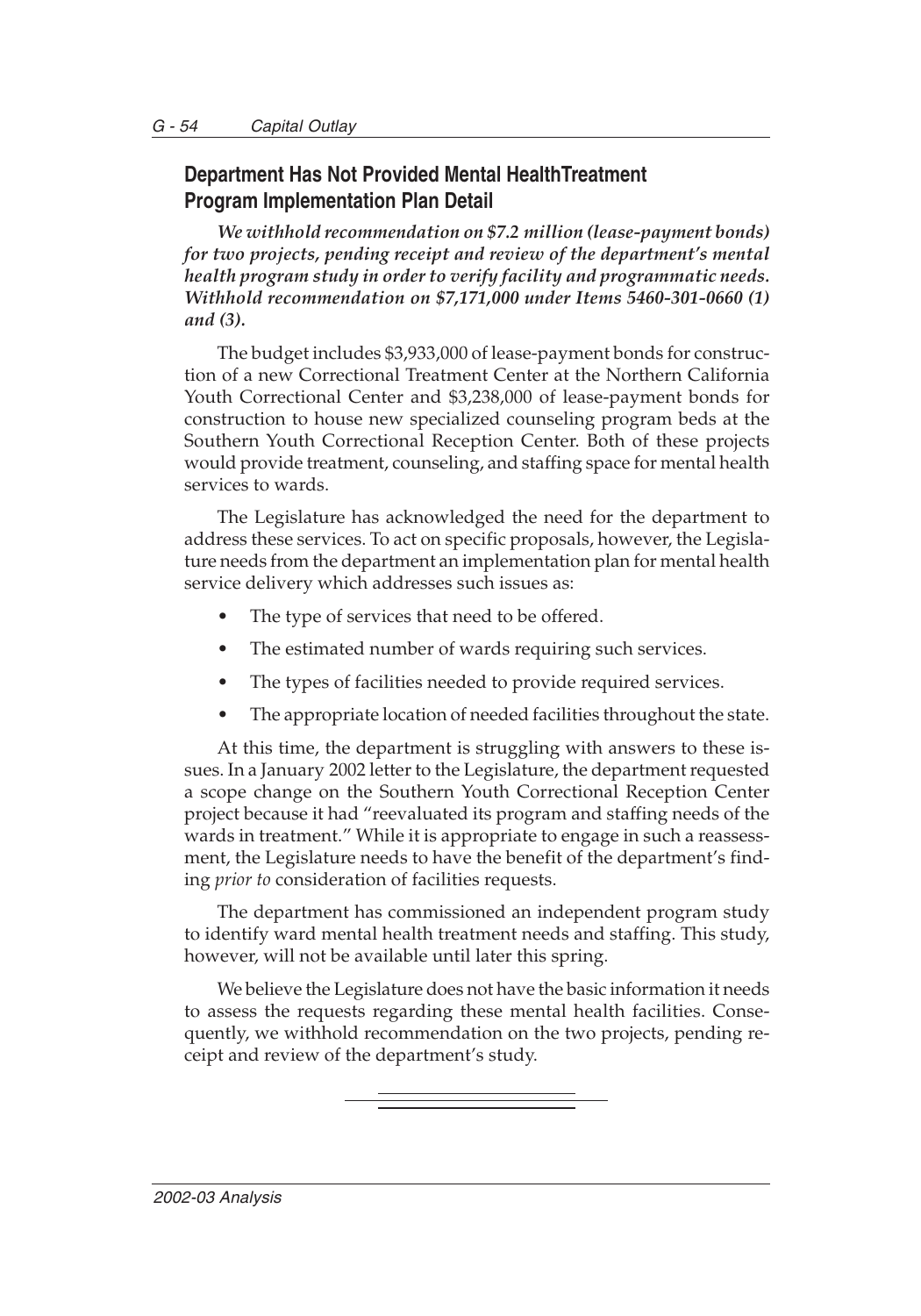# **UNIVERSITY OF CALIFORNIA (6440)**

The Governor proposes \$699 million from general obligation and lease-payment bonds for 32 projects under the University of California's (UC's) 2002-03 capital outlay program. As shown in Figure 1 (see next page), the budget provides \$85 million in the budget bill for 23 projects from general obligation bonds and \$279 million for 7 projects from leasepayment bonds under proposed economic stimulus legislation. The Governor also proposes a \$335 million shift of funding from the General Fund to lease-payment bonds for the Institutes for Science and Innovation (\$308 million) and the Merced campus (\$27 million). The budget also contains \$356,000 from the General Fund for one project.

We recommend the Legislature reduce \$20 million from three projects and recognize reductions totaling \$26 million in future costs as discussed in detail below.

## **UC Capital Outlay Plans Should Be Based on Full Implementation of Year-Round Operation**

*We recommend the Legislature direct the University of California to base its capital outlay plans on full utilization of instructional facilities during summer term.*

The Legislature has previously indicated its interest in UC operating year round in order to reduce the need to construct new instructional facilities to accommodate projected enrollment growth. Chapter 383, Statutes of 2000 (AB 2409, Midgen), found that year-round operation increased student access and allowed students to accelerate their progress to degrees. The *Supplemental Report of the 2001-02 Budget Act* directed UC to establish five-year capital outlay plans based on summer enrollment goals at campuses intended to minimize the need to construct new instructional facilities. The Legislature also expressed its intent that UC *not limit summer enrollment*.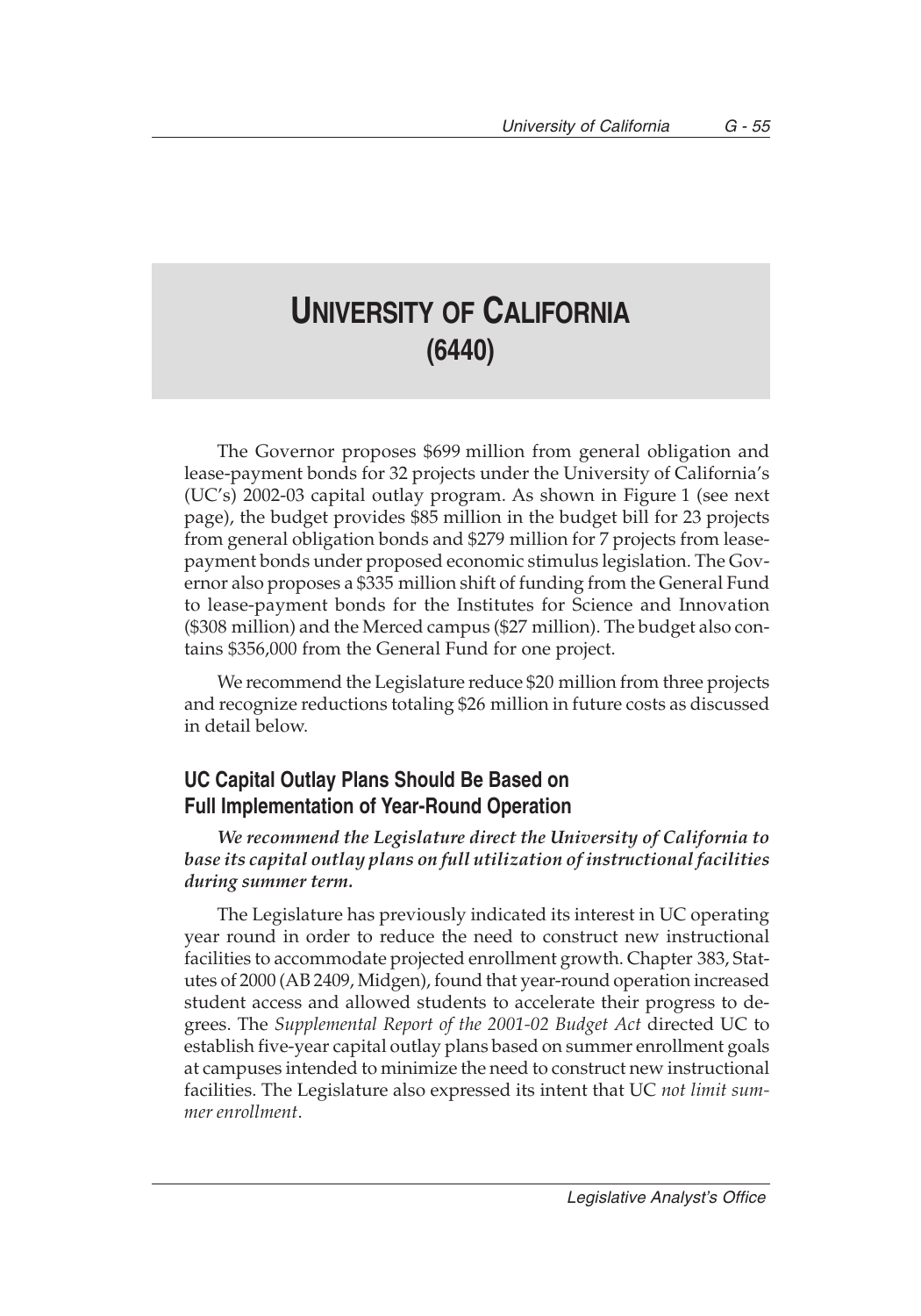#### **Figure 1**

# **University of California Bond-Funded Capital Outlay Program**

| (Dollars in Millions)                                                                                                                                                                                                                                          |                              |         |         |
|----------------------------------------------------------------------------------------------------------------------------------------------------------------------------------------------------------------------------------------------------------------|------------------------------|---------|---------|
|                                                                                                                                                                                                                                                                | Number of<br><b>Projects</b> | 2001-02 | 2002-03 |
| <b>Budget Bill</b>                                                                                                                                                                                                                                             |                              |         |         |
| General obligation bonds                                                                                                                                                                                                                                       |                              |         |         |
| Existing <sup>a</sup>                                                                                                                                                                                                                                          | 8                            |         | \$11    |
| Proposed                                                                                                                                                                                                                                                       | 15                           |         | 74      |
| <b>Subtotals</b>                                                                                                                                                                                                                                               | 23                           |         | \$85    |
| <b>Economic Stimulus Legislation</b>                                                                                                                                                                                                                           |                              |         |         |
| Lease-payment bonds                                                                                                                                                                                                                                            | 7                            | \$267   | 12      |
| <b>Fund Shift Legislation</b>                                                                                                                                                                                                                                  |                              |         |         |
| Lease-payment bonds                                                                                                                                                                                                                                            | 2                            | 335     |         |
| Totals                                                                                                                                                                                                                                                         | 32                           | \$602   | \$97    |
| а<br>In addition to bonds specifically designated for higher education, this total includes \$3 million from the<br>Safe Neighborhood Parks, Clean Water, Clean Air and Coastal Protection Bond Fund for the<br>Watershed Science Research Center at UC Davis. |                              |         |         |

The Legislature's initiative to increase use of facilities in the summer included providing state support for all students enrolled in a summer term beginning in 2001. In the "Education" chapter of this *Analysis,* we report on the significant increase in summer enrollment experienced at UC in 2001. Total summer enrollment at the eight general campuses increased over 40 percent from that in 2000, and UC is now accommodating about one-third the number of students in the summer as in the fall term. This success however, and the potential for even greater use of facilities in the summer, is not reflected in UC's five-year capital outlay plan.

The UC indicates in its latest analysis of campus capacity that it bases its projections of future instructional facilities needs on summer term *and off-campus enrollment* equal to 40 percent of the average enrollment in the other terms. We are concerned with UC evaluating its instructional space needs with this limit on summer enrollment for two reasons. First, placing *any* limit on summer enrollment short of full capacity does not fully utilize campus facilities. With a limit on summer enrollment, a perceived need to construct new instructional facilities would arise much sooner than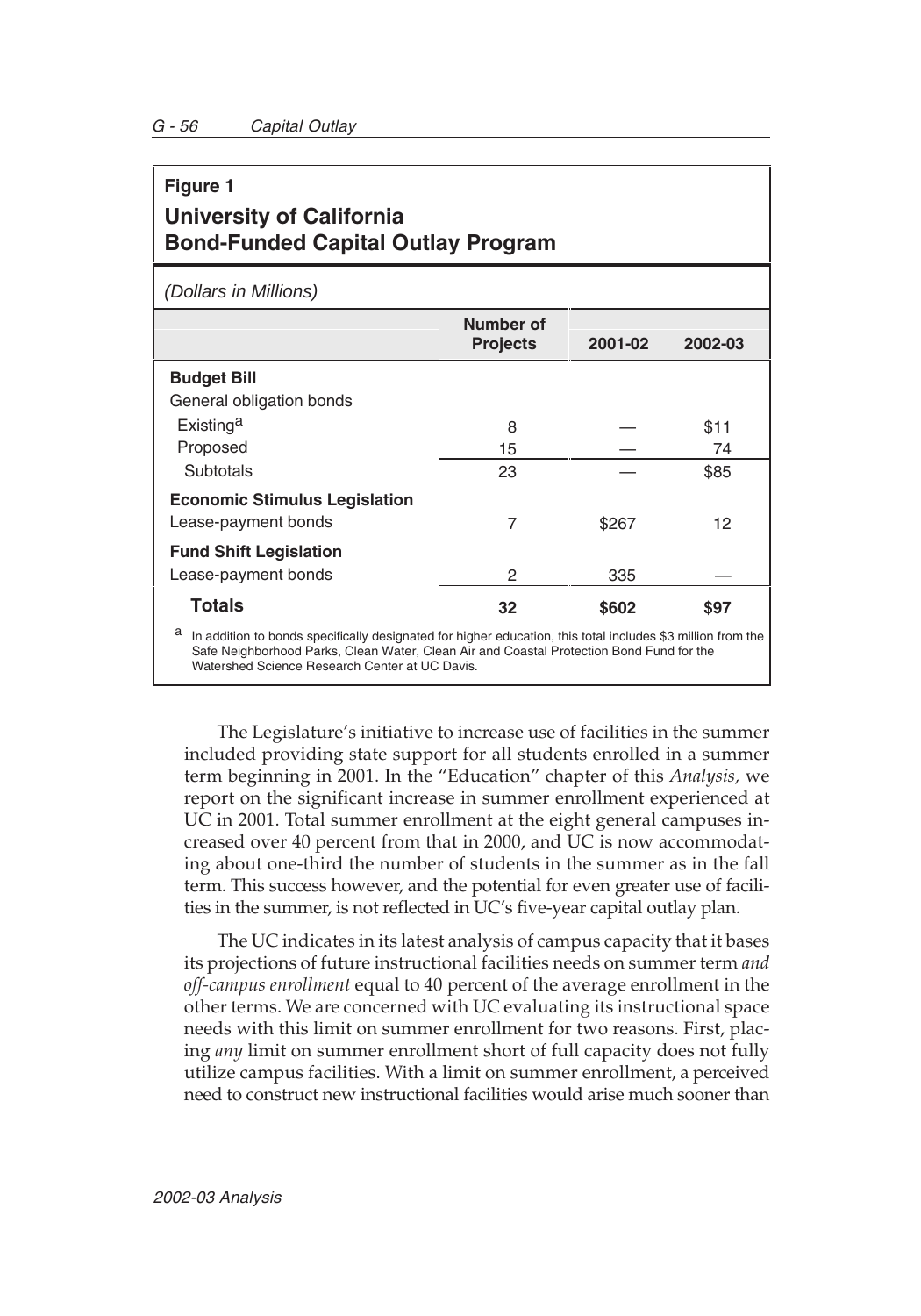necessary. If facilities are planned based on full enrollment in summer term, the need to construct new instructional space is deferred substantially.

We are also concerned that UC includes off-campus enrollment with summer enrollment when characterizing its use of campus facilities in the summer. Off-campus enrollment consists of students enrolled in such UC programs as "education abroad" and "UC in Washington, D.C." These students generate no need for instructional space on general campuses and it is inappropriate to consider them accommodated in the same manner as students who attend during summer term. Currently UC has about 1,800 full-time equivalent (FTE) students in education-abroad programs and indicates it intends to accommodate ". . . .several times that number by 2010-11." It has about 280 FTE students at its Washington, D.C. center, and has smaller off-campus programs in Ventura and the San Joaquin Valley.

The primary financial benefit of year-round operation is that it reduces the need to construct new instructional space. If UC proposes new instructional facilities to the Legislature based on any limit on summer enrollment short of full campus capacity, it is not using year-round operation at its full potential. Similarly, to include enrollment accommodated off-campus within the same category as summer enrollment is inappropriate. So that the Legislature can properly evaluate UC's capital outlay needs, we recommend UC revise its capital outlay plans so they are based on summer enrollment generally equal to the average enrollment in the other terms. We also recommend the Legislature direct UC to not include off-campus enrollment with summer enrollment when developing and reporting on capital outlay plans.

#### **Garamendi Bonds Are an Option to Fund Research Facilities**

*"Garamendi" bonds are lease-payment bonds underwritten by the University of California (UC) research revenue. They provide a way to finance construction of research space at UC campuses without committing state General Fund resources. We recommend the Legislature use Garamendi bonds to fund UC research facilities in order to free up limited state resources for other high priority needs throughout higher education.*

Chapter 1145, Statutes of 1989 (SB 578, Garamendi), authorized the State Public Works Board to finance the construction, renovation, and equipping of research facilities at UC campuses through issuance of revenue bonds secured by revenue from future research activities conducted at the facilities. These are referred to as Garamendi bonds, after the author of the enabling legislation. The bonds may be used to finance the acquisition, construction, renovation, and equipping of a building or fa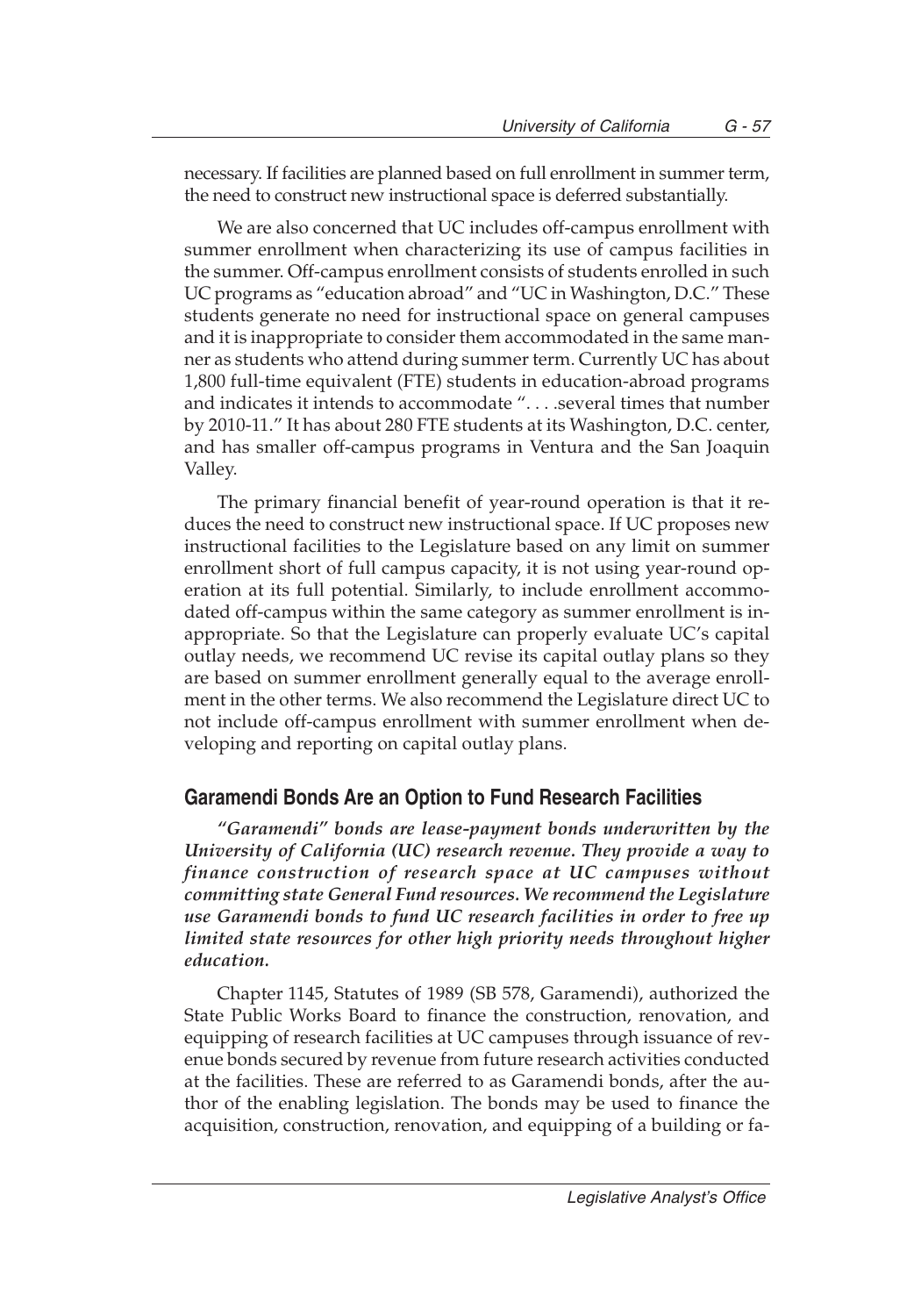cility for the UC that will be used, wholly or partially, for research. Garamendi bonds are the responsibility of UC, and increases in UC research revenue may be used to pay the costs of the bonds.

The university has successfully used Garamendi bonds to finance research facilities in the past. It has seen its research revenue increase from about \$1.4 billion in 1993-94 to \$2.3 billion in 2000-01 (about a 64 percent increase). Over 80 percent of UC's research is supported by the federal government and private entities. We recommend the Legislature authorize the State Public Works Board to issue Garamendi bonds to finance the research space in two projects proposed in the budget, as discussed below. This will allow limited state resources to be used for higher priority instructional needs throughout the three segments of higher education.

# **PROJECTS RECOMMENDED FOR REDUCTION**

#### **Irvine: Computer Science Unit 3**

*We recommend the Legislature reduce \$1,770,000 from this item to develop preliminary plans and working drawings for the Computer Science Unit 3 building at the University of California, Irvine and recognize future costs of \$10,685,000 for construction and \$3,000,000 for equipment because the cost of the project is high. We also recommend research space in the project be funded by Garamendi bonds. (Reduce Item 6440-302-0574 [3] by \$1,152,000 and Item 6440-302-6028 [4] by \$618,000.)*

The budget includes \$2.7 million for preliminary plans and working drawings for a new 87,400 assignable square feet (asf) project to provide space for the Department of Information and Computer Science, general assignment classrooms and surge space (space to be used on an interim basis when construction elsewhere on campus requires the temporary relocation of building occupants). The project consists of the construction of two buildings, one of 80,490 asf and the other 6,910 asf, for a total of 87,400 asf. The UC proposes to provide \$14.7 million of nonstate funds for construction of 26,000 asf of surge space in the larger of the two buildings. Figure 2 shows how the remaining 61,400 asf of state-funded space is planned to be allocated.

The instructional space in the project is justified based on programmatic needs, and the academic and administrative office space in the project is justified based on enrollment growth and operational needs. While the proposed research space is not justified for state support based on our recommended space standards, the university could use nonstate funds to support its request, as discussed below. We recommend reduction in the state cost because (1) research space could be funded by the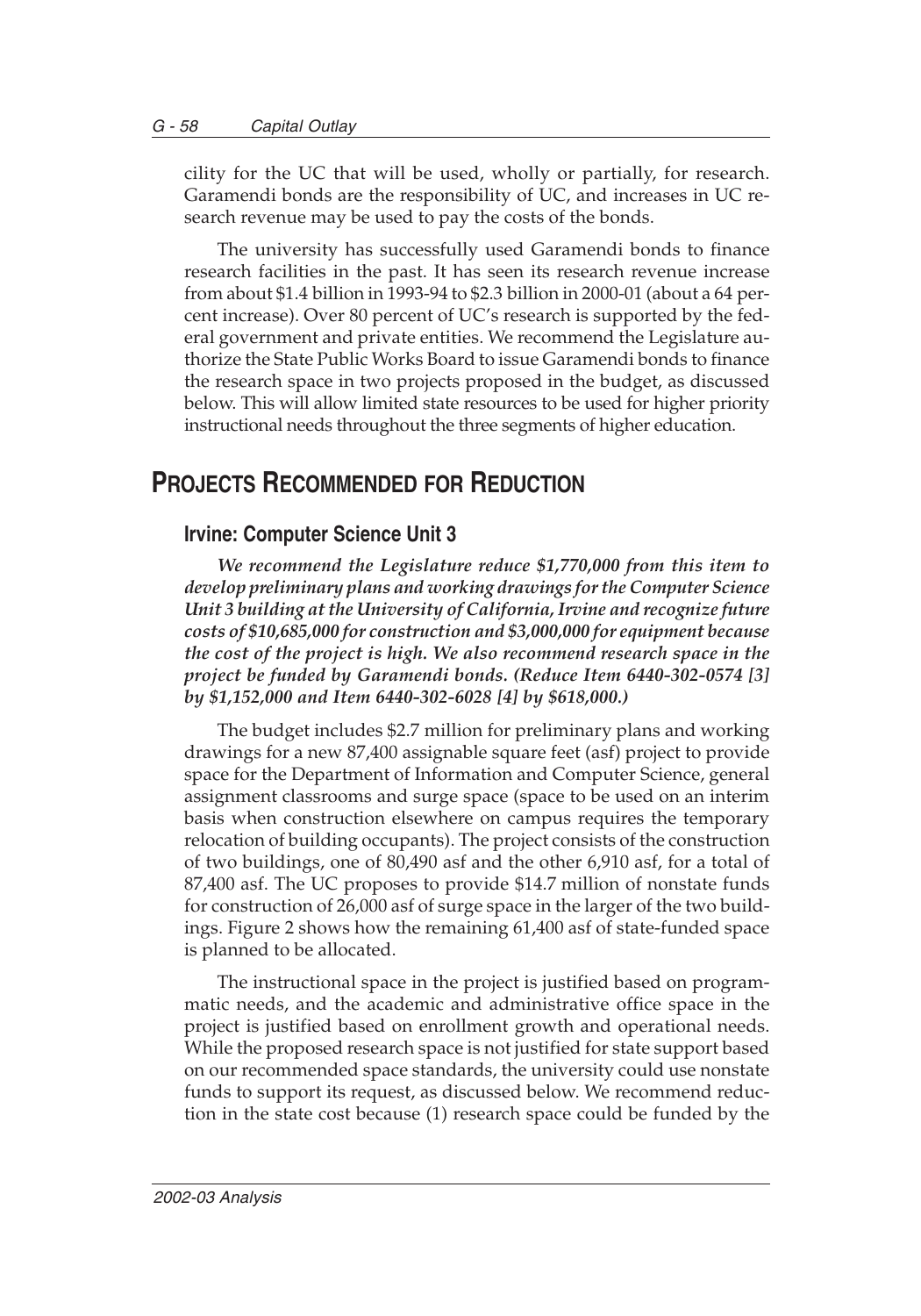| <b>Figure 2</b><br><b>Irvine, Computer Science Unit 3</b><br><b>Proposed Use of State-Funded Space</b> |        |                               |  |
|--------------------------------------------------------------------------------------------------------|--------|-------------------------------|--|
|                                                                                                        |        | <b>Assignable Square Feet</b> |  |
| Use of Space                                                                                           | Amount | <b>Percent of Total</b>       |  |
| <b>Research</b>                                                                                        | 27,710 | 45%                           |  |
| <b>Offices</b>                                                                                         | 18,450 | 30                            |  |
| Classrooms                                                                                             | 13,340 | 22                            |  |
| Teaching labs                                                                                          | 1,900  | 3                             |  |
| <b>Totals</b>                                                                                          | 61,400 | 100%                          |  |

university using Garamendi bonds and (2) the estimated construction cost exceeds our recommended guidelines.

*Garamendi Bonds for Research Facilities.* The research space in the project is not justified for state-funding under our recommended space standards. As discussed in the "Crosscutting Issues" section in this chapter, we recommend the state authorize UC to fund research space using so-called Garamendi bonds. This provides a funding mechanism for research facilities that are not justified under state space standards. The university has used Garamendi bond financing in the past for research facilities and we recommend the research space in the Computer Science Unit 3 project be funded in this way. The effect of this recommendation on the state's cost is shown in Figure 3 (see next page).

*Construction Cost Is High.* As discussed in the "Crosscutting Issues" section of this chapter, we recommend the Legislature apply construction cost guidelines when funding capital outlay projects for UC and the other segments of higher education. This does not prevent UC from constructing buildings that are more expensive than our recommended guidelines if it believes it is necessary. The university has other funds that can be allocated to capital outlay projects. Applying construction cost guidelines allows the state's limited resources to be used to fund other capital outlay projects at UC campuses and the other segments of higher education. Figure 3 shows the effect applying our guidelines has on the state's construction contract cost for this project.

When other costs are prorated and included, our recommendation for state funding is shown in Figure 4 (see next page). This reduction would reduce the cost of the state-funded portion of the project from \$34.8 million to \$14.7 million.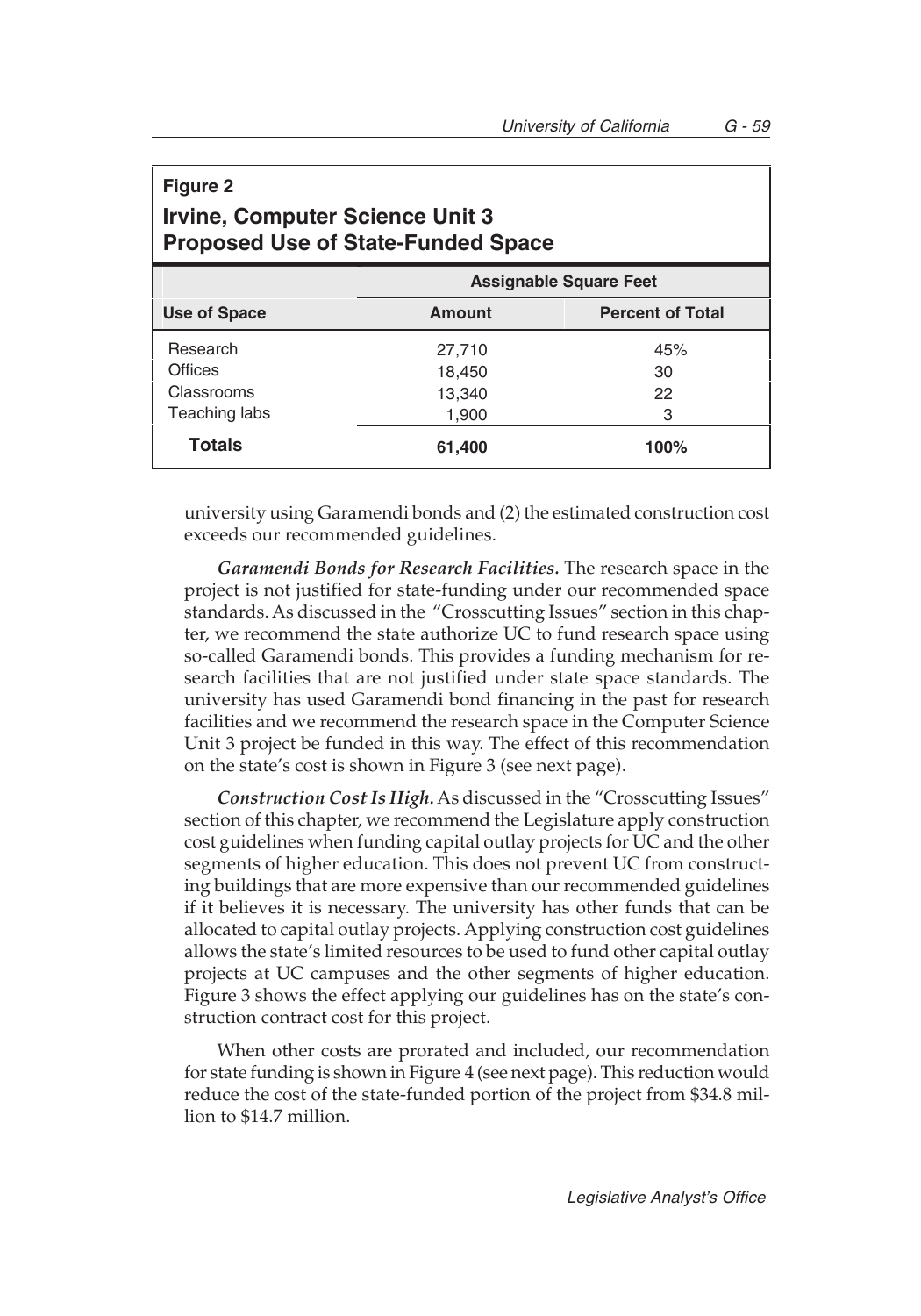#### **Figure 3**

# **Irvine, Computer Science Unit 3 LAO Recommended State-Funded Construction Contract Cost**

| (Dollars in Thousands)          |                        |                                            |                          |  |
|---------------------------------|------------------------|--------------------------------------------|--------------------------|--|
|                                 |                        | <b>LAO Recommendation</b>                  |                          |  |
| <b>Space Use</b>                | <b>ASF<sup>a</sup></b> | <b>Construction Cost</b><br><b>Per ASF</b> | <b>Construction Cost</b> |  |
| Research                        | 27,710                 |                                            | Garamendi bonds          |  |
| <b>Offices</b>                  | 18,450                 | \$270                                      | \$4,981                  |  |
| Classrooms                      | 13,340                 | 256                                        | 3,415                    |  |
| Teaching labs                   | 1,900                  | 398                                        | 756                      |  |
| <b>Totals</b>                   | 61,400                 |                                            | \$9,152                  |  |
| $ASF =$ Assignable square feet. |                        |                                            |                          |  |

| <b>Figure 4</b><br><b>Irvine, Computer Science Unit 3</b><br><b>LAO Recommended State Funding</b> |                           |                           |  |  |
|---------------------------------------------------------------------------------------------------|---------------------------|---------------------------|--|--|
| (In Thousands)                                                                                    |                           |                           |  |  |
| <b>Phase</b>                                                                                      | <b>Proposed in Budget</b> | <b>LAO Recommendation</b> |  |  |
| Preliminary plans                                                                                 | \$1,779                   | \$627                     |  |  |
| Working drawings                                                                                  | 954                       | 336                       |  |  |
| Construction                                                                                      | 29.089                    | 10,685                    |  |  |
| Equipment                                                                                         | 3,000                     | 3,000                     |  |  |
| Totals                                                                                            | \$34,822                  | \$14,648                  |  |  |

Accordingly, we recommend the Legislature approve \$963,000 for preliminary plans and working drawings and recognize future costs of \$13,685,000—\$10,685,000 for construction and \$3,000,000 for equipment. This will free up about \$20 million of limited state bond resources for high priority projects elsewhere at UC campuses, or at the California State University and community colleges segments.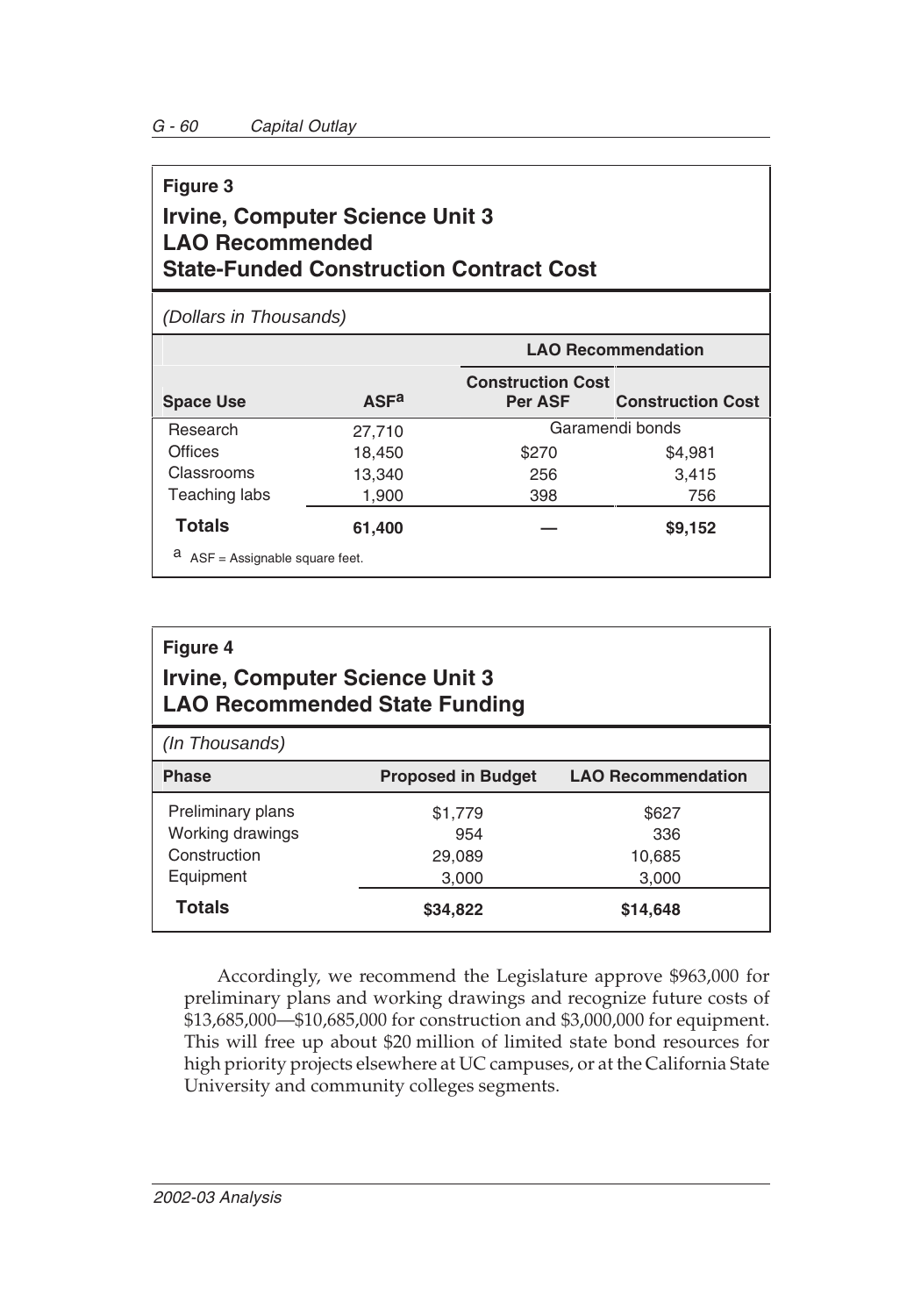#### **Los Angeles: Engineering 1 Seismic Mitigation**

*We recommend the Legislature reduce \$17,573,000 from this project for development of working drawings and construction of the Engineering 1 Seismic Mitigation building at the University of California, Los Angeles because the construction cost is high and research space in the building can be funded by Garamendi bonds. (Reduce Item 6440-302- 0574 (2) by \$903,000 and reduce Item 6440-302-6028 [3] by \$16,670,000.)*

The budget includes \$26.3 million for working drawings and construction to fund construction of a new 44,000 asf building to replace the existing seismically deficient 75,602 asf Engineering 1 building, which will be demolished. The UC estimates the cost to correct seismic and other code deficiencies in the existing Engineering 1 building to be \$27.2 million, and it estimates the cost to fully renovate and modernize the building to be \$46.2 million. The school of engineering is the only occupant of the existing Engineering 1 building.

We are concerned about this project because (1) it reduces the amount of space for the school of engineering, (2) the research space can be funded by Garamendi bonds in order to conserve limited state resources for high priority instructional needs, and (3) the proposed construction cost is high.

*School of Engineering Space Is Reduced.* The amount of space available to the school of engineering will be reduced as a result of this project by 31,602 asf, because the existing 75,602 asf Engineering 1 building will be replaced by a 44,000 asf new building. Figure 5 (see next page) shows the amount and types of space the school of engineering has in the existing building and the amount it will have in the new replacement building.

The UC does not explain how it plans to accommodate activities currently housed in the almost 32,000 asf of space that will be lost to the school of engineering as a result of this project. We recommend UC report at budget hearings on how it proposes to make up for this lost space in the school of engineering.

*Research Space Should Be Funded by Garamendi Bonds.* As discussed above, we recommend the Legislature authorize UC to use Garamendi bonds to finance construction of research space. This would allow the state to use its limited resources to fund capital improvements for other purposes. Almost half of the space in the proposed new building will be for research laboratories. Because the revenue that research activities generate can be used to underwrite Garamendi bonds, we recommend the Legislature finance that research space using this type of revenue bond financing.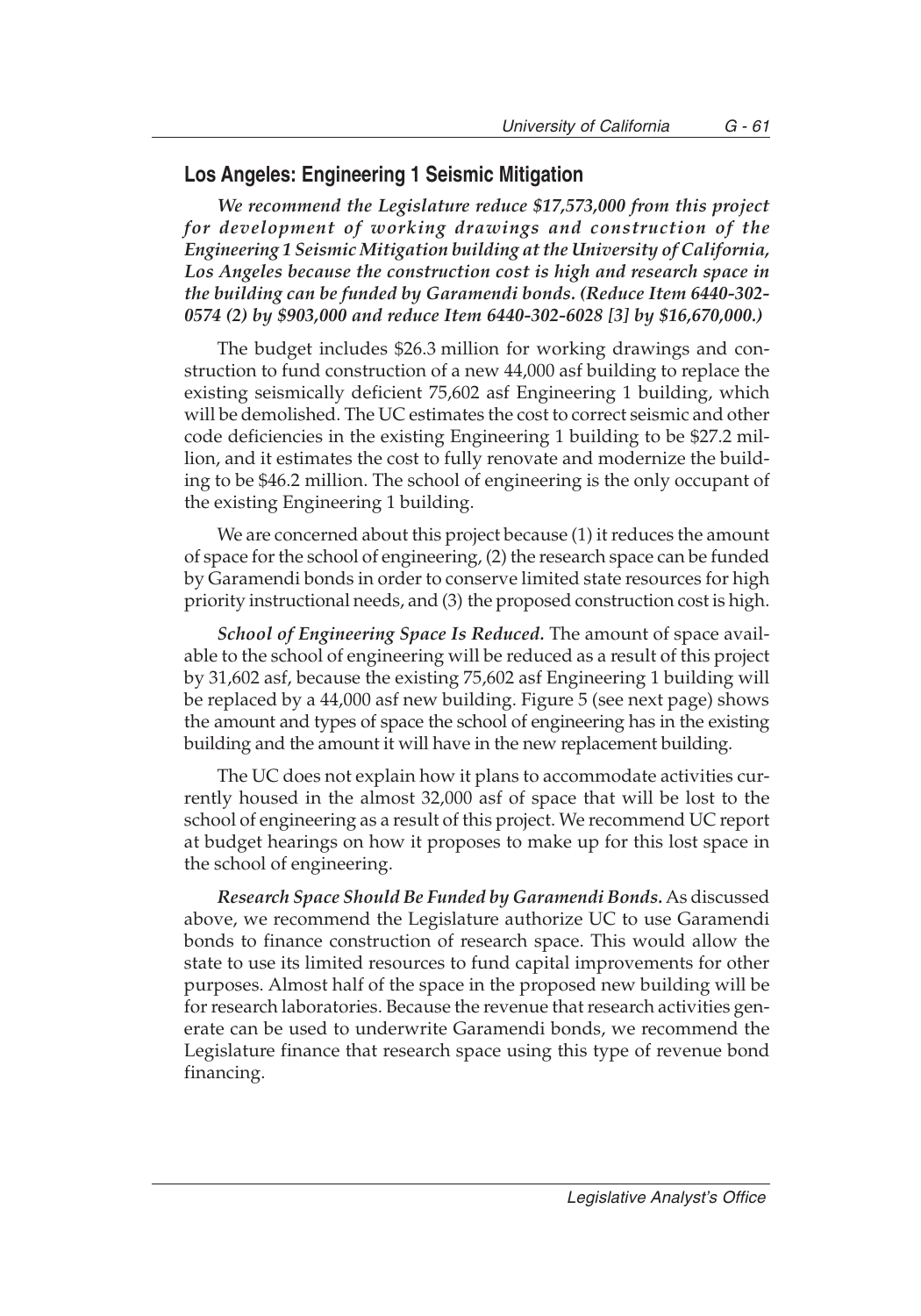#### **Figure 5**

# **Los Angeles, Engineering 1 Seismic Mitigation School of Engineering,**

**Space in Existing and New Buildings** 

|                                    |               | <b>Space in Existing</b><br>Building (ASF) <sup>a</sup> | <b>Space in New</b><br>Replacement<br><b>Building (ASF)</b> |                |                                | <b>Increase/Decrease</b><br>(ASF) |
|------------------------------------|---------------|---------------------------------------------------------|-------------------------------------------------------------|----------------|--------------------------------|-----------------------------------|
| <b>Space Use</b>                   | <b>Amount</b> | <b>Percent</b><br>of Total                              |                                                             | <b>Percent</b> | Amount of Total Amount Percent |                                   |
| <b>Research</b>                    | 39,928        | 53%                                                     | 21.416                                                      | 49%            | $-18,512$                      | $-46%$                            |
| Teaching labs                      | 10,673        | 14                                                      | 10.054                                                      | 23             | $-619$                         | -6                                |
| Offices                            | 9.189         | 12                                                      | 11.540                                                      | 26             | 2.351                          | 26                                |
| Support                            | 15,812        | 21                                                      | 990                                                         | 2              | $-14,822$                      | $-94$                             |
| Totals                             | 75,602        | 100%                                                    | 44,000                                                      | 100%           | $-31,602$                      | $-42%$                            |
| а<br>ASF - Assignable square feet. |               |                                                         |                                                             |                |                                |                                   |

*High Construction Cost*. We recommend the Legislature fund construction of new facilities in accordance with the cost guidelines we discussed in the "Crosscutting Issues" section of this chapter. Figure 6 shows the funding we recommend for the construction contract cost of this project.

| Figure 6<br>Los Angeles, Engineering 1 Seismic Mitigation<br><b>LAO Recommended Construction Contract Cost</b> |                           |         |  |  |
|----------------------------------------------------------------------------------------------------------------|---------------------------|---------|--|--|
| (In Thousands)                                                                                                 |                           |         |  |  |
| <b>Space Use</b>                                                                                               | Cost per ASF <sup>a</sup> | Cost    |  |  |
| Research laboratories                                                                                          | Garamendi bonds           |         |  |  |
| Teaching laboratories                                                                                          | \$398                     | \$4,001 |  |  |
| Offices                                                                                                        | 270                       | 3,116   |  |  |
| Support                                                                                                        | 270                       | 267     |  |  |
| Total                                                                                                          |                           | \$7.384 |  |  |

 $A = ASS$  ASF = Assignable square feet.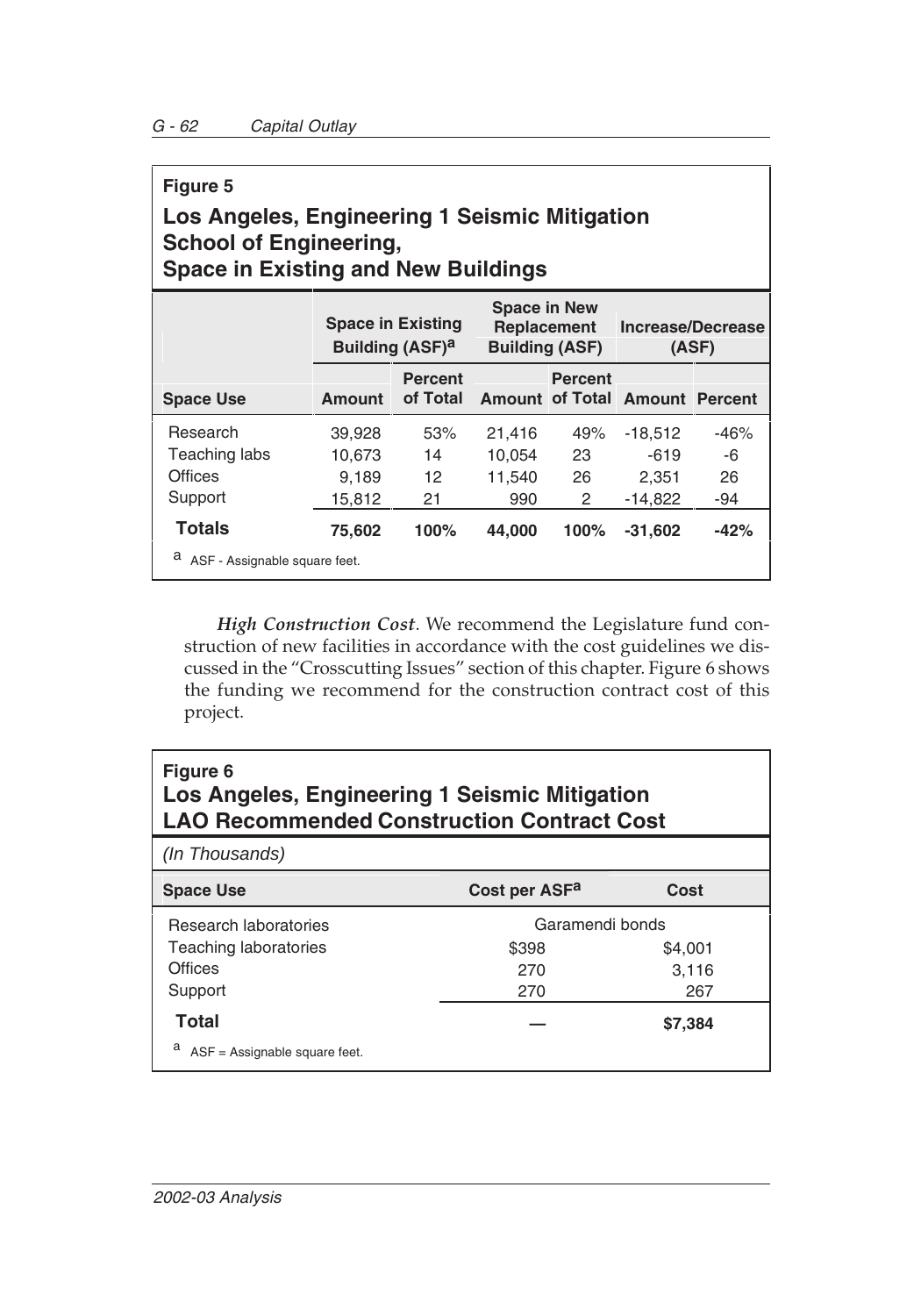When additional construction phase costs for contingencies and architectural engineering services are added to the construction contract cost, we recommend state funding of \$8,258,000 for the construction phase of this project and \$447,000 for working drawings. Accordingly, we recommend the Legislature reduce this item by \$17.6 million. This will free up almost \$18 million of limited state resources to fund high priority projects elsewhere in higher education.

#### **Santa Cruz, Humanities and Social Sciences Facility**

*We recommend the Legislature reduce \$462,000 from this item for development of preliminary plans for the Humanities and Social Sciences Facility at the University of California, Santa Cruz, and recognize future costs of \$19,760,000, because the construction cost is high. (Reduce Item 6440-301-6028 [8] by \$462,000.)*

The budget includes \$1.5 million for development of preliminary plans to construct a new 51,140 asf humanities and social sciences building at the Santa Cruz campus. The building is proposed to contain over 80 percent faculty and administrative offices and research space, and about 19 percent classrooms and teaching laboratories. The office and instructional space in the project is justified on the basis of projected enrollment growth and our recommended space standards.

Our concern with this project is that the estimated construction contract cost of the building is high. We have previously discussed construction cost guidelines and recommended the Legislature use them in considering higher education capital outlay proposals. Figure 7 (see next page) shows how our recommended construction cost guidelines apply to this project. We recommend the Legislature reduce funding for this project in order to bring the estimated construction contract cost within our recommended guidelines. To do this, we recommend the Legislature reduce the amount proposed in the budget for development of preliminary plans to \$1,017,000 and recognize future costs of \$19,760,000 (\$788,000 for working drawings, \$16,972,000 for construction, and \$2 million for equipment).

The estimated total project cost will be reduced from \$29.3 million to \$20.8 million, freeing up \$8.5 million for other high priority projects throughout the three segments of higher education.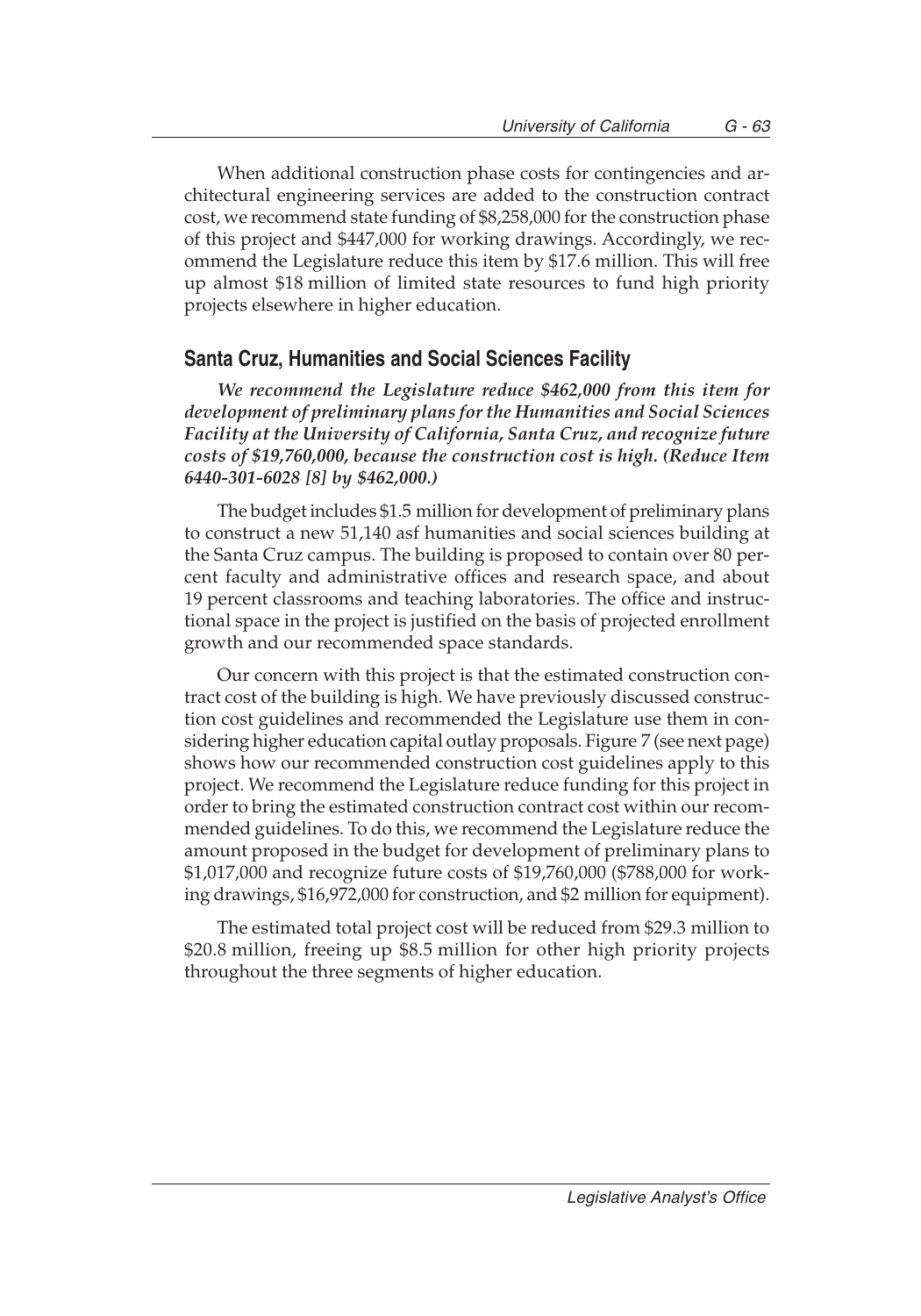#### **Figure 7**

## **Santa Cruz, Humanities and Social Sciences Facility LAO Recommended Construction Contract Cost**

| (Dollars in Thousands)                                                                            |                                        |                                            |                          |
|---------------------------------------------------------------------------------------------------|----------------------------------------|--------------------------------------------|--------------------------|
|                                                                                                   |                                        | <b>LAO Recommendation</b>                  |                          |
| <b>Space Use</b>                                                                                  | Assignable<br><b>Square Feet (ASF)</b> | <b>Construction Cost</b><br><b>Per ASF</b> | <b>Construction Cost</b> |
| Classrooms                                                                                        | 7.000                                  | \$256                                      | \$1,890                  |
| Teaching labs                                                                                     | 2,800                                  | 398                                        | 1,078                    |
| Research <sup>a</sup>                                                                             | 12,480                                 | 398                                        | 4,805                    |
| Offices                                                                                           | 28,860                                 | 270                                        | 7,734                    |
| <b>Totals</b>                                                                                     | 51.140                                 |                                            | \$15,507                 |
| а<br>Research facilities for the humanities and social sciences do not have the special plumbing, |                                        |                                            |                          |

ventilation, and work space requirements needed in science and engineering research laboratories. We recommend research space for the humanities and social sciences be funded using the same construction cost guidelines used for teaching laboratories—\$398 per asf.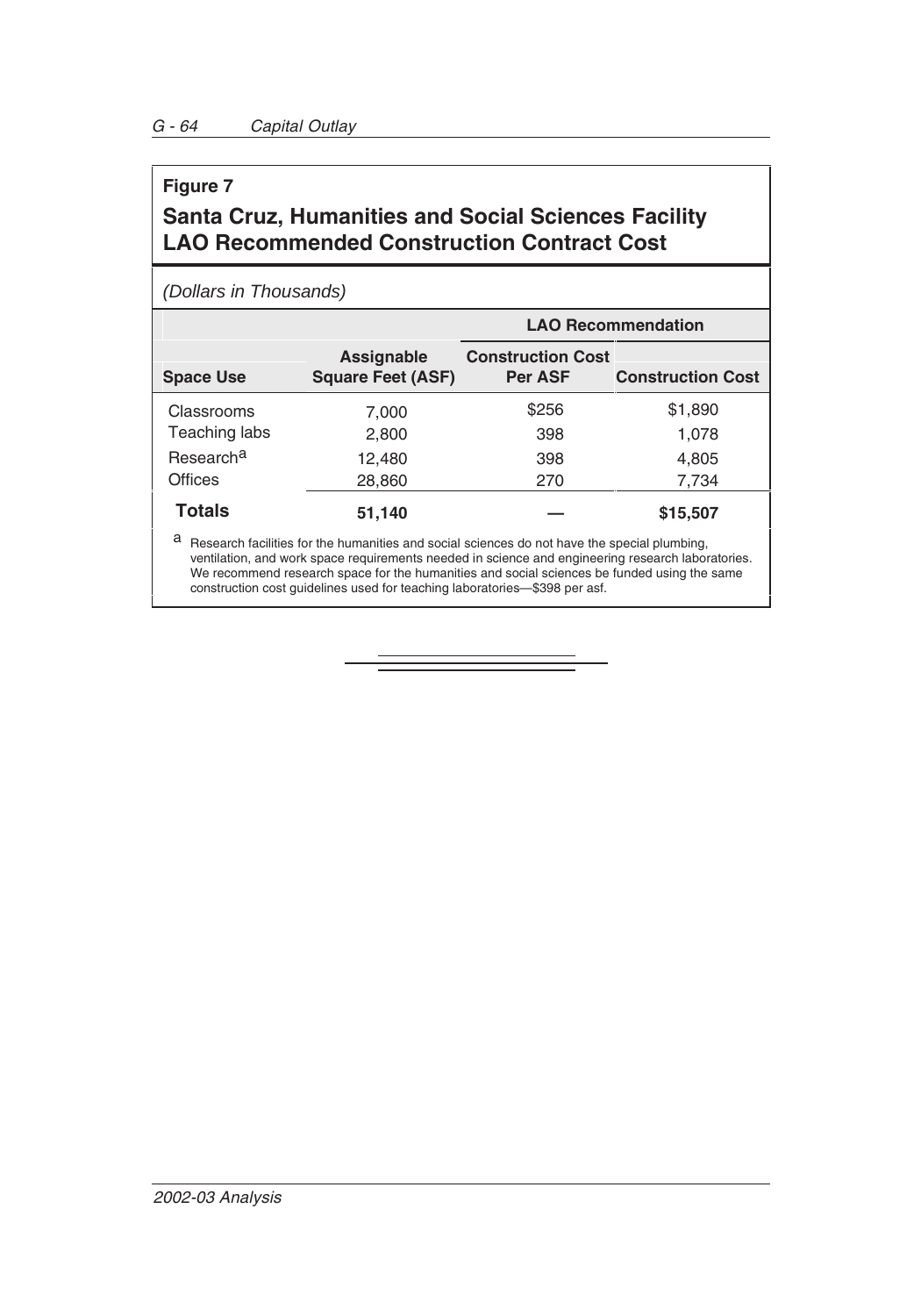# **CALIFORNIA STATE UNIVERSITY (6610)**

The budget proposes \$450 million from general obligation and leasepayment bonds for the California State University's (CSU) capital program. Of this total:

- \$259 million is appropriated in the budget bill from the proposed Higher Education Capital Outlay Bond Fund of 2002 for 31 projects.
- \$191 million is appropriated from lease-payment bonds for three projects proposed in pending legislation as part of the Governor's economic stimulus package. Of the amount, \$6 million is proposed for expenditure in the current year and \$185 million in the budget year.

We recommend the Legislature approve \$224 million for 30 projects (estimated future cost totals \$112 million) in the budget bill and \$84 million for two projects in the Governor's economic stimulus package. Our concerns with the remainder of the request are discussed below.

## **Capital Outlay Plan Should Reflect Fuller Use of Year-Round Operation**

*The California State University (CSU) has set campus goals for summer term enrollment, and uses them in developing its capital outlay program. It does not indicate an intent to fully utilize facilities in the summer, and this results in overstatement of the need to construct new instructional facilities. We recommend the Legislature direct CSU to base its capital outlay plan on full utilization of campus instructional facilities during the summer.*

As discussed in the "University of California" section of this chapter, the Legislature has previously indicated its interest in CSU, as well as UC, operating year-round in order to reduce the need to construct new instructional facilities to accommodate projected enrollment growth. The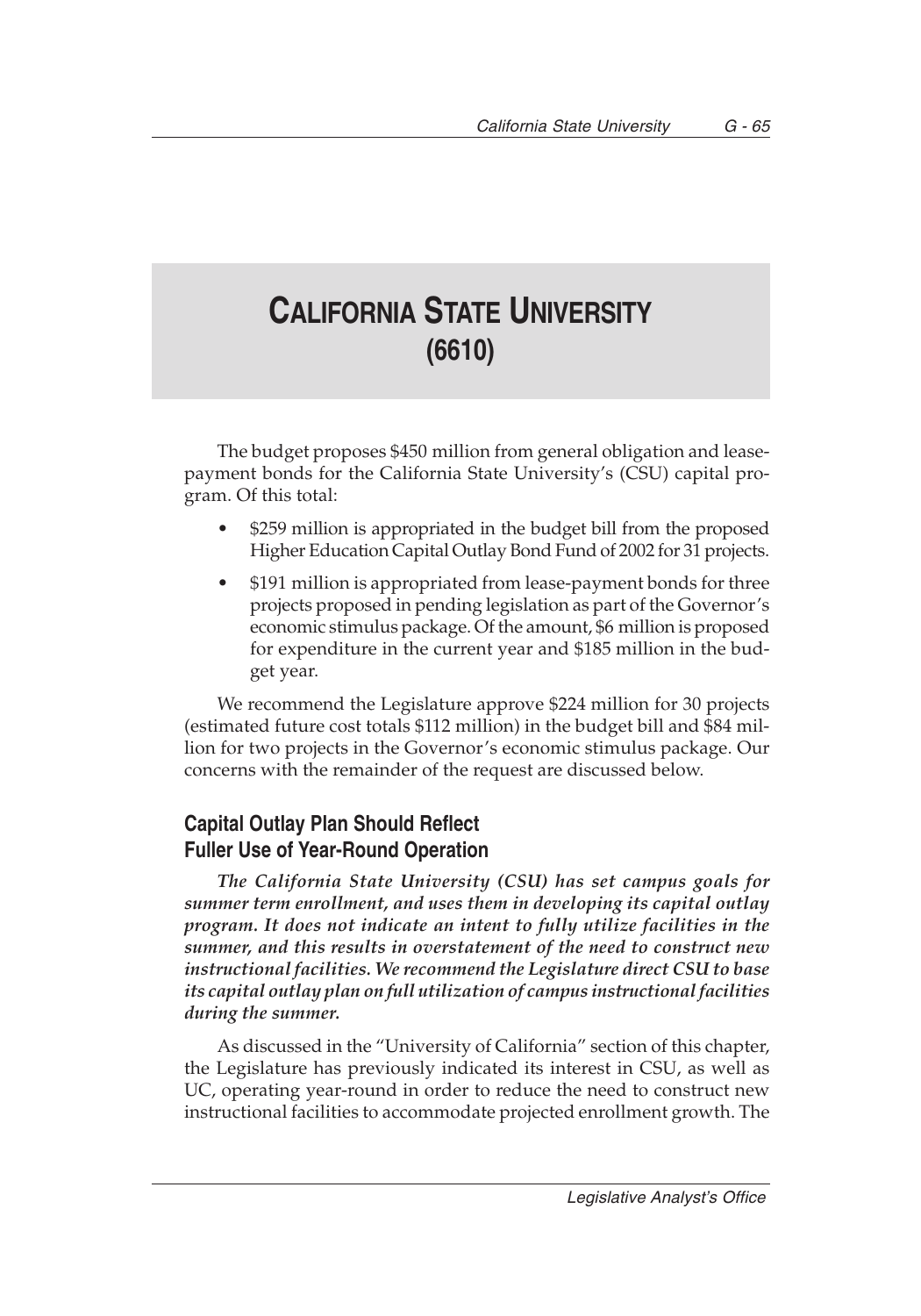CSU has set goals for summer enrollment at campuses but they are very low. The CSU's latest report comparing campus capacity and enrollment shows that in 2007-08 (the last year in the report), summer enrollment will range from none to 50 percent of current campus capacity. Of the 21 campuses that we reviewed, CSU's report indicated 17 were planned to have summer enrollment of less than 30 percent of their physical capacity.

Despite the large amount of unused capacity in the summer term at all the campuses, CSU's capital outlay plan includes new projects which add instructional space to address projected enrollment growth.

The most important reason for implementing year-round operation is to reduce the need to construct new instructional facilities. In order to do this, CSU's capital outlay plan must be based on *full utilization* of classrooms and teaching laboratories in summer. The CSU's current five-year capital outlay plan assumes campus instructional facilities will be used only a fraction of their full capacity in the summer. This may result in a perceived need to construct new classrooms and teaching laboratories in order to accommodate enrollment growth, when the growth can actually be accommodated by full utilization of instructional facilities in the summer. (We would note that not all enrollment growth can be accommodated by better utilizing summer capacity. For example, some campuses may experience needs for certain types of space—such as lab space—that even year-round operation cannot address.) To avoid building unnecessary classrooms and teaching laboratories, we recommend the Legislature direct CSU to base its evaluation of capacity and enrollment, and its capital outlay plan, on full enrollment in summer term.

#### **Information on CSU's Utilization of Facilities Is Needed**

*Information on how intensively California State University (CSU) uses its existing facilities is essential for the Legislature when it is considering capital outlay proposals. The CSU does not, however, report this information. So that the Legislature can better evaluate proposals to construct new instructional facilities, we recommend the adoption of supplemental report language directing CSU to report biennially on its utilization of campus facilities.*

As we discussed in a recently released report (*Building Standards in Higher Education,* January 2002), it is important for the Legislature to know how intensively CSU and the other segments use their facilities. This information is needed when the Legislature considers proposals to construct new instructional space. In the "Crosscutting Issues" section of this chapter, we note that CSU does not report on its utilization of facilities. This makes it difficult for the Legislature to know if new facilities included in the Governor's budget proposals need to be constructed, or if students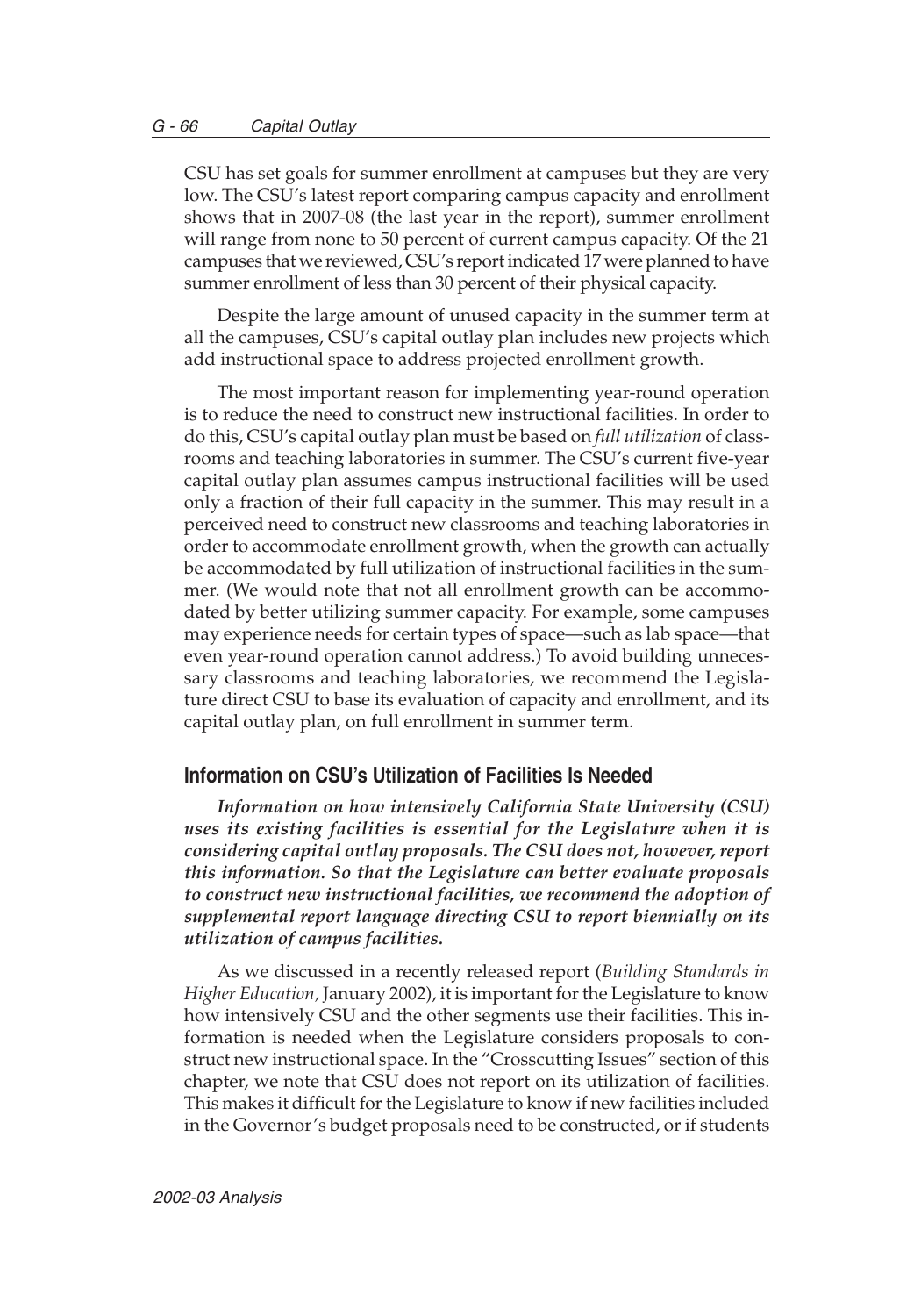could be accommodated more cost-effectively in existing facilities—perhaps with renovations to better suit programmatic needs.

Utilization standards have been used by CSU for years. They provide the Legislature with a benchmark to measure how efficiently CSU is using its classrooms and teaching laboratories. The CSU's standards for station use (the amount of time a classroom desk or laboratory bench space, for example, is occupied) are an average of 35 hours per week for classrooms, and 23.4 hours per week for lower division and 17.6 hours per week for upper division teaching laboratories. These standards, however, are not very useful to the Legislature because CSU does not report its *actual* utilization of instructional facilities.

To permit the Legislature to understand how well state-funded instructional facilities are being used, we recommend that the Legislature adopt supplemental report language directing CSU to report biennially on how it is utilizing its classrooms and teaching laboratories. The CSU should provide information on a campus-by-campus basis showing how much of the time instructional stations are being used, and how this compares to its utilization standards.

## **PROJECTS RECOMMENDED FOR DELETION**

#### **Los Angeles: Science Replacement Building**

*We recommend the Legislature delete \$76 million from the Governor's economic stimulus package to develop preliminary plans, working drawings, construction, and equipment for the Science Replacement Building at the California State University, Los Angeles because the project is not justified based on enrollment projections and the alternative of accommodating instructional needs by renovating existing facilities has not been adequately addressed. (Delete \$75,773,000 from Section 2(a)(5)(B), Senate Bill 3xxx [Alarcón].)*

The Governor's budget proposal includes \$76 million in an economic stimulus package (SB 3xxx, Alarcon) for a new 119,965 assignable square feet (asf) (193,493 gross square feet) science building that would provide a total capacity for 1,157 full-time equivalent (FTE) students—551 FTE in teaching laboratories and 606 FTE in classrooms. The current physical capacity of the campus (without year-round operation) is 16,022 FTE and its enrollment is about 13,900 FTE students. The planned occupants for the building are currently housed in several campus facilities, with the majority in the existing 120,322 asf Physical Sciences Building and 76,626 asf Biological Sciences Building. These two buildings are less than 35 years old.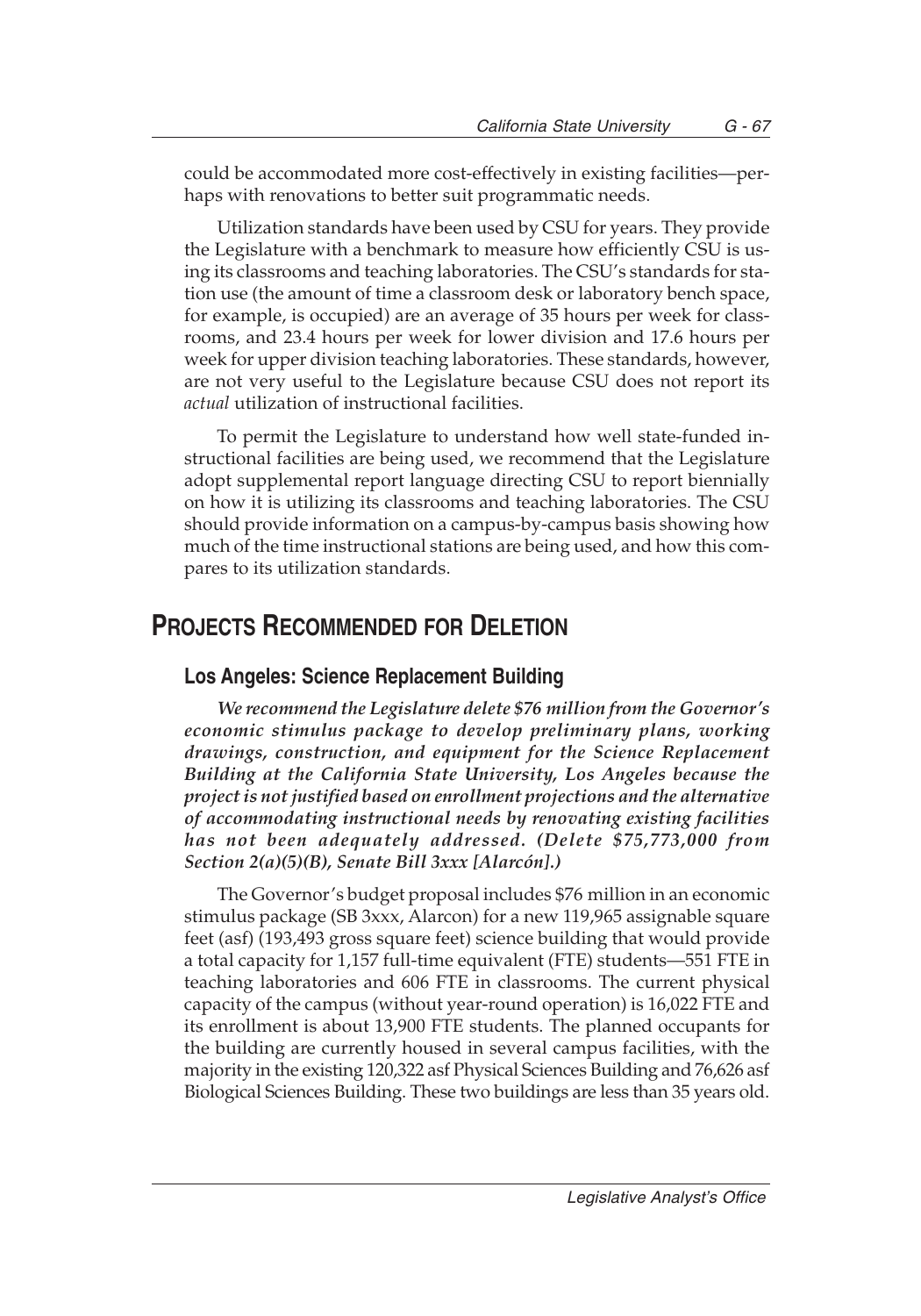This project replaces one previously approved by the Legislature. The *1999-00 Budget Act* provided \$655,000 to develop preliminary plans for a project to renovate the existing Physical Sciences Building, which has a capacity to accommodate 1,121 FTE students. The total estimated cost of that project was about \$33 million. The CSU indicates that after beginning development of the preliminary plans for the renovation project, it decided to cancel it and propose this project in its place. The CSU says it made this decision because the cost to renovate the existing Physical Sciences Building would be too high and a new building was needed to accommodate enrollment growth.

*Project Would Commit State to Additional Future Projects.* This project is the first of three related projects that CSU plans to undertake. The CSU indicates if the Science Replacement Building is approved, two subsequent projects will also be needed. After construction of the proposed Science Replacement Building, it plans to renovate the existing Biological Sciences Building at an estimated cost of \$27 million and to demolish the Physical Sciences Building at an estimated cost of \$4 million. The CSU indicates all three of these projects are needed to meet its instructional needs. Thus, the Legislature is being asked to undertake a related group of projects with a total estimated cost of \$107 million.

*Project Not Justified by Enrollment.* Construction of the proposed new Science Replacement Building, renovation of the existing Biological Sciences Building, and demolition of the Physical Sciences Building would *reduce* the physical campus capacity (without year-round operation) by 153 FTE to 16,175 FTE. However, *with* year-round operation the campus *instructional* capacity is about 21,000 FTE per year. Enrollment at CSU Los Angeles has not increased significantly in the past ten years. Figure 1 shows that in the past ten years enrollment has been between 12,000 and 14,000 FTE, which is well within the capacity of the *existing* facilities at the campus. The CSU projects enrollment growth at the Los Angeles campus up to about 15,000 FTE by 2006.

*Earlier Approved Project More Cost-Effective*. The *1999-00 Budget Act* approved funding for development of preliminary plans for a \$33 million total estimated cost project to renovate the existing Physical Sciences Building. As noted earlier, it plans to renovate the existing Biological Sciences Building at an estimated cost of \$27 million. These two renovation projects would accommodate the needs of the occupants of the proposed Science Replacement Building at an estimated cost of about \$62 million, \$45 million less than the cost of the three related projects now planned by CSU. Based on the \$296 per asf that CSU estimates it will cost to renovate the Biological Sciences Building, this \$47 million savings could renovate about 160,000 asf of other buildings. This means that for the same amount of money as the total estimated cost of this project and the two future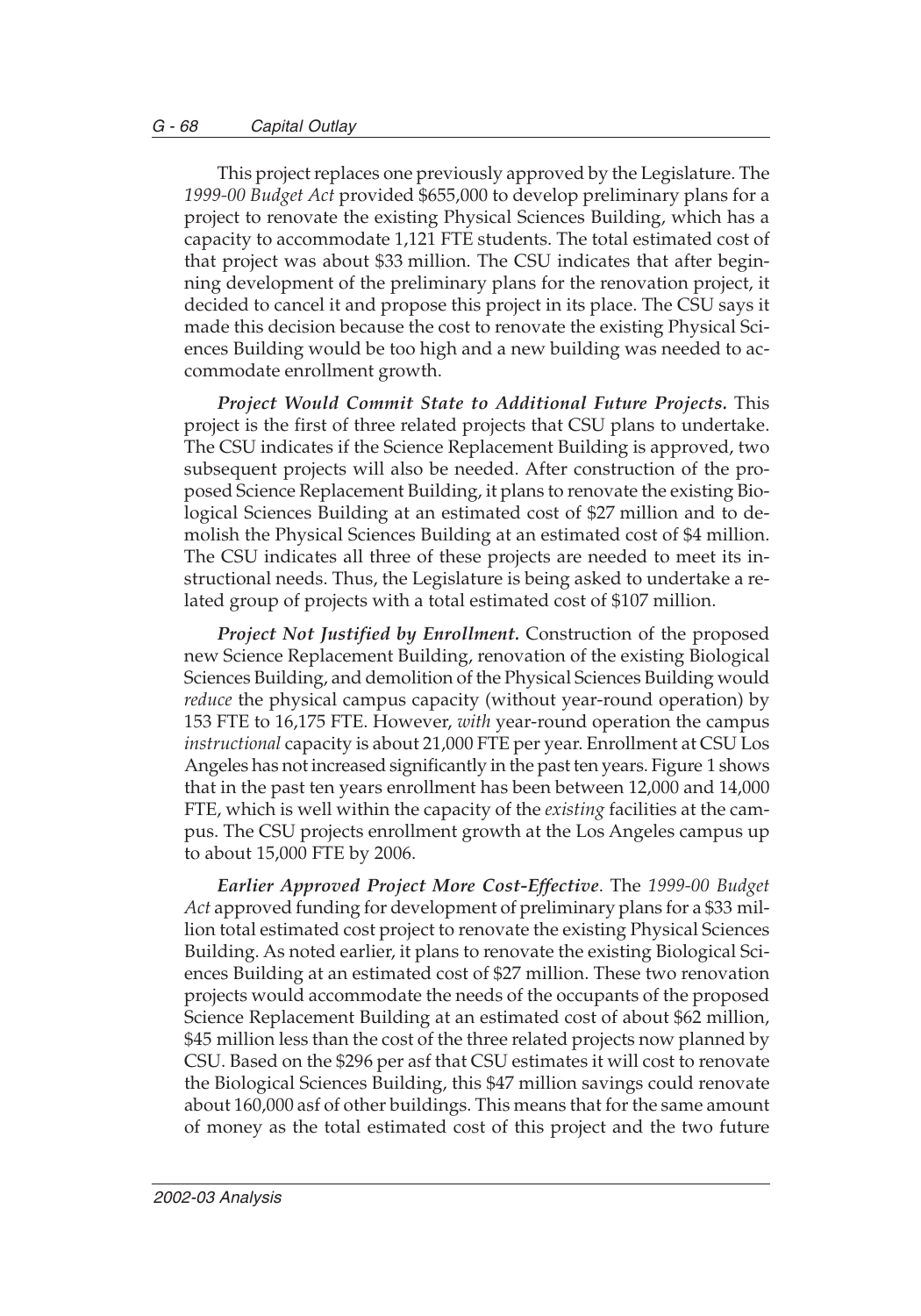

projects that CSU is planning, about 350,000 asf of the approximately 1.2 million asf of state-supported space on the Los Angeles campus (29 percent) could be renovated.

Because of this project's high cost, the substantial existing capacity of the campus, and the fact the existing Physical Sciences Building can be renovated to meet programmatic needs, we recommend the Legislature delete funding for this proposal. This will free up \$76 million to fund high priority projects elsewhere in the three segments of higher education.

### **San Luis Obispo: Engineering and Architecture Renovation and Replacement, Phase II**

*We recommend the Legislature delete \$35 million for preliminary plans, working drawings and construction of a portion of the Engineering/Architecture Renovation and Replacement, Phase II project at the California State Polytechnic University, San Luis Obispo because the project is not justified under year-round operation and the alternative of accommodating instructional needs by renovating existing facilities would meet the same programmatic needs at lower cost. (Delete \$34,948,000 from Item 6610-302-6028[19], with an estimated future saving of \$39,018,000.)*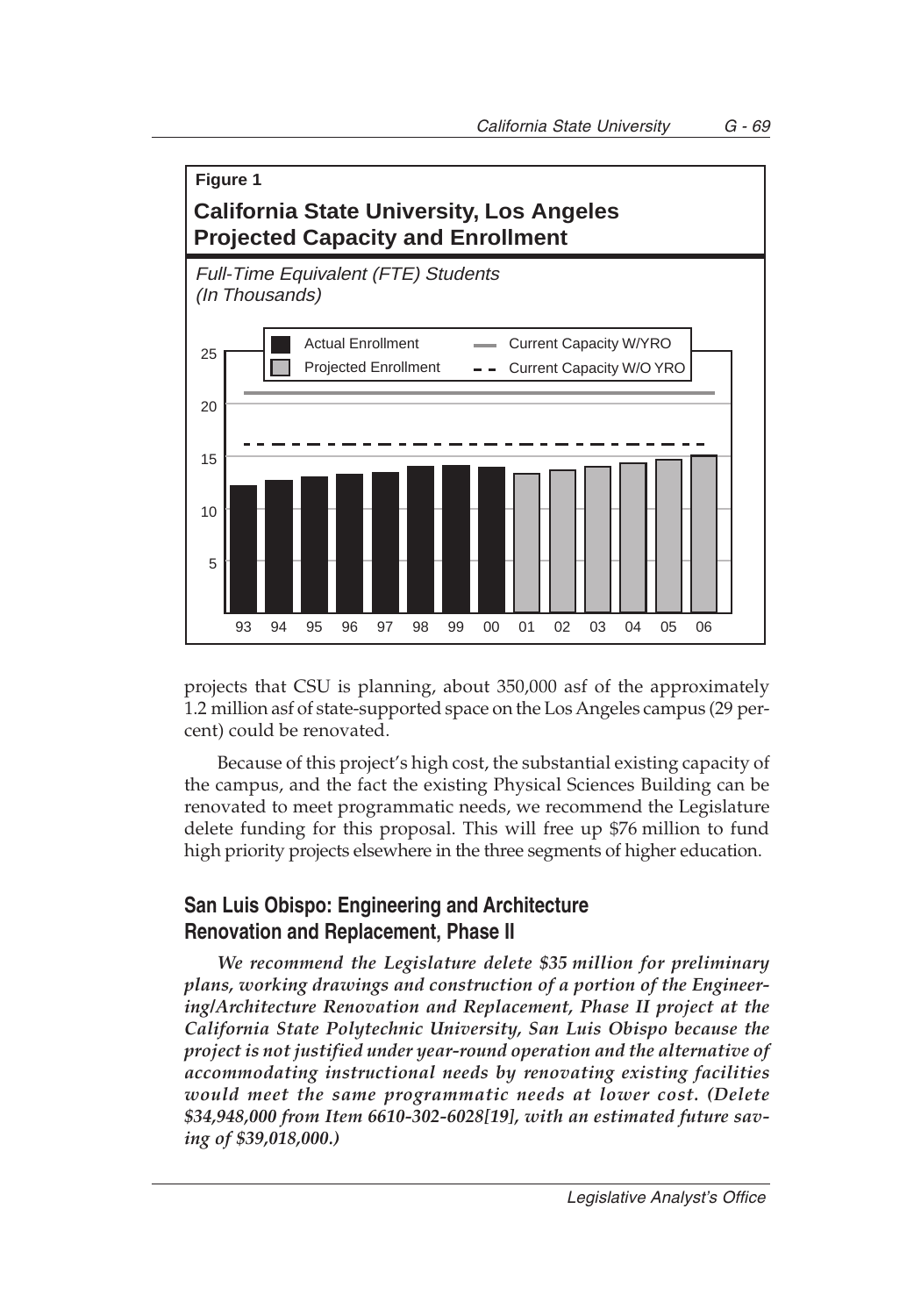The Engineering and Architecture Renovation and Replacement, Phase II project consists of a sequence of new construction and renovation projects proposed for both state and nonstate funding. Total estimated project cost is \$83 million—\$74 million of state funds and \$9 million of nonstate funds. The first state-funded increment of this work is in the Governor's budget. This increment provides:

- \$34 million for preliminary plans, working drawings, and construction of the Engineering IV Building. This building would provide about 82,000 asf for engineering programs. (This building has a future state cost of \$5 million for equipment.)
- \$1 million for preliminary plans for construction of a second new building and renovation work in several buildings. (Construction of the second new building and renovation work at existing buildings has a future state cost of \$34 million for working drawings, construction, and equipment.)

The net effect of the entire project is to provide an additional capacity of 333 FTE students in classrooms, 368 FTE students in teaching laboratories, and 33 additional faculty offices. The current physical capacity of the campus (without year-round operation) is 15,347 FTE and peak enrollment (fall term) is about 15,600 FTE. The planned occupants for the new and renovated buildings are currently accommodated in several existing buildings on campus.

*Project Not Justified Under Year-Round Operation.* Even though the current *physical* capacity of the campus is 15,347 FTE students, if the campus operated year-round at approximately equal enrollments in all terms, the *instructional* capacity of the campus would be about 20,000 FTE students (see Figure 2). This means the campus could serve about 20,000 FTE students annually without having to increase the physical capacity of the campus. Currently the summer term enrollment at the San Luis Obispo campus is only about 18 percent of that in other terms. If facilities were more fully utilized during summer term, the campus could handle a lot more enrollment growth without additions to its current physical capacity.

*Renovation of Existing Facilities Would Be Less Expensive.* When Phase I of the Engineering and Architecture Renovation and Replacement project was approved (1999-00), CSU indicated its intent to seek about \$13 million for a second phase. This phase, which CSU indicated was integrally linked to Phase I, was to consist of renovation of several buildings and demolition of others. The information previously submitted by CSU clearly indicates that programmatic needs could be met by renovating existing buildings.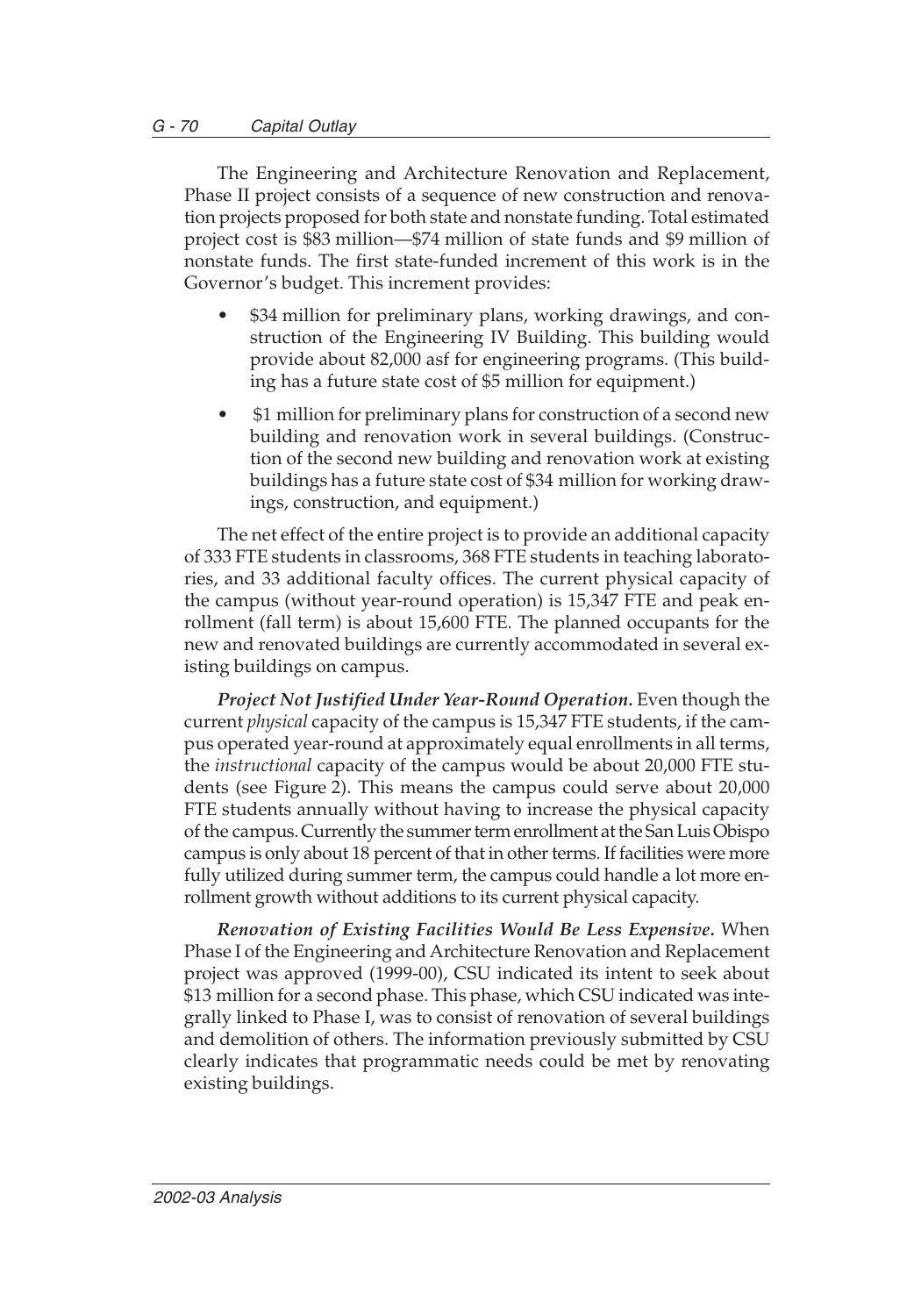

Since enrollment growth can be accommodated by year-round operation (as described above), and the campus's programmatic needs can be addressed with a much less costly renovation proposal (\$13 million), we see no reason for the state to undertake the proposed \$74 million project. The \$50 million that would be freed up by renovating buildings as originally proposed could be used to fund other high priority projects at higher education campuses. A recast proposal providing for renovation of existing buildings along the lines of CSU's original Phase II plan would merit legislative consideration.

# **PROJECTS RECOMMENDED FOR REDUCTION**

Three of the projects proposed for CSU are justified on the basis of instructional needs, but their costs are high. As discussed in the "Crosscutting Issues" section of this chapter, we recommend the Legislature use construction cost guidelines when evaluating capital outlay proposals for higher education. Doing this will provide sufficient funding for high quality facilities for students, but will also contain costs to a reasonable level. This will allow limited state resources to fund other high priority projects in higher education. These three projects are discussed below.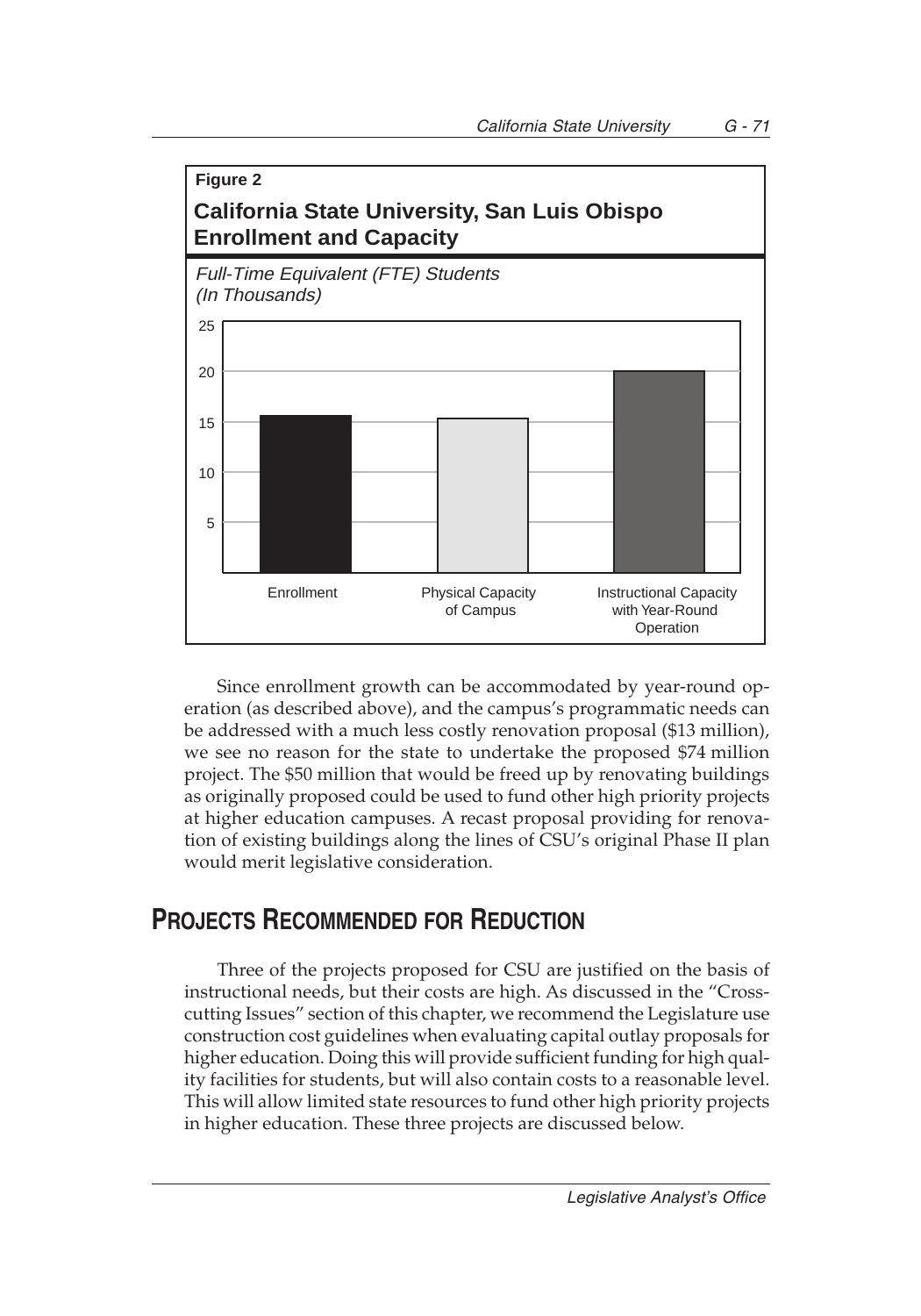### **San Francisco: J. Paul Leonard Library, Addition and Renovation, Phases 1 and 2**

*We recommend the Legislature reduce \$29 million from the Governor's economic stimulus package for development of preliminary plans, working drawings, construction, and equipment for the J. Paul Leonard Library, Addition and Renovation, Phases 1 and 2, because the proposed cost of the project is high. (Delete \$28,805,000 from Section 2(a)(5)(A), Senate Bill 3xxx [Alarcón].)*

The Governor's budget proposals include an economic stimulus package (SB 3xxx, Alarcón) containing \$89 million for a 101,726 asf addition to the J. Paul Leonard Library and renovation of 180,366 asf of the existing library building. The project includes an additional 1,000 asf in the addition and 19,505 asf of renovation in the existing library building for the California State Library (CSL). The CSL will provide separate funding for this space. The project is divided into two phases. Phase 1 consists of development of the addition and Phase 2 renovation of the existing building. The proposal in SB 3xxx provides funding for both phases.

As discussed above, we recommend the Legislature use construction cost guidelines in funding capital outlay for higher education. Our recommended construction cost guideline for libraries is based on the guideline used by CSU for the 2001-02 budget, increased for inflation by the California Construction Cost Index.

With these adjustments, we recommend total construction cost of the Phase 1 addition be funded at \$220 per asf. The budget's proposed costs for the same work are \$335 per asf. We recommend the renovation of buildings be funded at not more than 60 percent of the cost of replacement of buildings, so we recommend the total construction cost of Phase 2 renovation be funded at \$132 per asf. This compares to CSU's cost of \$198 per asf. (In both cases, our recommended construction costs include escalation to the start of construction.) Using our recommended construction cost guidelines and adding in other costs not directly related to construction, we recommend a total project cost for both phases of \$60,205,000, a reduction of \$28,805,000. We recommend the Legislature recognize costs for the different phases of the work as shown in Figure 3.

Our recommended reduction would free up over \$28 million of limited state resources to fund other high priority projects at campuses of the three segments of higher education.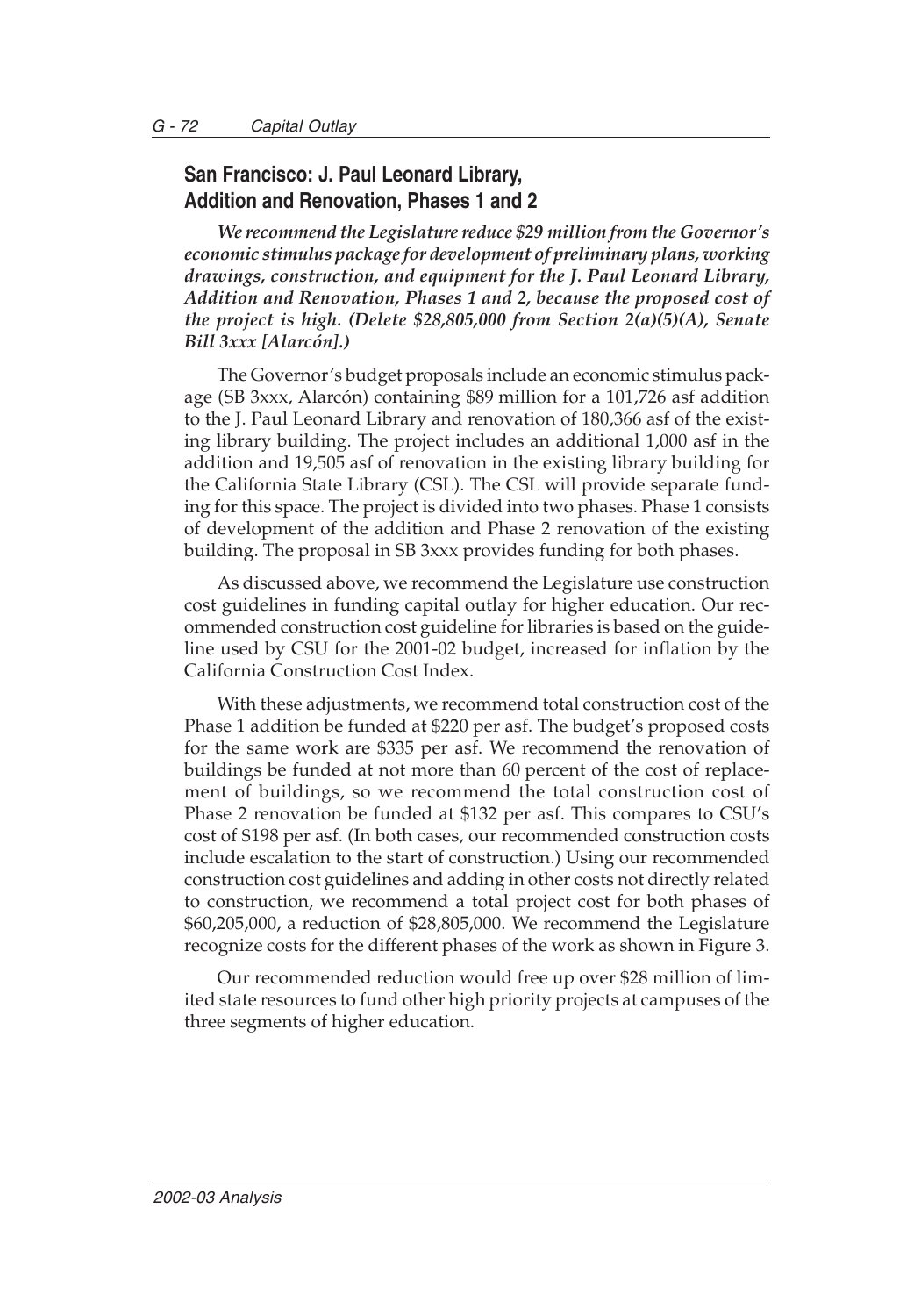| <b>Figure 3</b><br><b>San Francisco:</b><br>J. Paul Leonard Library, Addition<br>And Renovation, Phases 1 and 2<br><b>LAO Recommended Costs</b> |                                               |  |
|-------------------------------------------------------------------------------------------------------------------------------------------------|-----------------------------------------------|--|
| (In Thousands)                                                                                                                                  |                                               |  |
| <b>Phase 1</b>                                                                                                                                  |                                               |  |
| Preliminary plans<br>Working drawings<br>Construction<br>Equipment<br>Subtotal                                                                  | \$1,309<br>734<br>25,542<br>2,240<br>\$29,825 |  |
| Phase 2                                                                                                                                         |                                               |  |
| Working drawings<br>Construction<br>Equipment<br>Subtotal                                                                                       | \$907<br>27,738<br>1,735<br>\$30,380          |  |
| Total                                                                                                                                           | \$60,205                                      |  |

#### **San Marcos: Academic Hall II, Building 13**

*We recommend the Legislature reduce \$2,713,000 from the Governor's economic stimulus package for preliminary plans, working drawings, and construction of the Academic Hall II, Building 13 at the California State University, San Marcos because the proposed cost of the project is high. (Delete \$2,713,000 from Section 2(a)(5)(C), Senate Bill 3xxx [Alarcón].)*

The Governor's economic stimulus proposal includes \$26,526,000 for development of preliminary plans, working drawings, and construction of a new 47,555 asf (75,765 gsf) classroom and office building for the colleges of business administration, and arts and sciences. It will provide 10,340 asf for 94 faculty offices, 27,461 asf of classrooms that will increase the physical capacity of the campus by 3,064 FTE students, and 9,754 asf of other space.

*Construction Cost Should Be Reduced.* As discussed above, we recommend the Legislature use construction cost guidelines in funding capital outlay projects for higher education. Figure 4 (see next page) shows how our recommended construction cost guidelines apply to this project.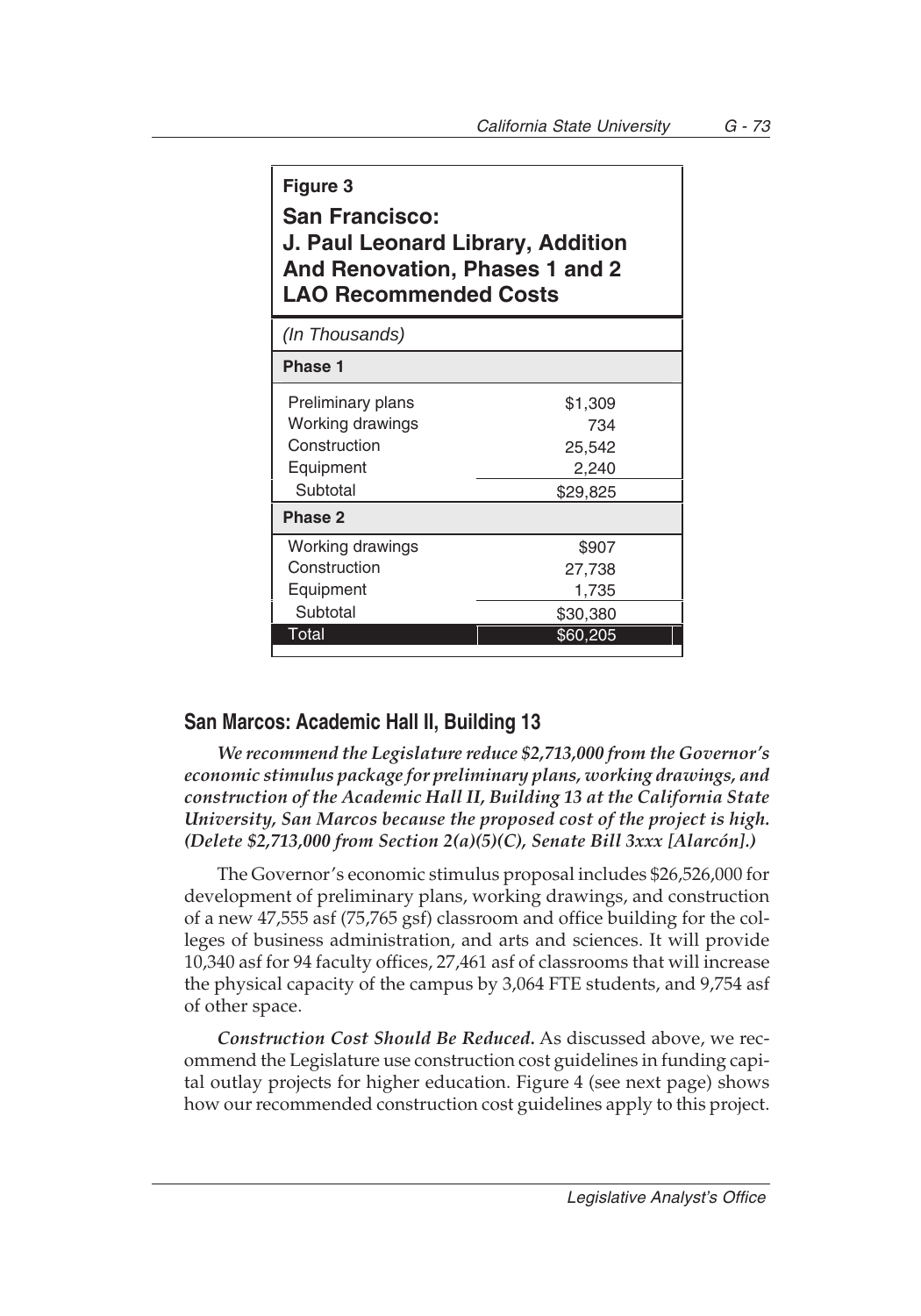#### **Figure 4**

## **San Marcos: Academic Hall II, Building 13 LAO Recommended Total Building Construction Costa**

| <b>Space</b>                                                                                               | Area (asf) | <b>LAO</b><br><b>Recommended</b><br><b>Construction Cost</b><br>Guideline (per asf) | <b>LAO Recommended</b><br><b>Construction Cost</b><br>(In Thousands) |
|------------------------------------------------------------------------------------------------------------|------------|-------------------------------------------------------------------------------------|----------------------------------------------------------------------|
| Classrooms                                                                                                 | 27,461     | \$256                                                                               | \$7,030                                                              |
| <b>Offices</b>                                                                                             | 10.340     | \$270                                                                               | 2,792                                                                |
| Other <sup>b</sup>                                                                                         | 9.754      | \$270                                                                               | 2,634                                                                |
| LAO Recommended Total Building Construction Cost                                                           |            |                                                                                     | \$12,456                                                             |
| а<br>Our recommended construction cost guidelines are applied to the total building construction cost. The |            |                                                                                     |                                                                      |

cost of such items as site development, utilities, cost escalation, fees, and contingencies are in addition to the total building construction cost.

b This space has not been classified by CSU. We have used the more general \$270 per asf construction cost guideline for this space in our recommendation.

When other costs not directly related to construction are included, our recommended funding is shown in Figure 5. This figure also compares our recommendation with the funding proposed in the Governor's economic stimulus package.

#### **Figure 5**

## **San Marcos: Academic Hall II, Building 13 LAO Recommended Project Funding**

| (In Thousands)          |                 |                                                |         |
|-------------------------|-----------------|------------------------------------------------|---------|
| <b>Phase</b>            | <b>Proposal</b> | <b>LAO</b><br><b>Recommendation Difference</b> |         |
| Preliminary Plans (P)   | \$462           | \$381                                          | \$81    |
| Working Drawings (W)    | 665             | 549                                            | 116     |
| Construction (C)        | 23,088          | 20,572                                         | 2,516   |
| Equipment (future cost) | 2,311           | 2,311                                          |         |
| Totals                  | \$26,526        | \$23,813                                       | \$2,713 |

This will reduce the total project cost to \$501 per asf, or a total of \$2.7 million, and make additional funds available for other high priority capital outlay projects in the three segments of higher education.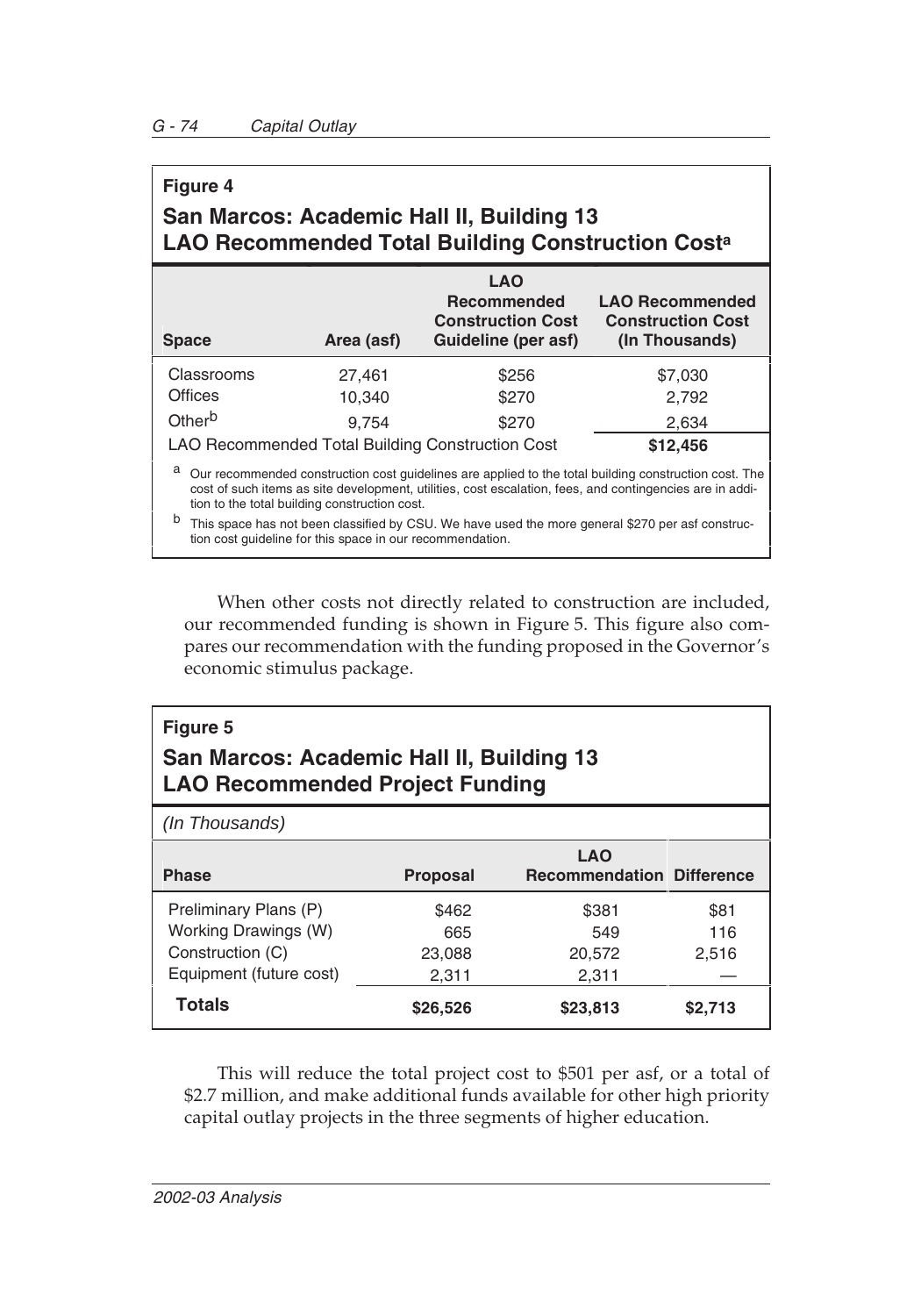#### **Stanislaus: Science II (Seismic)**

*We recommend the Legislature reduce \$180,000 for development of preliminary plans for the Science II (Seismic) building at California State University, Stanislaus and recognize future costs of \$45,341,000 because the proposed cost of the project is high. (Delete \$180,000 from Item 6610- 302-6028[17].)*

The budget includes \$922,000 for development of preliminary plans for a 66,905 asf science building with future cost of \$53,281,000 for working drawings, construction and equipment. The new building is to contain classrooms, teaching laboratories, offices, and other space such as conference rooms, group study areas, and storage rooms. The system indicates this new building needs to be constructed to replace an existing 33,500 asf science building that has been determined to be seismically deficient. It indicates that, after this new science building is constructed, the existing science building will be seismically strengthened and remodeled to provide classrooms and faculty offices.

We recommend the Legislature use construction cost guidelines in funding capital outlay projects for higher education. Figure 6 shows how the space is planned to be used in the new building and how we apply our construction cost guidelines to determine our recommended construction budget for the project.

| Figure 6<br><b>Stanislaus: Science II (Seismic)</b>                 |              |                                    |         |
|---------------------------------------------------------------------|--------------|------------------------------------|---------|
| <b>LAO Recommended Total Construction Cost</b>                      |              |                                    |         |
| (Dollars in Thousands)                                              |              |                                    |         |
|                                                                     |              | <b>LAO Recommendation</b>          |         |
| <b>Type of Space</b>                                                | Amount (asf) | <b>Cost Guideline</b><br>(per asf) | Cost    |
| Classrooms                                                          | 4,920        | \$256                              | \$1,260 |
| <b>Offices</b>                                                      | 9,700        | 270                                | 2,619   |
| Teaching laboratories                                               | 24,870       | 398                                | 9,898   |
| Other <sup>a</sup>                                                  | 27,415       | \$270                              | 7,402   |
| <b>LAO Recommended Total Building Construction Cost</b><br>\$21,179 |              |                                    |         |
|                                                                     |              |                                    |         |

age, and service rooms. The CSU's construction cost guidelines, which are the basis of our construction cost guideline recommendations, do not have guidelines for these types of space. Since these spaces are architecturally similar to classrooms and offices, we have used the more generous construction cost guideline for classrooms in developing our recommendations.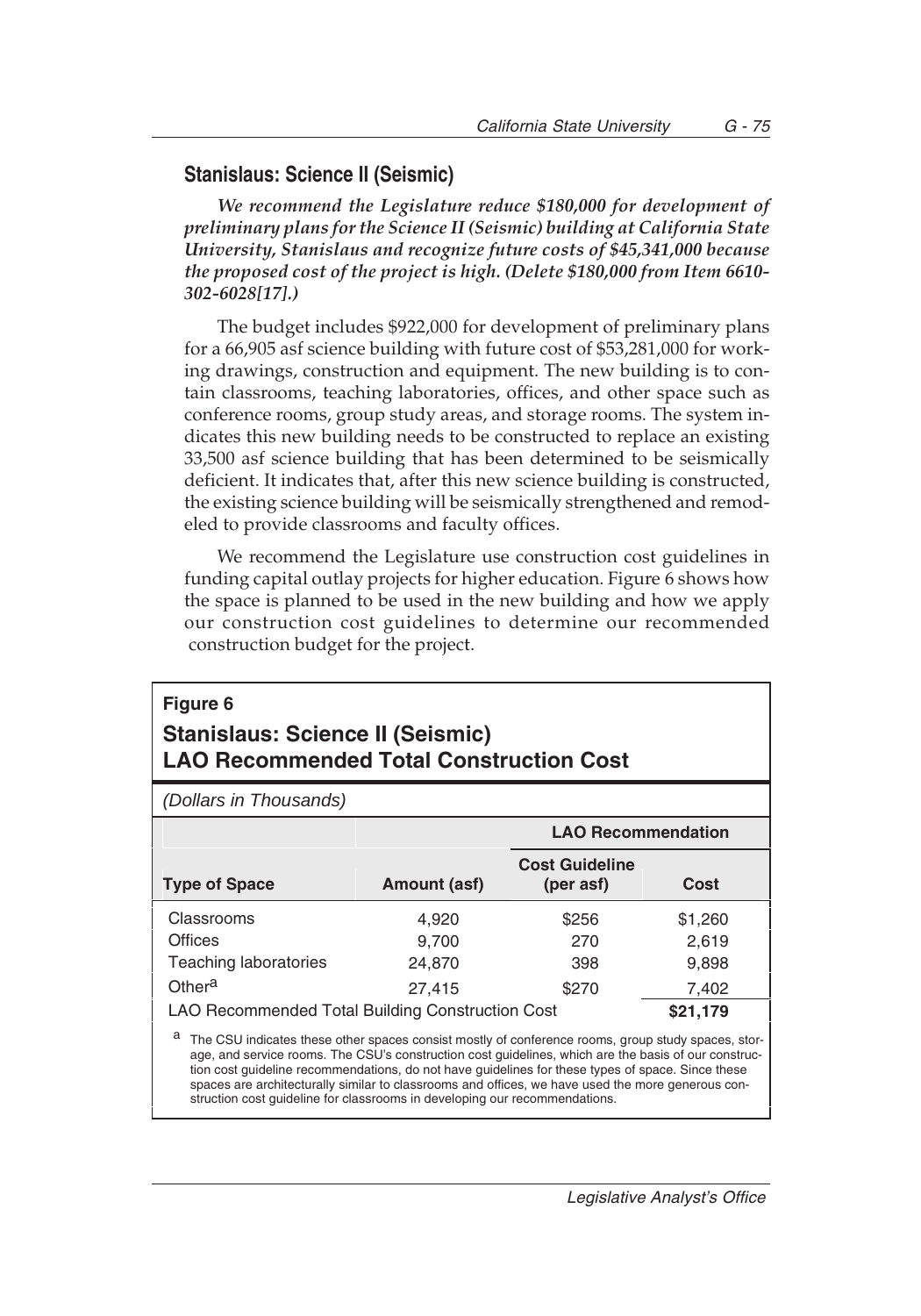When other costs that are not directly related to construction are included, our recommended funding is shown in Figure 7. This figure also compares our recommendation with the funding proposed in the budget.

| <b>Figure 7</b>                         |  |
|-----------------------------------------|--|
| <b>Stanislaus: Science II (Seismic)</b> |  |
| <b>LAO Recommended Project Funding</b>  |  |

| (In Thousands)              |                                  |                                     |                   |
|-----------------------------|----------------------------------|-------------------------------------|-------------------|
| <b>Phase</b>                | <b>Budget</b><br><b>Proposal</b> | <b>LAO</b><br><b>Recommendation</b> | <b>Difference</b> |
| Preliminary plans           | \$922                            | \$742                               | \$180             |
| Future Costs:               |                                  |                                     |                   |
| Working drawings            | 1.104                            | 888                                 | 216               |
| Construction                | 44,592                           | 36,868                              | 7,724             |
| Equipment                   | 7,585                            | 7,585                               |                   |
| Subtotals, Future Cost      | (\$53,281)                       | (\$45,341)                          | (\$7,940)         |
| <b>Totals, Project Cost</b> | \$54,203                         | \$46,084                            | \$8,120           |

Applying our construction cost guidelines, we recommend the Legislature reduce the budget proposal for preliminary plans by \$180,000 and recognize future costs of \$45 million. This will reduce the total project cost to \$46 million. This will make about \$8 million of additional funds available for other high priority capital outlay projects in the three segments of higher education.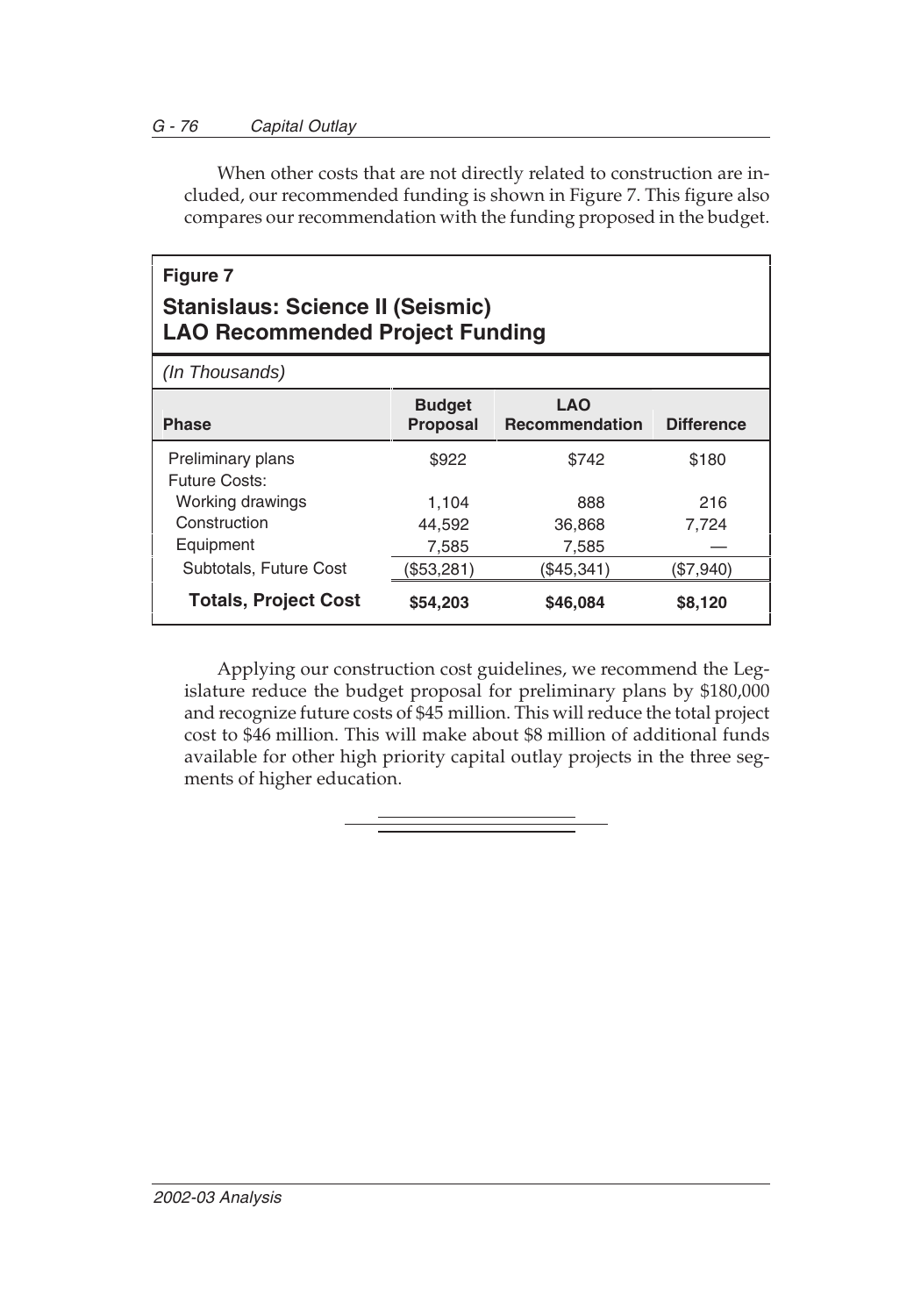# **CALIFORNIA COMMUNITY COLLEGES (6870)**

The California Community Colleges consists of 107 community colleges organized into 72 districts. The proposed capital outlay program for the community colleges totals \$340 million, funded from both the *2002-03 Budget Bill* and proposed economic stimulus legislation. As Figure 1 shows, that legislation would fund \$109 million in projects in 2001-02 and \$62 million in 2002-03, all from lease-payment bonds. Proposed budget bill expenditures in 2002-03 consist of \$7.6 million from the Higher Education Capital Outlay Bond Fund of 1998 and \$161.8 million from a general obligation higher education bond proposed to be submitted to the voters for approval in 2002.

| Figure 1<br><b>California Community Colleges</b><br><b>Capital Outlay Program</b> |                 |         |  |
|-----------------------------------------------------------------------------------|-----------------|---------|--|
| (Dollars in Millions)                                                             |                 |         |  |
|                                                                                   | 2001-02 2002-03 |         |  |
| <b>Budget Bill</b>                                                                |                 |         |  |
| <b>General Obligation Bonds</b>                                                   |                 |         |  |
| Existing                                                                          |                 | \$7.6   |  |
| Proposed                                                                          |                 | 161.8   |  |
| <b>Economic Stimulus Legislation</b>                                              |                 |         |  |
| Lease-Payment Bonds                                                               | \$108.7         | \$61.8  |  |
| <b>Totals</b>                                                                     | \$108.7         | \$231.2 |  |
| <b>Grand Total</b>                                                                |                 | \$339.9 |  |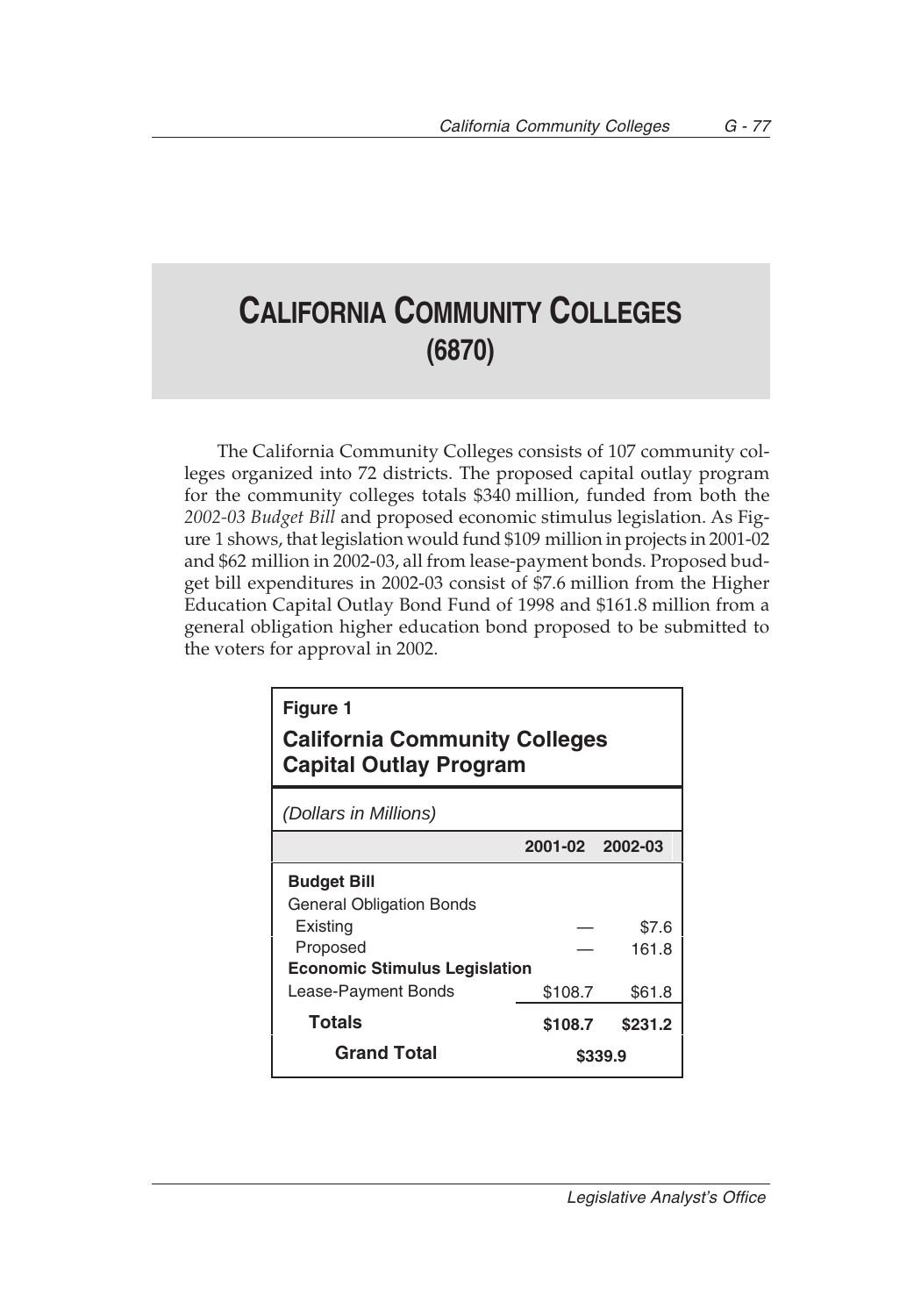The budget bill proposes funding for 67 projects—three new and 64 continuing. Figure 2 summarizes these by project type.

| <b>Figure 2</b><br><b>California Community Colleges</b><br><b>Projects in the Budget Bill</b>                |                              |                                                 |                                        |
|--------------------------------------------------------------------------------------------------------------|------------------------------|-------------------------------------------------|----------------------------------------|
| (Dollars in Thousands)                                                                                       |                              |                                                 |                                        |
| <b>Type of Project</b>                                                                                       | Number of<br><b>Projects</b> | <b>Budget Bill</b><br><b>Amount</b>             | <b>Estimated</b><br><b>Future Cost</b> |
| Seismic corrections<br>Equipment<br>Site development and utilities<br>Libraries<br>Child development centers | 11<br>9<br>2<br>11<br>9      | \$19,904<br>12,145<br>4,764<br>20,312<br>10,395 | \$5,524<br>122,293<br>40,913           |
| Undergraduate instructional<br>improvements<br>Totals                                                        | 25<br>67                     | 101,881<br>\$169,401                            | 198,428<br>\$367,437                   |

In addition to the projects shown in Figure 2, the Governor's economic stimulus package proposes to fund 11 continuing projects from lease-payment bonds. Eight of these are for undergraduate instructional improvements and three are libraries.

### **Capital Outlay Plans Should Be Based on Year-Round Operation**

*We recommend the Legislature direct the community colleges to evaluate their need to construct new classrooms and teaching laboratories based on operating instructional facilities at full capacity during the summer term. Future district five-year capital outlay plans should be revised to reflect the reduced need to construct new instructional facilities which results from full utilization in the summer.*

The Legislature has expressed its intent in supplemental report language (the *Supplemental Reports* of the *1999-00* and *2001-02 Budget Acts*) and legislation (Chapter 383, Statutes of 2000 [AB 2409, Migden]) that California State University and the University of California implement year-round operation as a way to reduce the need to construct new instructional facilities in order to accommodate enrollment growth. Con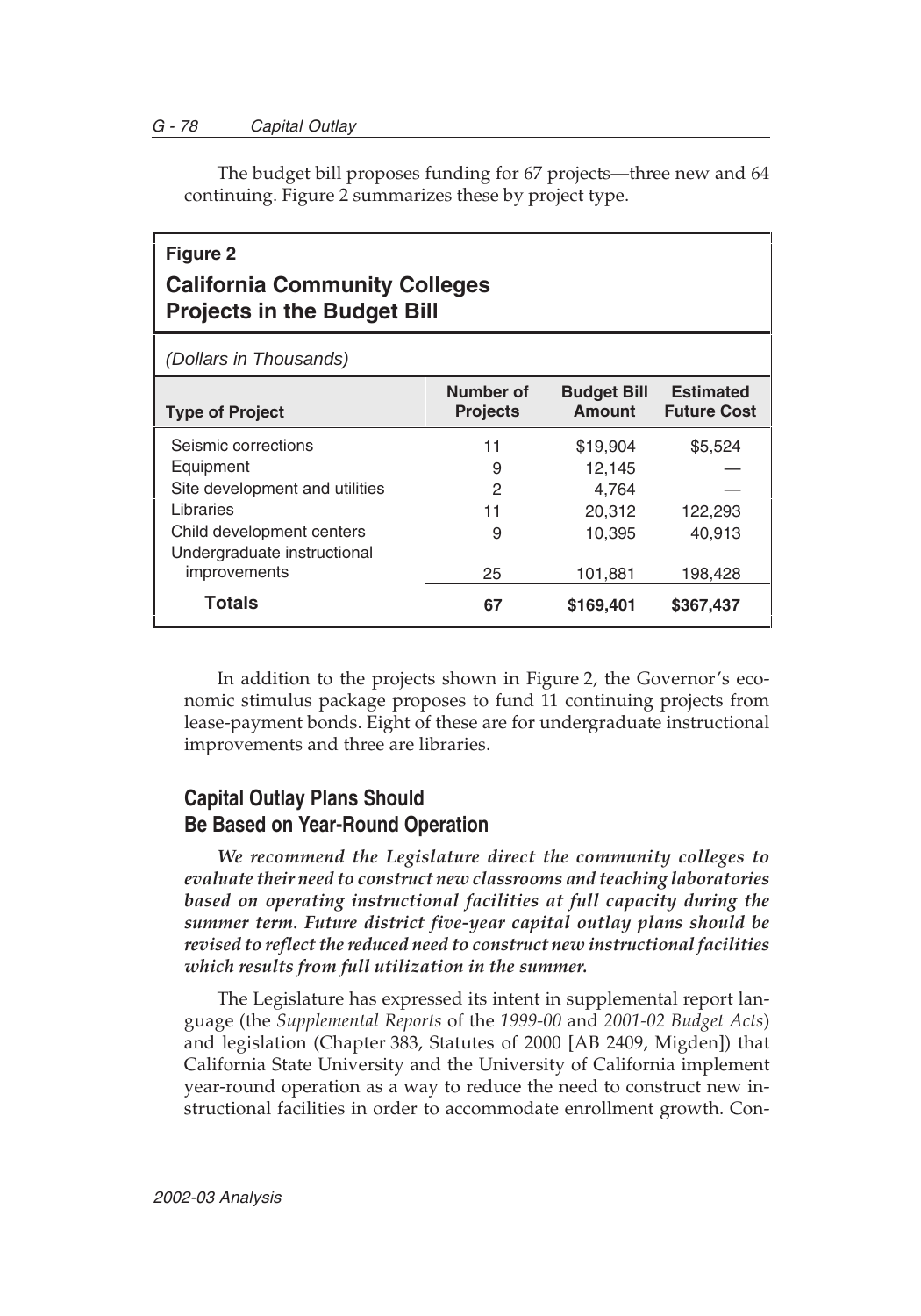sistent with this intent, we recommend the Legislature direct the community colleges to evaluate their need to construct new instructional facilities on the basis of year-round operation at enrollments that are generally equal throughout the year. This means that enrollment growth should be accommodated by fully utilizing the summer term before constructing new classrooms and teaching laboratories.

The chancellor's office has indicated that most community college districts already offer some classes throughout the year. It is our understanding, however, that the number of courses these districts offer is only a small proportion of those offered during a regular term. If enrollment in the summer is not generally the same as in other terms during the year, instructional facilities are not being fully utilized. If a campus operates on the quarter system, full enrollment during summer quarter can provide instructional capacity for up to one-third more students. Since many community college students are committed to their community year-round because of family or employment, effective implementation of year-round operation at community college campuses should reduce the need to construct new instructional facilities.

Some community college campuses have excess physical capacity and can accommodate current enrollment operating only three quarters or two semesters a year. Their need to construct new classrooms and teaching laboratories, however, should still be evaluated on the basis that enrollment growth will be accommodated first by fully implementing yearround operation. Evaluation of the need for instructional space on the basis of full year-round operation will reduce the need to construct new instructional facilities. Therefore, we recommend that the Legislature direct the community colleges to adjust their future five-year capital outlay plans to reflect the deletion or reduction of instructional facilities that would result from such an evaluation.

#### **Community Colleges Should Report Utilization**

#### *We recommend the Legislature adopt supplemental report language directing the community colleges to report on the utilization of their instructional facilities at least biennially.*

Utilization is the amount of time instructional stations (such as classroom desks and teaching laboratory benches) are used during the week. Community college classrooms are considered to be available 53 hours per week and teaching laboratories 27.5 hours per week. Community college utilization *standards*—the amount of time instructional stations are expected to be occupied—are 35 hours per week for classrooms and 23.4 hours per week for teaching laboratories.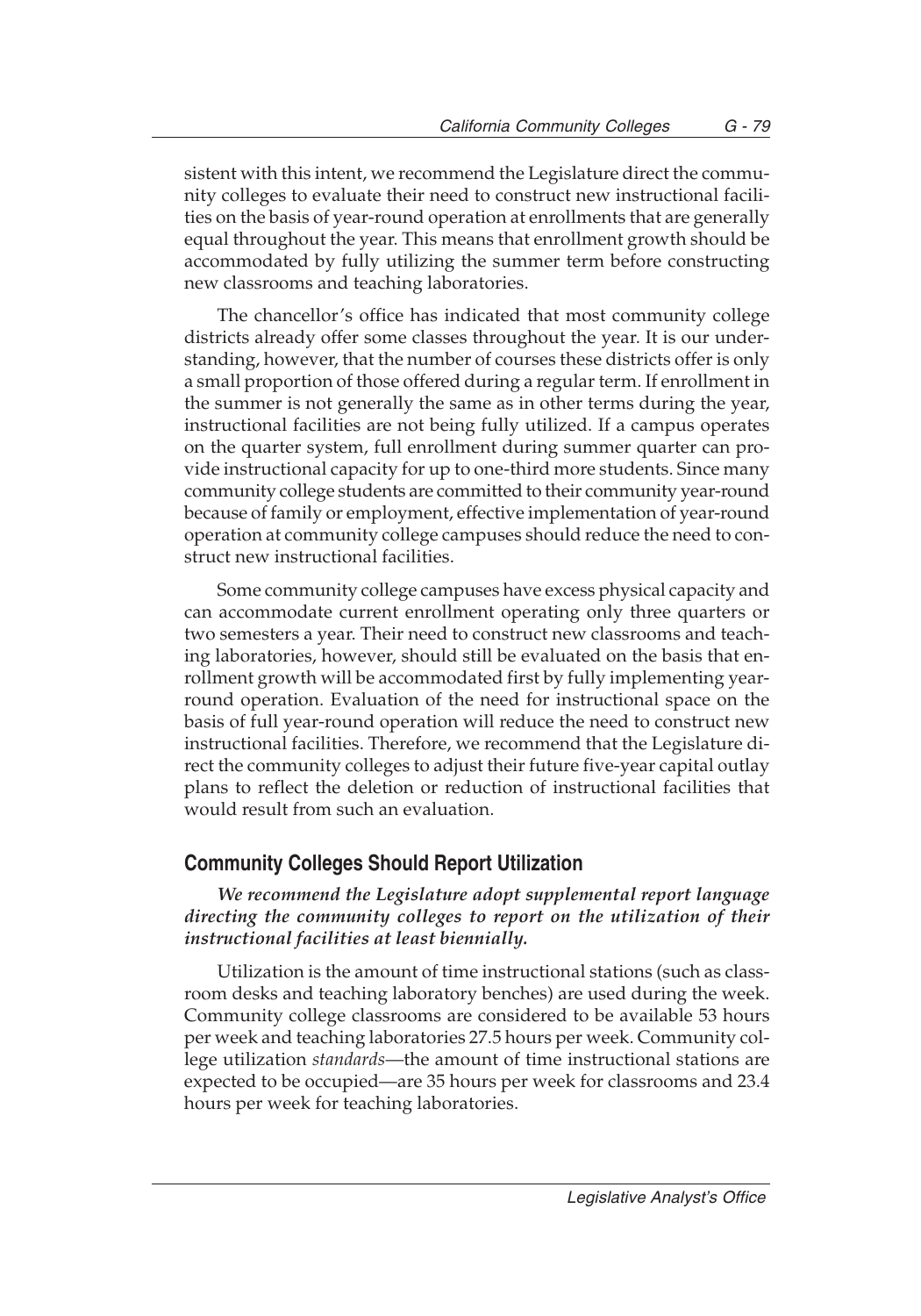Utilization standards are a benchmark that helps in understanding how efficiently districts are managing their facilities, and when there may be a need to construct new instructional facilities. As we discuss in the "Crosscutting Issues" section of this chapter, the community colleges do not report their utilization of instructional facilities. Without this information, the Legislature has no way of knowing if classrooms and teaching laboratories at community college campuses are overcrowded or underused. Utilization information is needed by the Legislature in order to evaluate proposals to construct new instructional facilities.

To provide the Legislature with the information it needs, we recommend the Legislature adopt supplemental report language directing the community colleges to report at least biennially on how they are utilizing classrooms and teaching laboratories. The community colleges should provide information on a campus-by-campus basis for classrooms and teaching laboratories, showing how much of the time instructional stations are being used, and how this compares to CCC's utilization standards. With this information the Legislature will be better able to evaluate the need to construct new instructional facilities.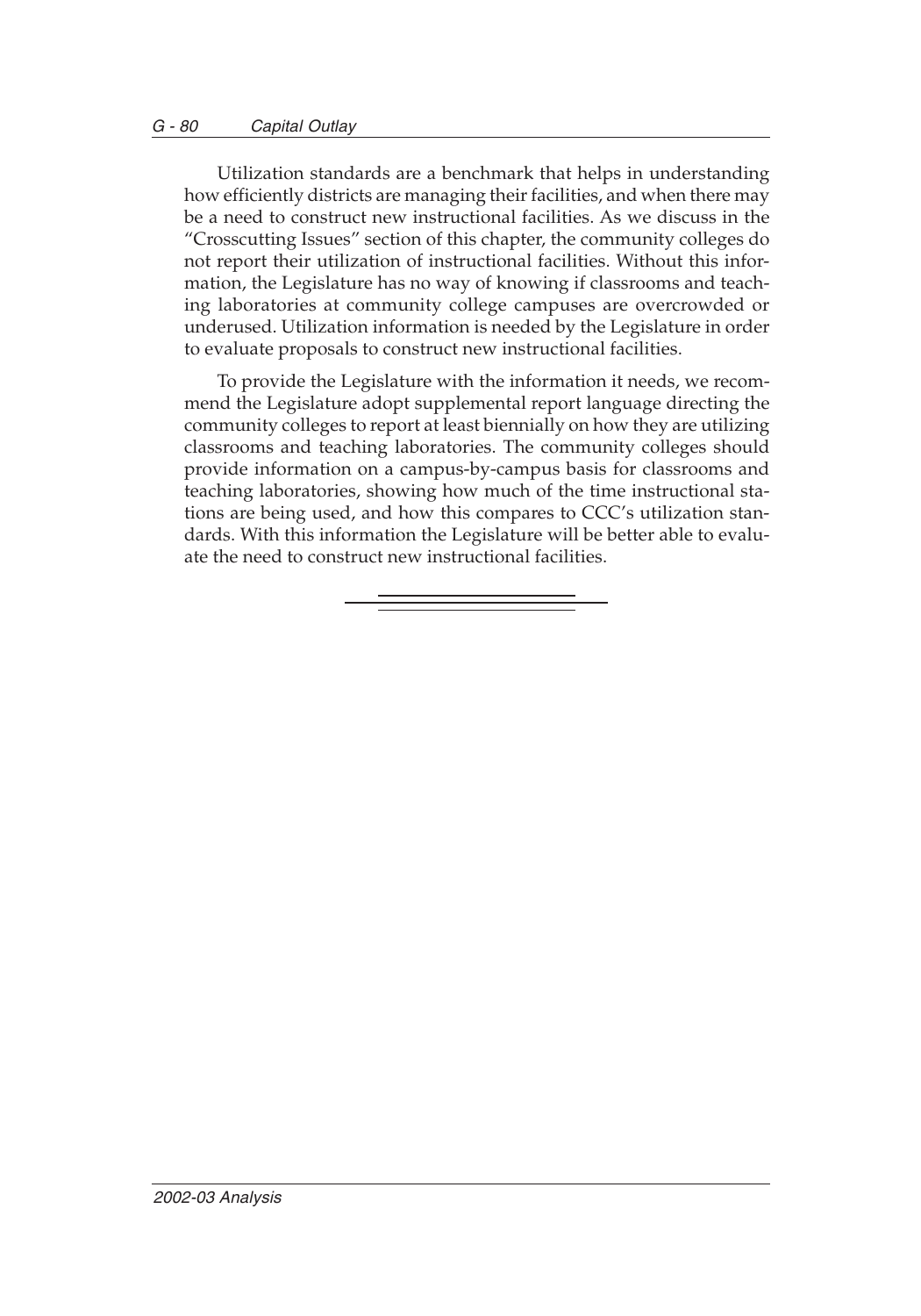# **MILITARY DEPARTMENT (8940)**

The Military Department is responsible for the command and management of the California Army and Air National Guard. To support its operations, the department maintains 118 armories and 32 maintenance operations throughout the state. Most of these facilities were built before 1960. The department's capital outlay program for 2002-03 includes \$9,485,000 from the General Fund.

The budget includes the following proposals:

- \$6,077 from the General Fund for design and construction of a new armory in Azusa.
- \$2,328 from the General Fund for design and construction of a new armory in Lancaster.
- \$225,000 from the General Fund for design to replace the electrical distribution system at the Los Alamitos airfield.
- \$855,000 for minor capital outlay projects.

#### **Facility Survey and Master Plan Phase II Not Complete**

*We withhold recommendation on funding the Military Department's capital outlay program pending receipt and review of the department's phase II facility master plan because absent this information, the Legislature cannot assess the department's facility needs and priorities. (Withhold \$9,485,000 under Item 8940-301-0001 [1] [2] [3]and [4].)*

In the *2001-02 Budget Act*, the Legislature appropriated \$545,000 of funding for the Military Department to complete the phase II portion of their facility master plan to identify deficiencies in, and assess the condition of, the department's facilities and identify solutions. According to the proposal from the prior year, "the end goal of the Master Plan phase is an automated 20-year Master Plan Report that provides specific objec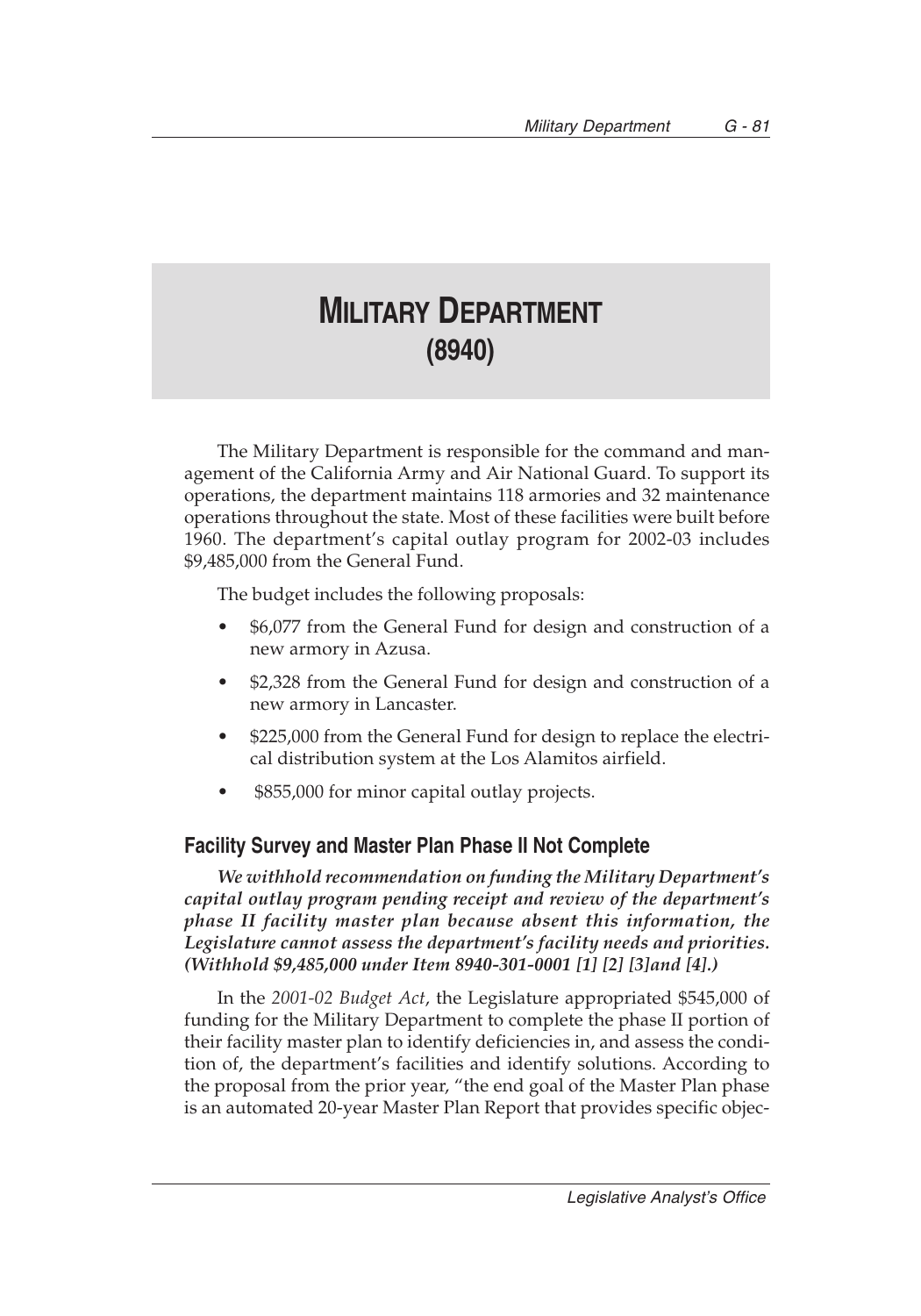tive recommendations for which facilities to build, renovate, expand. . ." However, this report has not been completed. Therefore, the Legislature has insufficient information to evaluate the need for, or priority of, the proposed projects. We withhold recommendation on the department's capital outlay program pending receipt and review of the results of the master plan phase II.

2002-03 Analysis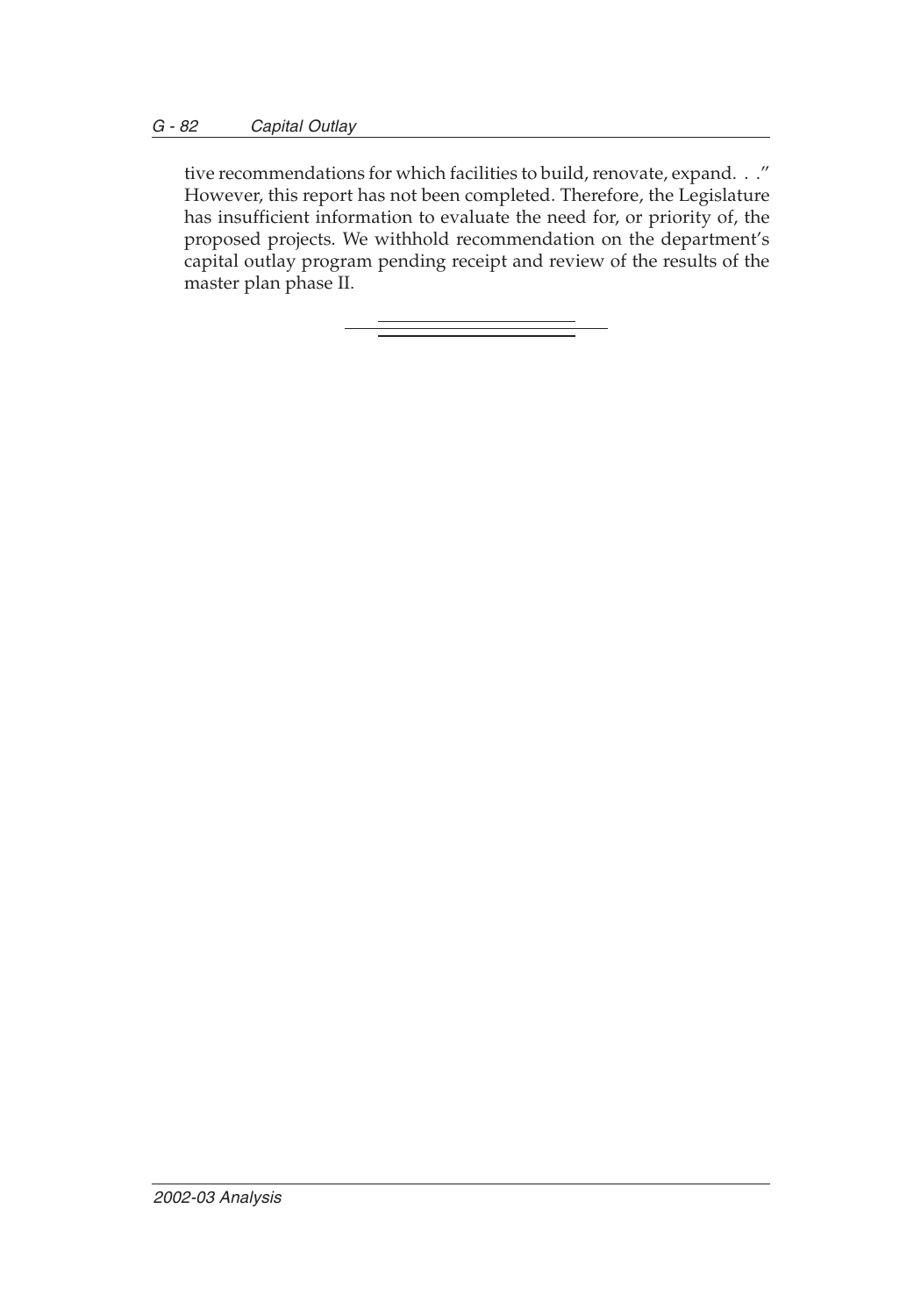# **DEPARTMENT OF VETERANS AFFAIRS (8955-60)**

The Department of Veterans Affairs operates the Veterans' homes of California in Yountville, Barstow, and Chula Vista. The Yountville facility provides five levels of care, ranging from residential to acute health care. The Barstow home provides residential services and skilled nursing care. The Chula Vista home provides residential services and will add skilled nursing services. The budget includes requests totaling \$2.7 million for capital improvements at the existing institutions. The estimated future cost to complete these projects is \$8.3 million. The projects include the following:

- \$253,000 from the General Fund for the Northern California Veterans Cemetery in Shasta County. The department anticipates reimbursing these funds with federal funds.
- \$273,000 from the General Fund for minor capital outlay at the Yountville home.
- \$743,000 from the Veterans' Home Fund (general obligation bond funds) and \$1,378,000 from federal funds, for three projects at the Yountville home.

#### **Yountville: Needed Federal Matching Funds Currently Unavailable**

*We recommend the Legislature adopt budget bill language authorizing \$743,000 of general obligation bond funds for the three Yountville projects contingent on receipt of federal funds.*

The budget includes three projects at the Yountville home funded by \$743,000 of general obligation bonds, approved by the voters through Proposition 16 (Veterans' Homes Bond Act of 2000) and \$1,378,000 of federal funds. According to the language of the proposition, the bond funds are available for the 35 percent state share to match federal grant funds. At the time this analysis was prepared, no federal funds were available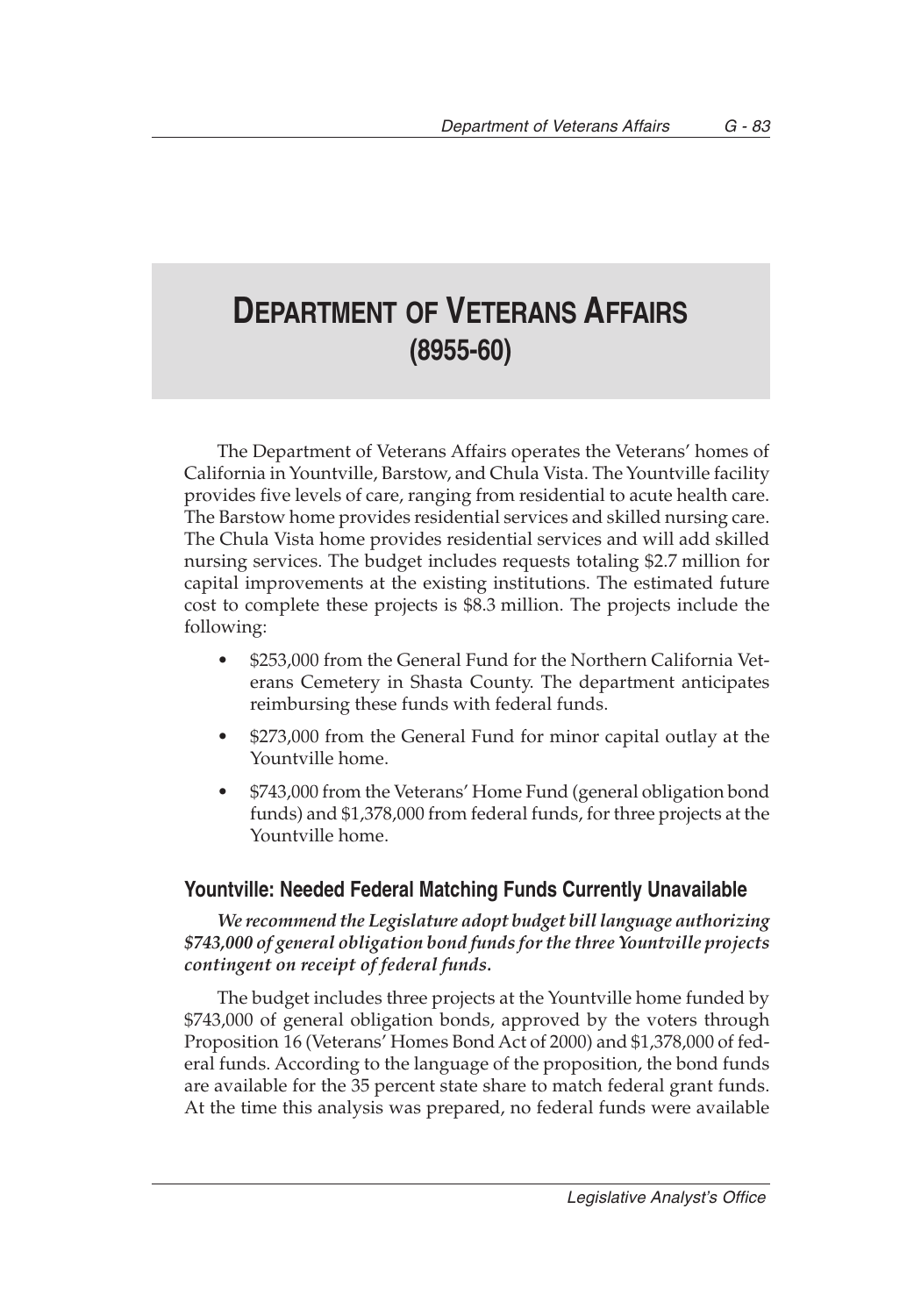for the projects. It is unclear when federal funds will be available or what funding priority the federal government will give the Yountville projects. Consequently, we recommend the Legislature adopt budget bill language requiring the federal funds be available before the bond funds can be spent.

the control of the control of the control of the control of the control of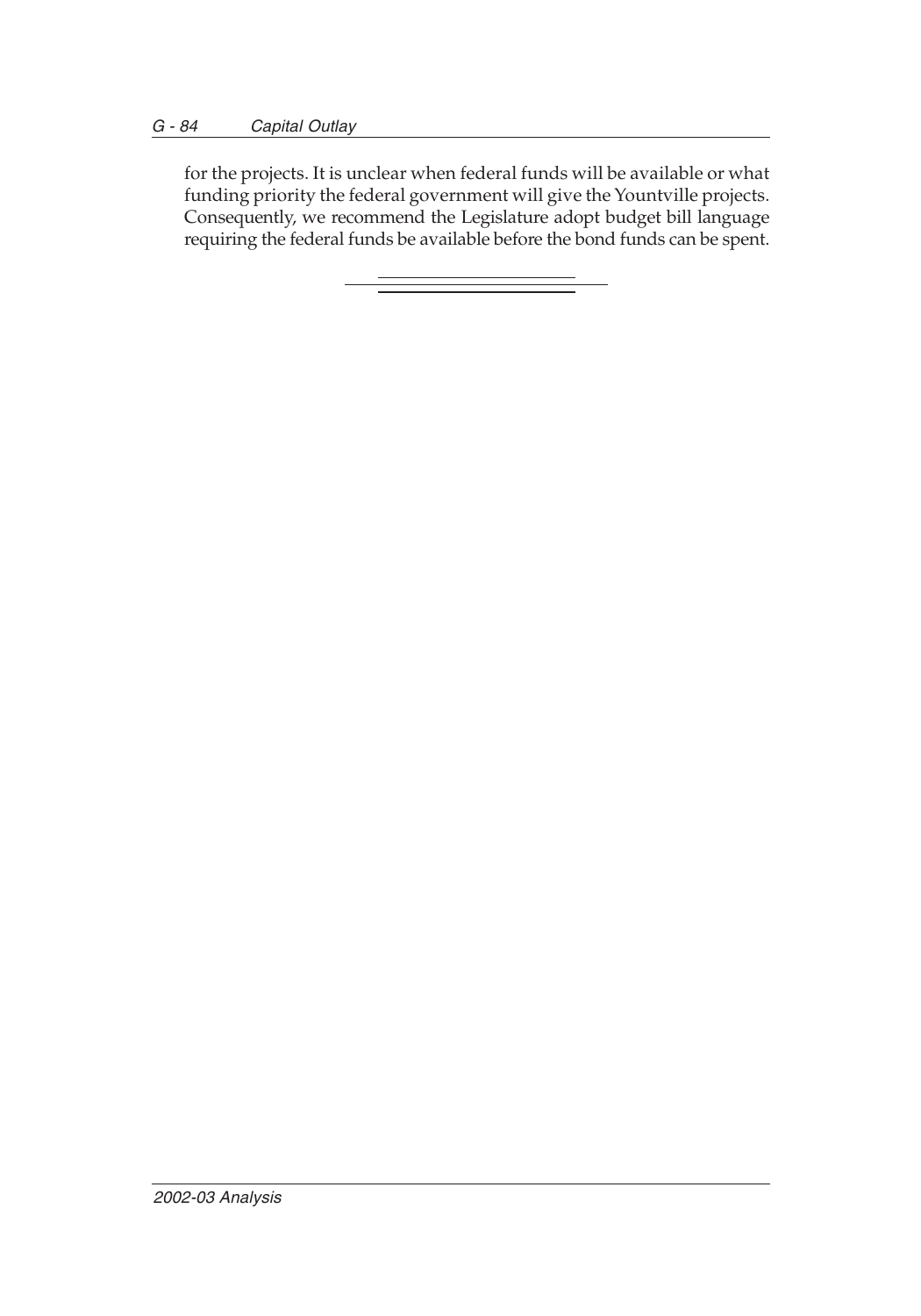# **FINDINGS AND RECOMMENDATIONS** *Capital Outlay*

**Analysis Page**

## **Crosscutting Issues**

## **California Infrastructure Plan**

G-17 ■ **New Capital Outlay Projects.** Recommend that the Legislature defer approval of new projects until the required infrastructure plan has been submitted by the administration.

## **Capital Outlay Project Management Fees**

G-21 ■ **Capital Outlay Project Fees.** Recommend that the Legislature direct the Bureau of State Audits to conduct an audit of the Department of General Services relative to its capital outlay project management costs in order to evaluate (1) the appropriateness of fees charged, (2) the method of determining fee levels, and (3) the quality control process in place for budget development.

## **Funding Higher Education Capital Outlay**

G-27 ■ **Funding Priorities and Guidelines.** Recommend the Legislature provide funding for higher education capital outlay based on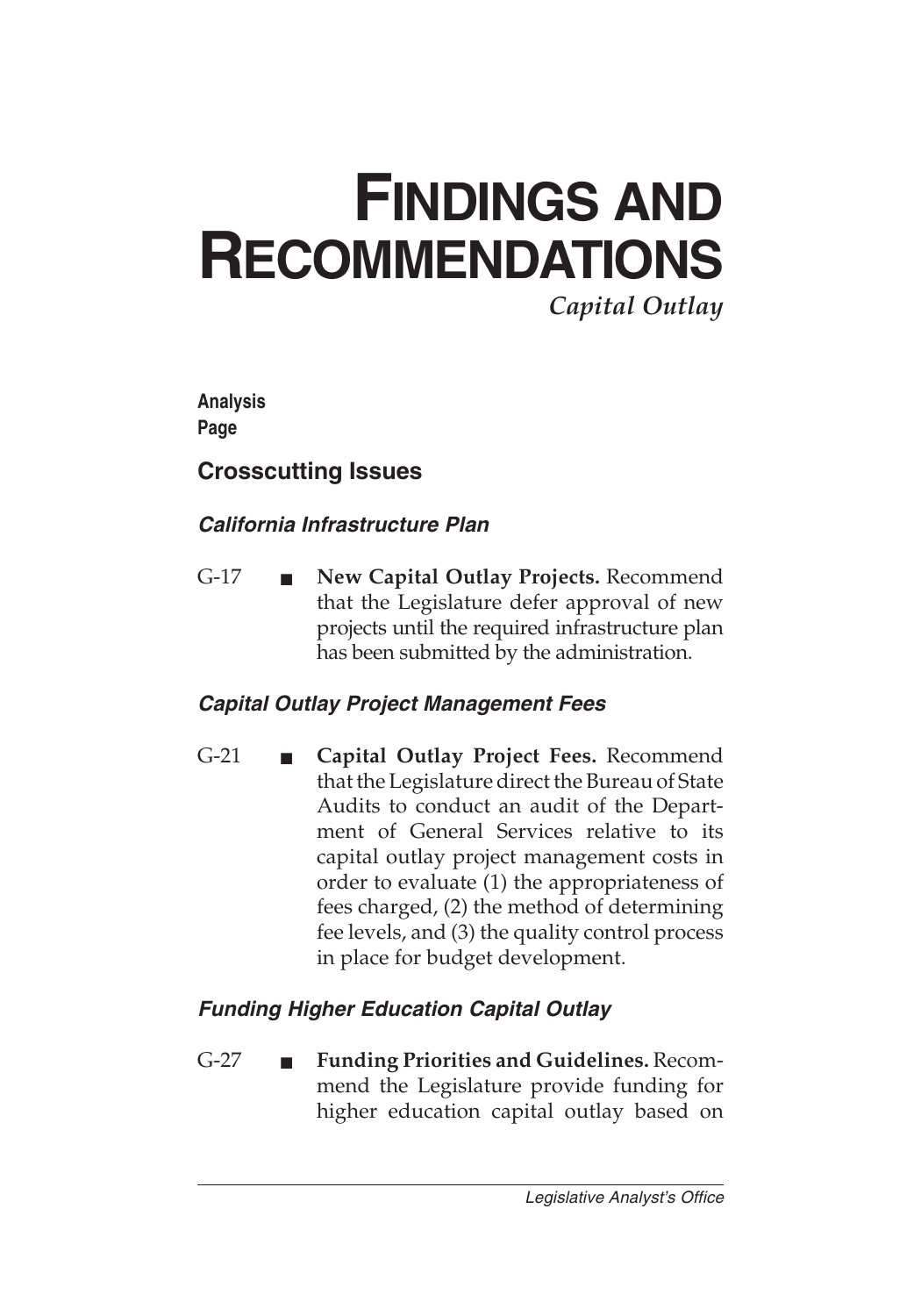statewide priorities and criteria, using reasonable construction cost guidelines and based on year-round operation.

## **Department of Justice**

G-33 ■ **New DNA Laboratory. Reduce Item 0820- 301-0001 by \$5 Million**. Recommend the Legislature delete \$5 million for site acquisition to construct a new statewide DNA analysis laboratory because insufficient information has been provided to justify the request.

## **Department of General Services**

G-35 ■ **State Building Seismic Retrofit Program.** Recommend approval of administration's proposed spending with the understanding it effectively commits the state to General Fund spending of \$47 million in 2003-04. Further recommend that future seismic retrofit projects be prioritized based on the actual usage of the building, rather than building code prescribed occupancy in order to minimize the risk to life.

## **California Conservation Corps**

G-37 **Delta Service District Center Construction. Reduce Item 3340-301-0660 by \$11.7 Million**. Recommend deletion of funding for working drawings and construction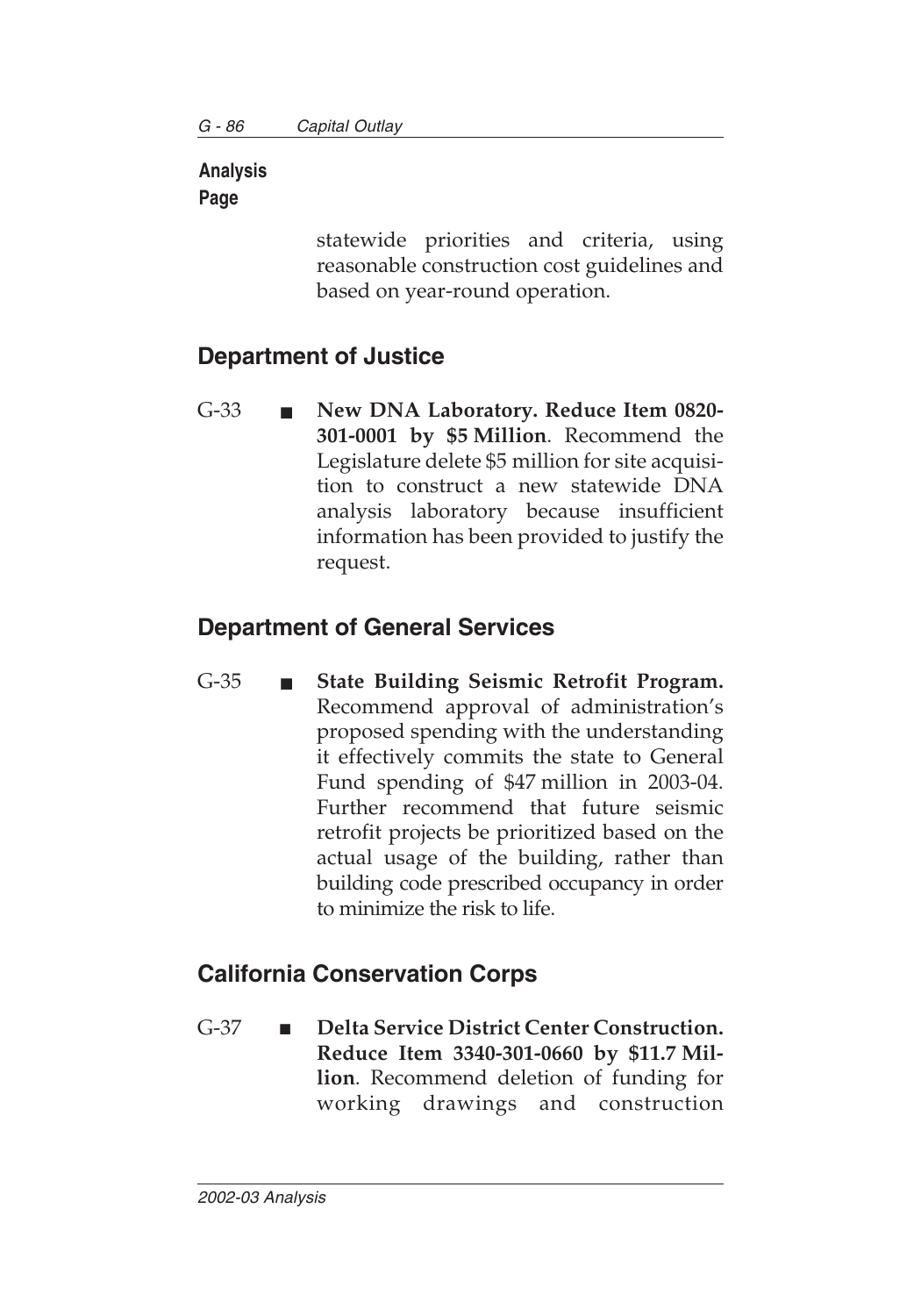because the California Conservation Corps has not yet acquired a site on which to construct the facility and preliminary plans are not scheduled for completion until September 2003.

## **Department of Forestry and Fire Protection**

- G-39 **Projects Recommended for Approval.** Recommend approval of \$25 million of funding requests for working drawings and/or construction of 15 continuing projects that are consistent with project scope and cost previously recognized by the Legislature.
- G-41 **South Operations Area Headquarters Recommended for Approval Contingent on Review of Preliminary Plans.** Recommend approval of \$16.4 million to fund working drawings and construction for the South Operations Area Headquarters—Relocate Facility project contingent on receipt and review of preliminary plans consistent with prior legislative approval.
- G-41 **Five Lease-Payment Bond Projects Proposed for Full Funding of All Project Phases. Reduce Item 3540-301-0660 by \$9.7 Million.** Recommend the Legislature only fund preliminary plans and working drawings—contingent on review of completed budget packages—and delete \$9.7 million because these projects will not proceed to construction until 2003-04.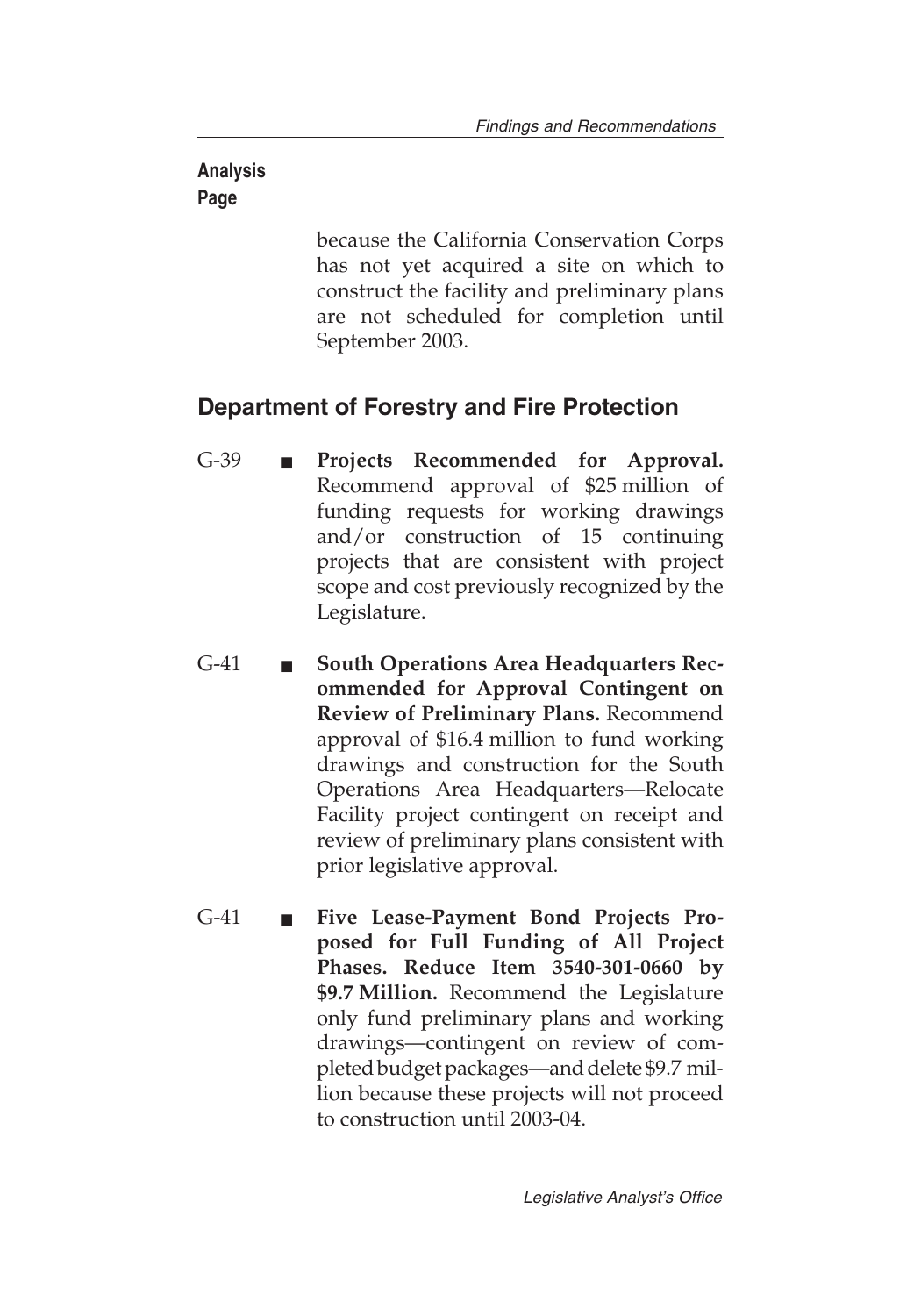## **Department of Parks and Recreation**

- G-44 **Projects Without Completed Preliminary Plans.** Withhold recommendation on \$12.4 million for seven projects because preliminary plans are not complete*.*
- G-44 **No Preliminary Plans for Border Field State Park**. Withhold recommendation on \$6.4 million for construction for the Sediment Basins and Road Realignment project at Border Field State Park pending receipt of information that defines the scope of the project and provides a basis for verifying the need and cost.
- G-46 **DPR Support Budget Does Not Appear to Accurately Offset Capital Outlay Project Management Costs.** Recommend that the Department of Parks and Recreation report at hearings on how it calculates its project support and project management costs for its capital outlay program and provide a more accurate accounting of these costs.

## **Department of Developmental Services**

G-47 **Additional Information Needed.** Withhold recommendation on \$3.8 million for construction of the Security Improvement Project pending receipt and review of information explaining (1) reasons for delay in seeking environmental review/compli-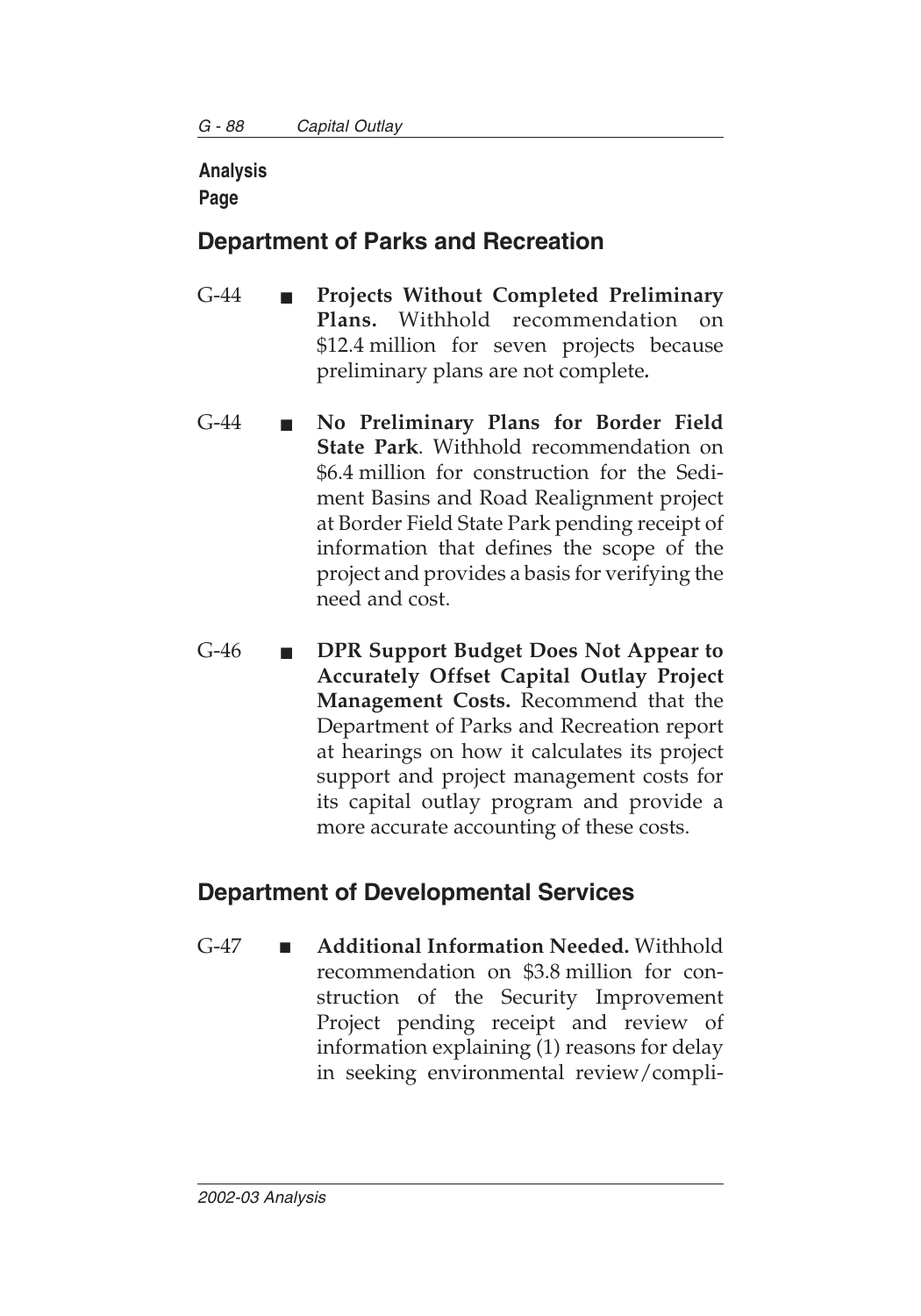ance of the project, (2) the status of the project, and (3) what actions have been taken to assure that the project will begin construction in 2002-03.

## **Department of Mental Health**

G-50 **Projects Recommended for Approval Contingent on Review of Preliminary Plans.** We recommend the Legislature approve \$20.8 million to fund working drawings and construction for two projects contingent on receipt and review of preliminary plans consistent with prior legislative approval.

# **Department of Corrections**

G-52 ■ **The New California State Prison II at Delano**. Recommend the department report at budget hearings regarding progress made in resolving the lawsuit which has stopped construction of the of the new maximum security prison in Delano.

# **Department of the Youth Authority**

G-54 ■ **Department Has Not Provided Mental Health Treatment Program Implementation Plan Detail. Withhold Recommendation on \$7,171,000 Under Items 5460-301- 001 (1) and (3)**. Withhold recommendation on \$7.2 million of lease-payment bonds, pending receipt and review of the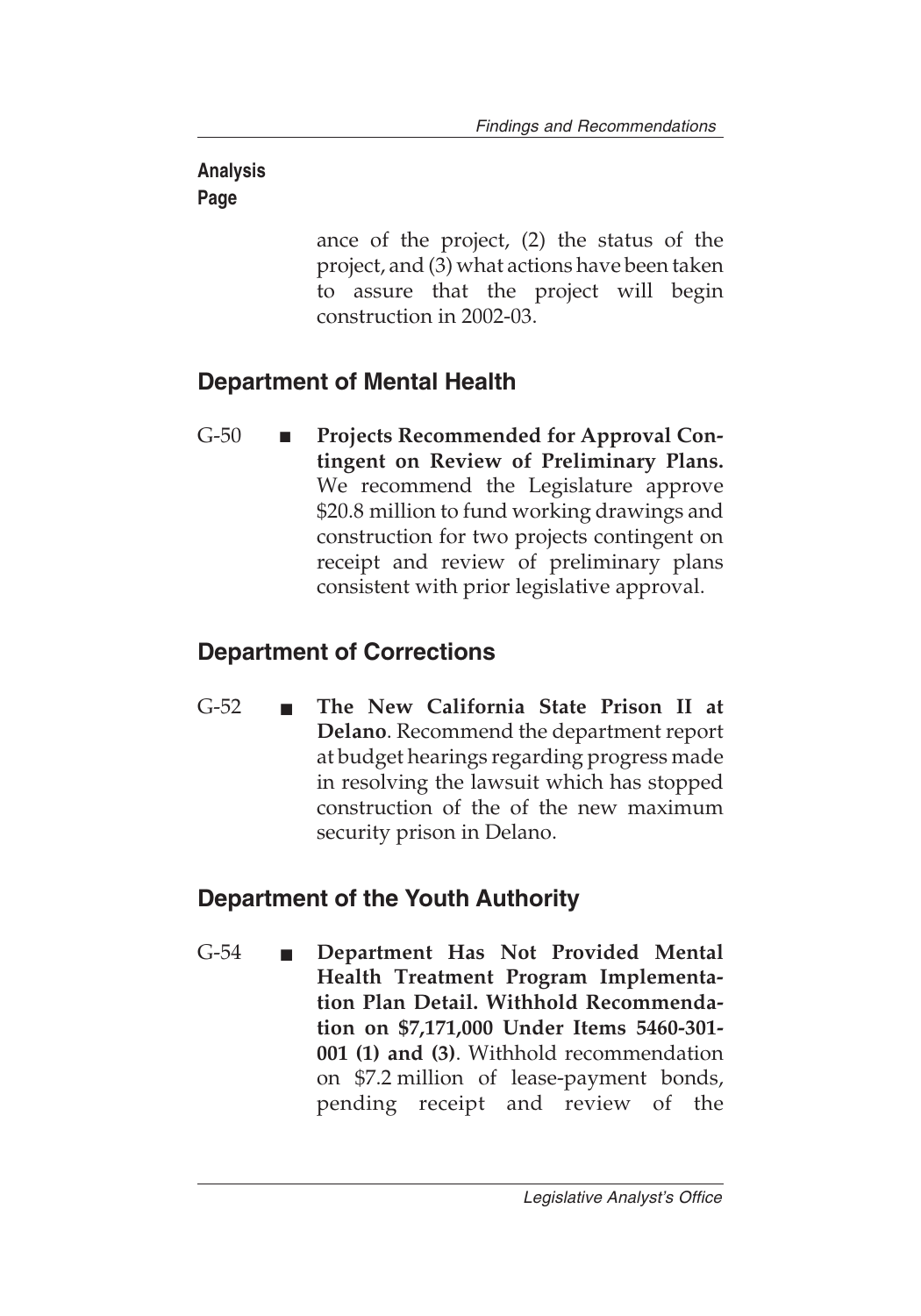department's pending mental health program study in order to verify the facility and programmatic needs of the department.

## **University of California (UC)**

- G-55 **UC Capital Outlay Plans Should Be Based on Full Implementation of Year-Round Operation.** Recommend the Legislature direct the UC to revise its capital outlay plans so they are based on summer enrollment generally equal to the average enrollment in other terms. Also recommend UC be directed not to include off-campus enrollment with summer enrollment when developing and reporting on capital outlay plans.
- G-57 **Garamendi Bonds Are an Option to Fund Research Facilities.** Recommend the Legislature authorize UC to use Garamendi bonds to fund research facilities.
- G-58 **Irvine: Computer Science Unit 3. Reduce Item 6440-302-0574 (3) by \$1,152,000 and Reduce Item 6440-302-6028 (4) by \$618,000.** Recommend the Legislature reduce a total of \$1,770,000 from these two items to develop preliminary plans and working drawings for the Computer Science Unit 3 building at UC, Irvine and recognize future costs of \$10,685,000 for construction and \$3,000,000 for equipment.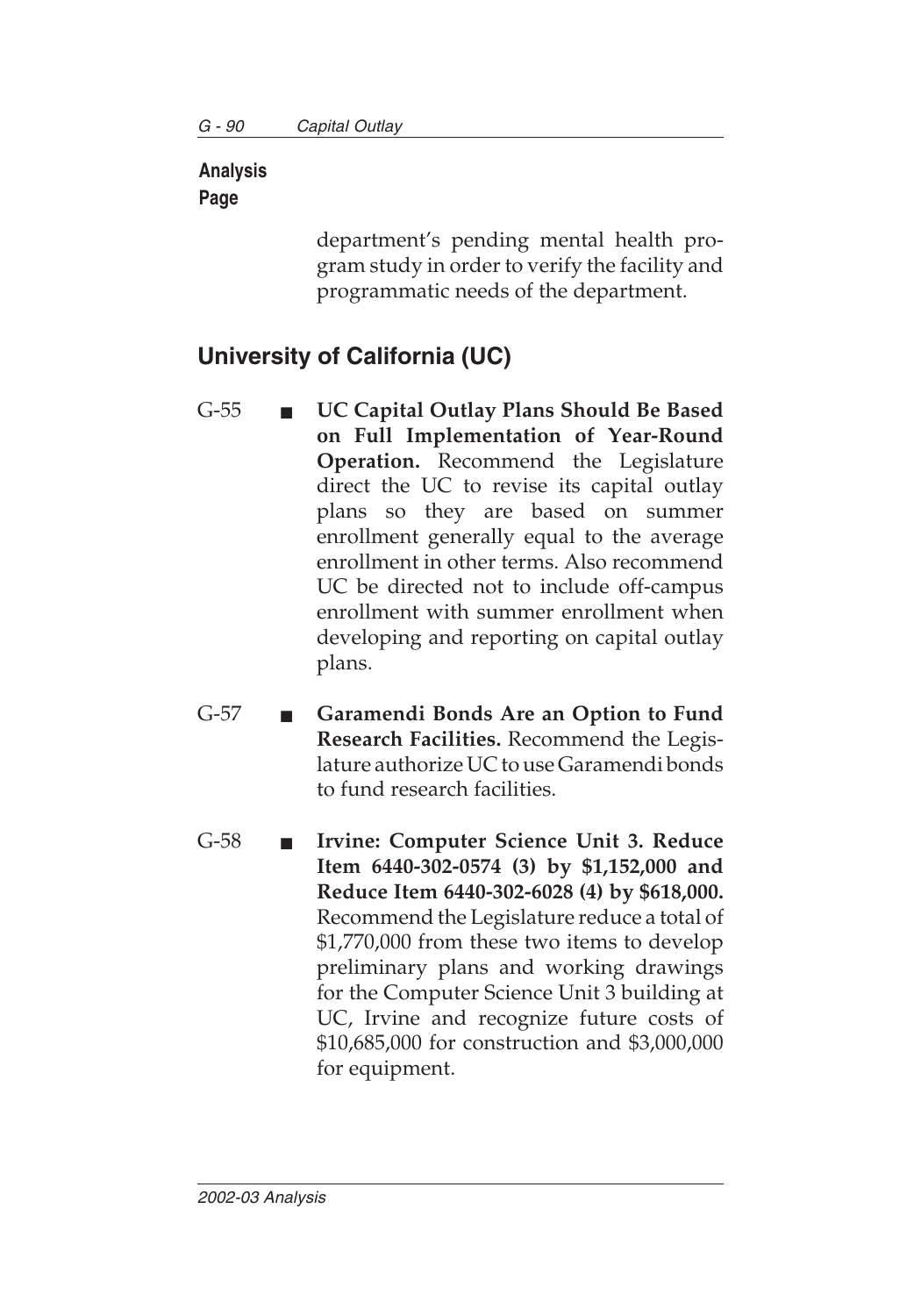- G-61 **Los Angeles: Engineering 1 Seismic Mitigation. Reduce Item 6440-302-0574 (2) by \$903,000 and Reduce Item 6440-302-6028 (3) by \$16,670,000.** Recommend the Legislature reduce a total of \$17,573,000 from these two items for development of working drawings and construction of the Engineering 1 Seismic Mitigation building at UC, Los Angeles.
- G-63 **Santa Cruz: Humanities and Social Sciences Facility**. **Reduce Item 6440-301-6028 (8) by \$462,000.** Recommend the Legislature reduce \$462,000 from this item for development of preliminary plans for the Humanities and Social Sciences Facility, and recognize future costs totaling \$19,760,000—\$788,000 for working drawings, \$16,972,000 for construction, and \$2 million for equipment.

# **California State University**

- G-65 **Capital Outlay Plan Should Reflect Fuller Use of Year-Round Operation.** Recommend the Legislature direct the California State University (CSU) to base capital outlay plan on full utilization of facilities during summer term.
- G-66 **Information on CSU's Utilization of Facilities Is Needed.** Recommend the Legislature adopt supplemental report language directing CSU to report on its utilization of campus instructional facilities.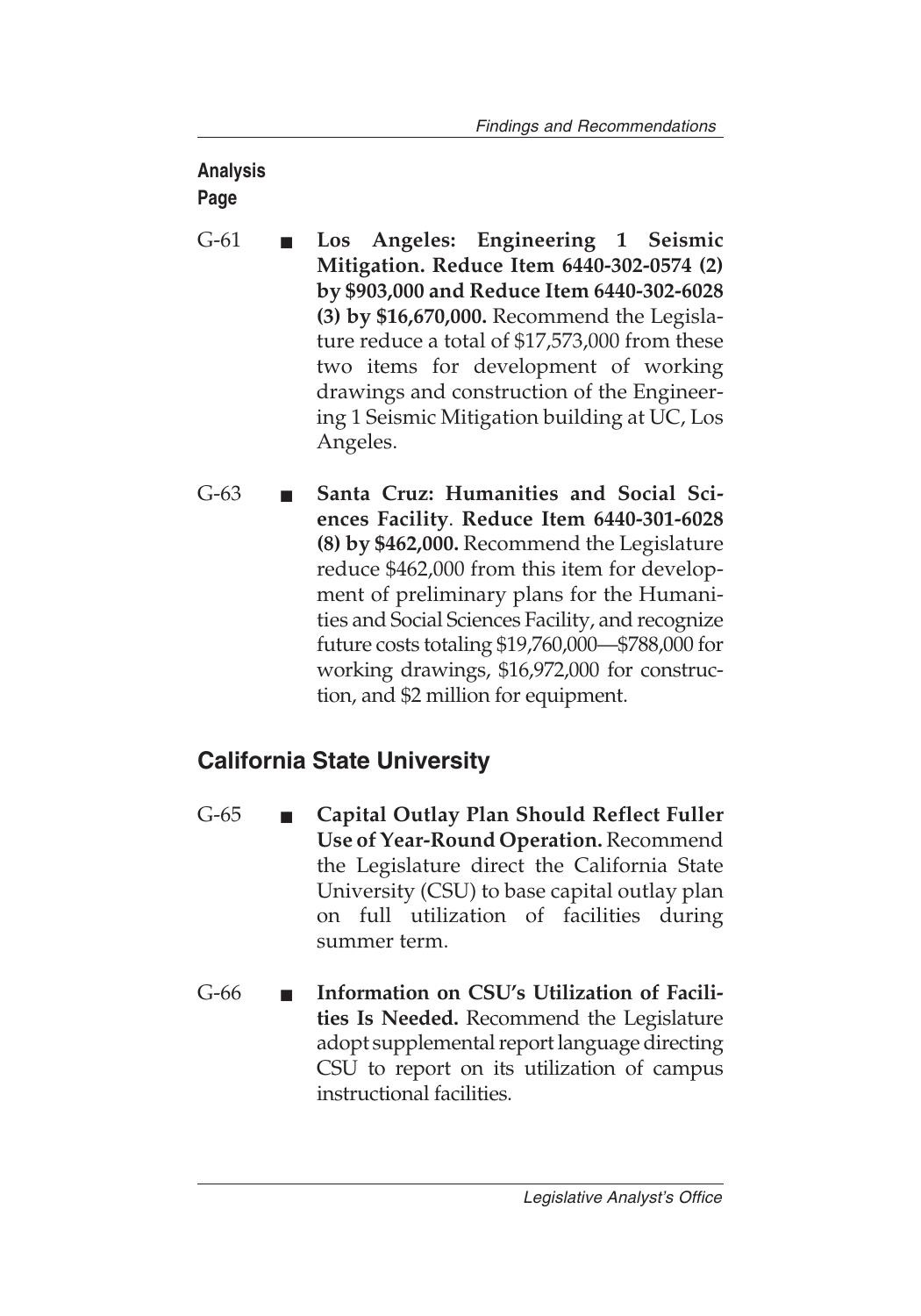- G-67 **Los Angeles: Science Replacement Building**. **Delete \$76 Million From Governor's Economic Stimulus Package.** Recommend the Legislature delete \$75,773,000 for preliminary plans, working drawings, construction, and equipment for the Science Replacement Building at the California State University, Los Angeles.
- G-69 **San Luis Obispo: Engineering and Architecture Renovation and Replacement, Phase II. Delete \$35 Million From Item 6610-302-6028 (19).** Recommend the Legislature delete \$34,948,000 for preliminary plans, working drawings, and construction for the Engineering/Architecture Renovation and Replacement, Phase II project at the California State Polytechnic University, San Luis Obispo. Recognize deletion of all future costs (\$39,018,000).
- G-72 **San Francisco: J. Paul Leonard Library, Addition and Renovation, Phases 1 and 2. Reduce \$29 Million From Governor's Economic Stimulus Package.** Recommend the Legislature reduce \$28,805,000 for preliminary plans, working drawings, construction, and equipment for the J. Paul Leonard Library, Addition and Renovation, Phases 1 and 2, from the Governor's economic stimulus package.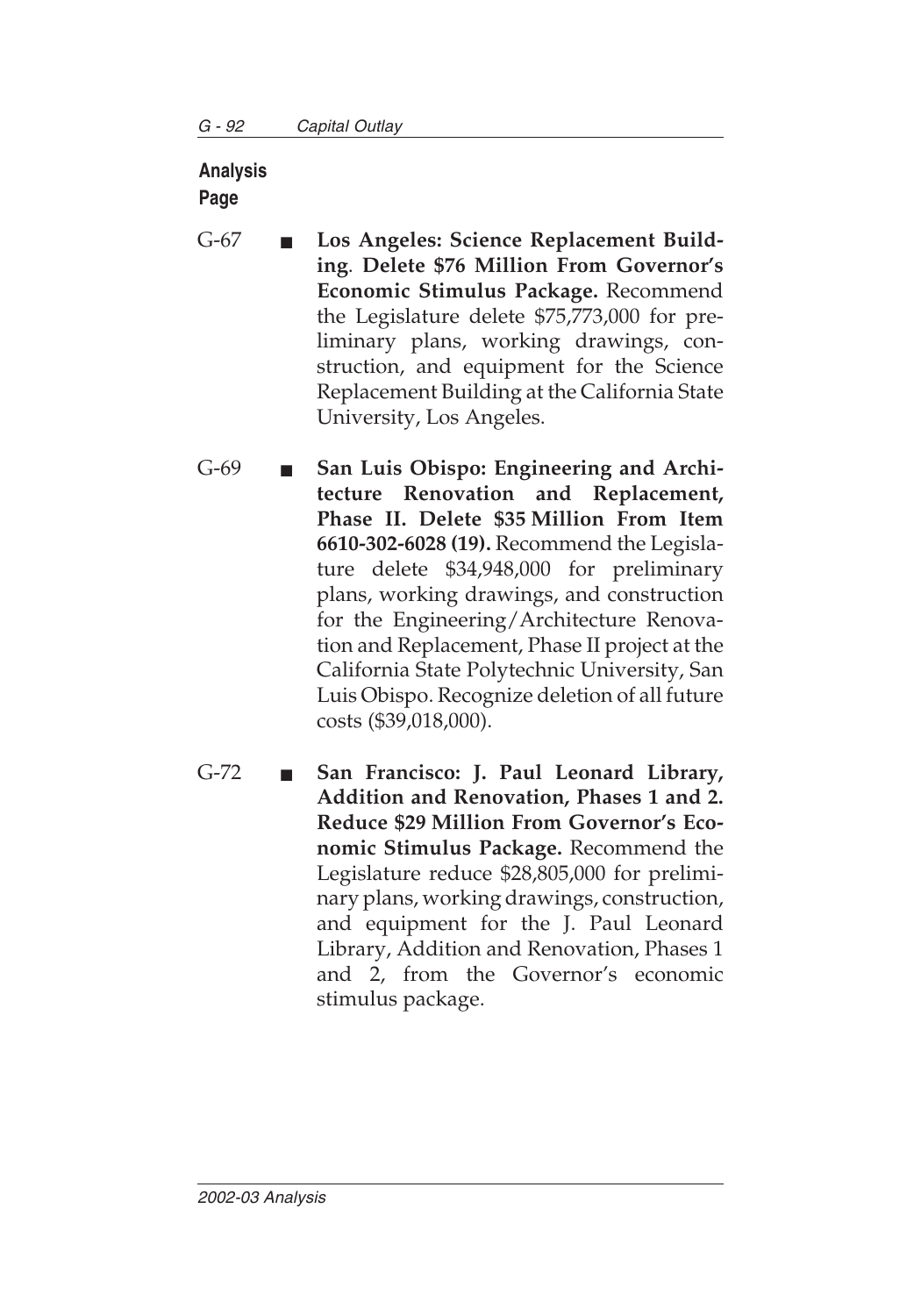- G-74 **San Marcos: Academic Hall II, Building 13. Reduce \$2.7 Million From Governor's Economic Stimulus Package.** Recommend the Legislature reduce \$2,713,000 for preliminary plans, working drawings, and construction of Academic Hall II, Building 13 at California State University, San Marcos from the Governor's economic stimulus package.
- G-75 **Stanislaus: Science II (Seismic). Reduce \$180,000 From Item 6610-302-6028 (17).** Recommend the Legislature reduce \$180,000 for development of preliminary plans for the Science II (Seismic) building at California State University, Stanislaus, and recognize future costs of \$45,341,000.

# **California Community Colleges**

G-78 ■ **Capital Outlay Plans Should Be Based on Full Year-Round Operation.** Recommend the Legislature direct the community colleges to evaluate the need for new instructional facilities based on full summer term enrollment. Recommend community colleges be directed to revise their capital outlay plans to reflect the reduced need to construct new classrooms and teaching laboratories due to full utilization of summer term.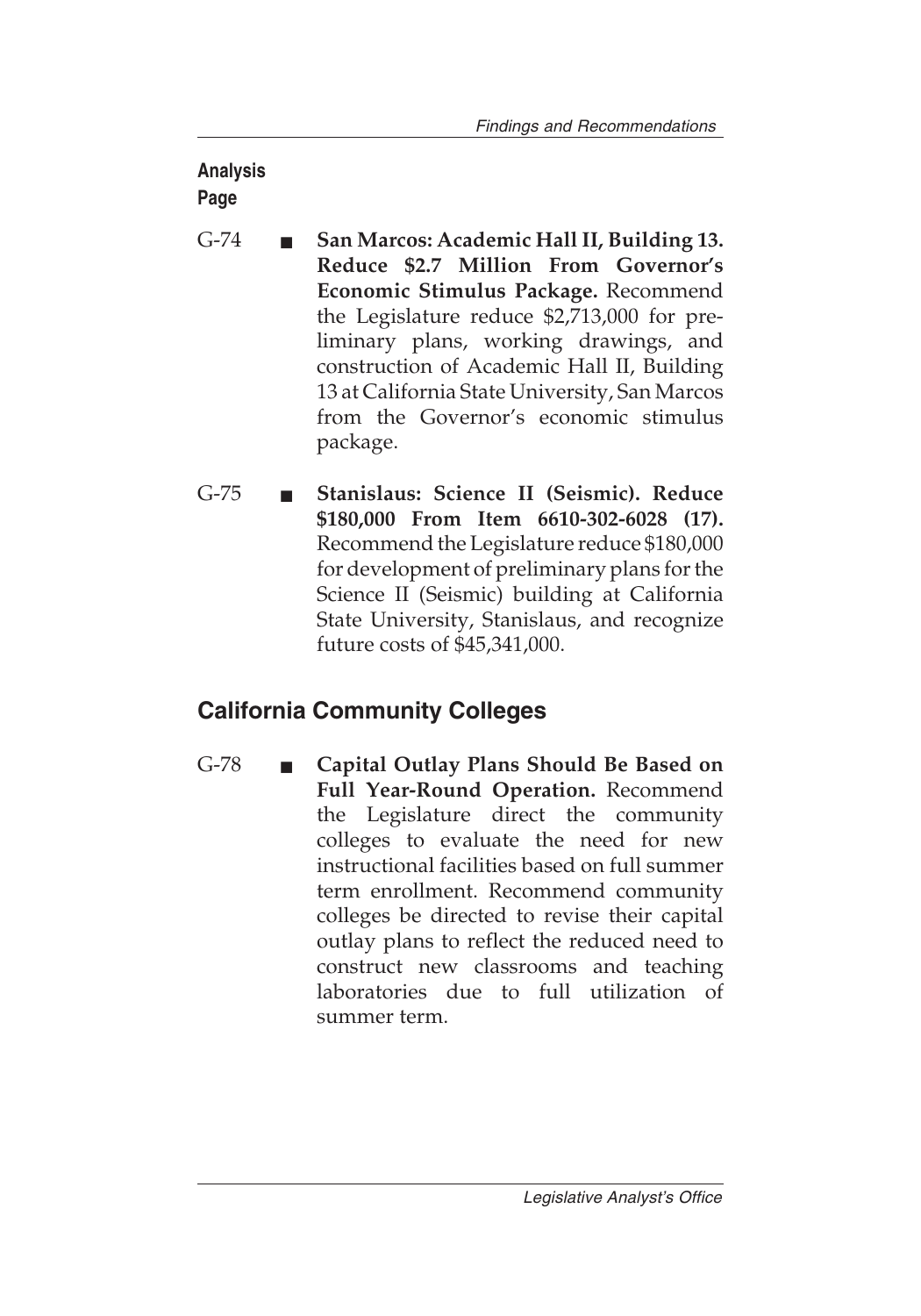G-79 ■ **Community Colleges Should Report Utilization.** Recommend the community colleges be directed to report at least biennially on their utilization of instructional facilities.

## **Military Department**

G-81 **Facility Survey and Master Plan Phase II Not Complete.** Withhold recommendation on \$9,485,000 in funding for the Military Department's capital outlay program, pending receipt and review of the department's phase II facility master plan because absent this information, the Legislature cannot assess the department's facility needs and priorities.

## **Department of Veterans Affairs**

G-83 ■ **Yountville: Needed Federal Matching Funds Unavailable.** We recommend the Legislature adopt budget bill language authorizing \$743,000 of general obligation bond funds for three Yountville projects contingent on receipt of federal funds as the necessary matching federal funds are not available at this time.